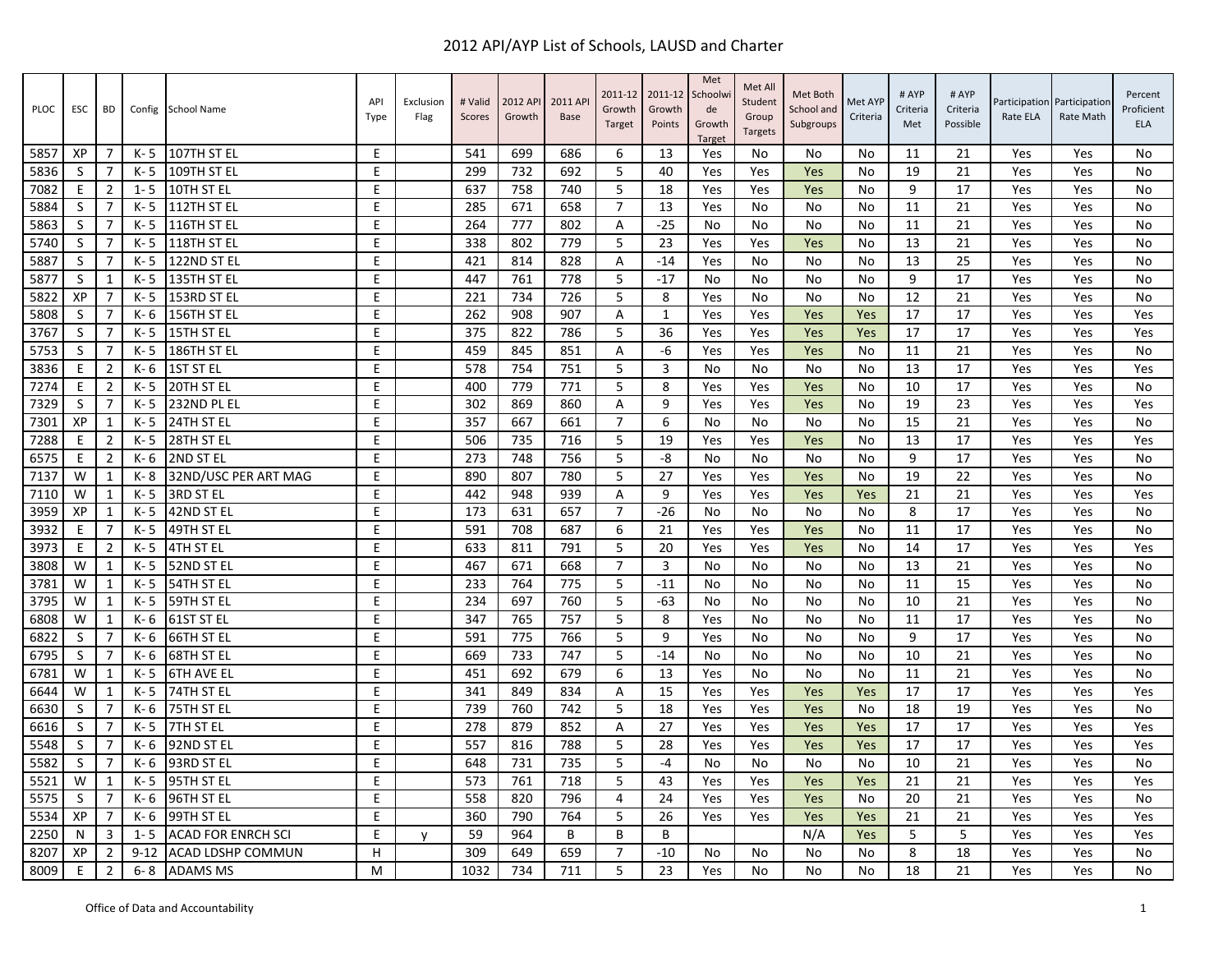| PLOC | ESC       | BD             |          | Config School Name        | API<br>Type | Exclusion<br>Flag | # Valid<br>Scores | 2012 API<br>Growth | 2011 AP<br>Base | 2011-12<br>Growth<br>Target | 2011-12<br>Growth<br>Points | Met<br>Schoolwi<br>de<br>Growth<br>Target | Met All<br>Student<br>Group<br><b>Targets</b> | Met Both<br>School and<br>Subgroups | Met AYP<br>Criteria | # AYP<br>Criteria<br>Met | # AYP<br>Criteria<br>Possible | Rate ELA | Participation Participation<br>Rate Math | Percent<br>Proficient<br><b>ELA</b> |
|------|-----------|----------------|----------|---------------------------|-------------|-------------------|-------------------|--------------------|-----------------|-----------------------------|-----------------------------|-------------------------------------------|-----------------------------------------------|-------------------------------------|---------------------|--------------------------|-------------------------------|----------|------------------------------------------|-------------------------------------|
| 8726 | XS        | 3              | $9 - 12$ | <b>ADDAMS HS</b>          | H           | v                 | 81                | 554                | 504             | 15                          | 50                          | Yes                                       | Yes                                           | Yes                                 | No                  | 3                        | 5                             | Yes      | No                                       | Yes                                 |
| 8507 | XS        | 3              | $7 - 12$ | <b>AGGELER HS</b>         | H           | v                 |                   |                    |                 |                             |                             |                                           |                                               |                                     | <b>No</b>           | 3                        | 4                             | Yes      | Yes                                      | No                                  |
| 2014 | E         | $\overline{2}$ | K- 6     | <b>ALBION EL</b>          | E           |                   | 221               | 830                | 787             | 5                           | 43                          | Yes                                       | Yes                                           | Yes                                 | Yes                 | 21                       | 21                            | Yes      | Yes                                      | Yes                                 |
| 2027 | E         | 5              | K-6      | <b>ALDAMA EL</b>          | E           |                   | 431               | 757                | 784             | 5                           | $-27$                       | No                                        | No                                            | No                                  | No                  | 9                        | 17                            | Yes      | Yes                                      | No                                  |
| 5111 | W         | 1              | K-5      | ALEXANDER SCI CTR SC      | E           |                   | 387               | 776                | 758             | 5                           | 18                          | Yes                                       | Yes                                           | Yes                                 | No                  | 16                       | 21                            | Yes      | Yes                                      | Yes                                 |
| 2041 | E         | $\overline{2}$ | K- 5     | <b>ALEXANDRIA EL</b>      | E           |                   | 436               | 729                | 739             | 5                           | $-10$                       | <b>No</b>                                 | No                                            | No                                  | No                  | 8                        | 17                            | Yes      | Yes                                      | No                                  |
| 2068 | E         | 5              | K- 5     | <b>ALLESANDRO EL</b>      | E           |                   | 297               | 832                | 824             | A                           | 8                           | Yes                                       | No                                            | No                                  | No                  | 13                       | 17                            | Yes      | Yes                                      | Yes                                 |
| 7398 | N         | 6              | K- 5     | <b>ALTA CALIFORNIA EL</b> | E           |                   | 498               | 687                | 670             | $\overline{7}$              | 17                          | Yes                                       | Yes                                           | Yes                                 | No                  | 15                       | 17                            | Yes      | Yes                                      | No                                  |
| 2082 | W         | $\mathbf{1}$   | K-5      | <b>ALTA LOMA EL</b>       | E           |                   | 422               | 790                | 779             | 5                           | 11                          | Yes                                       | Yes                                           | Yes                                 | No                  | 15                       | 21                            | Yes      | Yes                                      | No                                  |
| 6426 | E         | $\overline{2}$ | $K - 2$  | <b>AMANECER PC</b>        | E           | y                 | 80                | 843                | 860             | A                           | $-17$                       | Yes                                       | Yes                                           | Yes                                 | No                  | 3                        | 5                             | Yes      | Yes                                      | No                                  |
| 2089 | S         | 7              | $K - 5$  | <b>AMBLER EL</b>          | E           |                   | 314               | 835                | 790             | 5                           | 45                          | Yes                                       | Yes                                           | Yes                                 | Yes                 | 13                       | 13                            | Yes      | Yes                                      | Yes                                 |
| 2369 | XP        | $\overline{2}$ | K-5      | AMBSDR-GLOBAL EDUC        | E           |                   | 203               | 739                | 728             | 5                           | 11                          | Yes                                       | Yes                                           | Yes                                 | No                  | 13                       | 17                            | Yes      | Yes                                      | No                                  |
| 7771 | XP        | $\overline{2}$ | $6 - 12$ | AMBSDR-GLOBAL LDSHP       | H           |                   | 545               | 653                | 597             | 10                          | 56                          | Yes                                       | Yes                                           | Yes                                 | No                  | 16                       | 17                            | Yes      | Yes                                      | No                                  |
| 2096 | S         | $\overline{7}$ | K-5      | <b>AMESTOY EL</b>         | E           |                   | 506               | 841                | 801             | Α                           | 40                          | Yes                                       | Yes                                           | Yes                                 | <b>No</b>           | 19                       | 21                            | Yes      | Yes                                      | Yes                                 |
| 2110 | N         | 6              | K- 5     | <b>ANATOLA EL</b>         | E           |                   | 286               | 794                | 804             | Α                           | $-10$                       | No                                        | No                                            | No                                  | No                  | 11                       | 21                            | Yes      | Yes                                      | No                                  |
| 2117 | N         | 3              | K-5      | <b>ANDASOL EL</b>         | E           |                   | 265               | 849                | 867             | A                           | $-18$                       | Yes                                       | Yes                                           | Yes                                 | No                  | 16                       | 21                            | Yes      | Yes                                      | No                                  |
| 2123 | W         | $\mathbf{1}$   | K-5      | <b>ANGELES MESA EL</b>    | E           |                   | 262               | 684                | 710             | 5                           | $-26$                       | <b>No</b>                                 | No                                            | No                                  | No                  | 12                       | 25                            | Yes      | Yes                                      | No                                  |
| 7722 | E         |                | $9 - 12$ | ANGELOU COMM FN ARTS      | H           |                   | 397               | 531                | B               | B                           | B                           |                                           |                                               | N/A                                 | No                  | 8                        | 17                            | Yes      | Yes                                      | No                                  |
| 8563 | E         | 7              | $9 - 12$ | ANGELOU COMM GLOB IS      | H           |                   | 379               | 527                | B               | B                           | B                           |                                           |                                               | N/A                                 | No                  | 6                        | 11                            | No       | Yes                                      | No                                  |
| 8852 | XS        | $\overline{7}$ | $9 - 12$ | <b>ANGEL'S GATE HS</b>    | н           | y                 | 40                | 665                | 677             | 6                           | $-12$                       | No                                        | Yes                                           | No                                  | No                  | 3                        | 4                             | Yes      | Yes                                      | No                                  |
| 2137 | E         | $\overline{2}$ | $K - 6$  | <b>ANN EL</b>             | E           |                   | 100               | 780                | 772             | 5                           | 8                           | Yes                                       | No                                            | No                                  | No                  | 16                       | 17                            | Yes      | Yes                                      | No                                  |
| 2146 | S         | 7              | $K - 6$  | <b>ANNALEE EL</b>         | E           |                   | 258               | 765                | 738             | 5                           | 27                          | Yes                                       | Yes                                           | Yes                                 | Yes                 | 13                       | 13                            | Yes      | Yes                                      | Yes                                 |
| 2151 | E         | 5              | K- 6     | <b>ANNANDALE EL</b>       | E           |                   | 215               | 814                | 785             | 5                           | 29                          | Yes                                       | Yes                                           | Yes                                 | No                  | 13                       | 17                            | Yes      | Yes                                      | No                                  |
| 4356 | E         | $\overline{2}$ | K-6      | <b>ANTON EL</b>           | E           |                   | 636               | 762                | 725             | 5                           | 37                          | Yes                                       | Yes                                           | Yes                                 | No                  | 16                       | 17                            | Yes      | Yes                                      | No                                  |
| 8690 | <b>XR</b> | 4              | $9 - 12$ | <b>APEX ACADEMY</b>       | H           |                   | 196               | 599                | 540             | 13                          | 59                          | Yes                                       | Yes                                           | Yes                                 | No                  | 3                        | 5                             | Yes      | Yes                                      | No                                  |
| 2164 | N         | 6              | K-5      | <b>APPERSON EL</b>        | E           |                   | 284               | 899                | 869             | A                           | 30                          | Yes                                       | Yes                                           | Yes                                 | Yes                 | 17                       | 17                            | Yes      | Yes                                      | Yes                                 |
| 2178 | E         | 5              | K- 5     | <b>ARAGON EL</b>          | E           |                   | 268               | 774                | 774             | 5                           | 0                           | No                                        | No                                            | No                                  | No                  | 13                       | 21                            | Yes      | Yes                                      | No                                  |
| 8609 | N         | 6              | $9 - 12$ | <b>ARLETA SH</b>          | H           |                   | 1167              | 688                | 654             | $\overline{7}$              | 34                          | Yes                                       | Yes                                           | Yes                                 | No                  | 9                        | 18                            | Yes      | Yes                                      | No                                  |
| 2192 | W         | $\mathbf{1}$   | K-5      | <b>ARLINGTON HTS EL</b>   | E           |                   | 409               | 762                | 756             | 5                           | 6                           | Yes                                       | No                                            | No                                  | No                  | 13                       | 17                            | Yes      | Yes                                      | Yes                                 |
| 2205 | N         | 6              | K- 5     | <b>ARMINTA EL</b>         | E           |                   | 331               | 801                | 785             | 5                           | 16                          | Yes                                       | Yes                                           | Yes                                 | No                  | 19                       | 21                            | Yes      | Yes                                      | No                                  |
| 4322 | E         | $\overline{2}$ | K-8      | ARROYO SECO MUSM SCI      | E           |                   | 463               | 873                | 881             | A                           | -8                          | Yes                                       | Yes                                           | Yes                                 | <b>No</b>           | 9                        | 17                            | Yes      | Yes                                      | No                                  |
| 2219 | E         | 5              | K-5      | <b>ASCOT EL</b>           | E           |                   | 599               | 768                | 760             | 5                           | 8                           | Yes                                       | Yes                                           | Yes                                 | No                  | 9                        | 17                            | Yes      | Yes                                      | No                                  |
| 2233 | Ε         | 5              | K- 6     | <b>ATWATER EL</b>         | E           |                   | 242               | 809                | 775             | 5                           | 34                          | Yes                                       | Yes                                           | Yes                                 | Yes                 | 19                       | 19                            | Yes      | Yes                                      | Yes                                 |
| 8028 | W         | $\mathbf{1}$   | $6 - 8$  | <b>AUDUBON MS</b>         | M           |                   | 701               | 711                | 733             | 5                           | $-22$                       | No                                        | No                                            | <b>No</b>                           | No                  | 12                       | 25                            | Yes      | Yes                                      | No                                  |
| 4685 | E         | $\overline{7}$ | K-5      | <b>AURORA EL</b>          | E           |                   | 327               | 818                | 797             | $\overline{3}$              | 21                          | Yes                                       | Yes                                           | Yes                                 | No                  | 12                       | 17                            | Yes      | Yes                                      | No                                  |
| 2247 | S         | 7              | K- 6     | <b>AVALON GARDENS EL</b>  | E           |                   | 145               | 798                | 744             | 5                           | 54                          | Yes                                       | Yes                                           | Yes                                 | Yes                 | 13                       | 13                            | Yes      | Yes                                      | Yes                                 |
| 8531 | XS        | $\overline{7}$ | $9 - 12$ | <b>AVALON HS</b>          | н           | V                 | 26                | 641                | 589             | 11                          | 52                          | Yes                                       | Yes                                           | Yes                                 | No                  | 3                        | 4                             | Yes      | Yes                                      | Yes                                 |
| 6886 | S         |                | $K - 6$  | <b>BACA ARTS ACAD</b>     | E           |                   | 419               | 670                | 634             | 8                           | 36                          | Yes                                       | Yes                                           | Yes                                 | No                  | 9                        | 17                            | Yes      | Yes                                      | No                                  |
| 4020 | S         | 1              | K- K     | <b>BAKEWELL PC</b>        | E           | y                 |                   |                    |                 |                             |                             |                                           |                                               |                                     | No                  | 1                        | 3                             | N/A      | N/A                                      | No                                  |
| 2269 | N         | 3              | $1 - 5$  | <b>BALBOA G/HA MAG</b>    | E           |                   | 643               | 983                | 979             | Α                           | 4                           | Yes                                       | Yes                                           | Yes                                 | Yes                 | 21                       | 21                            | Yes      | Yes                                      | Yes                                 |
| 2274 | W         | $\mathbf{1}$   | $K - 5$  | <b>BALDWIN HILLS EL</b>   | E           |                   | 289               | 870                | 832             | A                           | 38                          | Yes                                       | Yes                                           | Yes                                 | Yes                 | 17                       | 17                            | Yes      | Yes                                      | Yes                                 |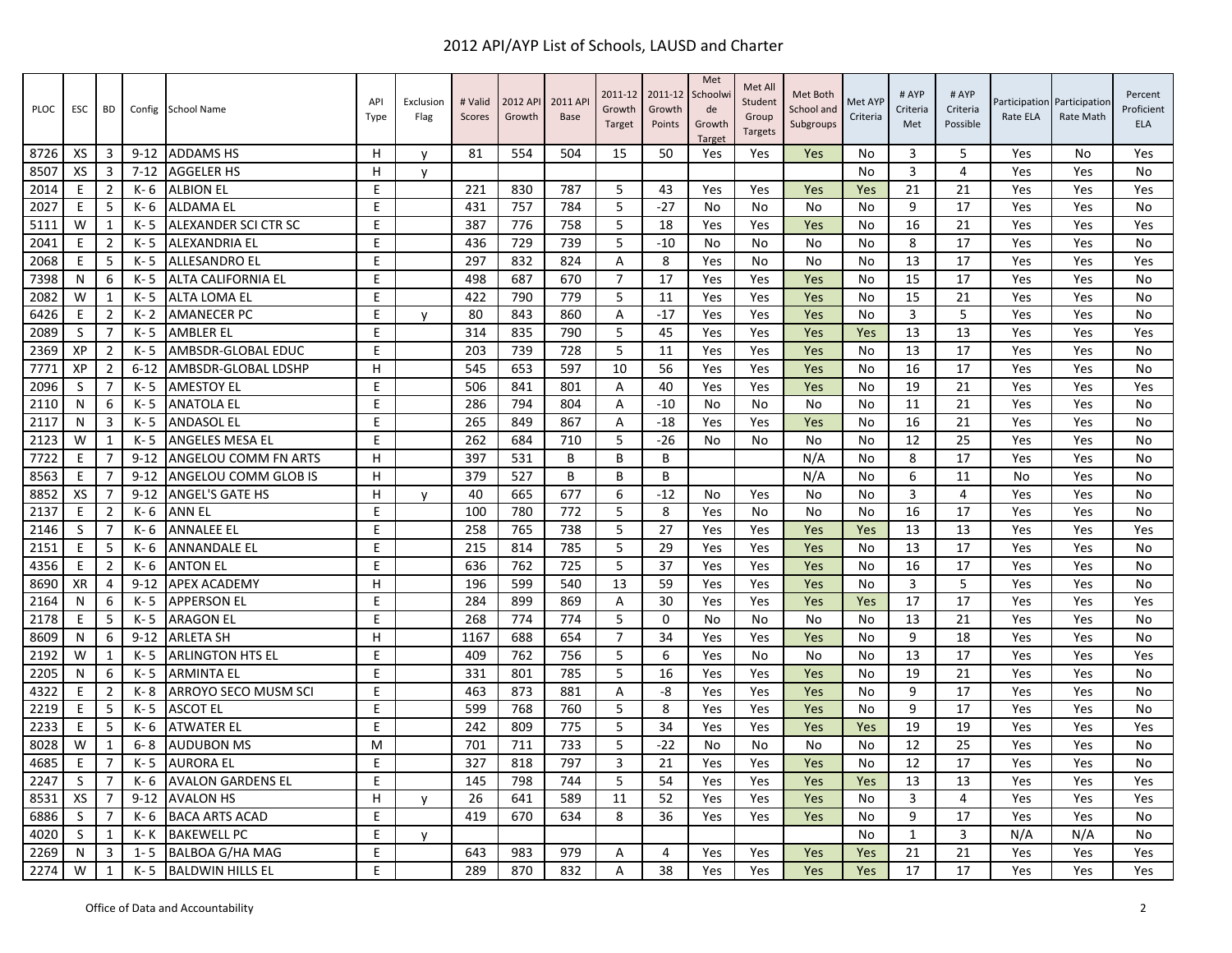| PLOC | ESC          | <b>BD</b>      | Config       | <b>School Name</b>          | API<br>Type | Exclusion<br>Flag | # Valid<br>Scores | 2012 AP<br>Growth | 2011 AP<br><b>Base</b> | 2011-12<br>Growth<br>Target | 2011-12<br>Growth<br>Points | Met<br>Schoolwi<br>de<br>Growth<br><b>Target</b> | Met All<br>Student<br>Group<br><b>Targets</b> | Met Both<br>School and<br>Subgroups | Met AYP<br>Criteria | # AYP<br>Criteria<br>Met | # AYP<br>Criteria<br>Possible | Participation<br>Rate ELA | Participation<br>Rate Math | Percent<br>Proficient<br><b>ELA</b> |
|------|--------------|----------------|--------------|-----------------------------|-------------|-------------------|-------------------|-------------------|------------------------|-----------------------------|-----------------------------|--------------------------------------------------|-----------------------------------------------|-------------------------------------|---------------------|--------------------------|-------------------------------|---------------------------|----------------------------|-------------------------------------|
| 8038 | W            | 4              | $6 - 8$      | <b>BANCROFT MS</b>          | м           |                   | 931               | 749               | 745                    | 5                           | $\overline{4}$              | No                                               | No                                            | No                                  | No                  | 12                       | 21                            | Yes                       | Yes                        | <b>No</b>                           |
| 2288 | S            | $\overline{7}$ | K-6          | <b>BANDINI EL</b>           | E           |                   | 251               | 827               | 800                    | Α                           | 27                          | Yes                                              | Yes                                           | Yes                                 | No                  | 16                       | 17                            | Yes                       | Yes                        | <b>No</b>                           |
| 1941 | S            | $\overline{7}$ | <b>PK-12</b> | <b>BANNEKER SP ED CTR</b>   | H           | $\mathsf{V}$      | 174               | 822               | 821                    | D                           | $\mathbf{1}$                |                                                  |                                               | N/A                                 | No                  | 16                       | 21                            | Yes                       | Yes                        | Yes                                 |
| 8529 | XP           | 7              | $9 - 12$     | <b>BANNING SH</b>           | н           |                   | 2162              | 682               | 659                    | $\overline{7}$              | 23                          | Yes                                              | Yes                                           | Yes                                 | No                  | 10                       | 20                            | Yes                       | Yes                        | No                                  |
| 5562 | S            | 1              | $K - 5$      | <b>BARRETT EL</b>           | E           |                   | 620               | 731               | 786                    | 5                           | $-55$                       | No                                               | No                                            | No                                  | No                  | 10                       | 21                            | Yes                       | Yes                        | <b>No</b>                           |
| 2315 | S            | $\overline{7}$ | K- 6         | <b>BARTON HILL EL</b>       | E           |                   | 491               | 778               | 801                    | A                           | $-23$                       | No                                               | No                                            | No                                  | No                  | 9                        | 18                            | Yes                       | Yes                        | <b>No</b>                           |
| 2323 | N            | $\overline{3}$ | $K - 5$      | <b>BASSETT EL</b>           | E           |                   | 524               | 786               | 768                    | 5                           | 18                          | Yes                                              | Yes                                           | Yes                                 | No                  | 13                       | 17                            | Yes                       | Yes                        | Yes                                 |
| 2329 | N            | 6              | K-5          | <b>BEACHY EL</b>            | E           |                   | 320               | 754               | 735                    | 5                           | 19                          | Yes                                              | Yes                                           | Yes                                 | No                  | 16                       | 21                            | Yes                       | Yes                        | Yes                                 |
| 2335 | N            | 3              | $K - 5$      | <b>BECKFORD CHTR ENR ST</b> | E           |                   | 372               | 923               | 912                    | Α                           | 11                          | Yes                                              | Yes                                           | Yes                                 | Yes                 | 21                       | 21                            | Yes                       | Yes                        | Yes                                 |
| 2342 | W            | $\overline{4}$ | K-5          | <b>BEETHOVEN EL</b>         | F           |                   | 216               | 901               | 888                    | A                           | 13                          | Yes                                              | Yes                                           | Yes                                 | No                  | 18                       | 21                            | Yes                       | Yes                        | <b>No</b>                           |
| 8536 | <sub>S</sub> | -5             | $9 - 12$     | <b>BELL SH</b>              | H           |                   | 2991              | 687               | 679                    | 6                           | 8                           | Yes                                              | No                                            | No                                  | No                  | 12                       | 21                            | Yes                       | Yes                        | <b>No</b>                           |
| 3577 | N            | 6              | $K - 5$      | <b>BELLINGHAM EL</b>        | E           | y                 |                   |                   |                        |                             |                             |                                                  |                                               |                                     | No                  | $\mathbf 0$              | 3                             | N/A                       | N/A                        | No                                  |
| 8543 | XP           | $\overline{2}$ | $9 - 12$     | <b>BELMONT SH</b>           | H           |                   | 769               | 647               | 645                    | 8                           | $\overline{2}$              | No                                               | No                                            | No                                  | No                  | 13                       | 18                            | Yes                       | Yes                        | <b>No</b>                           |
| 2397 | Ε            | $\overline{2}$ | $K - 5$      | <b>BELVEDERE EL</b>         | E           |                   | 594               | 732               | 706                    | 5                           | 26                          | Yes                                              | Yes                                           | Yes                                 | No                  | 13                       | 17                            | Yes                       | Yes                        | Yes                                 |
| 8047 | E            | $\overline{2}$ | $6 - 8$      | <b>BELVEDERE MS</b>         | M           |                   | 1422              | 708               | 700                    | 5                           | 8                           | Yes                                              | No                                            | No                                  | No                  | 11                       | 21                            | Yes                       | Yes                        | <b>No</b>                           |
| 8057 | E            | $\overline{2}$ | $6 - 8$      | <b>BERENDO MS</b>           | M           |                   | 1110              | 734               | 700                    | 5                           | 34                          | Yes                                              | Yes                                           | Yes                                 | No                  | 16                       | 21                            | Yes                       | Yes                        | No                                  |
| 8696 | XP           | $\overline{4}$ | $9 - 12$     | <b>BERNSTEIN SH</b>         | H           |                   | 751               | 605               | 612                    | 9                           | $-7$                        | No                                               | No                                            | No                                  | No                  | 9                        | 18                            | Yes                       | Yes                        | <b>No</b>                           |
| 2438 | N            | 6              | $K - 5$      | <b>BERTRAND EL</b>          | E           |                   | 243               | 840               | 817                    | A                           | 23                          | Yes                                              | Yes                                           | Yes                                 | Yes                 | 17                       | 17                            | Yes                       | Yes                        | Yes                                 |
| 8060 | <sub>S</sub> | $\overline{7}$ | 7-8          | <b>BETHUNE MS</b>           | M           |                   | 1166              | 686               | 667                    | $\overline{7}$              | 19                          | Yes                                              | No                                            | No                                  | No                  | 14                       | 23                            | Yes                       | Yes                        | <b>No</b>                           |
| 1943 | W            | $\overline{4}$ | <b>PK-8</b>  | <b>BLEND EL</b>             | E           | V                 | 39                | 805               | 772                    | D                           | 33                          |                                                  |                                               | N/A                                 | Yes                 | $\overline{4}$           | 4                             | Yes                       | Yes                        | Yes                                 |
| 2470 | N            | 3              | $K - 5$      | <b>BLYTHE EL</b>            | E           |                   | 274               | 740               | 772                    | 5                           | $-32$                       | No                                               | No                                            | No                                  | No                  | 11                       | 19                            | Yes                       | Yes                        | <b>No</b>                           |
| 2473 | S            | $\overline{7}$ | K- 5         | <b>BONITA EL</b>            | E           |                   | 298               | 802               | 787                    | 5                           | 15                          | Yes                                              | Yes                                           | Yes                                 | Yes                 | 21                       | 21                            | Yes                       | Yes                        | Yes                                 |
| 8831 | XS           | $\overline{2}$ | $9 - 12$     | <b>BOYLE HEIGHTS HS</b>     | H           | $\mathsf{v}$      | 21                | 414               | 498                    | 15                          | $-84$                       | <b>No</b>                                        | Yes                                           | No                                  | <b>No</b>           | $\overline{2}$           | 4                             | Yes                       | Yes                        | <b>No</b>                           |
| 2479 | W            | 4              | $K - 5$      | <b>BRADDOCK DRIVE EL</b>    | E           |                   | 291               | 839               | 852                    | A                           | $-13$                       | Yes                                              | No                                            | No                                  | No                  | 9                        | 17                            | Yes                       | Yes                        | No                                  |
| 7123 | W            | 1              | K- 5         | BRADLEY GLBL AWR MAG        | E           |                   | 247               | 667               | 708                    | 5                           | $-41$                       | No                                               | No                                            | No                                  | No                  | 8                        | 17                            | Yes                       | Yes                        | No                                  |
| 2486 | N            | 6              | $K - 5$      | <b>BRAINARD EL</b>          | E           |                   | 130               | 753               | 782                    | 5                           | $-29$                       | No                                               | <b>No</b>                                     | No                                  | <b>No</b>           | $\overline{7}$           | 13                            | Yes                       | Yes                        | <b>No</b>                           |
| 8754 | E            | $\overline{2}$ | $9 - 12$     | <b>BRAVO MEDICAL MAG</b>    | н           |                   | 1378              | 842               | 832                    | A                           | 10                          | Yes                                              | Yes                                           | Yes                                 | No                  | 16                       | 18                            | Yes                       | Yes                        | <b>No</b>                           |
| 2493 | E            | $\overline{2}$ | K-6          | <b>BREED EL</b>             | E           |                   | 316               | 752               | 769                    | 5                           | $-17$                       | No                                               | No                                            | No                                  | No                  | 12                       | 17                            | Yes                       | Yes                        | <b>No</b>                           |
| 2507 | W            | $\overline{4}$ | $K - 5$      | <b>BRENTWOOD SCI MAG</b>    | E           |                   | 1008              | 850               | 855                    | A                           | $-5$                        | Yes                                              | Yes                                           | Yes                                 | No                  | 21                       | 29                            | Yes                       | Yes                        | <b>No</b>                           |
| 2521 | Ε            | $\overline{2}$ | K- 5         | <b>BRIDGE EL</b>            | E           |                   | 201               | 715               | 696                    | 5                           | 19                          | Yes                                              | Yes                                           | Yes                                 | No                  | 16                       | 17                            | Yes                       | Yes                        | <b>No</b>                           |
| 7164 | W            | 1              | $K - 5$      | <b>BRIGHT EL</b>            | E           |                   | 453               | 806               | 815                    | Α                           | $-9$                        | Yes                                              | No                                            | No                                  | No                  | 12                       | 21                            | Yes                       | Yes                        | <b>No</b>                           |
| 2527 | S            | $\overline{7}$ | $K - 5$      | <b>BROAD AVE EL</b>         | E           |                   | 519               | 797               | 757                    | 5                           | 40                          | Yes                                              | Yes                                           | Yes                                 | Yes                 | 17                       | 17                            | Yes                       | Yes                        | Yes                                 |
| 2530 | S            | $\overline{7}$ | K- 5         | <b>BROADACRES EL</b>        | F           |                   | 158               | 786               | 781                    | 5                           | 5                           | Yes                                              | No                                            | No                                  | No                  | $\overline{7}$           | 13                            | Yes                       | Yes                        | No                                  |
| 3829 | N            | 6              | $K - 5$      | <b>BROADOUS EL</b>          | E           |                   | 462               | 737               | 773                    | 5                           | $-36$                       | No                                               | No                                            | No                                  | No                  | 8                        | 17                            | Yes                       | Yes                        | <b>No</b>                           |
| 2534 | W            | $\overline{4}$ | $K - 5$      | <b>BROADWAY EL</b>          | E           |                   | 143               | 885               | 869                    | Α                           | 16                          | Yes                                              | Yes                                           | Yes                                 | Yes                 | 17                       | 17                            | Yes                       | Yes                        | Yes                                 |
| 2548 | W            | $\overline{4}$ | K-5          | <b>BROCKTON EL</b>          | F           |                   | 157               | 796               | 760                    | 5                           | 36                          | Yes                                              | Yes                                           | Yes                                 | Yes                 | 17                       | 17                            | Yes                       | Yes                        | Yes                                 |
| 2562 | E            | $\overline{2}$ | K-8          | <b>BROOKLYN AVE EL</b>      | E           |                   | 388               | 815               | 823                    | A                           | -8                          | Yes                                              | Yes                                           | Yes                                 | No                  | 15                       | 21                            | Yes                       | Yes                        | No                                  |
| 2589 | S            | -5             | K- 5         | <b>BRYSON EL</b>            | E           |                   | 511               | 851               | 842                    | Α                           | 9                           | Yes                                              | Yes                                           | Yes                                 | No                  | 13                       | 17                            | Yes                       | Yes                        | Yes                                 |
| 2603 | E            | -5             | K-6          | <b>BUCHANAN EL</b>          | E           |                   | 338               | 782               | 780                    | 5                           | $\overline{2}$              | No                                               | No                                            | No                                  | No                  | 10                       | 17                            | Yes                       | Yes                        | <b>No</b>                           |
| 2616 | W            | 1              | $K - 5$      | <b>BUDLONG EL</b>           | E           |                   | 620               | 753               | 744                    | 5                           | 9                           | Yes                                              | No                                            | No                                  | No                  | 12                       | 21                            | Yes                       | Yes                        | <b>No</b>                           |
| 2630 | N            | 3              | K-5          | <b>BURBANK EL</b>           | E.          |                   | 247               | 856               | 881                    | A                           | $-25$                       | Yes                                              | Yes                                           | Yes                                 | No                  | 13                       | 21                            | Yes                       | Yes                        | No                                  |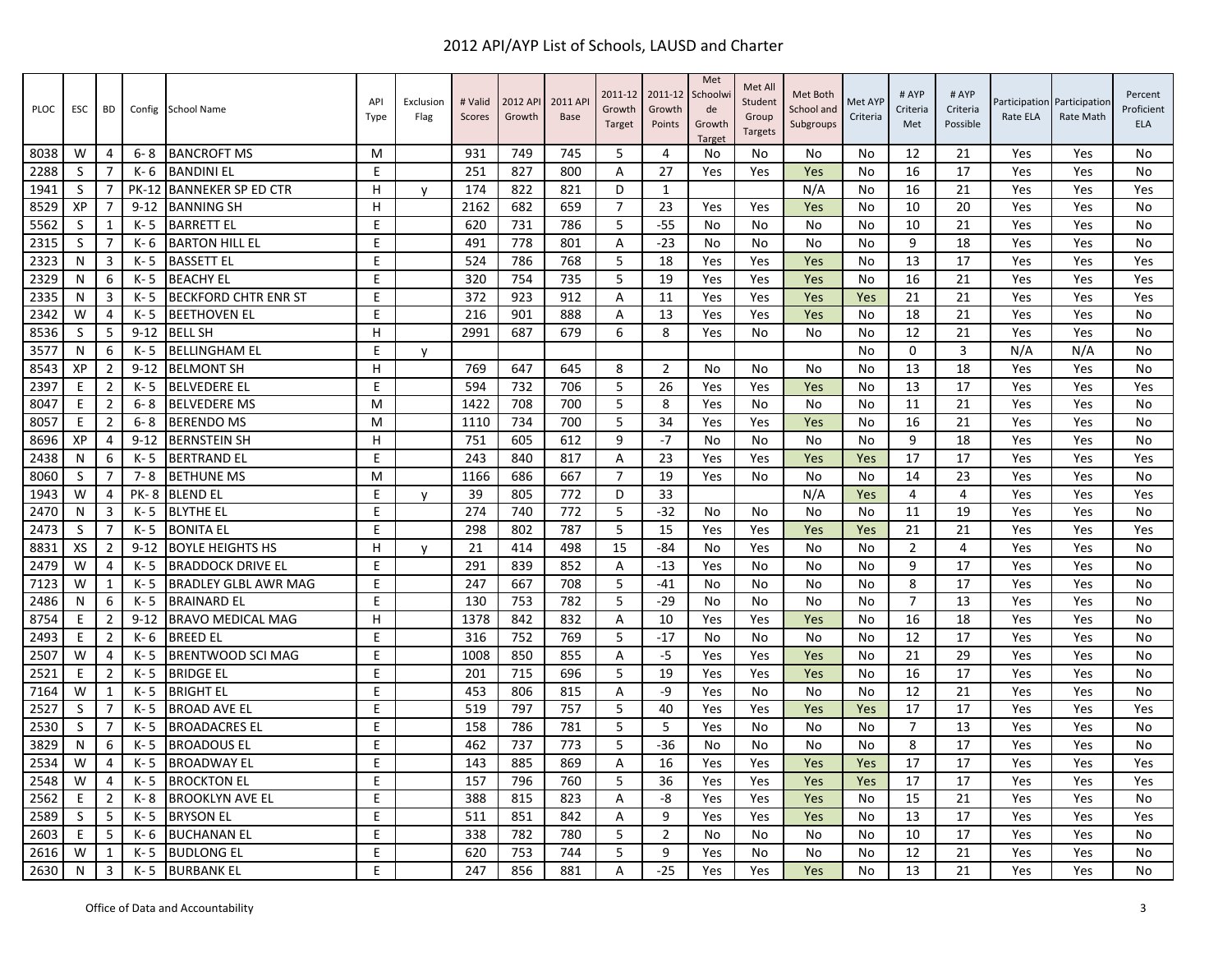| PLOC | ESC          | <b>BD</b>      | Config   | <b>School Name</b>         | API<br>Type | Exclusion<br>Flag | # Valid<br>Scores | 2012 API<br>Growth | 2011 AP<br><b>Base</b> | 2011-12<br>Growth<br><b>Target</b> | 2011-12<br>Growth<br>Points | Met<br>Schoolwi<br>de<br>Growth<br><b>Target</b> | Met All<br>Student<br>Group<br><b>Targets</b> | Met Both<br>School and<br>Subgroups | Met AYP<br>Criteria | # AYP<br>Criteria<br>Met | # AYP<br>Criteria<br>Possible | Rate ELA | Participation Participation<br>Rate Math | Percent<br>Proficient<br><b>ELA</b> |
|------|--------------|----------------|----------|----------------------------|-------------|-------------------|-------------------|--------------------|------------------------|------------------------------------|-----------------------------|--------------------------------------------------|-----------------------------------------------|-------------------------------------|---------------------|--------------------------|-------------------------------|----------|------------------------------------------|-------------------------------------|
| 8066 | Ε            | -5             | $7 - 8$  | <b>BURBANK MS</b>          | м           |                   | 789               | 794                | 694                    | 5                                  | 100                         | Yes                                              | Yes                                           | Yes                                 | Yes                 | 17                       | 17                            | Yes      | Yes                                      | Yes                                 |
| 8612 | XS           | 6              | $9 - 12$ | <b>BURKE HS</b>            | H           | $\mathsf{v}$      | 74                | 618                | 616                    | 9                                  | $\overline{2}$              | No                                               | No                                            | No                                  | No                  | 3                        | 6                             | Yes      | Yes                                      | No                                  |
| 8075 | W            | 1              | $6 - 8$  | <b>BURROUGHS MS</b>        | M           |                   | 1903              | 877                | 846                    | A                                  | 31                          | Yes                                              | Yes                                           | Yes                                 | No                  | 27                       | 33                            | Yes      | Yes                                      | Yes                                 |
| 2658 | N            | 6              | $K - 5$  | <b>BURTON EL</b>           | E           |                   | 352               | 813                | 835                    | $\overline{A}$                     | $-22$                       | Yes                                              | No                                            | No                                  | N <sub>0</sub>      | 11                       | 19                            | Yes      | Yes                                      | <b>No</b>                           |
| 2671 | E            | -5             | K-6      | <b>BUSHNELL WAY EL</b>     | E           |                   | 281               | 706                | 694                    | 5                                  | 12                          | Yes                                              | Yes                                           | Yes                                 | No                  | 13                       | 17                            | Yes      | Yes                                      | Yes                                 |
| 8080 | N            | 6              | $6 - 8$  | <b>BYRD MS</b>             | M           |                   | 1610              | 734                | 710                    | 5                                  | 24                          | Yes                                              | Yes                                           | Yes                                 | No                  | 20                       | 21                            | Yes      | Yes                                      | No                                  |
| 2685 | <sub>S</sub> | $\overline{7}$ | $K - 5$  | <b>CABRILLO EL</b>         | E           |                   | 256               | 778                | 785                    | 5                                  | $-7$                        | No                                               | No                                            | No                                  | No                  | 9                        | 17                            | Yes      | Yes                                      | No                                  |
| 2699 | Ε            | $\overline{2}$ | $K - 5$  | <b>CAHUENGA EL</b>         | E           |                   | 540               | 872                | 867                    | Α                                  | 5                           | Yes                                              | Yes                                           | Yes                                 | No                  | 14                       | 21                            | Yes      | Yes                                      | No                                  |
| 2704 | N            | 4              | $K - 5$  | <b>CALABASH EL</b>         | E           |                   | 228               | 878                | 879                    | Α                                  | $-1$                        | Yes                                              | Yes                                           | Yes                                 | No                  | 8                        | 9                             | Yes      | Yes                                      | Yes                                 |
| 2706 | N            | $\overline{3}$ | $K - 5$  | <b>CALAHAN EL</b>          | E           |                   | 334               | 861                | 841                    | $\overline{A}$                     | 20                          | Yes                                              | Yes                                           | Yes                                 | No                  | 16                       | 21                            | Yes      | Yes                                      | Yes                                 |
| 2712 | N            | 4              | K- 5     | <b>CALVERT EL</b>          | E           |                   | 251               | 810                | 786                    | 5                                  | 24                          | Yes                                              | Yes                                           | Yes                                 | Yes                 | 25                       | 25                            | Yes      | Yes                                      | Yes                                 |
| 2726 | N            | 6              | $K - 5$  | <b>CAMELLIA EL</b>         | E           |                   | 467               | 722                | 732                    | 5                                  | $-10$                       | No                                               | No                                            | No                                  | <b>No</b>           | 8                        | 17                            | Yes      | Yes                                      | No                                  |
| 2740 | W            | $\mathbf{1}$   | $K - 5$  | <b>CANFIELD EL</b>         | E           |                   | 254               | 898                | 892                    | A                                  | 6                           | Yes                                              | Yes                                           | Yes                                 | Yes                 | 15                       | 15                            | Yes      | Yes                                      | Yes                                 |
| 2753 | N            | 3              | $K - 5$  | <b>CANOGA PARK EL</b>      | E           |                   | 508               | 758                | 751                    | 5                                  | $\overline{7}$              | Yes                                              | No                                            | No                                  | No                  | 9                        | 17                            | Yes      | Yes                                      | No                                  |
| 8571 | N            | 3              | $9 - 12$ | <b>CANOGA PARK SH</b>      | H           |                   | 1184              | 695                | 694                    | 5                                  | 1                           | No                                               | No                                            | No                                  | No                  | 12                       | 22                            | Yes      | Yes                                      | No                                  |
| 2767 | N            | 6              | K- 5     | <b>CANTARA EL</b>          | E           |                   | 367               | 828                | 812                    | Α                                  | 16                          | Yes                                              | No                                            | No                                  | No                  | 19                       | 21                            | Yes      | Yes                                      | No                                  |
| 2781 | N            | 6              | $K - 5$  | <b>CANTERBURY EL</b>       | E           |                   | 694               | 808                | 812                    | Α                                  | $-4$                        | Yes                                              | No                                            | No                                  | No                  | 10                       | 17                            | Yes      | Yes                                      | No                                  |
| 2795 | W            | $\overline{4}$ | $K - 5$  | <b>CANYON EL</b>           | E           |                   | 266               | 971                | 951                    | A                                  | 20                          | Yes                                              | Yes                                           | Yes                                 | Yes                 | 9                        | 9                             | Yes      | Yes                                      | Yes                                 |
| 2802 | N            | 3              | $K - 5$  | <b>CAPISTRANO EL</b>       | E           |                   |                   |                    |                        |                                    |                             |                                                  |                                               |                                     | No                  | 12                       | 21                            | Yes      | Yes                                      | No                                  |
| 7401 | N            | 6              | $K - 5$  | <b>CARDENAS EL</b>         | E           |                   | 291               | 703                | 753                    | 5                                  | $-50$                       | No.                                              | No                                            | No                                  | No                  | 8                        | 17                            | Yes      | Yes                                      | No                                  |
| 1944 | XS           | 3              | $K-12$   | CARLSON HOSP (K-12)        | H           | $\mathsf{v}$      | 98                | 549                | 550                    | D                                  | $-1$                        |                                                  |                                               | N/A                                 | No                  | $\overline{2}$           | 16                            | No       | No                                       | No                                  |
| 8090 | S            | $\overline{7}$ | $6 - 8$  | <b>CARNEGIE MS</b>         | M           |                   | 905               | 738                | 704                    | 5                                  | 34                          | Yes                                              | Yes                                           | Yes                                 | No                  | 25                       | 29                            | Yes      | Yes                                      | Yes                                 |
| 2815 | S            | $\overline{7}$ | K-8      | CAROLDALE LRNG COMM        | E           |                   | 728               | 840                | 812                    | $\overline{A}$                     | 28                          | Yes                                              | Yes                                           | Yes                                 | Yes                 | 21                       | 21                            | Yes      | Yes                                      | Yes                                 |
| 2822 | N            | 3              | K- 5     | <b>CARPENTER COMM CHTR</b> | E           |                   | 556               | 941                | 930                    | Α                                  | 11                          | Yes                                              | Yes                                           | Yes                                 | Yes                 | 9                        | 9                             | Yes      | Yes                                      | Yes                                 |
| 2836 | S            | $\overline{7}$ | K- 5     | <b>CARSON EL</b>           | E           |                   | 423               | 850                | 848                    | Α                                  | $\overline{2}$              | Yes                                              | Yes                                           | Yes                                 | No                  | 17                       | 21                            | Yes      | Yes                                      | No                                  |
| 8575 | XP           | $\overline{7}$ | $9 - 12$ | <b>CARSON SH</b>           | H           |                   | 1899              | 689                | 652                    | $\overline{7}$                     | 37                          | Yes                                              | Yes                                           | Yes                                 | <b>No</b>           | 11                       | 22                            | Yes      | Yes                                      | No                                  |
| 2939 | W            | $\mathbf{1}$   | K- 5     | <b>CARSON-GORE ACADEMY</b> | E           |                   | 400               | 755                | 771                    | 5                                  | $-16$                       | No                                               | No                                            | No                                  | No                  | 9                        | 17                            | Yes      | Yes                                      | No                                  |
| 2849 | W            | 1              | $K - 6$  | <b>CARTHAY CENTER EL</b>   | E           |                   | 242               | 816                | 786                    | 5                                  | 30                          | Yes                                              | Yes                                           | Yes                                 | Yes                 | 21                       | 21                            | Yes      | Yes                                      | Yes                                 |
| 8094 | XP           | -5             | $6 - 8$  | <b>CARVER MS</b>           | M           |                   | 1003              | 637                | 599                    | 10                                 | 38                          | Yes                                              | Yes                                           | Yes                                 | No                  | 11                       | 19                            | Yes      | Yes                                      | <b>No</b>                           |
| 2863 | Ε            | $\overline{2}$ | $K - 5$  | CASTELAR EL                | E           |                   | 422               | 852                | 862                    | Α                                  | $-10$                       | Yes                                              | No                                            | No                                  | No                  | 12                       | 21                            | Yes      | Yes                                      | No                                  |
| 2877 | W            | 1              | $K - 5$  | <b>CASTLE HTS EL</b>       | E           |                   | 370               | 897                | 905                    | A                                  | -8                          | Yes                                              | Yes                                           | Yes                                 | No                  | 19                       | 25                            | Yes      | Yes                                      | No                                  |
| 2881 | N            | 3              | $K - 5$  | <b>CASTLEBAY LN EL</b>     | E           |                   | 530               | 952                | 940                    | Α                                  | 12                          | Yes                                              | Yes                                           | Yes                                 | Yes                 | 13                       | 13                            | Yes      | Yes                                      | Yes                                 |
| 8045 | XP           | $\overline{2}$ | 6-8      | <b>CASTRO MS</b>           | M           |                   | 481               | 677                | 698                    | 5                                  | $-21$                       | No                                               | No                                            | No                                  | No                  | 8                        | 17                            | Yes      | Yes                                      | No                                  |
| 2890 | S            | 7              | $K - 5$  | <b>CATSKILL EL</b>         | E           |                   | 396               | 781                | 807                    | A                                  | $-26$                       | No                                               | No                                            | No                                  | No                  | 9                        | 17                            | Yes      | Yes                                      | No                                  |
| 8506 | XS           | $\overline{3}$ | $7 - 12$ | <b>CDS AGGELER</b>         | H           | v                 | 20                | 582                | B                      | B                                  | B                           |                                                  |                                               | N/A                                 | No                  | 3                        | 4                             | Yes      | Yes                                      | Yes                                 |
| 8670 | XS           | $\overline{4}$ | $7 - 12$ | <b>CDS ALONZO</b>          | н           | y                 | 48                | 545                | 539                    | 13                                 | 6                           | No                                               | Yes                                           | No                                  | N <sub>0</sub>      | $\mathbf{1}$             | 5                             | Yes      | No                                       | No                                  |
| 7761 | XS           | 7              | $9 - 12$ | <b>CDS JOHNSON</b>         | н           | $\mathsf{v}$      | 40                | 474                | 396                    | 20                                 | 78                          | Yes                                              | Yes                                           | Yes                                 | No                  | $\overline{2}$           | 4                             | Yes      | Yes                                      | No                                  |
| 8589 | XS           | 7              | $7 - 12$ | <b>CDS JOHNSTON</b>        | H           | y                 | 54                | 515                | 459                    | 17                                 | 56                          | Yes                                              | Yes                                           | Yes                                 | No                  | 4                        | 5                             | Yes      | Yes                                      | No                                  |
| 8092 | XS           | 3              | $9 - 12$ | <b>CDS LONDON</b>          | H           | y                 | 26                | 400                | 375                    | 21                                 | 25                          | Yes                                              | Yes                                           | Yes                                 | No                  | $\overline{2}$           | 4                             | Yes      | Yes                                      | No                                  |
| 8991 | XS           | $\overline{2}$ | $7 - 12$ | <b>CDS TRI-C</b>           | н           | v                 | 67                | 382                | 389                    | 21                                 | $-7$                        | No                                               | No                                            | No                                  | No                  | $\overline{2}$           | 6                             | Yes      | Yes                                      | No                                  |
| 8730 | XS           | 4              | $7 - 12$ | <b>CDS WEST HOLLYWOOD</b>  | H.          | $\mathsf{V}$      | 28                | 628                | 545                    | 13                                 | 83                          | Yes                                              | Yes                                           | Yes                                 | No                  | $\overline{2}$           | 4                             | Yes      | Yes                                      | No                                  |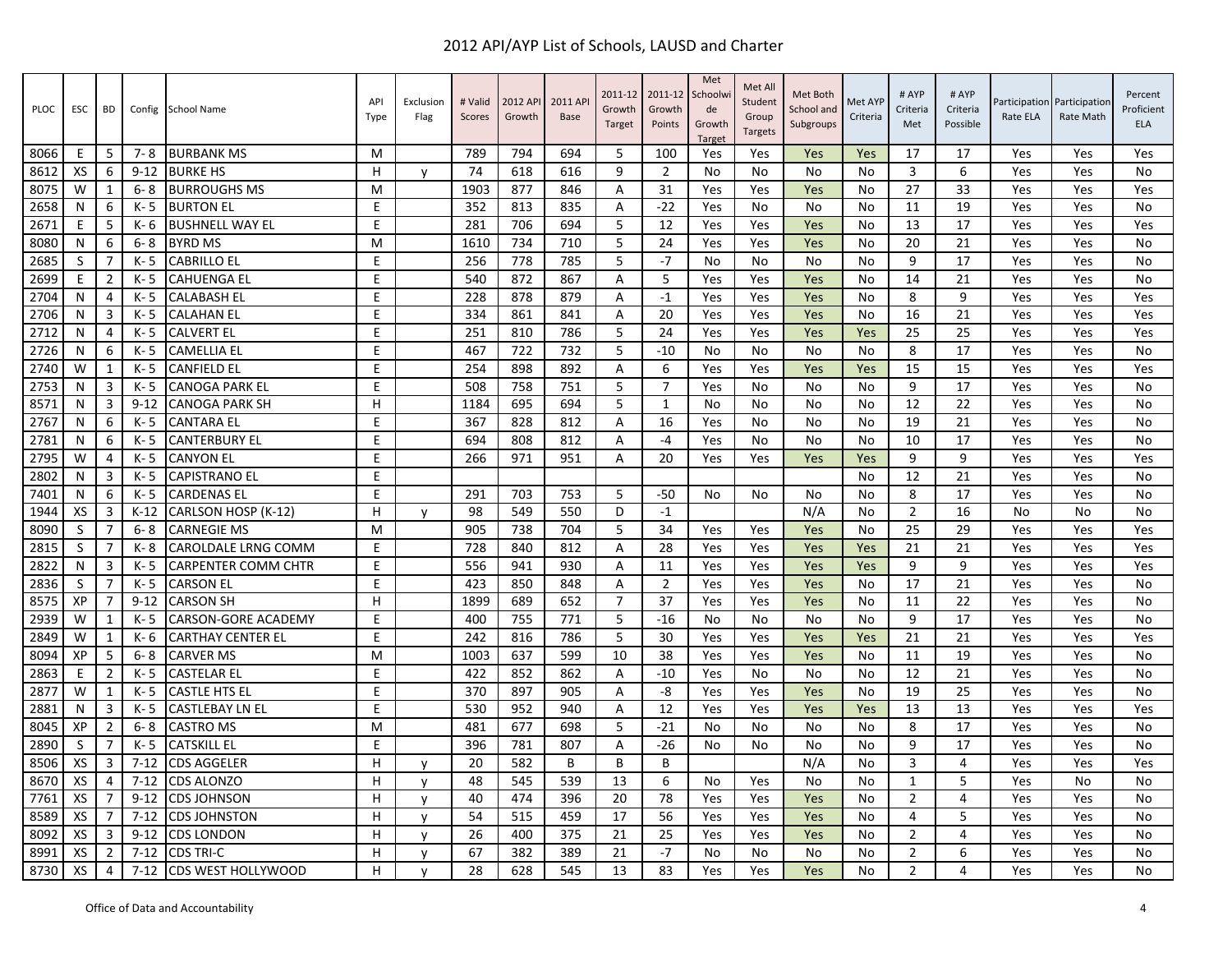| PLOC | ESC | BD             |          | Config School Name          | API<br>Type | Exclusion<br>Flag | # Valid<br>Scores | 2012 API<br>Growth | 2011 AP<br><b>Base</b> | 2011-12<br>Growth<br>Target | 2011-12<br>Growth<br>Points | Met<br>Schoolwi<br>de<br>Growth<br><b>Target</b> | Met All<br>Student<br>Group<br><b>Targets</b> | Met Both<br>School and<br>Subgroups | Met AYP<br>Criteria | # AYP<br>Criteria<br>Met | # AYP<br>Criteria<br>Possible | Rate ELA | Participation Participation<br>Rate Math | Percent<br>Proficient<br><b>ELA</b> |
|------|-----|----------------|----------|-----------------------------|-------------|-------------------|-------------------|--------------------|------------------------|-----------------------------|-----------------------------|--------------------------------------------------|-----------------------------------------------|-------------------------------------|---------------------|--------------------------|-------------------------------|----------|------------------------------------------|-------------------------------------|
| 8580 | XS  | $\overline{2}$ | $9 - 12$ | <b>CENTRAL HS</b>           | н           | y                 | 196               | 427                | 440                    | 18                          | $-13$                       | No                                               | No                                            | No                                  | No                  | 0                        | 12                            | No       | No                                       | No                                  |
| 2945 | W   | 1              | K-5      | <b>CENTURY PARK EL</b>      | E           |                   | 236               | 790                | 743                    | 5                           | 47                          | Yes                                              | Yes                                           | Yes                                 | Yes                 | 17                       | 17                            | Yes      | Yes                                      | Yes                                 |
| 2959 | N   | 3              | K- 5     | <b>CHANDLER EL</b>          | E           |                   | 312               | 872                | 863                    | A                           | 9                           | Yes                                              | Yes                                           | Yes                                 | No                  | 18                       | 21                            | Yes      | Yes                                      | No                                  |
| 2986 | S   | 7              | K-5      | <b>CHAPMAN EL</b>           | E           |                   | 250               | 877                | 863                    | $\overline{A}$              | 14                          | Yes                                              | Yes                                           | Yes                                 | Yes                 | 17                       | 17                            | Yes      | Yes                                      | Yes                                 |
| 3002 | W   | 1              | K-6      | <b>CHARNOCK ROAD EL</b>     | E           |                   | 227               | 796                | 784                    | 5                           | 12                          | Yes                                              | Yes                                           | Yes                                 | No                  | 15                       | 17                            | Yes      | Yes                                      | Yes                                 |
| 3014 | N   | 6              | K- 5     | <b>CHASE EL</b>             | E           |                   | 420               | 780                | 776                    | 5                           | 4                           | No                                               | No                                            | No                                  | No                  | 12                       | 17                            | Yes      | Yes                                      | No                                  |
| 3027 | N   | 3              | K-5      | <b>CHATSWORTH PARK EL</b>   | E           |                   | 257               | 859                | 855                    | A                           | $\overline{4}$              | Yes                                              | Yes                                           | Yes                                 | No                  | 15                       | 17                            | Yes      | Yes                                      | No                                  |
| 8583 | N   | 3              | $9 - 12$ | <b>CHATSWORTH SH</b>        | H           |                   | 1751              | 718                | 731                    | 5                           | $-13$                       | No                                               | No                                            | No                                  | No                  | 12                       | 26                            | Yes      | Yes                                      | No                                  |
| 7640 | Ε   | $\overline{2}$ | K- 6     | <b>CHAVEZ EL</b>            | E           |                   | 218               | 762                | 766                    | 5                           | $-4$                        | <b>No</b>                                        | No                                            | No                                  | No                  | 12                       | 17                            | Yes      | Yes                                      | No                                  |
| 7715 | XP  | 6              | $9 - 12$ | <b>CHAVEZ LA-ARTES</b>      | H           |                   | 296               | 631                | B                      | B                           | B                           |                                                  |                                               | N/A                                 | No                  | $\overline{2}$           | 5                             | Yes      | Yes                                      | No                                  |
| 7717 | XP  | 6              | $9 - 12$ | <b>CHAVEZ LA-ASE</b>        | H           |                   | 254               | 645                | B                      | B                           | B                           |                                                  |                                               | N/A                                 | No                  | 1                        | 5                             | No       | Yes                                      | No                                  |
| 7716 | XP  | 6              | $9 - 12$ | CHAVEZ LA-SJ HUM AC         | H           |                   | 321               | 726                | B                      | B                           | B                           |                                                  |                                               | N/A                                 | No                  | 8                        | 11                            | Yes      | Yes                                      | No                                  |
| 8901 | XP  | 6              | $9 - 12$ | <b>CHAVEZ LA-TCHR PREP</b>  | H.          |                   | 271               | 575                | B                      | B                           | B                           |                                                  |                                               | N/A                                 | No                  | $\overline{2}$           | 5                             | Yes      | Yes                                      | No                                  |
| 3041 | W   | 4              | K- 6     | <b>CHEREMOYA EL</b>         | E           |                   | 181               | 844                | 818                    | Α                           | 26                          | Yes                                              | Yes                                           | Yes                                 | No                  | 19                       | 21                            | Yes      | Yes                                      | Yes                                 |
| 8688 | XS  | 1              | $9 - 12$ | <b>CHEVIOT HILLS HS</b>     | H           | y                 | 33                | 584                | 621                    | 9                           | $-37$                       | No                                               | Yes                                           | No                                  | Yes                 | 4                        | 4                             | Yes      | Yes                                      | Yes                                 |
| 3068 | W   | 1              | K- 5     | <b>CIENEGA EL</b>           | E           |                   | 420               | 768                | 777                    | 5                           | -9                          | No                                               | No                                            | No                                  | No                  | 15                       | 19                            | Yes      | Yes                                      | Yes                                 |
| 3082 | W   | 1              | K-5      | <b>CIMARRON EL</b>          | E           |                   | 212               | 769                | 736                    | 5                           | 33                          | Yes                                              | Yes                                           | Yes                                 | Yes                 | 13                       | 13                            | Yes      | Yes                                      | Yes                                 |
| 8801 | XS  | $\overline{2}$ | $K-12$   | <b>CITY OF ANGELS</b>       | H           | y                 | 820               | 635                | 611                    | 9                           | 24                          | Yes                                              | No                                            | No                                  | <b>No</b>           | $\mathbf{1}$             | 22                            | No       | No                                       | No                                  |
| 3096 | E   | 5              | K- 5     | <b>CITY TERRACE EL</b>      | E           |                   | 277               | 801                | 795                    | 5                           | 6                           | Yes                                              | No                                            | No                                  | No                  | 13                       | 17                            | Yes      | Yes                                      | Yes                                 |
| 8500 | XP  | $\overline{2}$ | $9 - 12$ | <b>CIVITAS LEADERSHIP</b>   | н           |                   | 232               | 584                | 564                    | 12                          | 20                          | Yes                                              | No                                            | No                                  | No                  | $\overline{4}$           | 5                             | Yes      | Yes                                      | No                                  |
| 8590 | N   | 3              | $9 - 12$ | <b>CLEVELAND SH</b>         | н           |                   | 2464              | 783                | 748                    | 5                           | 35                          | Yes                                              | Yes                                           | Yes                                 | No                  | 13                       | 22                            | Yes      | Yes                                      | No                                  |
| 3110 | Ε   | 5              | K- 6     | <b>CLIFFORD EL</b>          | E           |                   | 126               | 844                | 818                    | Α                           | 26                          | Yes                                              | Yes                                           | Yes                                 | No                  | 10                       | 13                            | Yes      | Yes                                      | Yes                                 |
| 8062 | E   | $\overline{2}$ | $6 - 8$  | <b>CLINTON MS</b>           | M           |                   | 910               | 618                | 615                    | 9                           | $\overline{3}$              | No                                               | No                                            | <b>No</b>                           | No                  | 11                       | 21                            | Yes      | Yes                                      | <b>No</b>                           |
| 3123 | W   | 1              | K-5      | <b>CLOVER EL</b>            | Ε           |                   | 313               | 957                | 955                    | Α                           | $\overline{2}$              | Yes                                              | Yes                                           | Yes                                 | Yes                 | 21                       | 21                            | Yes      | Yes                                      | Yes                                 |
| 8245 | W   | 1              | $6 - 8$  | <b>COCHRAN MS</b>           | M           |                   | 1085              | 662                | 664                    | $\overline{7}$              | $-2$                        | No.                                              | No                                            | No                                  | No                  | 12                       | 25                            | Yes      | Yes                                      | No                                  |
| 6342 | W   | 4              | $K - 5$  | <b>COEUR D ALENE EL</b>     | E           |                   | 272               | 926                | 900                    | A                           | 26                          | Yes                                              | Yes                                           | Yes                                 | Yes                 | 17                       | 17                            | Yes      | Yes                                      | Yes                                 |
| 3137 | N   | 6              | K- 5     | <b>COHASSET EL</b>          | E           |                   | 367               | 790                | 761                    | 5                           | 29                          | Yes                                              | Yes                                           | Yes                                 | No                  | 15                       | 19                            | Yes      | Yes                                      | Yes                                 |
| 3151 | N   | 3              | K-5      | <b>COLDWATER CYN EL</b>     | E           |                   | 457               | 845                | 835                    | A                           | 10                          | Yes                                              | Yes                                           | Yes                                 | No                  | 15                       | 17                            | Yes      | Yes                                      | Yes                                 |
| 3164 | N   | 3              | K- 5     | <b>COLFAX EL</b>            | E           |                   | 398               | 928                | 910                    | A                           | 18                          | Yes                                              | Yes                                           | Yes                                 | Yes                 | 17                       | 17                            | Yes      | Yes                                      | Yes                                 |
| 3178 | XP  | 1              | K- 5     | <b>COLISEUM EL</b>          | E           |                   | 149               | 703                | 656                    | $\overline{7}$              | 47                          | Yes                                              | Yes                                           | Yes                                 | No                  | 12                       | 15                            | Yes      | Yes                                      | Yes                                 |
| 7432 | N   | 6              | K-5      | <b>COLUMBUS AVE EL</b>      | E           |                   | 349               | 775                | 788                    | 5                           | $-13$                       | No                                               | No                                            | No                                  | No                  | 9                        | 17                            | Yes      | Yes                                      | No                                  |
| 8102 | N   | 3              | $6 - 8$  | <b>COLUMBUS MS</b>          | M           |                   | 797               | 725                | 692                    | 5                           | 33                          | Yes                                              | Yes                                           | Yes                                 | No                  | 15                       | 21                            | Yes      | Yes                                      | No                                  |
| 3192 | Ε   | $\overline{2}$ | K- 5     | COMMONWEALTH EL             | E           |                   | 622               | 848                | 861                    | Α                           | $-13$                       | Yes                                              | Yes                                           | Yes                                 | No                  | 9                        | 17                            | Yes      | Yes                                      | No                                  |
| 2741 | W   | 4              | K-5      | <b>COMMUNITY MAG CHT SC</b> | E           |                   | 324               | 963                | 930                    | A                           | 33                          | Yes                                              | Yes                                           | Yes                                 | Yes                 | 25                       | 25                            | Yes      | Yes                                      | Yes                                 |
| 3205 | S   | $\overline{7}$ | K-5      | <b>COMPTON EL</b>           | E           |                   | 206               | 750                | 725                    | 5                           | 25                          | Yes                                              | No                                            | No                                  | No                  | 19                       | 21                            | Yes      | Yes                                      | No                                  |
| 8517 | XP  | $\overline{2}$ | $9 - 12$ | <b>CONTRERAS LC</b>         | H           |                   | 668               | 649                | 652                    | $\overline{7}$              | $-3$                        | N <sub>0</sub>                                   | No                                            | No                                  | No                  | 8                        | 18                            | Yes      | Yes                                      | No                                  |
| 3219 | S   | 5              | $1 - 5$  | <b>CORONA EL</b>            | E           |                   | 799               | 753                | 754                    | 5                           | $-1$                        | No                                               | No                                            | No                                  | No                  | 9                        | 17                            | Yes      | Yes                                      | No                                  |
| 8516 | XP  | 2              | $9 - 12$ | <b>CORTINES SCH OF VPA</b>  | H           |                   | 1112              | 733                | 718                    | 5                           | 15                          | Yes                                              | No                                            | No                                  | No                  | 12                       | 17                            | Yes      | Yes                                      | No                                  |
| 5016 | N   | 6              | K-5      | <b>COUGHLIN EL</b>          | E           |                   | 371               | 742                | 752                    | 5                           | $-10$                       | No                                               | No                                            | No                                  | No                  | 11                       | 17                            | Yes      | Yes                                      | No                                  |
| 3260 | W   | 4              | K-5      | <b>COWAN EL</b>             | E           |                   | 244               | 840                | 852                    | A                           | $-12$                       | Yes                                              | Yes                                           | Yes                                 | No                  | 10                       | 13                            | Yes      | Yes                                      | Yes                                 |
| 8596 | XP  | $\mathbf{1}$   | $9 - 12$ | <b>CRENSHAW SH</b>          | H           |                   | 833               | 569                | 554                    | 12                          | 15                          | Yes                                              | No                                            | No                                  | No                  | 14                       | 22                            | Yes      | Yes                                      | No                                  |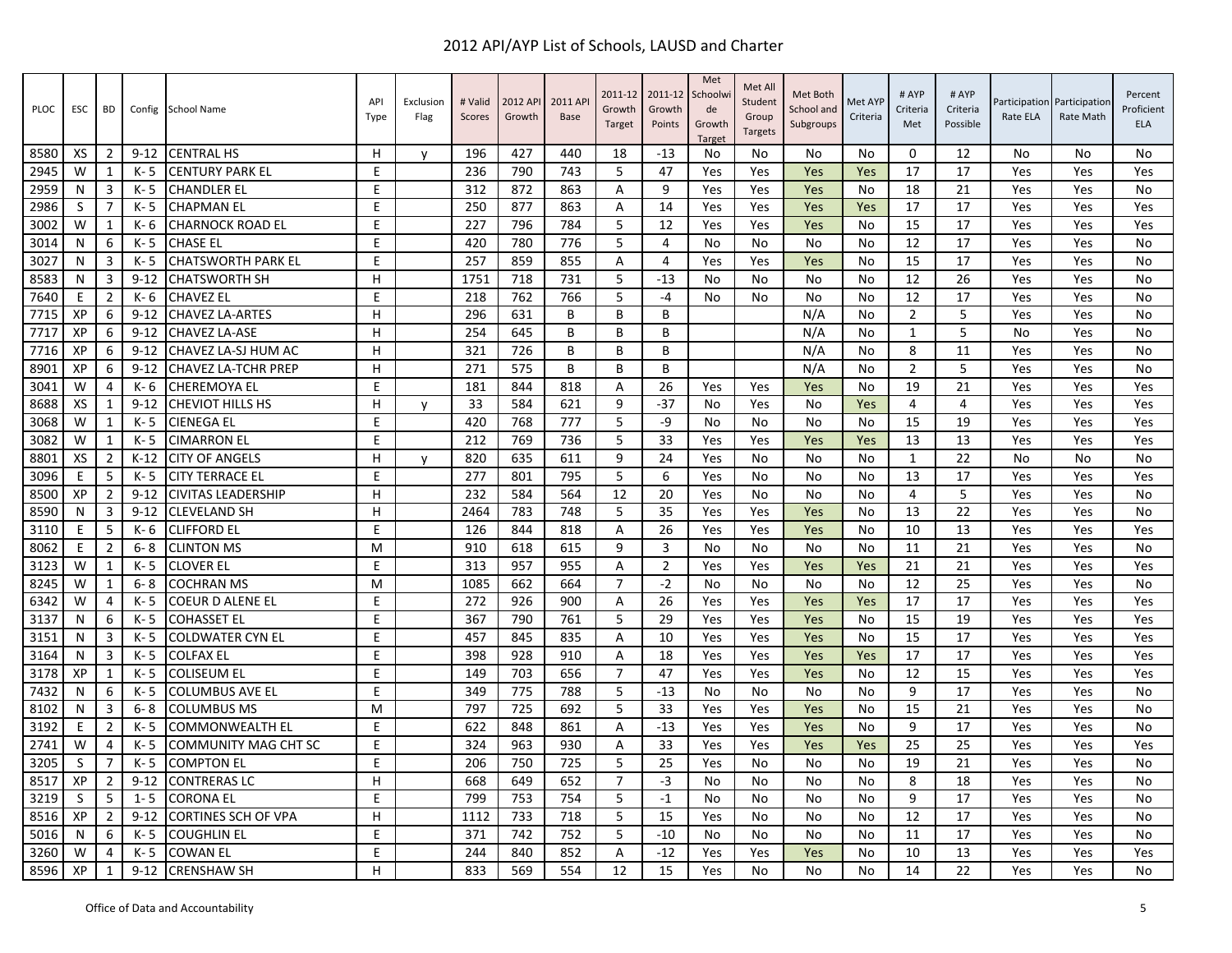| <b>PLOC</b> | <b>ESC</b> | BD             | Config   | School Name                | API<br>Type | Exclusion<br>Flag | # Valid<br>Scores | 2012 API<br>Growth | 2011 AP<br><b>Base</b> | 2011-12<br>Growth<br>Target | 2011-12<br>Growth<br>Points | Met<br>Schoolw<br>de<br>Growth<br><b>Target</b> | Met All<br>Student<br>Group<br><b>Targets</b> | Met Both<br>School and<br>Subgroups | Met AYP<br>Criteria | # AYP<br>Criteria<br>Met | # AYP<br>Criteria<br>Possible | Participation<br>Rate ELA | Participation<br>Rate Math | Percent<br>Proficient<br><b>ELA</b> |
|-------------|------------|----------------|----------|----------------------------|-------------|-------------------|-------------------|--------------------|------------------------|-----------------------------|-----------------------------|-------------------------------------------------|-----------------------------------------------|-------------------------------------|---------------------|--------------------------|-------------------------------|---------------------------|----------------------------|-------------------------------------|
| 3288        | W          | 1              | K- 5     | CRESCENT HTS L/A/S/J       | E           |                   | 246               | 820                | 779                    | -5                          | 41                          | Yes                                             | Yes                                           | Yes                                 | Yes                 | 21                       | 21                            | Yes                       | Yes                        | Yes                                 |
| 3302        | S          | 7              | K- 6     | <b>CRESTWOOD ST EL</b>     | E           |                   | 343               | 841                | 796                    | $\overline{4}$              | 45                          | Yes                                             | Yes                                           | Yes                                 | Yes                 | 21                       | 21                            | Yes                       | Yes                        | Yes                                 |
| 8103        | S          | $\overline{7}$ | $6 - 8$  | <b>CURTISS MS</b>          | M           |                   | 648               | 703                | 706                    | 5                           | $-3$                        | No                                              | No                                            | No                                  | No                  | 10                       | 21                            | Yes                       | Yes                        | <b>No</b>                           |
| 3329        | E          | 5              | K- 6     | DAHLIA HTS EL              | E           |                   | 258               | 858                | 849                    | Α                           | 9                           | Yes                                             | No                                            | No                                  | No                  | 9                        | 15                            | Yes                       | Yes                        | <b>No</b>                           |
| 8104        | S          | $\overline{7}$ | $6 - 8$  | DANA MS                    | M           |                   | 1426              | 731                | 716                    | 5                           | 15                          | Yes                                             | Yes                                           | Yes                                 | No                  | 21                       | 29                            | Yes                       | Yes                        | <b>No</b>                           |
| 3335        | N          | 3              | $K - 5$  | <b>DANUBE EL</b>           | E           |                   | 301               | 861                | 836                    | Α                           | 25                          | Yes                                             | No                                            | No                                  | Yes                 | 21                       | 21                            | Yes                       | Yes                        | Yes                                 |
| 3340        | N          | 3              | K- 5     | <b>DARBY EL</b>            | E           |                   | 297               | 903                | 899                    | Α                           | $\overline{4}$              | Yes                                             | Yes                                           | Yes                                 | No                  | 16                       | 17                            | Yes                       | Yes                        | Yes                                 |
| 3356        | E          | 5              | $K - 5$  | <b>DAYTON HEIGHTS EL</b>   | E           |                   | 345               | 824                | 801                    | A                           | 23                          | Yes                                             | Yes                                           | Yes                                 | No                  | 18                       | 21                            | Yes                       | Yes                        | <b>No</b>                           |
| 2301        | S          | $\overline{7}$ | $K - 5$  | DE LA TORRE JR EL          | E           |                   | 487               | 773                | 772                    | 5                           | 1                           | No                                              | No                                            | No                                  | No                  | 13                       | 17                            | Yes                       | Yes                        | Yes                                 |
| 3377        | N          | 3              | K-5      | <b>DEARBORN EL</b>         | E           |                   | 325               | 843                | 833                    | Α                           | 10                          | Yes                                             | No                                            | No                                  | No                  | 19                       | 25                            | Yes                       | No                         | <b>No</b>                           |
| 3384        | S          | $\overline{7}$ | $K - 5$  | DEL AMO EL                 | E           |                   | 243               | 808                | 827                    | A                           | $-19$                       | Yes                                             | No                                            | No                                  | No                  | 11                       | 17                            | Yes                       | Yes                        | No                                  |
| 2386        | E          | 2              | K- 5     | <b>DEL OLMO EL</b>         | E           |                   | 513               | 847                | 823                    | A                           | 24                          | Yes                                             | Yes                                           | Yes                                 | Yes                 | 17                       | 17                            | Yes                       | Yes                        | Yes                                 |
| 3397        | E          | 5              | K- 6     | <b>DELEVAN DRIVE EL</b>    | E           |                   | 318               | 900                | 896                    | A                           | $\overline{4}$              | Yes                                             | Yes                                           | Yes                                 | No                  | 19                       | 21                            | Yes                       | Yes                        | Yes                                 |
| 3315        | E          | $\overline{2}$ | K- 6     | <b>DENA EL</b>             | E           |                   | 362               | 725                | 708                    | 5                           | 17                          | Yes                                             | Yes                                           | Yes                                 | No                  | 12                       | 17                            | Yes                       | Yes                        | No                                  |
| 3425        | S          | 7              | K- 5     | <b>DENKER EL</b>           | E           |                   | 504               | 841                | 839                    | Α                           | $\overline{2}$              | Yes                                             | Yes                                           | Yes                                 | No                  | 15                       | 21                            | Yes                       | Yes                        | No                                  |
| 3438        | N          | 3              | $K - 5$  | <b>DIXIE CANYON EL</b>     | E           |                   | 394               | 892                | 889                    | A                           | $\overline{3}$              | Yes                                             | Yes                                           | Yes                                 | No                  | 11                       | 17                            | Yes                       | Yes                        | <b>No</b>                           |
| 8110        | S          | $\overline{7}$ | $6 - 8$  | <b>DODSON MS</b>           | M           |                   | 1751              | 848                | 843                    | A                           | 5                           | Yes                                             | No                                            | No                                  | No                  | 22                       | 29                            | Yes                       | Yes                        | <b>No</b>                           |
| 3452        | S          | 7              | K-5      | <b>DOLORES EL</b>          | E           |                   | 390               | 832                | 834                    | Α                           | $-2$                        | Yes                                             | Yes                                           | Yes                                 | <b>No</b>           | 16                       | 21                            | Yes                       | Yes                        | No                                  |
| 3466        | S          | $\overline{7}$ | K- 5     | <b>DOMINGUEZ EL</b>        | E           |                   | 377               | 789                | 758                    | 5                           | 31                          | Yes                                             | Yes                                           | Yes                                 | Yes                 | 17                       | 17                            | Yes                       | Yes                        | Yes                                 |
| 3479        | E          | 5              | K- 6     | <b>DORRIS PLACE EL</b>     | E           |                   | 214               | 884                | 852                    | Α                           | 32                          | Yes                                             | Yes                                           | Yes                                 | No                  | 16                       | 17                            | Yes                       | Yes                        | <b>No</b>                           |
| 8600        | XP         | 1              | $9 - 12$ | <b>DORSEY SH</b>           | H           |                   | 854               | 624                | 596                    | 10                          | 28                          | Yes                                             | No                                            | No                                  | <b>No</b>           | 14                       | 26                            | Yes                       | Yes                        | <b>No</b>                           |
| 8738        | E          | $\overline{2}$ | $9 - 12$ | DOWNTWN BUSINESS MAG       | H           |                   | 789               | 807                | 784                    | 5                           | 23                          | Yes                                             | Yes                                           | Yes                                 | No                  | 16                       | 22                            | Yes                       | Yes                        | <b>No</b>                           |
| 8112        | XP         | 7              | $7 - 8$  | <b>DREW MS</b>             | м           |                   | 1022              | 590                | 575                    | 11                          | 15                          | Yes                                             | No                                            | No                                  | No                  | 13                       | 25                            | Yes                       | Yes                        | No                                  |
| 3493        | N          | 6              | $K - 5$  | <b>DYER EL</b>             | E           |                   | 483               | 819                | 835                    | $\overline{A}$              | $-16$                       | Yes                                             | No                                            | No                                  | No                  | 9                        | 17                            | Yes                       | Yes                        | <b>No</b>                           |
| 3507        | E          | 5              | K- 6     | <b>EAGLE ROCK EL</b>       | E           |                   | 691               | 875                | 851                    | Α                           | 24                          | Yes                                             | Yes                                           | Yes                                 | No                  | 26                       | 27                            | Yes                       | Yes                        | Yes                                 |
| 8614        | F          | 5              | $7 - 12$ | <b>EAGLE ROCK HS</b>       | H.          |                   | 1987              | 773                | 746                    | 5                           | 27                          | Yes                                             | Yes                                           | Yes                                 | <b>No</b>           | 22                       | 30                            | Yes                       | Yes                        | <b>No</b>                           |
| 8578        | XS         | 7              | $9 - 12$ | <b>EAGLE TREE CONTN HS</b> | H           | v                 | 36                | 530                | 514                    | 14                          | 16                          | Yes                                             | Yes                                           | Yes                                 | No                  | $\overline{2}$           | 5                             | Yes                       | Yes                        | <b>No</b>                           |
| 8788        | XS         | 3              | $9 - 12$ | <b>EARHART HS</b>          | H           | y                 | 34                | 524                | 602                    | 10                          | $-78$                       | No                                              | Yes                                           | No                                  | Yes                 | 4                        | 4                             | Yes                       | Yes                        | Yes                                 |
| 8607        | XP         | 6              | $9 - 12$ | <b>EAST VALLEY SH</b>      | H.          |                   | 671               | 621                | 651                    | $\overline{7}$              | $-30$                       | No                                              | No                                            | No                                  | <b>No</b>           | 8                        | 18                            | Yes                       | Yes                        | <b>No</b>                           |
| 3521        | E          | $\overline{2}$ | K- 5     | <b>EASTMAN EL</b>          | E           |                   | 759               | 742                | 702                    | 5                           | 40                          | Yes                                             | Yes                                           | Yes                                 | Yes                 | 17                       | 17                            | Yes                       | Yes                        | Yes                                 |
| 8113        | S          | 7              | $7 - 8$  | <b>EDISON MS</b>           | M           |                   | 1094              | 695                | 661                    | $\overline{7}$              | 34                          | Yes                                             | No                                            | No                                  | No                  | 13                       | 21                            | Yes                       | Yes                        | <b>No</b>                           |
| 8770        | XS         | 6              | $9 - 12$ | <b>EINSTEIN HS</b>         | H.          | v                 | 35                | 538                | 463                    | 17                          | 75                          | Yes                                             | Yes                                           | Yes                                 | No                  | 3                        | 4                             | Yes                       | Yes                        | <b>No</b>                           |
| 3541        | N          | 6              | $K - 5$  | EL DORADO EL               | E           |                   | 356               | 778                | 759                    | 5                           | 19                          | Yes                                             | Yes                                           | Yes                                 | Yes                 | 21                       | 21                            | Yes                       | Yes                        | Yes                                 |
| 3545        | N          | 3              | $K - 5$  | EL ORO EL                  | E           |                   | 316               | 898                | 889                    | $\overline{A}$              | 9                           | Yes                                             | Yes                                           | Yes                                 | <b>No</b>           | 19                       | 21                            | Yes                       | Yes                        | <b>No</b>                           |
| 3562        | Е          | 5              | K- 6     | EL SERENO EL               | E           |                   | 301               | 811                | 784                    | 5                           | 27                          | Yes                                             | No                                            | No                                  | No                  | 16                       | 17                            | Yes                       | Yes                        | Yes                                 |
| 8118        | F          | $\overline{2}$ | $6 - 8$  | <b>EL SERENO MS</b>        | м           |                   | 1328              | 715                | 685                    | 6                           | 30                          | Yes                                             | No                                            | No                                  | No                  | 14                       | 21                            | Yes                       | Yes                        | No                                  |
| 2680        | XS         | 3              | K- 6     | <b>ELEMENTARY CDS</b>      | E           | v                 |                   |                    |                        |                             |                             |                                                 |                                               |                                     | Yes                 | 4                        | 4                             | Yes                       | Yes                        | Yes                                 |
| 3548        | S          | 5              | $K-12$   | <b>ELIZABETH LC</b>        | H.          |                   | 1334              | 722                | 714                    | 5                           | 8                           | Yes                                             | No                                            | No                                  | No                  | 11                       | 22                            | Yes                       | Yes                        | No                                  |
| 8930        | XS         | $\mathbf{1}$   | $9 - 12$ | <b>ELLINGTON HS</b>        | H.          | У                 | 25                | 497                | 378                    | 21                          | 119                         | Yes                                             | Yes                                           | Yes                                 | No                  | $\overline{2}$           | 5                             | Yes                       | Yes                        | <b>No</b>                           |
| 3575        | E          | 5              | K- 6     | <b>ELYSIAN HEIGHTS EL</b>  | E           |                   | 171               | 825                | 808                    | A                           | 17                          | Yes                                             | Yes                                           | Yes                                 | No                  | 11                       | 17                            | Yes                       | Yes                        | <b>No</b>                           |
| 3589        | N          | 3              | K- 5     | <b>EMELITA EL</b>          | E.          |                   | 257               | 827                | 846                    | Α                           | $-19$                       | Yes                                             | No                                            | No                                  | No                  | 12                       | 21                            | Yes                       | Yes                        | No                                  |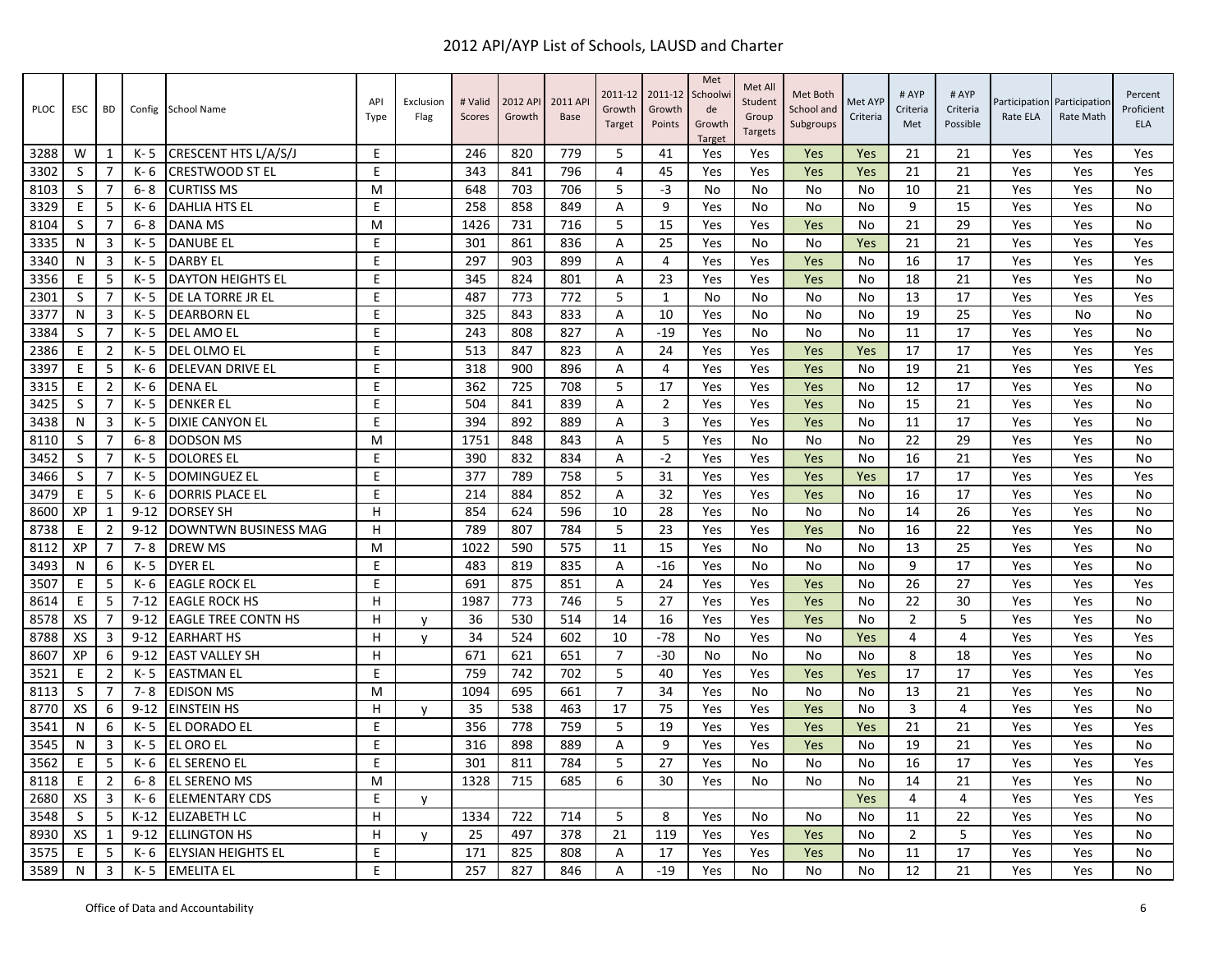| <b>PLOC</b> | <b>ESC</b> | <b>BD</b>      | Config   | <b>School Name</b>         | API<br>Type | Exclusion<br>Flag | # Valid<br>Scores | 2012 API<br>Growth | 2011 AP<br><b>Base</b> | 2011-12<br>Growth<br>Target | 2011-12<br>Growth<br>Points | Met<br>Schoolw<br>de<br>Growth<br><b>Target</b> | Met All<br>Student<br>Group<br><b>Targets</b> | Met Both<br>School and<br>Subgroups | Met AYP<br>Criteria | # AYP<br>Criteria<br>Met | # AYP<br>Criteria<br>Possible | Participation<br>Rate ELA | Participation<br>Rate Math | Percent<br>Proficient<br>ELA |
|-------------|------------|----------------|----------|----------------------------|-------------|-------------------|-------------------|--------------------|------------------------|-----------------------------|-----------------------------|-------------------------------------------------|-----------------------------------------------|-------------------------------------|---------------------|--------------------------|-------------------------------|---------------------------|----------------------------|------------------------------|
| 8123        | W          | 4              | 6-8      | <b>EMERSON MS</b>          | м           |                   | 765               | 754                | 740                    | 5                           | 14                          | Yes                                             | Yes                                           | Yes                                 | No                  | 18                       | 25                            | Yes                       | Yes                        | No                           |
| 3610        | N          | 3              | $K - 5$  | <b>ENADIA EL</b>           | E           |                   | 122               | 861                | 838                    | A                           | 23                          | Yes                                             | Yes                                           | Yes                                 | No                  | 10                       | 13                            | Yes                       | Yes                        | Yes                          |
| 3616        | N          | $\overline{4}$ | $K - 5$  | <b>ENCINO EL</b>           | E           |                   | 315               | 950                | 936                    | A                           | 14                          | Yes                                             | Yes                                           | Yes                                 | No                  | 16                       | 17                            | Yes                       | Yes                        | <b>No</b>                    |
| 3630        | N          | 3              | K- 5     | <b>ERWIN EL</b>            | E           |                   | 512               | 797                | 812                    | Α                           | $-15$                       | No                                              | No                                            | No                                  | No                  | 11                       | 21                            | Yes                       | Yes                        | <b>No</b>                    |
| 6873        | S          | 5              | K- 6     | <b>ESCALANTE EL</b>        | E           |                   | 427               | 737                | 720                    | 5                           | 17                          | Yes                                             | Yes                                           | Yes                                 | No                  | 13                       | 17                            | Yes                       | Yes                        | No                           |
| 3220        | S          | 5              | K-K      | <b>ESCUTIA PC</b>          | E           | v                 |                   |                    |                        |                             |                             |                                                 |                                               |                                     | <b>No</b>           | $\mathbf{1}$             | 3                             | N/A                       | N/A                        | <b>No</b>                    |
| 3640        | S          | 7              | K- 5     | <b>ESHELMAN EL</b>         | E           |                   | 400               | 843                | 819                    | Α                           | 24                          | Yes                                             | Yes                                           | Yes                                 | Yes                 | 17                       | 17                            | Yes                       | Yes                        | Yes                          |
| 2383        | E          | $\overline{2}$ | $K - 5$  | <b>ESPERANZA EL</b>        | E           |                   | 522               | 698                | 681                    | 6                           | 17                          | Yes                                             | Yes                                           | Yes                                 | No                  | 9                        | 17                            | Yes                       | Yes                        | <b>No</b>                    |
| 2942        | Е          | $\overline{7}$ | $K - 5$  | <b>ESTRELLA EL</b>         | E           |                   | 304               | 728                | 704                    | 5                           | 24                          | Yes                                             | Yes                                           | Yes                                 | No                  | 14                       | 17                            | Yes                       | Yes                        | <b>No</b>                    |
| 3671        | E          | $\overline{2}$ | $K - 5$  | <b>EUCLID EL</b>           | E           |                   | 668               | 729                | 738                    | 5                           | $-9$                        | No                                              | No                                            | No                                  | No                  | 8                        | 17                            | Yes                       | Yes                        | <b>No</b>                    |
| 3699        | E          | $\overline{2}$ | K- 6     | <b>EVERGREEN EL</b>        | E           |                   | 558               | 759                | 710                    | 5                           | 49                          | Yes                                             | Yes                                           | Yes                                 | No                  | 16                       | 17                            | Yes                       | Yes                        | No                           |
| 8876        | XS         | 6              | $9 - 12$ | <b>EVERGREEN HS</b>        | H           | v                 | 34                | 382                | 492                    | 15                          | $-110$                      | No                                              | Yes                                           | No                                  | <b>No</b>           | $\overline{2}$           | 4                             | Yes                       | Yes                        | No                           |
| 3712        | N          | 6              | K-5      | <b>FAIR EL</b>             | E           |                   | 732               | 812                | 834                    | Α                           | $-22$                       | Yes                                             | No                                            | No                                  | No                  | 9                        | 17                            | Yes                       | Yes                        | <b>No</b>                    |
| 3726        | W          | $\overline{4}$ | K- 5     | <b>FAIRBURN EL</b>         | E           |                   | 230               | 975                | 954                    | Α                           | 21                          | Yes                                             | Yes                                           | Yes                                 | Yes                 | 11                       | 11                            | Yes                       | Yes                        | Yes                          |
| 8621        | W          | $\overline{4}$ | $9 - 12$ | <b>FAIRFAX SH</b>          | H           |                   | 1572              | 746                | 731                    | 5                           | 15                          | Yes                                             | No                                            | No                                  | No                  | 14                       | 22                            | Yes                       | Yes                        | <b>No</b>                    |
| 3740        | E          | $\overline{2}$ | K-5      | <b>FARMDALE EL</b>         | E           |                   | 325               | 725                | 712                    | 5                           | 13                          | Yes                                             | Yes                                           | Yes                                 | <b>No</b>           | 12                       | 21                            | Yes                       | Yes                        | <b>No</b>                    |
| 3753        | N          | 6              | K- 5     | <b>FERNANGELES EL</b>      | E           |                   | 455               | 776                | 774                    | 5                           | $\overline{2}$              | No                                              | No                                            | No                                  | No                  | 9                        | 17                            | Yes                       | Yes                        | No                           |
| 3822        | XP         | $\overline{7}$ | $1 - 5$  | <b>FIGUEROA EL</b>         | E           |                   | 389               | 754                | 729                    | 5                           | 25                          | Yes                                             | Yes                                           | Yes                                 | <b>No</b>           | 18                       | 21                            | Yes                       | Yes                        | <b>No</b>                    |
| 3849        | S          | 5              | $K - 5$  | <b>FISHBURN EL</b>         | E           |                   | 391               | 823                | 786                    | 5                           | 37                          | Yes                                             | Yes                                           | Yes                                 | No                  | 16                       | 17                            | Yes                       | Yes                        | Yes                          |
| 8127        | S          | $\overline{7}$ | $6 - 8$  | <b>FLEMING MS</b>          | M           |                   | 1574              | 761                | 738                    | 5                           | 23                          | Yes                                             | Yes                                           | Yes                                 | No                  | 21                       | 29                            | Yes                       | Yes                        | <b>No</b>                    |
| 3877        | E          | 5              | K- 6     | <b>FLETCHER DR EL</b>      | E           |                   | 341               | 741                | 741                    | 5                           | $\mathbf 0$                 | No                                              | No                                            | No                                  | No                  | 10                       | 17                            | Yes                       | Yes                        | <b>No</b>                    |
| 3890        | S          | $\overline{7}$ | K- 6     | <b>FLORENCE EL</b>         | E           |                   | 566               | 800                | 742                    | 5                           | 58                          | Yes                                             | Yes                                           | Yes                                 | Yes                 | 17                       | 17                            | Yes                       | Yes                        | Yes                          |
| 5781        | XP         | 7              | K- 5     | <b>FLOURNOY EL</b>         | E           |                   | 399               | 706                | 706                    | 5                           | $\mathbf 0$                 | No                                              | No                                            | No                                  | No                  | 14                       | 24                            | Yes                       | Yes                        | No                           |
| 3918        | F          | 5              | K- 6     | <b>FORD BLVD EL</b>        | E           |                   | 800               | 790                | 760                    | 5                           | 30                          | Yes                                             | Yes                                           | Yes                                 | No                  | 17                       | 21                            | Yes                       | Yes                        | Yes                          |
| 8132        | W          | $\mathbf{1}$   | $K-12$   | <b>FOSHAY LC</b>           | M           |                   | 1716              | 707                | 690                    | 6                           | 17                          | Yes                                             | No                                            | No                                  | No                  | 21                       | 26                            | Yes                       | Yes                        | <b>No</b>                    |
| 3986        | E          | 5              | $K - 5$  | <b>FRANKLIN EL</b>         | E           |                   | 291               | 916                | 899                    | Α                           | 17                          | Yes                                             | Yes                                           | Yes                                 | Yes                 | 21                       | 21                            | Yes                       | Yes                        | Yes                          |
| 8643        | XP         | 5              | $9 - 12$ | <b>FRANKLIN SH</b>         | H           |                   | 1247              | 692                | 663                    | $\overline{7}$              | 29                          | Yes                                             | No                                            | No                                  | <b>No</b>           | 9                        | 18                            | Yes                       | Yes                        | <b>No</b>                    |
| 8650        | XP         | 7              | $9 - 12$ | <b>FREMONT SH</b>          | H           |                   | 2072              | 586                | 576                    | 11                          | 10                          | No                                              | No                                            | No                                  | No                  | 9                        | 20                            | No                        | No                         | No                           |
| 4014        | S          | 7              | K- 5     | <b>FRIES EL</b>            | E           |                   | 460               | 776                | 735                    | 5                           | 41                          | Yes                                             | Yes                                           | Yes                                 | Yes                 | 17                       | 17                            | Yes                       | Yes                        | Yes                          |
| 8137        | N          | 3              | $6 - 8$  | <b>FROST MS</b>            | M           |                   | 1549              | 860                | 841                    | A                           | 19                          | Yes                                             | Yes                                           | Yes                                 | No                  | 26                       | 33                            | Yes                       | Yes                        | Yes                          |
| 4027        | N          | $\overline{4}$ | K- 5     | <b>FULLBRIGHT EL</b>       | E           |                   | 288               | 831                | 824                    | Α                           | $\overline{7}$              | Yes                                             | Yes                                           | Yes                                 | Yes                 | 17                       | 17                            | Yes                       | Yes                        | Yes                          |
| 8142        | XP         | 6              | $6 - 12$ | <b>FULTON COLLEGE PREP</b> | H           |                   | 1810              | 649                | 641                    | 8                           | 8                           | Yes                                             | No                                            | No                                  | No                  | 12                       | 22                            | Yes                       | Yes                        | <b>No</b>                    |
| 8151        | S          | 5              | $6 - 8$  | <b>GAGE MS</b>             | M           |                   | 2385              | 687                | 653                    | $\overline{7}$              | 34                          | Yes                                             | Yes                                           | Yes                                 | No                  | 11                       | 21                            | Yes                       | Yes                        | No                           |
| 4055        | N          | 6              | K- 5     | <b>GARDEN GROVE EL</b>     | E           |                   | 261               | 799                | 793                    | 5                           | 6                           | Yes                                             | No                                            | No                                  | No                  | 13                       | 17                            | Yes                       | Yes                        | Yes                          |
| 4041        | S          | 7              | K-5      | <b>GARDENA EL</b>          | E           |                   | 374               | 790                | 780                    | 5                           | 10                          | Yes                                             | Yes                                           | Yes                                 | No                  | 11                       | 17                            | Yes                       | Yes                        | <b>No</b>                    |
| 8664        | XP         | 7              | $9 - 12$ | <b>GARDENA SH</b>          | н           |                   | 1220              | 633                | 618                    | 9                           | 15                          | Yes                                             | No                                            | No                                  | No                  | 12                       | 22                            | Yes                       | Yes                        | <b>No</b>                    |
| 4068        | W          | $\overline{4}$ | K- 6     | <b>GARDNER EL</b>          | E           |                   | 296               | 870                | 861                    | A                           | 9                           | Yes                                             | No                                            | No                                  | No                  | 15                       | 21                            | Yes                       | Yes                        | <b>No</b>                    |
| 8679        | F          | $\overline{2}$ | $9 - 12$ | <b>GARFIELD SH</b>         | H.          |                   | 1797              | 706                | 705                    | 5                           | $\mathbf{1}$                | No                                              | No                                            | No                                  | N <sub>0</sub>      | 12                       | 18                            | Yes                       | Yes                        | <b>No</b>                    |
| 4082        | E          | 5              | K- 6     | <b>GARVANZA EL</b>         | E           |                   | 325               | 834                | 829                    | Α                           | 5                           | Yes                                             | Yes                                           | Yes                                 | No                  | 10                       | 17                            | Yes                       | Yes                        | No                           |
| 3426        | E          | $\overline{2}$ | K- 2     | <b>GARZA PC</b>            | E           | v                 | 41                | 828                | 853                    | Α                           | $-25$                       | Yes                                             | Yes                                           | Yes                                 | No                  | 3                        | 4                             | Yes                       | Yes                        | Yes                          |
| 4096        | E          | $\overline{2}$ | $K - 5$  | <b>GATES EL</b>            | E           |                   | 424               | 792                | 778                    | 5                           | 14                          | Yes                                             | Yes                                           | <b>Yes</b>                          | <b>No</b>           | 20                       | 21                            | Yes                       | Yes                        | <b>No</b>                    |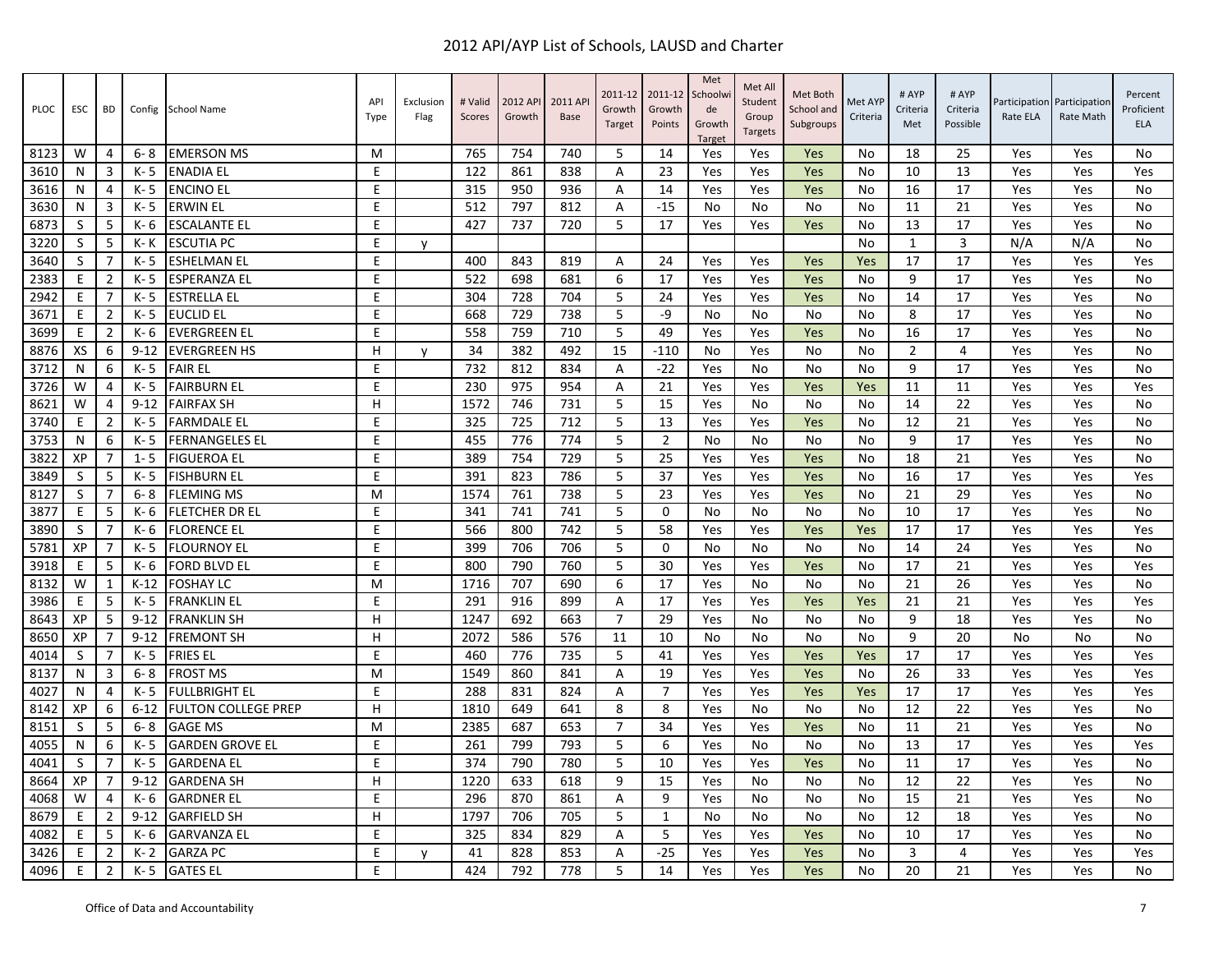| <b>PLOC</b> | <b>ESC</b> | BD             | Config   | <b>School Name</b>          | API<br>Type | Exclusior<br>Flag | # Valid<br>Scores | 2012 AP<br>Growth | 2011 AP<br>Base | 2011-12<br>Growth<br>Target | 2011-12<br>Growth<br>Points | Met<br>Schoolwi<br>de<br>Growth<br>Target | Met All<br>Student<br>Group<br><b>Targets</b> | Met Both<br>School and<br>Subgroups | Met AYF<br>Criteria | # AYP<br>Criteria<br>Met | # AYP<br>Criteria<br>Possible | Rate ELA | Participation Participation<br>Rate Math | Percent<br>Proficient<br><b>ELA</b> |
|-------------|------------|----------------|----------|-----------------------------|-------------|-------------------|-------------------|-------------------|-----------------|-----------------------------|-----------------------------|-------------------------------------------|-----------------------------------------------|-------------------------------------|---------------------|--------------------------|-------------------------------|----------|------------------------------------------|-------------------------------------|
| 4110        | N.         | 3              | K- 5     | <b>GAULT EL</b>             | E           |                   | 266               | 780               | 798             | $\overline{2}$              | -18                         | No                                        | No                                            | No                                  | No                  | 11                       | 21                            | Yes      | Yes                                      | No                                  |
| 4117        | N          | 3              | $K - 5$  | <b>GERMAIN EL</b>           | E           |                   | 399               | 895               | 850             | A                           | 45                          | Yes                                       | Yes                                           | Yes                                 | Yes                 | 21                       | 21                            | Yes      | Yes                                      | Yes                                 |
| 4123        | E          | 5              | K- 6     | <b>GLASSELL PARK EL</b>     | E           |                   | 376               | 748               | 736             | 5                           | 12                          | Yes                                       | No                                            | No                                  | No                  | 12                       | 17                            | Yes      | Yes                                      | No                                  |
| 4130        | N          | 6              | $K - 5$  | <b>GLEDHILL EL</b>          | E           |                   | 420               | 837               | 822             | A                           | 15                          | Yes                                       | Yes                                           | Yes                                 | No                  | 13                       | 17                            | Yes      | Yes                                      | Yes                                 |
| 4137        | E          | $\overline{2}$ | K-8      | <b>GLEN ALTA EL</b>         | E.          |                   | 233               | 739               | 799             | $\mathbf{1}$                | $-60$                       | No                                        | No                                            | No                                  | No                  | 8                        | 17                            | Yes      | Yes                                      | No                                  |
| 4164        | E          | 5              | K- 6     | <b>GLENFELIZ BLVD EL</b>    | E           |                   | 304               | 834               | 815             | A                           | 19                          | Yes                                       | Yes                                           | Yes                                 | No                  | 14                       | 17                            | Yes      | Yes                                      | Yes                                 |
| 4192        | N          | 6              | K-5      | <b>GLENWOOD EL</b>          | E           |                   | 288               | 775               | 742             | 5                           | 33                          | Yes                                       | Yes                                           | Yes                                 | Yes                 | 20                       | 20                            | Yes      | Yes                                      | Yes                                 |
| 8160        | XP         | 7              | $6 - 8$  | <b>GOMPERS MS</b>           | M           |                   | 914               | 571               | 584             | 11                          | $-13$                       | No                                        | No                                            | No                                  | No                  | 12                       | 25                            | Yes      | Yes                                      | No                                  |
| 4219        | S          | 7              | K- 6     | <b>GRAHAM EL</b>            | E           |                   | 528               | 741               | 752             | 5                           | $-11$                       | No                                        | No                                            | No                                  | No                  | 9                        | 17                            | Yes      | Yes                                      | No                                  |
| 4233        | N          | 3              | K-5      | <b>GRANADA EL</b>           | E           |                   | 281               | 829               | 799             | $\mathbf{1}$                | 30                          | Yes                                       | Yes                                           | Yes                                 | <b>No</b>           | 20                       | 25                            | Yes      | Yes                                      | Yes                                 |
| 4247        | W          | 4              | K- 5     | <b>GRAND VIEW EL</b>        | E           |                   | 312               | 777               | 770             | 5                           | $\overline{7}$              | Yes                                       | No                                            | No                                  | No                  | 15                       | 19                            | Yes      | Yes                                      | Yes                                 |
| 4260        | W          | 5              | K- 6     | <b>GRANT EL</b>             | E           |                   | 469               | 781               | 769             | 5                           | 12                          | Yes                                       | Yes                                           | Yes                                 | No                  | 16                       | 21                            | Yes      | Yes                                      | No                                  |
| 8683        | N          | $\overline{3}$ | $9 - 12$ | <b>GRANT SH</b>             | H           |                   | 1607              | 705               | 694             | 5                           | 11                          | Yes                                       | No                                            | No                                  | No                  | 14                       | 22                            | Yes      | Yes                                      | No                                  |
| 4274        | S          | $\overline{7}$ | K- 5     | <b>GRAPE EL</b>             | E           |                   | 333               | 735               | 732             | 5                           | 3                           | No                                        | No                                            | No                                  | No                  | 15                       | 21                            | Yes      | Yes                                      | No                                  |
| 2385        | XP         | $\overline{2}$ | $2 - 6$  | <b>GRATTS LA FOR YS</b>     | E           |                   | 584               | 751               | 710             | 5                           | 41                          | Yes                                       | Yes                                           | Yes                                 | Yes                 | 17                       | 17                            | Yes      | Yes                                      | Yes                                 |
| 8816        | XS         | 6              | $9 - 12$ | <b>GREY HS</b>              | H           | v                 | 40                | 509               | 528             | 14                          | $-19$                       | No                                        | Yes                                           | No                                  | No                  | $\overline{2}$           | 5                             | Yes      | Yes                                      | No                                  |
| 4295        | N          | 6              | K- 5     | <b>GRIDLEY EL</b>           | E           |                   | 459               | 768               | 777             | 5                           | -9                          | No                                        | No                                            | No                                  | No                  | 9                        | 17                            | Yes      | Yes                                      | No                                  |
| 4301        | E          | $\overline{2}$ | $K - 5$  | <b>GRIFFIN EL</b>           | E           |                   | 362               | 754               | 737             | 5                           | 17                          | Yes                                       | Yes                                           | Yes                                 | No                  | 17                       | 21                            | Yes      | Yes                                      | Yes                                 |
| 5849        | XP         | $\overline{7}$ | K-5      | <b>GRIFFITH JOYNER EL</b>   | E           |                   | 452               | 633               | 610             | 10                          | 23                          | Yes                                       | Yes                                           | Yes                                 | No                  | 16                       | 21                            | Yes      | Yes                                      | Yes                                 |
| 8168        | E          | $\overline{2}$ | $6 - 8$  | <b>GRIFFITH MS</b>          | M           |                   | 1357              | 721               | 694             | 5                           | 27                          | Yes                                       | No                                            | No                                  | <b>No</b>           | 14                       | 21                            | Yes      | Yes                                      | No                                  |
| 4315        | S          | $\overline{7}$ | $K - 5$  | <b>GULF EL</b>              | E           |                   | 539               | 828               | 805             | A                           | 23                          | Yes                                       | Yes                                           | Yes                                 | Yes                 | 19                       | 19                            | Yes      | Yes                                      | Yes                                 |
| 4329        | N          | 6              | K- 5     | <b>HADDON EL</b>            | E           |                   | 519               | 788               | 752             | 5                           | 36                          | Yes                                       | Yes                                           | Yes                                 | No                  | 13                       | 17                            | Yes      | Yes                                      | No                                  |
| 8169        | N          | 3              | $6 - 8$  | <b>HALE CHARTER ACADEMY</b> | M           |                   | 1830              | 845               | 838             | A                           | $\overline{7}$              | Yes                                       | No                                            | No                                  | No                  | 24                       | 33                            | Yes      | Yes                                      | No                                  |
| 4342        | S          | 7              | $K - 5$  | <b>HALLDALE EL</b>          | E           |                   | 368               | 831               | 842             | A                           | $-11$                       | Yes                                       | No                                            | No                                  | No                  | 9                        | 17                            | Yes      | Yes                                      | No                                  |
| 6274        | E          | $\overline{2}$ | K- 6     | <b>HAMASAKI EL</b>          | E           |                   | 301               | 795               | 767             | 5                           | 28                          | Yes                                       | Yes                                           | Yes                                 | Yes                 | 21                       | 21                            | Yes      | Yes                                      | Yes                                 |
| 8686        | W          | 1              | $9 - 12$ | <b>HAMILTON SH-COMPLEX</b>  | H           |                   | 2138              | 729               | 724             | 5                           | 5                           | Yes                                       | No                                            | <b>No</b>                           | No                  | 12                       | 26                            | No       | Yes                                      | <b>No</b>                           |
| 4349        | N          | 3              | K- 5     | <b>HAMLIN EL</b>            | E           |                   | 234               | 874               | 890             | Α                           | $-16$                       | Yes                                       | Yes                                           | Yes                                 | No                  | 17                       | 21                            | Yes      | Yes                                      | No                                  |
| 4397        | W          | 4              | K- 5     | <b>HANCOCK PARK EL</b>      | E           |                   | 463               | 912               | 903             | A                           | 9                           | Yes                                       | Yes                                           | Yes                                 | No                  | 16                       | 19                            | Yes      | Yes                                      | No                                  |
| 4425        | S          | 7              | $K - 5$  | <b>HARBOR CITY EL</b>       | E           |                   | 292               | 816               | 791             | 5                           | 25                          | Yes                                       | Yes                                           | Yes                                 | Yes                 | 17                       | 17                            | Yes      | Yes                                      | Yes                                 |
| 8518        | S          | 7              | $9 - 12$ | HARBOR TCHR PREP ACD        | Н           |                   | 292               | 932               | 935             | A                           | $-3$                        | Yes                                       | Yes                                           | Yes                                 | Yes                 | 13                       | 13                            | Yes      | Yes                                      | Yes                                 |
| 4431        | N          | 6              | K- 5     | <b>HARDING EL</b>           | E           |                   | 323               | 857               | 843             | A                           | 14                          | Yes                                       | Yes                                           | Yes                                 | No                  | 18                       | 21                            | Yes      | Yes                                      | Yes                                 |
| 4681        | Е          | 5              | $K - 5$  | <b>HARMONY EL</b>           | E           |                   | 478               | 722               | 723             | 5                           | $-1$                        | No                                        | No                                            | No                                  | No                  | 8                        | 17                            | Yes      | Yes                                      | <b>No</b>                           |
| 4438        | E          | $\overline{2}$ | K- 6     | <b>HARRISON EL</b>          | E           |                   | 388               | 705               | 723             | 5                           | $-18$                       | No                                        | No                                            | No                                  | No                  | 8                        | 17                            | Yes      | Yes                                      | No                                  |
| 4445        | N          | 3              | $K - 5$  | <b>HART ST EL</b>           | E           |                   | 471               | 704               | 765             | 5                           | $-61$                       | No                                        | No                                            | No                                  | No                  | 8                        | 17                            | Yes      | Yes                                      | No                                  |
| 8170        | XP         | $\mathbf{1}$   | $6 - 8$  | <b>HARTE PREP MS</b>        | M           |                   | 931               | 632               | 627             | 9                           | 5                           | No                                        | No                                            | No                                  | No                  | 14                       | 25                            | Yes      | Yes                                      | No                                  |
| 2042        | W          | $\overline{2}$ | K- 5     | <b>HARVARD EL</b>           | E           |                   | 302               | 845               | 856             | A                           | $-11$                       | Yes                                       | Yes                                           | Yes                                 | No                  | 9                        | 17                            | Yes      | Yes                                      | No                                  |
| 4452        | N          | 3              | $K - 5$  | <b>HASKELL EL</b>           | E           |                   | 393               | 833               | 833             | A                           | $\mathbf 0$                 | Yes                                       | No                                            | No                                  | No                  | 16                       | 21                            | Yes      | Yes                                      | Yes                                 |
| 4466        | S          | $\overline{7}$ | $K - 5$  | <b>HAWAIIAN EL</b>          | E           |                   | 545               | 837               | 841             | Α                           | -4                          | Yes                                       | Yes                                           | Yes                                 | No                  | 10                       | 17                            | Yes      | Yes                                      | No                                  |
| 4473        | N          | 3              | K-5      | <b>HAYNES EL</b>            | E           |                   | 267               | 907               | 910             | A                           | $-3$                        | Yes                                       | Yes                                           | Yes                                 | No                  | 14                       | 17                            | Yes      | Yes                                      | No                                  |
| 4493        | N          | 6              | $K - 5$  | <b>HAZELTINE EL</b>         | E.          |                   | 455               | 784               | 771             | 5                           | 13                          | Yes                                       | Yes                                           | Yes                                 | No                  | 16                       | 21                            | Yes      | Yes                                      | Yes                                 |
| 4507        | S          | 5              | K-5      | <b>HELIOTROPE EL</b>        | E           |                   | 507               | 793               | 801             | A                           | -8                          | No                                        | No                                            | No                                  | No                  | 9                        | 17                            | Yes      | Yes                                      | No                                  |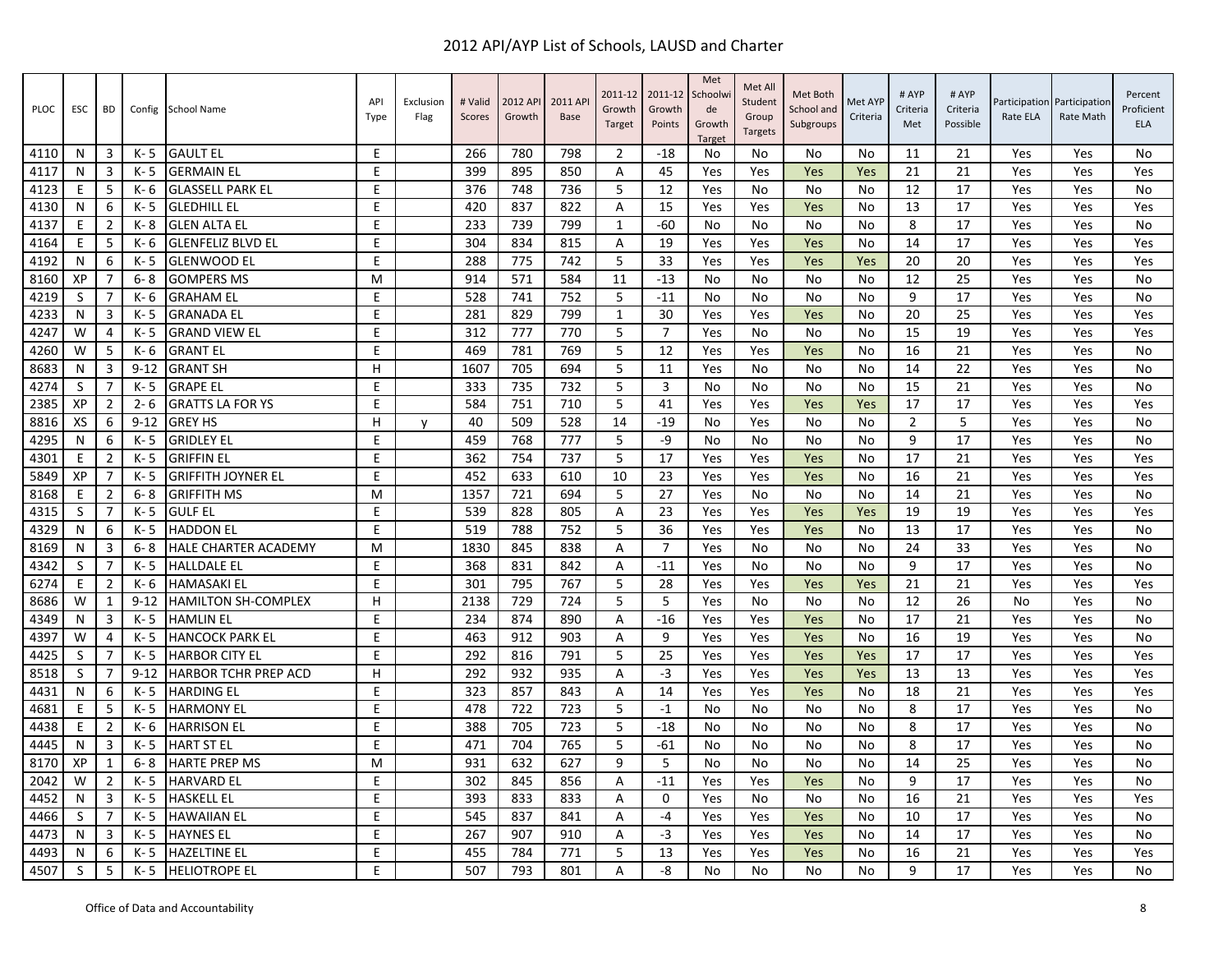| <b>PLOC</b> | <b>ESC</b>   | <b>BD</b>      | Config   | <b>School Name</b>         | API<br>Type | Exclusion<br>Flag | # Valid<br>Scores | 2012 API<br>Growth | 2011 AP<br><b>Base</b> | 2011-12<br>Growth<br>Target | 2011-12<br>Growth<br>Points | Met<br>Schoolw<br>de<br>Growth<br><b>Target</b> | Met All<br>Student<br>Group<br><b>Targets</b> | Met Both<br>School and<br>Subgroups | Met AYP<br>Criteria | # AYP<br>Criteria<br>Met | # AYP<br>Criteria<br>Possible | Participation<br>Rate ELA | Participation<br>Rate Math | Percent<br>Proficient<br>ELA |
|-------------|--------------|----------------|----------|----------------------------|-------------|-------------------|-------------------|--------------------|------------------------|-----------------------------|-----------------------------|-------------------------------------------------|-----------------------------------------------|-------------------------------------|---------------------|--------------------------|-------------------------------|---------------------------|----------------------------|------------------------------|
| 8174        | N            | 3              | $6 - 8$  | <b>HENRY MS</b>            | M           |                   | 1072              | 804                | 802                    | A                           | $\overline{2}$              | Yes                                             | No                                            | No                                  | No                  | 16                       | 25                            | Yes                       | Yes                        | No                           |
| 4515        | N            | 6              | $K - 5$  | <b>HERRICK EL</b>          | E           |                   | 454               | 813                | 815                    | A                           | $-2$                        | Yes                                             | Yes                                           | Yes                                 | No                  | 12                       | 21                            | Yes                       | Yes                        | <b>No</b>                    |
| 4521        | N            | 4              | K-8      | <b>HESBY OAKS SCHOOL</b>   | E           |                   | 422               | 912                | 907                    | A                           | 5                           | Yes                                             | Yes                                           | Yes                                 | No                  | 14                       | 17                            | Yes                       | Yes                        | Yes                          |
| 8645        | XS           | 5              | $9 - 12$ | <b>HIGHLAND PARK HS</b>    | н           | y                 | 29                | 573                | 506                    | 15                          | 67                          | Yes                                             | Yes                                           | Yes                                 | No                  | 3                        | 4                             | Yes                       | Yes                        | <b>No</b>                    |
| 4528        | XP           | 1              | $K - 5$  | <b>HILLCREST DR EL</b>     | E           |                   | 439               | 690                | 637                    | 8                           | 53                          | Yes                                             | Yes                                           | Yes                                 | No                  | 16                       | 21                            | Yes                       | Yes                        | <b>No</b>                    |
| 4534        | E            | $\overline{2}$ | K- 5     | <b>HILLSIDE EL</b>         | E           |                   | 247               | 771                | 764                    | 5                           | $\overline{7}$              | Yes                                             | No                                            | No                                  | No                  | 12                       | 17                            | Yes                       | Yes                        | No                           |
| 4548        | E            | $\overline{2}$ | K- 5     | <b>HOBART BLVD EL</b>      | E           |                   | 554               | 821                | 809                    | A                           | 12                          | Yes                                             | Yes                                           | Yes                                 | <b>No</b>           | 13                       | 19                            | Yes                       | Yes                        | <b>No</b>                    |
| 8179        | XP           | 2              | $6 - 8$  | <b>HOLLENBECK MS</b>       | м           |                   | 1273              | 674                | 647                    | 8                           | 27                          | Yes                                             | No                                            | No                                  | No                  | 11                       | 21                            | Yes                       | Yes                        | <b>No</b>                    |
| 6549        | W            | $\overline{4}$ | K-3      | HOLLYWOOD PC               | E           | $\mathsf{v}$      | 81                | 778                | 774                    | 5                           | $\overline{4}$              | No                                              | No                                            | No                                  | No                  | $\overline{3}$           | 5                             | Yes                       | Yes                        | No                           |
| 8693        | W            | $\overline{4}$ | $9 - 12$ | <b>HOLLYWOOD SH</b>        | H.          |                   | 1208              | 753                | 740                    | 5                           | 13                          | Yes                                             | No                                            | No                                  | No                  | 12                       | 18                            | Yes                       | Yes                        | <b>No</b>                    |
| 4562        | S            | 5              | K- 6     | <b>HOLMES EL</b>           | E           |                   | 244               | 708                | 710                    | 5                           | $-2$                        | No                                              | No                                            | No                                  | No                  | 8                        | 17                            | Yes                       | Yes                        | <b>No</b>                    |
| 8182        | N            | 3              | $6 - 8$  | <b>HOLMES MS</b>           | M           |                   | 1539              | 845                | 827                    | A                           | 18                          | Yes                                             | Yes                                           | Yes                                 | Yes                 | 29                       | 29                            | Yes                       | Yes                        | Yes                          |
| 4575        | Ε            | 5              | $1 - 5$  | <b>HOOPER EL</b>           | E           |                   | 915               | 695                | 687                    | 6                           | 8                           | Yes                                             | No                                            | No                                  | No                  | 12                       | 21                            | Yes                       | Yes                        | No                           |
| 4576        | E            | 5              | K- K     | <b>HOOPER PC</b>           | E           | y                 |                   |                    |                        |                             |                             |                                                 |                                               |                                     | <b>No</b>           | $\mathbf 0$              | 3                             | N/A                       | N/A                        | <b>No</b>                    |
| 4589        | E            | $\overline{2}$ | $K - 5$  | <b>HOOVER EL</b>           | E           |                   | 480               | 786                | 788                    | 5                           | $-2$                        | No                                              | No                                            | No                                  | No                  | 9                        | 17                            | Yes                       | Yes                        | No                           |
| 6920        | S            | 5              | K- 5     | <b>HOPE EL</b>             | E           |                   | 365               | 773                | 780                    | 5                           | $-7$                        | No                                              | No                                            | No                                  | No                  | 9                        | 17                            | Yes                       | Yes                        | <b>No</b>                    |
| 8652        | XS           | 7              | $9 - 12$ | <b>HOPE HS</b>             | H           | v                 | 18                | 524                | 516                    | 14                          | 8                           | <b>No</b>                                       | Yes                                           | No                                  | <b>No</b>           | $\overline{2}$           | 4                             | Yes                       | Yes                        | <b>No</b>                    |
| 4603        | N            | 6              | K- 5     | <b>HUBBARD EL</b>          | E           |                   | 611               | 815                | 792                    | 5                           | 23                          | Yes                                             | Yes                                           | Yes                                 | No                  | 13                       | 17                            | Yes                       | Yes                        | Yes                          |
| 2944        | XP           | $\overline{2}$ | K- 5     | <b>HUERTA EL</b>           | E           |                   | 267               | 721                | 688                    | 6                           | 33                          | Yes                                             | Yes                                           | Yes                                 | Yes                 | 17                       | 17                            | Yes                       | Yes                        | Yes                          |
| 2375        | <sub>S</sub> | 5              | $K - 6$  | <b>HUGHES EL</b>           | E           |                   | 598               | 763                | 733                    | 5                           | 30                          | Yes                                             | Yes                                           | Yes                                 | No                  | 9                        | 17                            | Yes                       | Yes                        | <b>No</b>                    |
| 4616        | E            | $\overline{2}$ | K-5      | <b>HUMPHREYS EL</b>        | E           |                   | 525               | 762                | 762                    | 5                           | $\mathbf 0$                 | <b>No</b>                                       | No                                            | No                                  | No                  | 9                        | 17                            | Yes                       | Yes                        | <b>No</b>                    |
| 4630        | E            | $\overline{2}$ | K- 6     | <b>HUNTINGTON DR EL</b>    | E           |                   | 362               | 736                | 726                    | 5                           | 10                          | Yes                                             | Yes                                           | Yes                                 | No                  | 13                       | 21                            | Yes                       | Yes                        | <b>No</b>                    |
| 2391        | <sub>S</sub> | 5              | K- 5     | <b>HUNTINGTON PARK EL</b>  | E           |                   | 340               | 798                | 783                    | 5                           | 15                          | Yes                                             | Yes                                           | Yes                                 | No                  | 15                       | 17                            | Yes                       | Yes                        | <b>No</b>                    |
| 8700        | XP           | 5              | $9 - 12$ | <b>HUNTINGTON PARK SH</b>  | H           |                   | 2534              | 653                | 604                    | 10                          | 49                          | Yes                                             | Yes                                           | Yes                                 | No                  | 9                        | 18                            | Yes                       | Yes                        | <b>No</b>                    |
| 6880        | S            | 5              | $K - 5$  | <b>INDEPENDENCE EL</b>     | E           |                   | 496               | 787                | 794                    | 5                           | $-7$                        | No                                              | No                                            | No                                  | No                  | 9                        | 17                            | Yes                       | Yes                        | <b>No</b>                    |
| 8559        | XS           | 3              | $9 - 12$ | <b>INDEPENDENCE HS</b>     | H           | v                 | 44                | 572                | 537                    | 13                          | 35                          | Yes                                             | Yes                                           | Yes                                 | Yes                 | $\overline{4}$           | 4                             | Yes                       | Yes                        | Yes                          |
| 8701        | S            | 5              | $6 - 12$ | <b>INTERNATIONAL ST LC</b> | H.          |                   | 699               | 726                | 703                    | 5                           | 23                          | Yes                                             | No                                            | No                                  | No                  | 9                        | 17                            | Yes                       | Yes                        | <b>No</b>                    |
| 8189        | E            | 5              | $6 - 8$  | <b>IRVING MS</b>           | M           |                   | 611               | 684                | 703                    | 5                           | $-19$                       | No                                              | No                                            | No                                  | No                  | 10                       | 21                            | Yes                       | Yes                        | <b>No</b>                    |
| 4671        | F            | 5              | K-5      | <b>IVANHOE EL</b>          | E           |                   | 252               | 950                | 927                    | Α                           | 23                          | Yes                                             | Yes                                           | Yes                                 | Yes                 | 9                        | 9                             | Yes                       | Yes                        | Yes                          |
| 8714        | XP           | 5              | $9 - 12$ | <b>JEFFERSON SH</b>        | H.          |                   | 963               | 589                | 546                    | 13                          | 43                          | Yes                                             | Yes                                           | Yes                                 | No                  | 11                       | 21                            | Yes                       | Yes                        | <b>No</b>                    |
| 2943        | E            | $\overline{2}$ | $K - 5$  | <b>JONES EL</b>            | E           |                   | 204               | 730                | 685                    | 6                           | 45                          | Yes                                             | Yes                                           | Yes                                 | No                  | 14                       | 17                            | Yes                       | Yes                        | <b>No</b>                    |
| 5112        | W            | $\mathbf{1}$   | $K - 2$  | <b>JONES PC</b>            | E           | у                 | 45                | 770                | 694                    | 5                           | 76                          | Yes                                             | Yes                                           | Yes                                 | Yes                 | 4                        | 4                             | Yes                       | Yes                        | Yes                          |
| 8721        | XP           | 7              | $9 - 12$ | <b>JORDAN SH</b>           | H           |                   | 500               | 608                | 515                    | 14                          | 93                          | Yes                                             | Yes                                           | Yes                                 | No                  | 9                        | 18                            | Yes                       | Yes                        | <b>No</b>                    |
| 4692        | N            | 3              | K-5      | <b>JUSTICE EL</b>          | E           |                   | 269               | 892                | 871                    | A                           | 21                          | Yes                                             | Yes                                           | Yes                                 | N <sub>0</sub>      | 15                       | 17                            | Yes                       | Yes                        | Yes                          |
| 8777        | XS           | $\overline{2}$ | $9 - 12$ | <b>KAHLO HS</b>            | H           | v                 | 70                | 615                | 628                    | 9                           | $-13$                       | No                                              | No                                            | No                                  | No                  | $\overline{2}$           | 5                             | Yes                       | Yes                        | <b>No</b>                    |
| 4696        | E            | 5              | K- 6     | <b>KENNEDY EL</b>          | E           |                   | 299               | 742                | 717                    | 5                           | 25                          | Yes                                             | Yes                                           | Yes                                 | No                  | 16                       | 17                            | Yes                       | Yes                        | Yes                          |
| 8725        | N            | 3              | $9 - 12$ | <b>KENNEDY SH</b>          | H.          |                   | 1730              | 711                | 702                    | 5                           | 9                           | Yes                                             | <b>No</b>                                     | No                                  | No                  | 12                       | 18                            | Yes                       | Yes                        | <b>No</b>                    |
| 4699        | W            | $\overline{4}$ | K- 5     | <b>KENTER CANYON EL</b>    | E           |                   | 364               | 945                | 953                    | A                           | -8                          | Yes                                             | Yes                                           | Yes                                 | Yes                 | 9                        | 9                             | Yes                       | Yes                        | Yes                          |
| 4712        | W            | 4              | $K - 5$  | <b>KENTWOOD EL</b>         | E           |                   | 221               | 878                | 850                    | A                           | 28                          | Yes                                             | Yes                                           | Yes                                 | No                  | 20                       | 21                            | Yes                       | Yes                        | <b>No</b>                    |
| 4726        | N            | 3              | $K - 5$  | <b>KESTER EL</b>           | E           |                   | 621               | 904                | 885                    | A                           | 19                          | Yes                                             | Yes                                           | Yes                                 | Yes                 | 21                       | 21                            | Yes                       | Yes                        | Yes                          |
| 8064        | E            | $\overline{2}$ | $6 - 8$  | <b>KIM ACADEMY</b>         | M           |                   | 845               | 696                | 675                    | 6                           | 21                          | Yes                                             | No                                            | No                                  | No                  | 10                       | 17                            | Yes                       | Yes                        | <b>No</b>                    |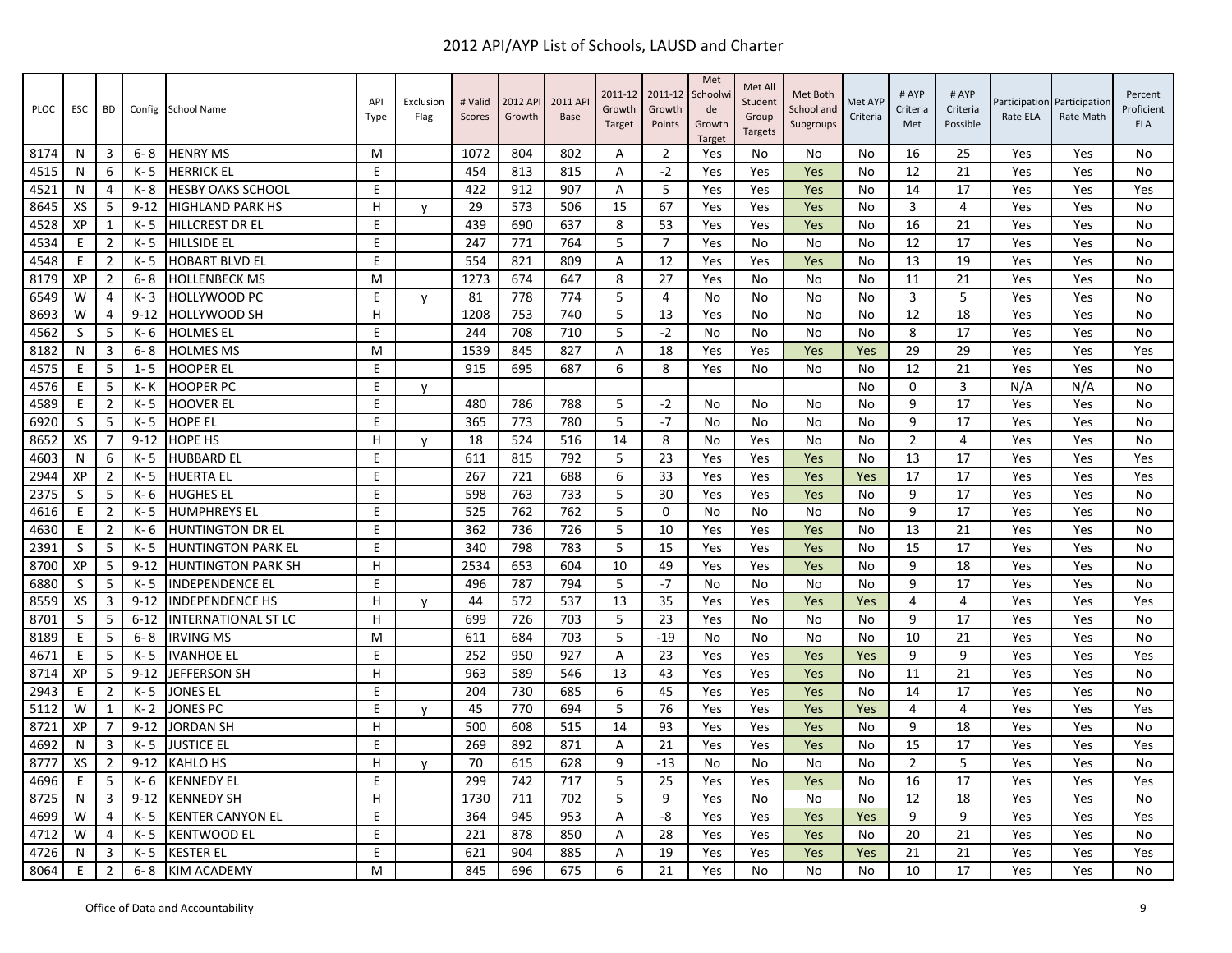| <b>PLOC</b> | <b>ESC</b>   | BD             | Config   | School Name            | API<br>Type | Exclusion<br>Flag | # Valid<br>Scores | 2012 API<br>Growth | 2011 AP<br><b>Base</b> | 2011-12<br>Growth<br>Target | 2011-12<br>Growth<br>Points | Met<br>Schoolw<br>de<br>Growth<br><b>Target</b> | Met All<br>Student<br>Group<br><b>Targets</b> | Met Both<br>School and<br>Subgroups | Met AYP<br>Criteria | # AYP<br>Criteria<br>Met | # AYP<br>Criteria<br>Possible | Participation<br>Rate ELA | Participation<br>Rate Math | Percent<br>Proficient<br><b>ELA</b> |
|-------------|--------------|----------------|----------|------------------------|-------------|-------------------|-------------------|--------------------|------------------------|-----------------------------|-----------------------------|-------------------------------------------------|-----------------------------------------------|-------------------------------------|---------------------|--------------------------|-------------------------------|---------------------------|----------------------------|-------------------------------------|
| 2701        | E            | $\overline{2}$ | $K - 5$  | KIM EL                 | Е           |                   | 399               | 874                | 892                    | A                           | $-18$                       | Yes                                             | No                                            | No                                  | No                  | 14                       | 21                            | Yes                       | Yes                        | <b>No</b>                           |
| 6534        | XP           | 1              | K- 5     | KING JR EL             | E           |                   | 319               | 752                | 710                    | 5                           | 42                          | Yes                                             | Yes                                           | Yes                                 | Yes                 | 21                       | 21                            | Yes                       | Yes                        | Yes                                 |
| 8208        | E            | 5              | $6 - 8$  | <b>KING MS</b>         | M           |                   | 1441              | 805                | 777                    | 5                           | 28                          | Yes                                             | Yes                                           | Yes                                 | No                  | 30                       | 33                            | Yes                       | Yes                        | <b>No</b>                           |
| 8727        | S            | $\mathbf 0$    | $9 - 12$ | KING-DREW MED MAG      | н           |                   | 1220              | 779                | 770                    | 5                           | 9                           | Yes                                             | No                                            | No                                  | No                  | 12                       | 18                            | Yes                       | Yes                        | <b>No</b>                           |
| 6179        | W            | 5              | $K - 5$  | <b>KINGSLEY EL</b>     | E           |                   | 336               | 798                | 775                    | 5                           | 23                          | Yes                                             | Yes                                           | Yes                                 | No                  | 13                       | 17                            | Yes                       | Yes                        | Yes                                 |
| 4760        | N            | 3              | $K - 5$  | <b>KITTRIDGE EL</b>    | E           |                   | 465               | 813                | 811                    | Α                           | $\overline{2}$              | Yes                                             | No                                            | No                                  | No                  | 13                       | 17                            | Yes                       | Yes                        | Yes                                 |
| 4762        | N            | 3              | K- 5     | KNOLLWOOD EL           | E           |                   | 226               | 872                | 867                    | Α                           | 5                           | Yes                                             | Yes                                           | Yes                                 | No                  | $\overline{7}$           | 13                            | Yes                       | Yes                        | <b>No</b>                           |
| 6869        | S            | $\overline{7}$ | K- 6     | <b>KNOX EL</b>         | E           |                   | 524               | 720                | 684                    | 6                           | 36                          | Yes                                             | Yes                                           | Yes                                 | No                  | 16                       | 21                            | Yes                       | Yes                        | <b>No</b>                           |
| 7399        | N            | 6              | $K - 5$  | <b>KORENSTEIN EL</b>   | E           |                   | 332               | 761                | 739                    | 5                           | 22                          | Yes                                             | Yes                                           | Yes                                 | Yes                 | 17                       | 17                            | Yes                       | Yes                        | Yes                                 |
| 8774        | XP           | $\overline{2}$ | $9 - 12$ | LA GLOBAL STUDIES      | H           |                   | 257               | 653                | 647                    | 8                           | 6                           | <b>No</b>                                       | No                                            | No                                  | No                  | 3                        | 6                             | Yes                       | Yes                        | <b>No</b>                           |
| 8501        | XP           | $\overline{2}$ | $9 - 12$ | LA HS ARTS @RFK        | H           |                   | 290               | 724                | 659                    | $\overline{7}$              | 65                          | Yes                                             | Yes                                           | Yes                                 | No                  | 9                        | 12                            | Yes                       | Yes                        | No                                  |
| 4786        | XP           | 1              | K- 5     | LA SALLE EL            | E           |                   | 316               | 651                | 624                    | 9                           | 27                          | Yes                                             | Yes                                           | Yes                                 | No                  | 20                       | 23                            | No                        | Yes                        | <b>No</b>                           |
| 8210        | XP           | $\overline{2}$ | $9 - 12$ | LA TEACHER PREP ACAD   | H           |                   | 146               | 597                | 618                    | 9                           | $-21$                       | No                                              | No                                            | No                                  | N <sub>0</sub>      | $\overline{2}$           | 5                             | Yes                       | Yes                        | <b>No</b>                           |
| 8741        | W            | 1              | $6 - 12$ | <b>LACES MAG</b>       | H           |                   | 1387              | 907                | 895                    | Α                           | 12                          | Yes                                             | No                                            | No                                  | No                  | 24                       | 26                            | Yes                       | Yes                        | No                                  |
| 2543        | Е            | 2              | K- K     | LAFAYETTE PARK PC      | E           | y                 |                   |                    |                        |                             |                             |                                                 |                                               |                                     | No                  | $\mathbf{1}$             | 3                             | N/A                       | N/A                        | No                                  |
| 2393        | F            | $\overline{2}$ | $K-1$    | <b>LAKE ST PRIMARY</b> | E           | v                 |                   |                    |                        |                             |                             |                                                 |                                               |                                     | No                  | $\mathbf{1}$             | 3                             | N/A                       | N/A                        | <b>No</b>                           |
| 4764        | N            | $\overline{4}$ | $K - 5$  | <b>LANAI EL</b>        | E           |                   | 333               | 962                | 944                    | A                           | 18                          | Yes                                             | Yes                                           | Yes                                 | Yes                 | 9                        | 9                             | Yes                       | Yes                        | Yes                                 |
| 4767        | E            | 5              | K- 6     | <b>LANE EL</b>         | E           |                   | 261               | 814                | 773                    | 5                           | 41                          | Yes                                             | Yes                                           | Yes                                 | Yes                 | 17                       | 17                            | Yes                       | Yes                        | Yes                                 |
| 4775        | N            | 6              | K- 5     | <b>LANGDON EL</b>      | E           |                   | 314               | 756                | 736                    | 5                           | 20                          | Yes                                             | Yes                                           | Yes                                 | No                  | 13                       | 17                            | Yes                       | Yes                        | Yes                                 |
| 4781        | N            | 3              | $K - 5$  | <b>LANKERSHIM EL</b>   | E           |                   | 272               | 822                | 786                    | 5                           | 36                          | Yes                                             | Yes                                           | Yes                                 | No                  | 15                       | 17                            | Yes                       | Yes                        | Yes                                 |
| 1919        | E            | $\overline{2}$ | $7 - 12$ | <b>LANTERMAN HS</b>    | H           | y                 | 89                | 911                | 915                    | D                           | $-4$                        |                                                 |                                               | N/A                                 | Yes                 | 5                        | 5                             | Yes                       | Yes                        | Yes                                 |
| 4790        | N            | 6              | K- 5     | <b>LASSEN EL</b>       | E           |                   | 340               | 767                | 771                    | 5                           | $-4$                        | No                                              | No                                            | No                                  | No                  | 15                       | 21                            | Yes                       | Yes                        | <b>No</b>                           |
| 4795        | E            | $\overline{2}$ | K- 6     | <b>LATONA EL</b>       | E           |                   | 207               | 746                | 815                    | Α                           | $-69$                       | No                                              | No                                            | No                                  | No                  | 9                        | 17                            | Yes                       | Yes                        | <b>No</b>                           |
| 4808        | W            | 4              | K-8      | <b>LAUREL EL</b>       | E           |                   | 289               | 790                | 833                    | $\overline{A}$              | $-43$                       | No                                              | No                                            | No                                  | No                  | 13                       | 25                            | Yes                       | Yes                        | <b>No</b>                           |
| 8217        | N            | 3              | $6 - 8$  | <b>LAWRENCE MS</b>     | M           |                   | 1555              | 810                | 806                    | Α                           | 4                           | Yes                                             | No                                            | No                                  | No                  | 21                       | 33                            | Yes                       | Yes                        | <b>No</b>                           |
| 8226        | W            | $\overline{4}$ | $6 - 8$  | LE CONTE MS            | M           |                   | 862               | 735                | 735                    | 5                           | $\mathbf 0$                 | <b>No</b>                                       | No                                            | No                                  | <b>No</b>           | 12                       | 23                            | Yes                       | Yes                        | <b>No</b>                           |
| 4829        | S            | 7              | $K - 5$  | LEAPWOOD EL            | E           |                   | 189               | 780                | 773                    | 5                           | $\overline{7}$              | Yes                                             | No                                            | No                                  | No                  | 8                        | 13                            | Yes                       | Yes                        | <b>No</b>                           |
| 1908        | N            | 3              | $7 - 12$ | LEICHMAN SP ED CTR     | H           | v                 | 53                | 867                | 930                    | D                           | $-63$                       |                                                 |                                               | N/A                                 | Yes                 | 5                        | 5                             | Yes                       | Yes                        | Yes                                 |
| 4836        | <sub>S</sub> | $\overline{7}$ | $K - 6$  | <b>LELAND EL</b>       | E           |                   | 373               | 818                | 813                    | A                           | 5                           | Yes                                             | No                                            | No                                  | No                  | 19                       | 25                            | Yes                       | Yes                        | <b>No</b>                           |
| 4849        | N            | 3              | K- 5     | <b>LEMAY EL</b>        | E           |                   | 242               | 894                | 863                    | Α                           | 31                          | Yes                                             | Yes                                           | Yes                                 | Yes                 | 17                       | 17                            | Yes                       | Yes                        | Yes                                 |
| 8620        | XS           | 3              | $9 - 12$ | <b>LEONIS HS</b>       | H           | v                 | 35                | 576                | 589                    | 11                          | $-13$                       | No                                              | Yes                                           | No                                  | Yes                 | 4                        | 4                             | Yes                       | Yes                        | Yes                                 |
| 8638        | XS           | 6              | $9 - 12$ | <b>LEWIS HS</b>        | H.          | v                 | 29                | 439                | 441                    | 18                          | $-2$                        | No                                              | Yes                                           | No                                  | No                  | $\overline{2}$           | 4                             | Yes                       | Yes                        | <b>No</b>                           |
| 5170        | E            | 5              | $K - 2$  | LEXINGTON AVE PC       | E           | v                 | 66                | 794                | 735                    | 5                           | 59                          | Yes                                             | Yes                                           | Yes                                 | Yes                 | 5                        | 5                             | Yes                       | Yes                        | Yes                                 |
| 4863        | S            | 5              | $K - 5$  | <b>LIBERTY EL</b>      | E           |                   | 423               | 782                | 761                    | 5                           | 21                          | Yes                                             | No                                            | No                                  | No                  | 12                       | 17                            | Yes                       | Yes                        | No                                  |
| 8058        | Е            | $\overline{2}$ | $6 - 8$  | LIECHTY MS             | M           |                   | 1223              | 695                | 671                    | 6                           | 24                          | Yes                                             | Yes                                           | Yes                                 | No                  | 13                       | 21                            | Yes                       | Yes                        | <b>No</b>                           |
| 4870        | N            | 6              | $K - 5$  | <b>LIGGETT EL</b>      | E           |                   | 460               | 780                | 784                    | 5                           | $-4$                        | No                                              | No                                            | No                                  | No                  | 9                        | 17                            | Yes                       | Yes                        | No                                  |
| 4877        | <sub>S</sub> | 5              | K- 6     | <b>LILLIAN EL</b>      | E           |                   | 512               | 771                | 770                    | 5                           | 1                           | No                                              | No                                            | No                                  | No                  | 13                       | 17                            | Yes                       | Yes                        | Yes                                 |
| 4881        | N            | 3              | K- 5     | <b>LIMERICK EL</b>     | E           |                   | 582               | 756                | 743                    | 5                           | 13                          | Yes                                             | Yes                                           | Yes                                 | No                  | 13                       | 17                            | Yes                       | Yes                        | Yes                                 |
| 8729        | E            | $\overline{2}$ | $9 - 12$ | LINCOLN SH             | H.          |                   | 1364              | 685                | 643                    | 8                           | 42                          | Yes                                             | Yes                                           | Yes                                 | No                  | 17                       | 22                            | Yes                       | Yes                        | <b>No</b>                           |
| 4680        | E            | 7              | $K - 5$  | LIZARRAGA EL           | E           |                   | 453               | 775                | 754                    | 5                           | 21                          | Yes                                             | Yes                                           | Yes                                 | No                  | 12                       | 17                            | Yes                       | Yes                        | <b>No</b>                           |
| 4887        | N            | 3              | K- 5     | <b>LOCKHURST EL</b>    | E.          |                   | 184               | 875                | 849                    | Α                           | 26                          | Yes                                             | Yes                                           | Yes                                 | Yes                 | 15                       | 15                            | Yes                       | Yes                        | Yes                                 |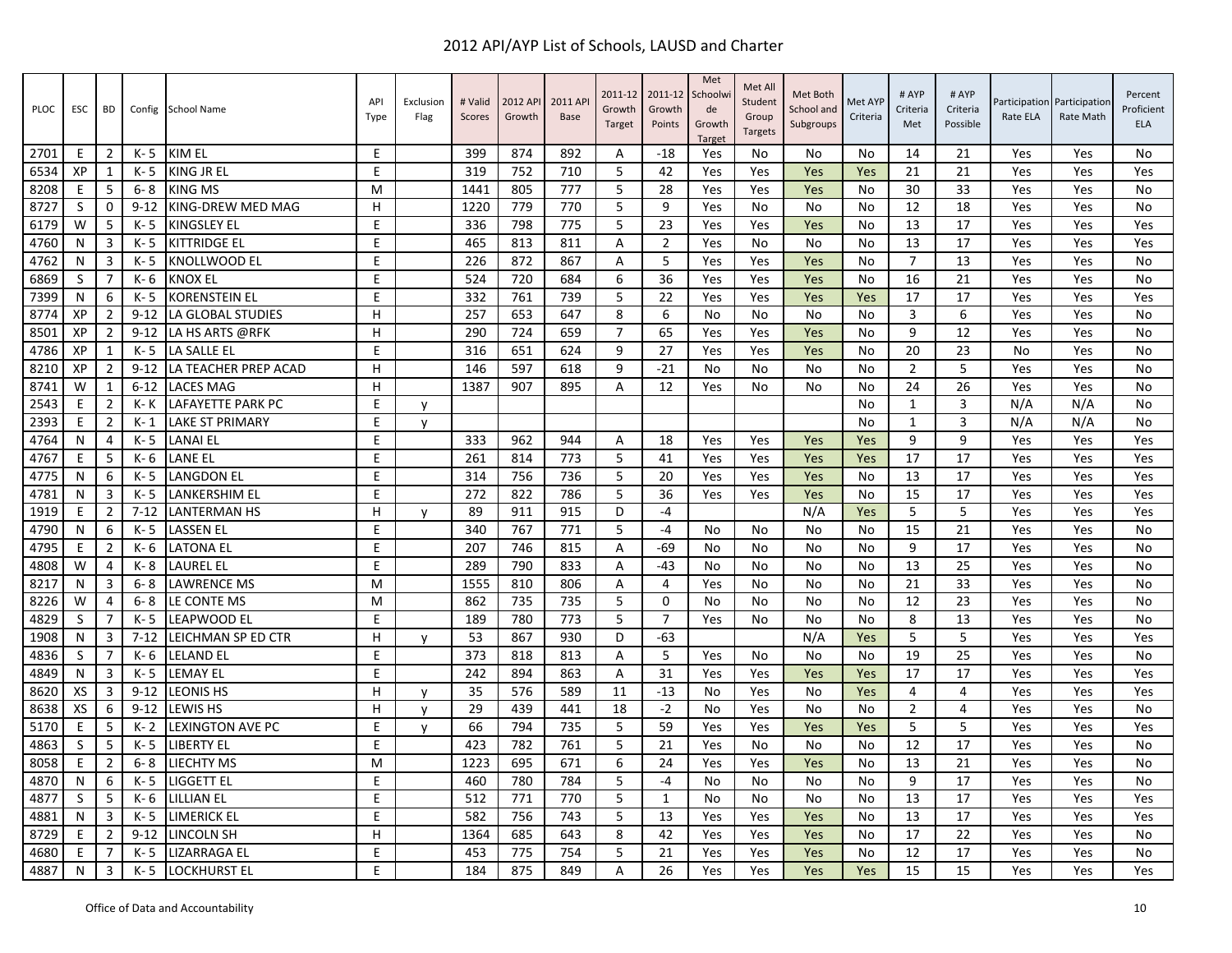| PLOC | ESC | BD             |              | Config School Name        | API<br>Type | Exclusion<br>Flag | # Valid<br>Scores | 2012 API<br>Growth | 2011 AP<br><b>Base</b> | 2011-12<br>Growth<br>Target | 2011-12<br>Growth<br>Points | Met<br>Schoolwi<br>de<br>Growth<br><b>Target</b> | Met All<br>Student<br>Group<br><b>Targets</b> | Met Both<br>School and<br>Subgroups | Met AYP<br>Criteria | # AYP<br>Criteria<br>Met | # AYP<br>Criteria<br>Possible | Rate ELA | Participation Participation<br>Rate Math | Percent<br>Proficient<br><b>ELA</b> |
|------|-----|----------------|--------------|---------------------------|-------------|-------------------|-------------------|--------------------|------------------------|-----------------------------|-----------------------------|--------------------------------------------------|-----------------------------------------------|-------------------------------------|---------------------|--------------------------|-------------------------------|----------|------------------------------------------|-------------------------------------|
| 4890 | E   | 5              | K- 6         | LOCKWOOD EL               | E           |                   | 413               | 780                | 790                    | 5                           | $-10$                       | No                                               | No                                            | No                                  | No                  | 12                       | 17                            | Yes      | Yes                                      | No                                  |
| 4904 | E   | 5              | K-8          | <b>LOGAN EL</b>           | F.          |                   | 335               | 742                | 734                    | 5                           | 8                           | Yes                                              | No                                            | No                                  | No                  | 11                       | 17                            | Yes      | Yes                                      | No                                  |
| 1947 | N   | 3              | PK-6         | <b>LOKRANTZ SP ED CTR</b> | E           | y                 | 98                | 749                | 753                    | D                           | $-4$                        |                                                  |                                               | N/A                                 | No                  | 11                       | 13                            | Yes      | Yes                                      | No                                  |
| 4918 | S   | 5              | K- 5         | LOMA VISTA EL             | E           |                   | 551               | 794                | 775                    | 5                           | 19                          | Yes                                              | Yes                                           | Yes                                 | No                  | 9                        | 17                            | Yes      | Yes                                      | No                                  |
| 4932 | S   | 7              | K-5          | LOMITA MATH/SCI MAG       | E           |                   | 693               | 895                | 885                    | A                           | 10                          | Yes                                              | Yes                                           | Yes                                 | No                  | 18                       | 21                            | Yes      | Yes                                      | Yes                                 |
| 8685 | XS  | 3              | $9 - 12$     | <b>LONDON HS</b>          | н           | y                 | 39                | 561                | 457                    | 17                          | 104                         | Yes                                              | Yes                                           | Yes                                 | No                  | $\overline{2}$           | 4                             | Yes      | Yes                                      | No                                  |
| 4945 | E   | $\overline{2}$ | $K - 5$      | ORENA EL                  | E           |                   | 460               | 737                | 693                    | 5                           | 44                          | Yes                                              | Yes                                           | Yes                                 | No                  | 16                       | 17                            | Yes      | Yes                                      | No                                  |
| 4959 | E   | 5              | K-5          | LORETO EL                 | E           |                   | 242               | 753                | 776                    | 5                           | $-23$                       | No                                               | No                                            | No                                  | No                  | 9                        | 17                            | Yes      | Yes                                      | No                                  |
| 4973 | N   | 6              | K- 5         | LORNE EL                  | E           |                   | 488               | 830                | 840                    | Α                           | $-10$                       | Yes                                              | No                                            | No                                  | No                  | 14                       | 21                            | Yes      | Yes                                      | No                                  |
| 8200 | E   | 7              | $6 - 8$      | LOS ANGELES ACAD MS       | м           |                   | 1589              | 686                | 658                    | $\overline{7}$              | 28                          | Yes                                              | Yes                                           | Yes                                 | No                  | 17                       | 25                            | Yes      | Yes                                      | No                                  |
| 4982 | E   | 2              | K-5          | <b>LOS ANGELES EL</b>     | E           |                   | 524               | 797                | 802                    | A                           | $-5$                        | No                                               | No                                            | No                                  | No                  | 9                        | 17                            | Yes      | Yes                                      | No                                  |
| 8736 | XP  | 1              | $9 - 12$     | LOS ANGELES SH            | H           |                   | 1320              | 647                | 637                    | 8                           | 10                          | Yes                                              | No                                            | No                                  | No                  | 9                        | 18                            | Yes      | Yes                                      | No                                  |
| 4986 | E   | 5              | K- 6         | LOS FELIZ EL              | E           |                   | 245               | 812                | 796                    | $\overline{4}$              | 16                          | Yes                                              | No                                            | No                                  | No                  | 15                       | 21                            | Yes      | Yes                                      | <b>No</b>                           |
| 1948 | N   | 6              | <b>PK-12</b> | <b>LOWMAN SP ED CTR</b>   | н           | $\mathsf{v}$      | 125               | 684                | 702                    | D                           | $-18$                       |                                                  |                                               | N/A                                 | No                  | 10                       | 13                            | Yes      | Yes                                      | No                                  |
| 5014 | W   | 4              | K- 5         | LOYOLA VILLAGE EL         | E           |                   | 334               | 860                | 872                    | Α                           | $-12$                       | Yes                                              | Yes                                           | Yes                                 | No                  | 12                       | 17                            | Yes      | Yes                                      | No                                  |
| 1959 | N   | 3              | <b>PK-12</b> | LULL SP ED CTR            | H.          | v                 | 142               | 845                | 857                    | D                           | $-12$                       |                                                  |                                               | N/A                                 | No                  | 17                       | 21                            | Yes      | Yes                                      | Yes                                 |
| 2544 | E   | $\overline{2}$ | K-5          | <b>MACARTHUR PARK VPA</b> | E           | V                 |                   |                    |                        |                             |                             |                                                  |                                               |                                     | No                  | 1                        | 3                             | N/A      | N/A                                      | No                                  |
| 5113 | W   | 1              | K-5          | <b>MACK EL</b>            | E           |                   | 244               | 737                | 735                    | 5                           | $\overline{2}$              | No                                               | No                                            | No                                  | No                  | 13                       | 21                            | Yes      | Yes                                      | No                                  |
| 8228 | XP  | 6              | $6 - 8$      | <b>MACLAY MS</b>          | м           |                   | 802               | 698                | 660                    | $\overline{7}$              | 38                          | Yes                                              | No                                            | No                                  | No                  | 15                       | 21                            | Yes      | Yes                                      | No                                  |
| 3210 | S   | 5              | K-5          | <b>MADISON EL</b>         | E           |                   | 369               | 837                | 789                    | 5                           | 48                          | Yes                                              | Yes                                           | Yes                                 | Yes                 | 17                       | 17                            | Yes      | Yes                                      | Yes                                 |
| 8230 | N   | 3              | $6 - 8$      | <b>MADISON MS</b>         | M           |                   | 1490              | 740                | 719                    | 5                           | 21                          | Yes                                              | Yes                                           | Yes                                 | No                  | 15                       | 25                            | Yes      | Yes                                      | No                                  |
| 5055 | E   | $\overline{2}$ | K- 6         | <b>MAGNOLIA EL</b>        | E           |                   | 750               | 704                | 697                    | 5                           | $\overline{7}$              | Yes                                              | Yes                                           | Yes                                 | No                  | 9                        | 17                            | Yes      | Yes                                      | No                                  |
| 5068 | E   | 7              | K-5          | <b>MAIN ST EL</b>         | E           |                   | 491               | 740                | 763                    | 5                           | $-23$                       | No                                               | No                                            | No                                  | No                  | 9                        | 17                            | Yes      | Yes                                      | No                                  |
| 5082 | E   | $\overline{2}$ | K- 6         | <b>MALABAR EL</b>         | E           |                   | 501               | 764                | 754                    | 5                           | 10                          | Yes                                              | Yes                                           | Yes                                 | No                  | 13                       | 17                            | Yes      | Yes                                      | Yes                                 |
| 5096 | S   | 1              | 1-6          | <b>MANCHESTER EL</b>      | E           |                   | 616               | 782                | 770                    | 5                           | 12                          | Yes                                              | Yes                                           | Yes                                 | No                  | 17                       | 21                            | Yes      | Yes                                      | Yes                                 |
| 5110 | W   | 1              | K-5          | <b>MANHATTAN PLACE EL</b> | E           |                   | 210               | 671                | 650                    | 8                           | 21                          | Yes                                              | No                                            | No                                  | No                  | 12                       | 17                            | Yes      | Yes                                      | No                                  |
| 8236 | XP  | $\mathbf{1}$   | $6 - 8$      | <b>MANN MS</b>            | M           |                   | 498               | 575                | 550                    | 13                          | 25                          | Yes                                              | Yes                                           | Yes                                 | No                  | 15                       | 25                            | Yes      | Yes                                      | No                                  |
| 8743 | XP  | 1              | $9 - 12$     | <b>MANUAL ARTS SH</b>     | н           |                   | 1968              | 593                | 572                    | 11                          | 21                          | Yes                                              | No                                            | No                                  | No                  | 6                        | 20                            | No       | Yes                                      | No                                  |
| 7220 | E   | $\overline{2}$ | $K-1$        | <b>MAPLE PC</b>           | E           | V                 |                   |                    |                        |                             |                             |                                                  |                                               |                                     | No                  | 1                        | 3                             | N/A      | N/A                                      | No                                  |
| 5192 | W   | 4              | $K - 5$      | <b>MAR VISTA EL</b>       | E           |                   | 416               | 922                | 919                    | A                           | 3                           | Yes                                              | Yes                                           | Yes                                 | Yes                 | 13                       | 13                            | Yes      | Yes                                      | Yes                                 |
| 5137 | E   | $\overline{2}$ | K- 6         | <b>MARIANNA EL</b>        | E           |                   | 299               | 795                | 780                    | 5                           | 15                          | Yes                                              | Yes                                           | Yes                                 | No                  | 14                       | 17                            | Yes      | Yes                                      | Yes                                 |
| 8235 | W   | 4              | $6 - 8$      | <b>MARINA DEL REY MS</b>  | M           |                   | 806               | 725                | 741                    | 5                           | $-16$                       | <b>No</b>                                        | No                                            | No                                  | <b>No</b>           | 14                       | 25                            | Yes      | Yes                                      | <b>No</b>                           |
| 4983 | E   | $\overline{2}$ | $K - 2$      | MARIPOSA-NABI PC          | E           | $\mathsf{v}$      | 85                | 807                | 825                    | A                           | $-18$                       | Yes                                              | No                                            | No                                  | No                  | 3                        | 5                             | Yes      | Yes                                      | No                                  |
| 8425 | W   | 4              | 6-8          | <b>MARK TWAIN MS</b>      | м           |                   | 656               | 715                | 703                    | 5                           | 12                          | Yes                                              | Yes                                           | Yes                                 | No                  | 14                       | 17                            | Yes      | Yes                                      | Yes                                 |
| 8237 | XP  | 7              | $6 - 8$      | <b>MARKHAM MS</b>         | м           |                   | 1043              | 626                | 586                    | 11                          | 40                          | Yes                                              | No                                            | No                                  | No                  | 17                       | 25                            | No       | Yes                                      | No                                  |
| 1949 | W   | $\mathbf{1}$   | <b>PK-12</b> | <b>MARLTON</b>            | E           | $\mathsf{v}$      | 190               | 536                | 490                    | D                           | 46                          |                                                  |                                               | N/A                                 | No                  | 18                       | 23                            | Yes      | Yes                                      | No                                  |
| 5164 | W   | 4              | K- 5         | <b>MARQUEZ EL</b>         | E           |                   | 396               | 928                | 935                    | A                           | $-7$                        | Yes                                              | Yes                                           | Yes                                 | Yes                 | 9                        | 9                             | Yes      | Yes                                      | Yes                                 |
| 8750 | E   | 5              | $9 - 12$     | <b>MARSHALL SH</b>        | H           |                   | 1932              | 742                | 697                    | 5                           | 45                          | Yes                                              | Yes                                           | Yes                                 | <b>No</b>           | 15                       | 22                            | Yes      | Yes                                      | <b>No</b>                           |
| 5178 | W   | $\mathbf{1}$   | K- 5         | <b>MARVIN EL</b>          | E           |                   | 542               | 802                | 795                    | 5                           | $\overline{7}$              | Yes                                              | No                                            | No                                  | No                  | 13                       | 17                            | Yes      | Yes                                      | Yes                                 |
| 5198 | N   | 3              | K- 5         | <b>MAYALL EL</b>          | E           |                   | 259               | 827                | 848                    | Α                           | $-21$                       | Yes                                              | No                                            | No                                  | No                  | 9                        | 17                            | Yes      | Yes                                      | No                                  |
| 5205 | E   | 5              | K-6          | <b>MAYBERRY EL</b>        | E           |                   | 226               | 769                | 797                    | 3                           | $-28$                       | No                                               | No                                            | No                                  | No                  | 9                        | 17                            | Yes      | Yes                                      | No                                  |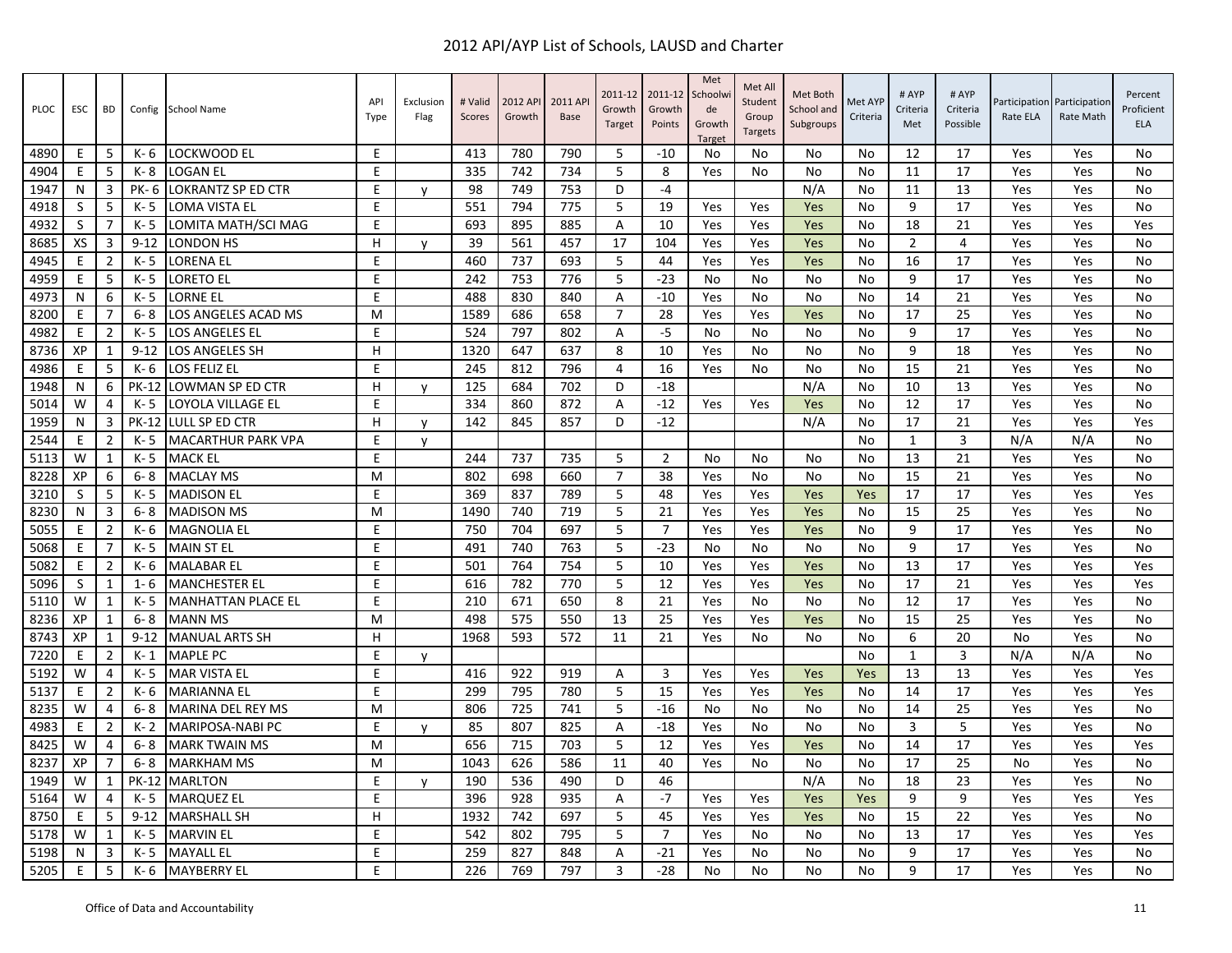| <b>PLOC</b> | <b>ESC</b> | <b>BD</b>      | Config   | <b>School Name</b>        | API<br>Type | Exclusion<br>Flag | # Valid<br><b>Scores</b> | 2012 AP<br>Growth | 2011 AP<br><b>Base</b> | 2011-12<br>Growth<br>Target | 2011-12<br>Growth<br>Points | Met<br>Schoolw<br>de<br>Growth<br>Target | Met All<br>Student<br>Group<br><b>Targets</b> | Met Both<br>School and<br>Subgroups | Met AYP<br>Criteria | # AYP<br>Criteria<br>Met | # AYP<br>Criteria<br>Possible | Rate ELA | Participation Participation<br>Rate Math | Percent<br>Proficient<br><b>ELA</b> |
|-------------|------------|----------------|----------|---------------------------|-------------|-------------------|--------------------------|-------------------|------------------------|-----------------------------|-----------------------------|------------------------------------------|-----------------------------------------------|-------------------------------------|---------------------|--------------------------|-------------------------------|----------|------------------------------------------|-------------------------------------|
| 8882        | S          | -5             | $9 - 12$ | MAYWOOD ACADEMY SH        | н           |                   | 989                      | 667               | 682                    | 6                           | $-15$                       | No                                       | No                                            | No                                  | No                  | 8                        | 18                            | Yes      | Yes                                      | No                                  |
| 2381        | S          | 5              | K-5      | <b>MAYWOOD EL</b>         | E           |                   | 274                      | 872               | 878                    | A                           | -6                          | Yes                                      | Yes                                           | Yes                                 | No                  | 16                       | 17                            | Yes      | Yes                                      | Yes                                 |
| 1918        | XS         | $\overline{2}$ | $6 - 12$ | MC ALISTER HS-CYESIS      | н           | $\mathsf{v}$      | 65                       | 542               | 503                    | 15                          | 39                          | Yes                                      | Yes                                           | Yes                                 | No                  | 3                        | 6                             | Yes      | Yes                                      | No                                  |
| 6658        | S          | 7              | K- 6     | MC KINLEY EL              | F           |                   | 518                      | 724               | 717                    | 5                           | $\overline{7}$              | Yes                                      | No                                            | No                                  | No                  | 12                       | 21                            | Yes      | Yes                                      | No                                  |
| 1952        | W          | 4              | PK-12    | MCBRIDE SP ED CTR         | H.          | v                 | 69                       | 801               | 775                    | D                           | 26                          |                                          |                                               | N/A                                 | Yes                 | 5                        | 5                             | Yes      | Yes                                      | Yes                                 |
| 5219        | W          | 4              | K-5      | MELROSE M/S/T MAG         | E           |                   | 228                      | 881               | 873                    | Α                           | 8                           | Yes                                      | Yes                                           | Yes                                 | No                  | 17                       | 21                            | Yes      | Yes                                      | No                                  |
| 5233        | N          | 3              | K-5      | <b>MELVIN EL</b>          | E           |                   | 330                      | 765               | 805                    | A                           | $-40$                       | No                                       | No                                            | No                                  | No                  | 9                        | 17                            | Yes      | Yes                                      | No                                  |
| 7784        | XP         | $\overline{2}$ | $9 - 12$ | MENDEZ LC ENG/TECH        | H           |                   | 277                      | 607               | 608                    | 10                          | $-1$                        | No                                       | No                                            | No                                  | No                  | 8                        | 11                            | Yes      | Yes                                      | No                                  |
| 8611        | XP         | 2              | $9 - 12$ | <b>MENDEZ LC MATH/SCI</b> | н           |                   | 258                      | 614               | 601                    | 10                          | 13                          | Yes                                      | No                                            | No                                  | No                  | 6                        | 8                             | Yes      | Yes                                      | No                                  |
| 5247        | W          | $\mathbf{1}$   | K-5      | MENLO EL                  | E           |                   | 500                      | 782               | 761                    | 5                           | 21                          | Yes                                      | Yes                                           | Yes                                 | Yes                 | 19                       | 19                            | Yes      | Yes                                      | Yes                                 |
| 8757        | XS         | $\overline{2}$ | $9 - 12$ | <b>METROPOLITAN HS</b>    | н           | v                 | 41                       | 703               | 691                    | 5                           | 12                          | Yes                                      | Yes                                           | Yes                                 | No                  | $\overline{2}$           | 5                             | Yes      | Yes                                      | No                                  |
| 7342        | S          | $\overline{7}$ | K-5      | <b>MEYLER EL</b>          | F           |                   | 479                      | 743               | 760                    | 5                           | $-17$                       | No                                       | No                                            | No                                  | No                  | 9                        | 17                            | Yes      | Yes                                      | No                                  |
| 5288        | E          | 5              | K- 6     | <b>MICHELTORENA EL</b>    | E           |                   | 184                      | 711               | 712                    | 5                           | $-1$                        | No                                       | No                                            | No                                  | No                  | 8                        | 17                            | Yes      | Yes                                      | No                                  |
| 3500        | W          | 1              | $1 - 8$  | MIDCITY PRESCOTT MAG      | E           |                   | 238                      | 820               | 772                    | 5                           | 48                          | Yes                                      | Yes                                           | Yes                                 | No                  | 20                       | 21                            | Yes      | Yes                                      | No                                  |
| 8760        | W          | $\mathbf{1}$   | $9 - 12$ | <b>MIDDLE COLLEGE HS</b>  | H           |                   | 271                      | 798               | 784                    | 5                           | 14                          | Yes                                      | No                                            | No                                  | Yes                 | 5                        | 5                             | Yes      | Yes                                      | Yes                                 |
| 5301        | S          | 5              | $1 - 6$  | <b>MIDDLETON EL</b>       | E           |                   | 994                      | 763               | 778                    | 5                           | $-15$                       | No                                       | No                                            | No                                  | No                  | 11                       | 21                            | Yes      | Yes                                      | No                                  |
| 5302        | S          | 5              | K- K     | MIDDLETON PC              | E           | V                 |                          |                   |                        |                             |                             |                                          |                                               |                                     | No                  | $\mathbf{1}$             | 3                             | N/A      | N/A                                      | No                                  |
| 5315        | S          | -5             | K-5      | <b>MILES EL</b>           | E           |                   | 990                      | 803               | 782                    | 5                           | 21                          | Yes                                      | Yes                                           | Yes                                 | No                  | 13                       | 17                            | Yes      | Yes                                      | No                                  |
| 1910        | N          | 3              | $7 - 12$ | <b>MILLER CTC</b>         | H.          | V                 | 44                       | 795               | 930                    | D                           | $-135$                      |                                          |                                               | N/A                                 | Yes                 | 4                        | 4                             | Yes      | Yes                                      | Yes                                 |
| 5321        | S          | $\mathbf{1}$   | K-6      | <b>MILLER EL</b>          | E           |                   | 632                      | 718               | 728                    | 5                           | $-10$                       | No                                       | No                                            | No                                  | No                  | 10                       | 21                            | Yes      | Yes                                      | No                                  |
| 8238        | N          | 3              | $6 - 8$  | <b>MILLIKAN MS</b>        | M           |                   | 2110                     | 882               | 868                    | A                           | 14                          | Yes                                      | No                                            | No                                  | No                  | 24                       | 29                            | Yes      | Yes                                      | No                                  |
| 5329        | S          | 7              | K- 6     | <b>MIRAMONTE EL</b>       | E           |                   | 866                      | 676               | 700                    | 5                           | -24                         | No                                       | No                                            | No                                  | No                  | 8                        | 17                            | Yes      | Yes                                      | No                                  |
| 8845        | XS         | 6              | $9 - 12$ | <b>MISSION HS</b>         | H           | v                 | 35                       | 485               | 523                    | 14                          | $-38$                       | No                                       | Yes                                           | No                                  | N <sub>0</sub>      | $\overline{2}$           | 4                             | Yes      | Yes                                      | No                                  |
| 8666        | XS         | $\overline{7}$ | $9 - 12$ | <b>MONETA HS</b>          | H           | y                 | 23                       | 675               | 619                    | 9                           | 56                          | Yes                                      | Yes                                           | Yes                                 | No                  | 3                        | 4                             | Yes      | Yes                                      | No                                  |
| 5342        | N          | 3              | K-5      | <b>MONLUX EL</b>          | E           |                   | 511                      | 833               | 830                    | Α                           | 3                           | Yes                                      | No                                            | No                                  | No                  | 14                       | 21                            | Yes      | Yes                                      | No                                  |
| 8768        | XP         | 6              | $9 - 12$ | <b>MONROE SH</b>          | H           |                   | 1611                     | 692               | 657                    | $\overline{7}$              | 35                          | Yes                                      | <b>No</b>                                     | No                                  | No                  | 17                       | 18                            | Yes      | Yes                                      | <b>No</b>                           |
| 6878        | S          | -5             | K- 6     | <b>MONTARA AVE EL</b>     | E           |                   | 599                      | 747               | 776                    | 5                           | $-29$                       | No                                       | No                                            | No                                  | No                  | 9                        | 17                            | Yes      | Yes                                      | No                                  |
| 5384        | E          | 5              | $2 - 6$  | <b>MONTE VISTA EL</b>     | E           |                   | 515                      | 751               | 739                    | 5                           | 12                          | Yes                                      | Yes                                           | Yes                                 | No                  | 10                       | 17                            | Yes      | Yes                                      | No                                  |
| 8677        | XS         | $\overline{2}$ | $9 - 12$ | <b>MONTEREY HS</b>        | H           | V                 | 29                       | 645               | 613                    | 9                           | 32                          | Yes                                      | Yes                                           | Yes                                 | No                  | $\overline{2}$           | 4                             | Yes      | Yes                                      | No                                  |
| 5397        | N          | 6              | K- 5     | <b>MORNINGSIDE EL</b>     | E           |                   | 474                      | 800               | 789                    | 5                           | 11                          | Yes                                      | Yes                                           | Yes                                 | No                  | 16                       | 17                            | Yes      | Yes                                      | No                                  |
| 7402        | N          | $\overline{4}$ | K-5      | <b>MOSK EL</b>            | E           |                   | 241                      | 768               | 733                    | 5                           | 35                          | Yes                                      | Yes                                           | Yes                                 | No                  | 13                       | 17                            | Yes      | Yes                                      | Yes                                 |
| 8240        | N          | 6              | $6 - 8$  | <b>MOUNT GLEASON MS</b>   | M           |                   | 1108                     | 777               | 775                    | 5                           | $\overline{2}$              | No                                       | <b>No</b>                                     | No                                  | No                  | 15                       | 25                            | Yes      | Yes                                      | No                                  |
| 5404        | N          | 6              | K- 5     | <b>MOUNTAIN VIEW EL</b>   | E           |                   | 271                      | 871               | 867                    | A                           | $\overline{4}$              | Yes                                      | Yes                                           | Yes                                 | No                  | 13                       | 17                            | Yes      | Yes                                      | Yes                                 |
| 8916        | XS         | 6              | $9 - 12$ | <b>MT LUKENS HS</b>       | H.          | V                 | 24                       | 696               | 571                    | 11                          | 125                         | Yes                                      | Yes                                           | Yes                                 | Yes                 | 4                        | 4                             | Yes      | Yes                                      | Yes                                 |
| 5411        | Ε          | -5             | K- 6     | MT WASHINGTON EL          | E           |                   | 208                      | 907               | 908                    | A                           | $-1$                        | Yes                                      | Yes                                           | Yes                                 | No                  | 16                       | 17                            | Yes      | Yes                                      | Yes                                 |
| 8255        | XP         | $\mathbf{1}$   | $6 - 8$  | MUIR MS                   | M           |                   | 1140                     | 644               | 613                    | 9                           | 31                          | Yes                                      | Yes                                           | Yes                                 | N <sub>0</sub>      | 14                       | 25                            | Yes      | Yes                                      | No                                  |
| 8259        | N          | 3              | $6 - 8$  | MULHOLLAND MS             | M           |                   | 1519                     | 703               | 705                    | 5                           | $-2$                        | No                                       | No                                            | No                                  | No                  | 11                       | 21                            | Yes      | Yes                                      | No                                  |
| 5425        | Ε          | 2              | K-5      | <b>MULTNOMAH EL</b>       | E           |                   | 343                      | 835               | 825                    | Α                           | 10                          | Yes                                      | No                                            | No                                  | No                  | 12                       | 17                            | Yes      | Yes                                      | No                                  |
| 5438        | Ε          | $\overline{2}$ | K- 6     | <b>MURCHISON EL</b>       | E           |                   | 361                      | 732               | 723                    | 5                           | 9                           | Yes                                      | No                                            | No                                  | No                  | 9                        | 17                            | Yes      | Yes                                      | No                                  |
| 5446        | N          | 3              | K-5      | <b>NAPA EL</b>            | E           |                   | 303                      | 799               | 799                    | 1                           | $\mathbf 0$                 | No                                       | No                                            | No                                  | No                  | 15                       | 19                            | Yes      | Yes                                      | No                                  |
| 8779        | S          | $\overline{7}$ | $9 - 12$ | <b>NARBONNE SH</b>        | H           |                   | 2360                     | 692               | 694                    | 5                           | $-2$                        | No                                       | No                                            | No                                  | No                  | 10                       | 22                            | No       | Yes                                      | No                                  |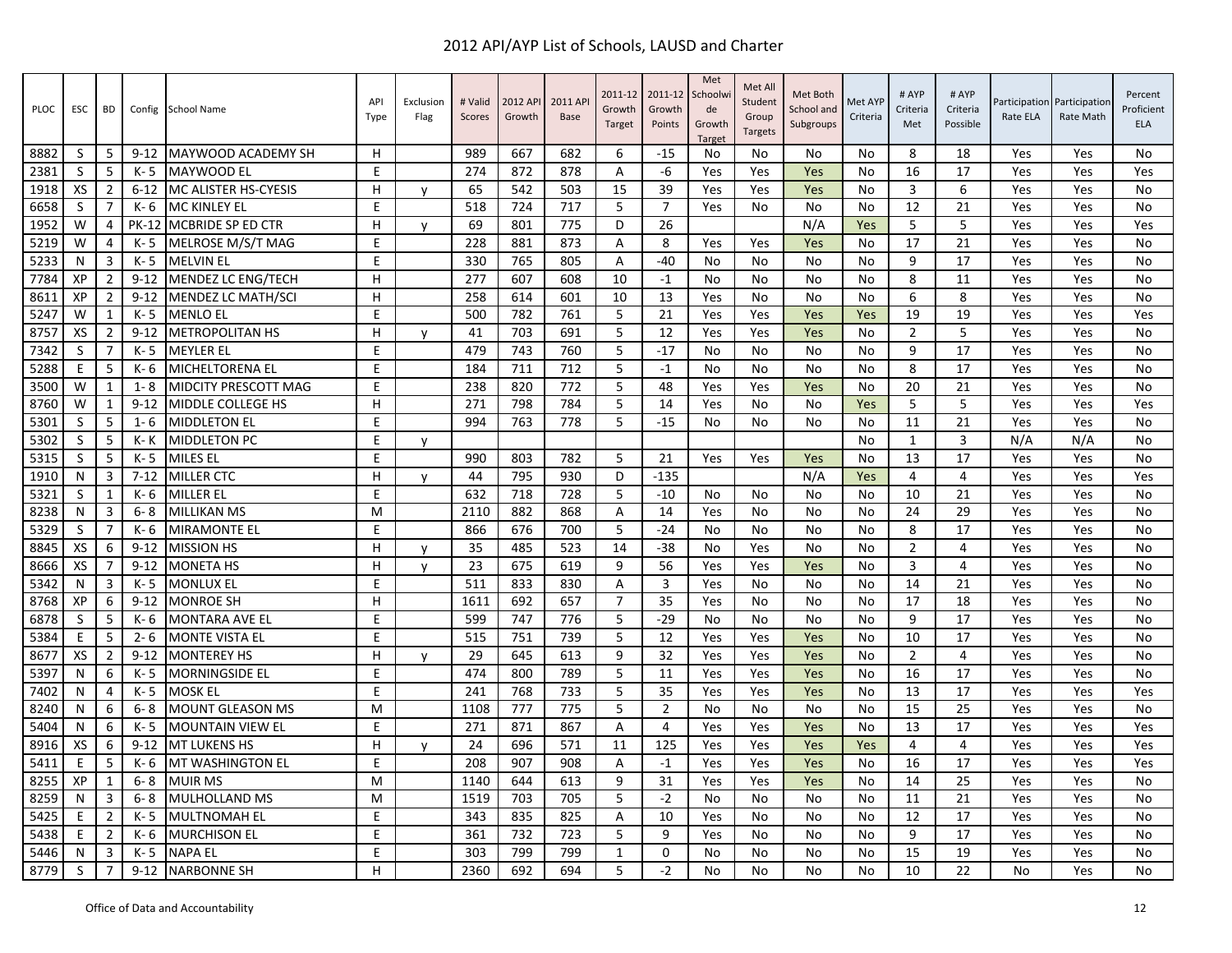| <b>PLOC</b> | <b>ESC</b>   | BD             | Config   | School Name                 | API<br>Type | Exclusion<br>Flag | # Valid<br>Scores | 2012 API<br>Growth | 2011 AP<br><b>Base</b> | 2011-12<br>Growth<br>Target | 2011-12<br>Growth<br>Points | Met<br>Schoolw<br>de<br>Growth<br><b>Target</b> | Met All<br>Student<br>Group<br><b>Targets</b> | Met Both<br>School and<br>Subgroups | Met AYP<br>Criteria | # AYP<br>Criteria<br>Met | # AYP<br>Criteria<br>Possible | Rate ELA | Participation Participation<br>Rate Math | Percent<br>Proficient<br><b>ELA</b> |
|-------------|--------------|----------------|----------|-----------------------------|-------------|-------------------|-------------------|--------------------|------------------------|-----------------------------|-----------------------------|-------------------------------------------------|-----------------------------------------------|-------------------------------------|---------------------|--------------------------|-------------------------------|----------|------------------------------------------|-------------------------------------|
| 5173        | XP           | $\overline{2}$ | $6 - 8$  | NAVA LA-BUS&TECH SCH        | M           |                   | 350               | 657                | B                      | B                           | B                           |                                                 |                                               | N/A                                 | No                  | 8                        | 17                            | Yes      | Yes                                      | No                                  |
| 8070        | XP           | $\overline{2}$ | $6 - 8$  | NAVA LA-SCH ART&CULT        | M           |                   | 344               | 652                | B                      | B                           | B                           |                                                 |                                               | N/A                                 | No                  | 8                        | 17                            | Yes      | Yes                                      | No                                  |
| 5452        | N            | $\overline{4}$ | $K - 5$  | <b>NESTLE EL</b>            | E           |                   | 331               | 890                | 885                    | Α                           | 5                           | Yes                                             | Yes                                           | Yes                                 | <b>No</b>           | 15                       | 17                            | Yes      | Yes                                      | No                                  |
| 5459        | N            | 3              | $K - 5$  | <b>NEVADA EL</b>            | E           |                   | 313               | 796                | 798                    | $\overline{2}$              | $-2$                        | No                                              | No                                            | No                                  | No                  | 14                       | 17                            | Yes      | Yes                                      | No                                  |
| 5466        | Ε            | -5             | $K - 5$  | <b>NEVIN EL</b>             | E           |                   | 439               | 744                | 719                    | 5                           | 25                          | Yes                                             | Yes                                           | Yes                                 | Yes                 | 17                       | 17                            | Yes      | Yes                                      | Yes                                 |
| 7783        | XP           | $\overline{2}$ | $K-12$   | NEW OPEN WLD ACAD           | E           |                   | 762               | 706                | 661                    | $\overline{7}$              | 45                          | Yes                                             | Yes                                           | Yes                                 | <b>No</b>           | 16                       | 17                            | Yes      | Yes                                      | <b>No</b>                           |
| 8771        | E            | 5              | $9 - 12$ | NEW TECH SH @JEFF SH        | H           |                   | 218               | 703                | 667                    | $\overline{7}$              | 36                          | Yes                                             | Yes                                           | Yes                                 | <b>No</b>           | 3                        | 6                             | Yes      | Yes                                      | No                                  |
| 5479        | N            | 6              | $K - 5$  | <b>NEWCASTLE EL</b>         | E           |                   | 221               | 862                | 857                    | A                           | 5                           | Yes                                             | Yes                                           | Yes                                 | No                  | 16                       | 17                            | Yes      | Yes                                      | Yes                                 |
| 8545        | XS           | $\overline{2}$ | $9 - 12$ | <b>NEWMARK HS</b>           | H           | $\mathsf{v}$      | 35                | 485                | 460                    | 17                          | 25                          | Yes                                             | Yes                                           | Yes                                 | No                  | 3                        | 4                             | Yes      | Yes                                      | No                                  |
| 8264        | F            | 5              | $6 - 8$  | <b>NIGHTINGALE MS</b>       | м           |                   | 989               | 739                | 734                    | 5                           | 5                           | Yes                                             | No                                            | No                                  | No                  | 14                       | 25                            | Yes      | Yes                                      | No                                  |
| 8268        | XP           | -5             | $6 - 8$  | <b>NIMITZ MS</b>            | M           |                   | 1867              | 724                | 699                    | 5                           | 25                          | Yes                                             | Yes                                           | Yes                                 | No                  | 11                       | 21                            | Yes      | Yes                                      | No                                  |
| 8786        | N            | 3              | $9 - 12$ | NO HOLLYWOOD SH             | H           |                   | 2095              | 770                | 760                    | 5                           | 10                          | Yes                                             | No                                            | No                                  | No                  | 15                       | 22                            | Yes      | Yes                                      | No                                  |
| 8272        | N            | $\overline{3}$ | $6 - 8$  | <b>NOBEL MS</b>             | м           |                   | 2340              | 902                | 890                    | $\overline{A}$              | 12                          | Yes                                             | Yes                                           | Yes                                 | Yes                 | 37                       | 37                            | Yes      | Yes                                      | Yes                                 |
| 5603        | N            | 6              | $K - 5$  | <b>NOBLE EL</b>             | E           |                   | 683               | 816                | 797                    | $\overline{\mathbf{3}}$     | 19                          | Yes                                             | Yes                                           | Yes                                 | No                  | 12                       | 17                            | Yes      | Yes                                      | No                                  |
| 5630        | W            | 1              | K- 5     | <b>NORMANDIE EL</b>         | E           |                   | 594               | 732                | 740                    | 5                           | -8                          | No                                              | No                                            | No                                  | No                  | 10                       | 21                            | Yes      | Yes                                      | No                                  |
| 5644        | <sub>S</sub> | $\overline{7}$ | $K - 5$  | <b>NORMONT EL</b>           | E           |                   | 269               | 786                | 766                    | 5                           | 20                          | Yes                                             | Yes                                           | Yes                                 | No                  | 13                       | 17                            | Yes      | Yes                                      | Yes                                 |
| 8513        | N            | 3              | $9 - 12$ | <b>NORTHRIDGE ACAD SH</b>   | H           |                   | 787               | 744                | 747                    | 5                           | $-3$                        | No                                              | No                                            | No                                  | No                  | 9                        | 18                            | Yes      | Yes                                      | No                                  |
| 8283        | N            | 3              | $6 - 8$  | <b>NORTHRIDGE MS</b>        | м           |                   | 761               | 751                | 706                    | 5                           | 45                          | Yes                                             | Yes                                           | Yes                                 | Yes                 | 21                       | 21                            | Yes      | Yes                                      | Yes                                 |
| 5699        | Ε            | $\overline{2}$ | K- 5     | NORWOOD EL                  | E           |                   | 470               | 730                | 746                    | 5                           | $-16$                       | No                                              | No                                            | No                                  | No                  | 8                        | 17                            | Yes      | Yes                                      | No                                  |
| 2378        | <sub>S</sub> | -5             | K- 6     | <b>NUEVA VISTA EL</b>       | E           |                   | 708               | 817                | 815                    | Α                           | $\overline{2}$              | Yes                                             | No                                            | No                                  | No                  | 9                        | 17                            | Yes      | Yes                                      | No                                  |
| 5726        | N            | 6              | $K - 5$  | O MELVENY EL                | E           |                   | 338               | 782                | 782                    | 5                           | $\Omega$                    | No                                              | No                                            | No                                  | <b>No</b>           | 12                       | 21                            | Yes      | Yes                                      | No                                  |
| 6868        | XP           | 1              | $6 - 8$  | OBAMA GLBL PREP ACAD        | M           |                   | 1039              | 611                | 585                    | 11                          | 26                          | Yes                                             | No                                            | No                                  | No                  | 19                       | 25                            | Yes      | Yes                                      | No                                  |
| 2372        | S            | 5              | K-8      | OCHOA LC                    | E           |                   | 1143              | 706                | 710                    | 5                           | $-4$                        | No                                              | No                                            | No                                  | No                  | 10                       | 21                            | Yes      | Yes                                      | No                                  |
| 8873        | XS           | -5             | $9 - 12$ | <b>ODYSSEY HS</b>           | H           | $\mathsf{v}$      | 27                | 544                | 580                    | 11                          | $-36$                       | No                                              | Yes                                           | No                                  | No                  | 3                        | 4                             | Yes      | Yes                                      | No                                  |
| 8306        | N            | 6              | $6 - 8$  | <b>OLIVE VISTA MS</b>       | M           |                   | 1286              | 732                | 670                    | $\overline{7}$              | 62                          | Yes                                             | Yes                                           | Yes                                 | No                  | 20                       | 21                            | Yes      | Yes                                      | No                                  |
| 2392        | E            | $\overline{2}$ | $K - K$  | <b>OLYMPIC PC</b>           | E           | y                 |                   |                    |                        |                             |                             |                                                 |                                               |                                     | <b>No</b>           | $\mathbf{1}$             | 3                             | N/A      | N/A                                      | No                                  |
| 5889        | W            | 4              | K- 5     | <b>OPEN CHARTER MAGNET</b>  | E           |                   |                   |                    |                        |                             |                             |                                                 |                                               |                                     | No                  | 14                       | 17                            | Yes      | Yes                                      | No                                  |
| 5153        | S            | -5             | $6 - 8$  | <b>ORCHARD ACADEMIES 2B</b> | M           |                   | 410               | 654                | 662                    | $\overline{7}$              | -8                          | No.                                             | No                                            | No                                  | No                  | 10                       | 21                            | Yes      | Yes                                      | No                                  |
| 5154        | S            | -5             | $6 - 8$  | <b>ORCHARD ACADEMIES 2C</b> | M           |                   | 400               | 633                | 579                    | 11                          | 54                          | Yes                                             | Yes                                           | Yes                                 | <b>No</b>           | 15                       | 17                            | Yes      | Yes                                      | No                                  |
| 8853        | E            | $\overline{2}$ | $9 - 12$ | ORTHOPAEDIC HOSP MAG        | H           |                   | 641               | 779                | 747                    | 5                           | 32                          | Yes                                             | Yes                                           | Yes                                 | <b>No</b>           | 13                       | 18                            | Yes      | Yes                                      | No                                  |
| 5894        | N            | 6              | K- 5     | <b>OSCEOLA EL</b>           | E           |                   | 251               | 811                | 761                    | 5                           | 50                          | Yes                                             | Yes                                           | Yes                                 | Yes                 | 17                       | 17                            | Yes      | Yes                                      | Yes                                 |
| 5904        | W            | 1              | $K - 5$  | <b>OVERLAND EL</b>          | E           |                   | 286               | 958                | 956                    | A                           | $\overline{2}$              | Yes                                             | Yes                                           | Yes                                 | Yes                 | 13                       | 13                            | Yes      | Yes                                      | Yes                                 |
| 8573        | XS           | 3              | $9 - 12$ | <b>OWENSMOUTH HS</b>        | H           | <b>V</b>          | 37                | 556                | 535                    | 13                          | 21                          | Yes                                             | Yes                                           | Yes                                 | Yes                 | $\overline{4}$           | 4                             | Yes      | Yes                                      | Yes                                 |
| 5918        | N            | 6              | $K - 5$  | <b>OXNARD EL</b>            | F           |                   | 308               | 822                | 773                    | 5                           | 49                          | Yes                                             | Yes                                           | Yes                                 | Yes                 | 19                       | 19                            | Yes      | Yes                                      | Yes                                 |
| 4642        | S            | -5             | $K - 5$  | <b>PACIFIC BLVD SCHOOL</b>  | E           |                   | 355               | 819                | 801                    | A                           | 18                          | Yes                                             | No                                            | No                                  | No                  | 15                       | 21                            | Yes      | Yes                                      | No                                  |
| 5959        | W            | $\overline{4}$ | K-5      | <b>PACIFIC PALISADES EL</b> | F           |                   | 303               | 947                | 937                    | $\overline{A}$              | 10                          | Yes                                             | Yes                                           | Yes                                 | Yes                 | 9                        | 9                             | Yes      | Yes                                      | Yes                                 |
| 8321        | N            | 6              | $6 - 8$  | PACOIMA MS                  | M           |                   | 1537              | 724                | 716                    | 5                           | 8                           | Yes                                             | No                                            | No                                  | No                  | 11                       | 21                            | Yes      | Yes                                      | No                                  |
| 5986        | W            | $\mathbf{1}$   | K-5      | <b>PALMS EL</b>             | E           |                   | 251               | 830                | 769                    | 5                           | 61                          | Yes                                             | Yes                                           | Yes                                 | Yes                 | 19                       | 19                            | Yes      | Yes                                      | Yes                                 |
| 8340        | W            | 1              | $6 - 8$  | <b>PALMS MS</b>             | м           |                   | 1655              | 873                | 857                    | A                           | 16                          | Yes                                             | Yes                                           | Yes                                 | No                  | 26                       | 33                            | Yes      | Yes                                      | No                                  |
| 5604        | N            | 6              | $K - 5$  | PANORAMA CITY EL            | E           |                   | 431               | 686                | 715                    | 5                           | $-29$                       | No                                              | No                                            | No                                  | No                  | 8                        | 17                            | Yes      | Yes                                      | No                                  |
| 8610        | XP           | 6              | $9 - 12$ | <b>PANORAMA SH</b>          | H.          |                   | 1303              | 680                | 636                    | 8                           | 44                          | Yes                                             | Yes                                           | Yes                                 | No                  | 9                        | 18                            | Yes      | Yes                                      | No                                  |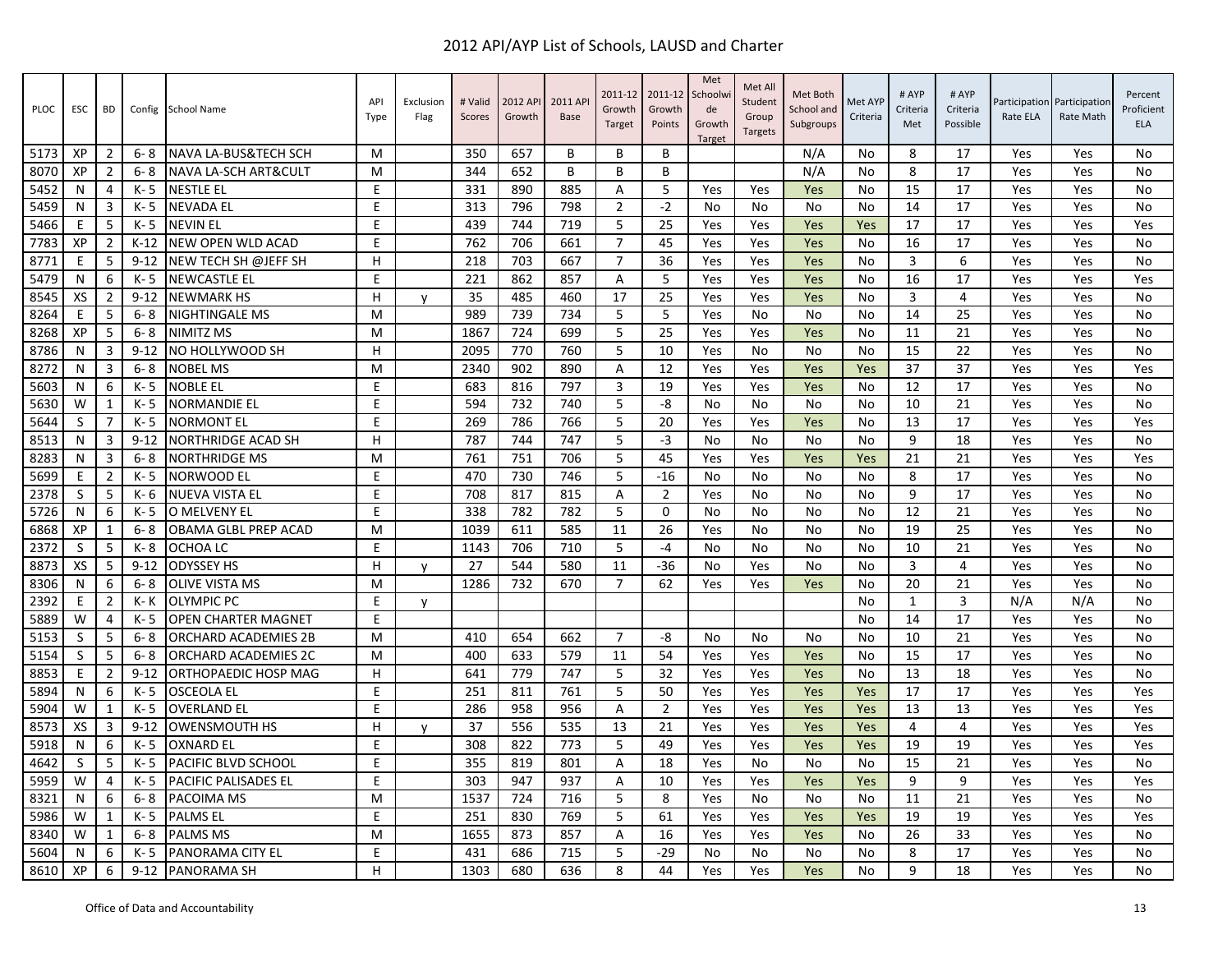| PLOC | ESC | <b>BD</b>      |              | Config School Name          | API<br>Type | Exclusion<br>Flag | # Valid<br>Scores | 2012 AP<br>Growth | 2011 AP<br><b>Base</b> | 2011-12<br>Growth<br>Target | 2011-12<br>Growth<br>Points | Met<br>Schoolw<br>de<br>Growth<br><b>Target</b> | Met All<br>Student<br>Group<br><b>Targets</b> | Met Both<br>School and<br>Subgroups | Met AYP<br>Criteria | # AYP<br>Criteria<br>Met | # AYP<br>Criteria<br>Possible | Participation<br>Rate ELA | Participation<br>Rate Math | Percent<br>Proficient<br><b>ELA</b> |
|------|-----|----------------|--------------|-----------------------------|-------------|-------------------|-------------------|-------------------|------------------------|-----------------------------|-----------------------------|-------------------------------------------------|-----------------------------------------------|-------------------------------------|---------------------|--------------------------|-------------------------------|---------------------------|----------------------------|-------------------------------------|
| 6005 | S   | 5              | K- 6         | <b>PARK AVE EL</b>          | Ε           |                   | 401               | 801               | 772                    | 5                           | 29                          | Yes                                             | Yes                                           | Yes                                 | Yes                 | 17                       | 17                            | Yes                       | Yes                        | Yes                                 |
| 6013 | S   | $\overline{7}$ | K-5          | PARK WESTERN EL             | E           |                   | 463               | 947               | 952                    | A                           | -5                          | Yes                                             | Yes                                           | Yes                                 | No                  | 20                       | 21                            | Yes                       | Yes                        | <b>No</b>                           |
| 3576 | N   | 6              | K-5          | <b>PARKS LRN CTR</b>        | E           |                   | 435               | 731               | 727                    | 5                           | $\overline{4}$              | No                                              | No                                            | No                                  | No                  | 9                        | 17                            | Yes                       | Yes                        | <b>No</b>                           |
| 6021 | S   | 7              | K- 6         | <b>PARMELEE EL</b>          | E           |                   | 624               | 745               | 737                    | 5                           | 8                           | Yes                                             | No                                            | No                                  | No                  | 9                        | 17                            | Yes                       | Yes                        | No                                  |
| 6027 | N   | 3              | K-5          | <b>PARTHENIA EL</b>         | E           |                   | 410               | 793               | 784                    | 5                           | 9                           | Yes                                             | No                                            | No                                  | No                  | 12                       | 17                            | Yes                       | Yes                        | <b>No</b>                           |
| 6052 | W   | 4              | K-5          | <b>PASEO DEL REY NAT SC</b> | Ε           |                   | 358               | 883               | 877                    | A                           | 6                           | Yes                                             | Yes                                           | Yes                                 | No                  | 19                       | 25                            | Yes                       | Yes                        | <b>No</b>                           |
| 8781 | XS  |                | $9 - 12$     | <b>PATTON HS</b>            | H           | y                 |                   |                   |                        |                             |                             |                                                 |                                               |                                     | No.                 | 3                        | 5                             | Yes                       | Yes                        | Yes                                 |
| 8558 | N   | 3              | $9 - 12$     | PEARL JOURN/COMM MAG        | H           |                   | 253               | 823               | 802                    | A                           | 21                          | Yes                                             | Yes                                           | Yes                                 | Yes                 | 6                        | 6                             | Yes                       | Yes                        | Yes                                 |
| 8352 | S   | $\overline{7}$ | $6 - 8$      | <b>PEARY MS</b>             | м           |                   | 1711              | 724               | 716                    | 5                           | 8                           | Yes                                             | No                                            | No                                  | No                  | 14                       | 25                            | Yes                       | Yes                        | No                                  |
| 1953 | E   | $\overline{2}$ | <b>PK-12</b> | PEREZ SP ED CTR             | H           | y                 | 167               | 817               | 761                    | D                           | 56                          |                                                 |                                               | N/A                                 | Yes                 | 21                       | 21                            | Yes                       | Yes                        | Yes                                 |
| 8909 | XS  | 4              | $9 - 12$     | PHOENIX HS                  | H           | v                 | 22                | 689               | 625                    | 9                           | 64                          | Yes                                             | Yes                                           | Yes                                 | Yes                 | 4                        | 4                             | Yes                       | Yes                        | Yes                                 |
| 6068 | N   | 6              | K-5          | PINEWOOD EL                 | E           |                   | 226               | 797               | 783                    | 5                           | 14                          | Yes                                             | Yes                                           | Yes                                 | Yes                 | 17                       | 17                            | Yes                       | Yes                        | Yes                                 |
| 4980 | W   | $\mathbf{1}$   | $6 - 8$      | PIO PICO MS                 | M           |                   | 630               | 746               | 743                    | 5                           | 3                           | <b>No</b>                                       | No.                                           | No                                  | <b>No</b>           | 15                       | 21                            | Yes                       | Yes                        | <b>No</b>                           |
| 6096 | N   | 6              | K-5          | PLAINVIEW CHTR ACAD         | E           |                   | 204               | 777               | 782                    | 5                           | $-5$                        | No                                              | No                                            | No                                  | No                  | 14                       | 23                            | Yes                       | Yes                        | No                                  |
| 3247 | Ε   | 2              | K-5          | <b>PLASENCIA EL</b>         | E           |                   | 491               | 787               | 757                    | 5                           | 30                          | Yes                                             | Yes                                           | Yes                                 | No                  | 16                       | 17                            | Yes                       | Yes                        | Yes                                 |
| 6110 | W   | 4              | $K - 5$      | PLAYA DEL REY EL            | E           |                   | 132               | 891               | 843                    | A                           | 48                          | Yes                                             | Yes                                           | Yes                                 | Yes                 | 13                       | 13                            | Yes                       | Yes                        | Yes                                 |
| 6123 | N   | 6              | K-6          | PLUMMER EL                  | E           |                   | 546               | 849               | 861                    | Α                           | $-12$                       | Yes                                             | Yes                                           | Yes                                 | No                  | 9                        | 17                            | Yes                       | Yes                        | No                                  |
| 2384 | E   | $\overline{2}$ | K-5          | <b>POLITI EL</b>            | E           |                   | 421               | 754               | 766                    | 5                           | $-12$                       | <b>No</b>                                       | N <sub>0</sub>                                | No                                  | <b>No</b>           | 9                        | 17                            | Yes                       | Yes                        | <b>No</b>                           |
| 8636 | N   | 6              | $9 - 12$     | POLYTECHNIC SH              | н           |                   | 1979              | 745               | 722                    | 5                           | 23                          | Yes                                             | No                                            | No                                  | No.                 | 12                       | 18                            | Yes                       | Yes                        | No                                  |
| 6140 | N   | 3              | K-5          | POMELO COMM CHTR SCH        | E           |                   | 422               | 894               | 893                    | Α                           | $\mathbf{1}$                | Yes                                             | Yes                                           | Yes                                 | No                  | 12                       | 13                            | Yes                       | Yes                        | <b>No</b>                           |
| 8354 | N   | 3              | $6 - 8$      | <b>PORTER MS</b>            | M           |                   | 1635              | 812               | 795                    | 5                           | 17                          | Yes                                             | Yes                                           | Yes                                 | No                  | 23                       | 29                            | Yes                       | Yes                        | <b>No</b>                           |
| 8107 | N   | 4              | $6 - 8$      | PORTOLA MS                  | M           |                   | 1795              | 855               | 840                    | Α                           | 15                          | Yes                                             | No                                            | No                                  | No                  | 25                       | 33                            | Yes                       | Yes                        | No                                  |
| 6148 | S   | 7              | $K - 6$      | <b>PRESIDENT EL</b>         | E           |                   | 323               | 810               | 784                    | 5                           | 26                          | Yes                                             | Yes                                           | Yes                                 | Yes                 | 25                       | 25                            | Yes                       | Yes                        | Yes                                 |
| 4776 | N   | 6              | $K - 2$      | PRIMARY ACADEMY             | E           | $\mathsf{V}$      | 72                | 778               | 805                    | A                           | $-27$                       | No                                              | No                                            | No                                  | No                  | 3                        | 5                             | Yes                       | Yes                        | <b>No</b>                           |
| 6137 | S   | $\overline{7}$ | K- 5         | PT FERMIN MAR SCI MG        | E           |                   | 153               | 853               | 832                    | A                           | 21                          | Yes                                             | Yes                                           | Yes                                 | Yes                 | 13                       | 13                            | Yes                       | Yes                        | Yes                                 |
| 8731 | XS  | $\overline{2}$ | $9 - 12$     | PUEBLO DE LA HS             | H           | $\mathsf{v}$      | 21                | 485               | 468                    | 17                          | 17                          | Yes                                             | Yes                                           | Yes                                 | <b>No</b>           | $\overline{2}$           | 4                             | Yes                       | Yes                        | <b>No</b>                           |
| 6158 | S   | 1              | K-5          | <b>PURCHE EL</b>            | E           |                   | 368               | 786               | 774                    | 5                           | 12                          | Yes                                             | Yes                                           | Yes                                 | No                  | 16                       | 17                            | Yes                       | Yes                        | Yes                                 |
| 6164 | W   | 1              | K- 5         | <b>QUEEN ANNE EL</b>        | E           |                   | 222               | 835               | 806                    | Α                           | 29                          | Yes                                             | Yes                                           | Yes                                 | Yes                 | 17                       | 17                            | Yes                       | Yes                        | Yes                                 |
| 6178 | W   | 5              | K- 6         | <b>RAMONA EL</b>            | E           |                   | 468               | 785               | 779                    | 5                           | 6                           | Yes                                             | No                                            | No                                  | No                  | 13                       | 17                            | Yes                       | Yes                        | Yes                                 |
| 8807 | XS  | $\overline{2}$ | $7 - 12$     | <b>RAMONA HS</b>            | H           | v                 | 59                | 546               | 529                    | 14                          | 17                          | Yes                                             | Yes                                           | Yes                                 | No                  | 4                        | 5                             | Yes                       | Yes                        | Yes                                 |
| 6192 | N   | 6              | K-5          | <b>RANCHITO EL</b>          | E           |                   | 306               | 809               | 808                    | Α                           | $\mathbf{1}$                | Yes                                             | No                                            | No                                  | No                  | 13                       | 17                            | Yes                       | Yes                        | Yes                                 |
| 8868 | S   | 7              | $6 - 12$     | RANCHO DOMINGZ PREP         | H           |                   | 958               | 680               | B                      | B                           | B                           |                                                 |                                               | N/A                                 | No                  | 10                       | 21                            | Yes                       | Yes                        | <b>No</b>                           |
| 6219 | W   | 1              | K- 5         | RAYMOND AVE EL              | Ε           |                   | 354               | 717               | 689                    | 6                           | 28                          | Yes                                             | Yes                                           | Yes                                 | No                  | 17                       | 21                            | Yes                       | Yes                        | Yes                                 |
| 8355 | N   | 3              | $6 - 8$      | <b>REED MS</b>              | M           |                   | 1579              | 842               | 828                    | A                           | 14                          | Yes                                             | No                                            | No                                  | No                  | 29                       | 33                            | Yes                       | Yes                        | Yes                                 |
| 6233 | N   | 3              | $K - 5$      | <b>RESEDA EL</b>            | E           |                   | 268               | 829               | 831                    | A                           | $-2$                        | Yes                                             | Yes                                           | Yes                                 | No                  | 13                       | 17                            | Yes                       | Yes                        | Yes                                 |
| 8814 | N   | 6              | $9 - 12$     | <b>RESEDA SH</b>            | н           |                   | 1291              | 752               | 751                    | 5                           | $\mathbf{1}$                | No                                              | No                                            | No                                  | No                  | 9                        | 18                            | Yes                       | Yes                        | No                                  |
| 8356 | W   | 4              | $6 - 8$      | <b>REVERE MS</b>            | M           |                   | 2027              | 897               | 875                    | A                           | 22                          | Yes                                             | No                                            | No                                  | No                  | 31                       | 33                            | Yes                       | Yes                        | <b>No</b>                           |
| 6260 | W   | 4              | K- 6         | <b>RICHLAND EL</b>          | Ε           |                   | 160               | 782               | 808                    | Α                           | $-26$                       | No                                              | No                                            | No                                  | No                  | 9                        | 17                            | Yes                       | Yes                        | <b>No</b>                           |
| 1917 | XS  |                | $7 - 12$     | <b>RILEY HS-CYESIS</b>      | H           | y                 | 81                | 492               | 490                    | 16                          | $\overline{2}$              | No                                              | No                                            | No                                  | No                  | 3                        | 6                             | Yes                       | Yes                        | <b>No</b>                           |
| 6288 | N   | 3              | $K - 5$      | <b>RIO VISTA EL</b>         | E           |                   | 236               | 905               | 866                    | A                           | 39                          | Yes                                             | Yes                                           | Yes                                 | No                  | 20                       | 21                            | Yes                       | Yes                        | Yes                                 |
| 5385 | Ε   | 5              | $K-1$        | <b>RIORDAN PC</b>           | E           | y                 |                   |                   |                        |                             |                             |                                                 |                                               |                                     | No                  | 1                        | 3                             | N/A                       | N/A                        | <b>No</b>                           |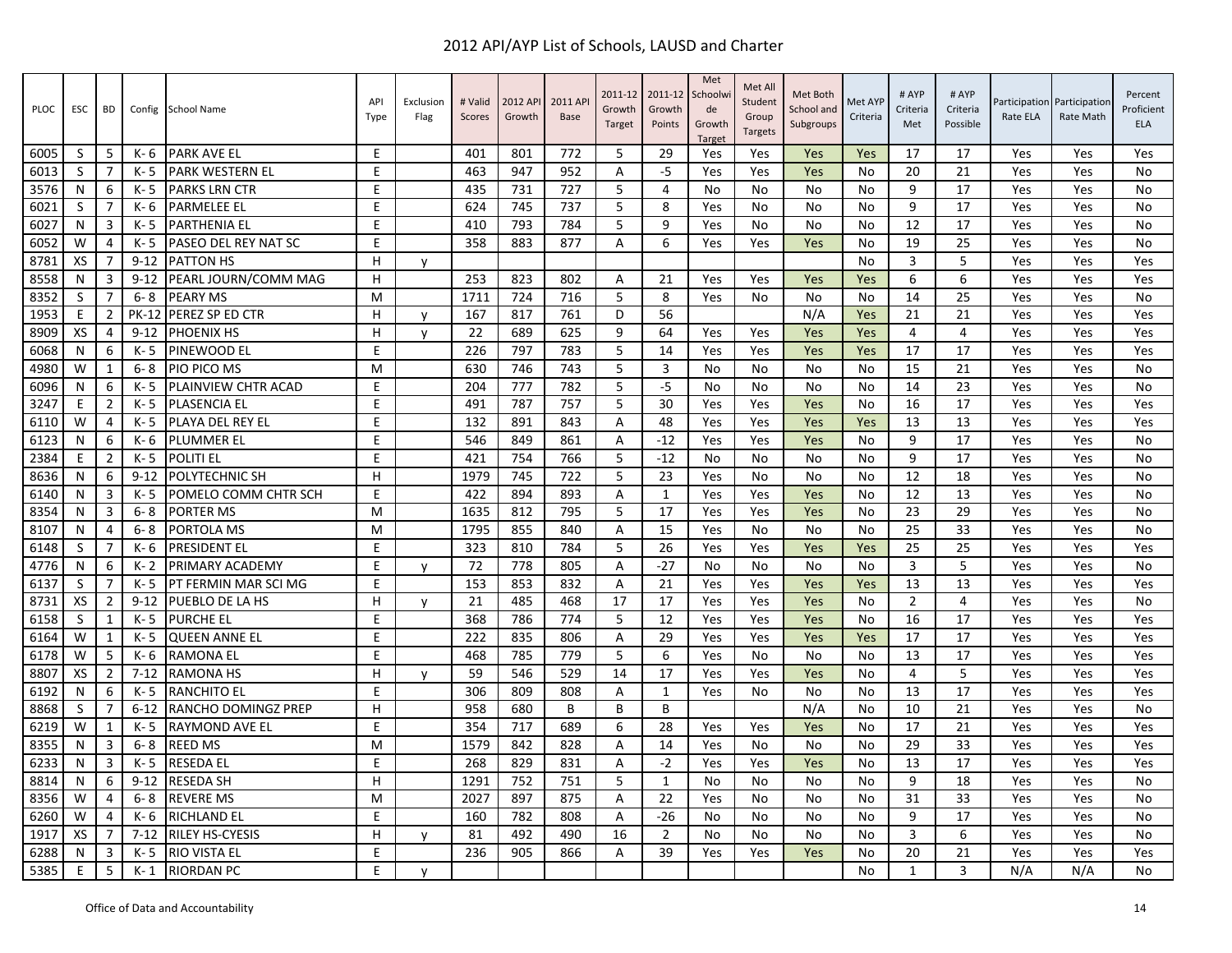| <b>PLOC</b> | <b>ESC</b>   | BD             | Config      | <b>School Name</b>          | <b>API</b><br>Type | Exclusion<br>Flag | # Valid<br>Scores | 2012 API<br>Growth | 2011 AP<br><b>Base</b> | 2011-12<br>Growth<br>Target | 2011-12<br>Growth<br>Points | Met<br>Schoolw<br>de<br>Growth<br><b>Target</b> | Met All<br>Student<br>Group<br><b>Targets</b> | Met Both<br>School and<br>Subgroups | Met AYP<br>Criteria | # AYP<br>Criteria<br>Met | # AYP<br>Criteria<br>Possible | Rate ELA | Participation Participation<br>Rate Math | Percent<br>Proficient<br><b>ELA</b> |
|-------------|--------------|----------------|-------------|-----------------------------|--------------------|-------------------|-------------------|--------------------|------------------------|-----------------------------|-----------------------------|-------------------------------------------------|-----------------------------------------------|-------------------------------------|---------------------|--------------------------|-------------------------------|----------|------------------------------------------|-------------------------------------|
| 6301        | XP           | 7              | $K - 5$     | <b>RITTER EL</b>            | E                  |                   | 221               | 763                | 719                    | -5                          | 44                          | Yes                                             | Yes                                           | Yes                                 | Yes                 | 17                       | 17                            | Yes      | Yes                                      | Yes                                 |
| 6315        | N            | 3              | K- 5        | <b>RIVERSIDE DR CHT SC</b>  | E                  |                   | 350               | 866                | 851                    | Α                           | 15                          | Yes                                             | No                                            | No                                  | No                  | 22                       | 25                            | Yes      | Yes                                      | No                                  |
| 6329        | E            | 5              | $K - 6$     | <b>ROCKDALE EL</b>          | E                  |                   | 177               | 847                | 841                    | Α                           | 6                           | Yes                                             | Yes                                           | Yes                                 | <b>No</b>           | 11                       | 13                            | Yes      | Yes                                      | No                                  |
| 8723        | XS           | -7             | $9 - 12$    | RODIA HS                    | H                  | $\mathsf{v}$      | 23                | 414                | 550                    | 13                          | $-136$                      | No                                              | Yes                                           | No                                  | No                  | $\overline{2}$           | 4                             | Yes      | Yes                                      | No                                  |
| 8895        | <b>XS</b>    | 6              | $9 - 12$    | ROGERS HS                   | H                  | $\mathsf{v}$      | 41                | 482                | 452                    | 17                          | 30                          | Yes                                             | Yes                                           | Yes                                 | No                  | 3                        | 4                             | Yes      | Yes                                      | Yes                                 |
| 8116        | N            | 6              | $6 - 8$     | <b>ROMER MS</b>             | M                  |                   | 1191              | 745                | 713                    | 5                           | 32                          | Yes                                             | Yes                                           | Yes                                 | <b>No</b>           | 17                       | 21                            | Yes      | Yes                                      | No                                  |
| 7749        | XP           | $\overline{2}$ | $9 - 12$    | ROOSEVELT HS CNMT           | H                  |                   | 323               | 544                | 526                    | 14                          | 18                          | Yes                                             | Yes                                           | Yes                                 | No                  | 5                        | 15                            | No       | Yes                                      | No                                  |
| 7750        | XP           | $\overline{2}$ | $9 - 12$    | ROOSEVELT HS ESP            | H                  |                   | 226               | 648                | 581                    | 11                          | 67                          | Yes                                             | Yes                                           | Yes                                 | No                  | 4                        | 5                             | Yes      | Yes                                      | No                                  |
| 7746        | XP           | $\overline{2}$ | $9 - 12$    | ROOSEVELT HS HARTS          | н                  |                   | 256               | 565                | 572                    | 11                          | $-7$                        | No                                              | No                                            | No                                  | No                  | 4                        | 14                            | No       | Yes                                      | No                                  |
| 7745        | XP           | $\overline{2}$ | $9 - 12$    | ROOSEVELT HS LAW/GOV        | н                  |                   | 329               | 569                | 550                    | 13                          | 19                          | Yes                                             | Yes                                           | Yes                                 | No                  | 9                        | 17                            | Yes      | Yes                                      | No                                  |
| 7751        | XP           | $\overline{2}$ | $9 - 12$    | ROOSEVELT HS MAGNET         | H                  |                   | 241               | 735                | 726                    | 5                           | 9                           | Yes                                             | No                                            | No                                  | No                  | $\overline{4}$           | 5                             | Yes      | Yes                                      | Yes                                 |
| 7748        | XP           | $\overline{2}$ | $9 - 12$    | ROOSEVELT HS MED            | H                  |                   | 308               | 567                | 599                    | 10                          | $-32$                       | No                                              | No                                            | No                                  | No                  | 4                        | 11                            | No       | Yes                                      | No                                  |
| 7747        | XP           | $\overline{2}$ | $9 - 12$    | ROOSEVELT HS STEM           | н                  |                   | 289               | 672                | 637                    | 8                           | 35                          | Yes                                             | Yes                                           | Yes                                 | N <sub>0</sub>      | 8                        | 11                            | No       | Yes                                      | <b>No</b>                           |
| 6356        | N            | 6              | $K - 5$     | <b>ROSCOE EL</b>            | Ε                  |                   | 433               | 789                | 809                    | Α                           | $-20$                       | No                                              | No                                            | No                                  | No                  | 9                        | 17                            | Yes      | Yes                                      | No                                  |
| 6363        | W            | 4              | K- 5        | ROSCOMARE EL                | E                  |                   | 273               | 963                | 958                    | Α                           | 5                           | Yes                                             | Yes                                           | Yes                                 | Yes                 | 9                        | 9                             | Yes      | Yes                                      | Yes                                 |
| 6370        | E            | $\overline{2}$ | $1 - 5$     | <b>ROSEMONT EL</b>          | E                  |                   | 471               | 777                | 784                    | 5                           | $-7$                        | No                                              | No                                            | No                                  | No                  | 9                        | 17                            | Yes      | Yes                                      | No                                  |
| 6384        | W            | $\overline{4}$ | $K - 6$     | <b>ROSEWOOD EL</b>          | E                  |                   | 230               | 832                | 817                    | A                           | 15                          | Yes                                             | No                                            | No                                  | No                  | 24                       | 25                            | Yes      | Yes                                      | Yes                                 |
| 6425        | E            | $\overline{2}$ | $K - 5$     | <b>ROWAN EL</b>             | E                  |                   | 663               | 798                | 786                    | 5                           | 12                          | Yes                                             | Yes                                           | Yes                                 | <b>No</b>           | 9                        | 17                            | Yes      | Yes                                      | No                                  |
| 8544        | XP           | $\overline{2}$ | $9 - 12$    | ROYBAL LC                   | H                  |                   | 1095              | 642                | 645                    | 8                           | -3                          | No                                              | No                                            | No                                  | No                  | 8                        | 18                            | Yes      | Yes                                      | No                                  |
| 6438        | S            | 7              | $K - 6$     | <b>RUSSELL EL</b>           | E                  |                   | 611               | 748                | 753                    | 5                           | $-5$                        | No                                              | No                                            | No                                  | No                  | 12                       | 17                            | Yes      | Yes                                      | No                                  |
| 6870        | S            | $\overline{7}$ | $K - 5$     | S SHORES PER ARTS MG        | E                  |                   | 361               | 893                | 895                    | A                           | $-2$                        | Yes                                             | Yes                                           | Yes                                 | <b>No</b>           | 14                       | 17                            | Yes      | Yes                                      | No                                  |
| 1955        | E            | $\overline{2}$ | <b>PK-8</b> | <b>SALVIN SP ED CTR</b>     | E                  | y                 | 170               | 802                | 829                    | D                           | $-27$                       |                                                 |                                               | N/A                                 | No                  | 16                       | 21                            | Yes      | Yes                                      | No                                  |
| 4641        | S            | 5              | K- 5        | <b>SAN ANTONIO ELEM</b>     | E                  |                   | 406               | 778                | 794                    | 5                           | $-16$                       | No.                                             | No                                            | No                                  | No                  | 9                        | 17                            | Yes      | Yes                                      | No                                  |
| 8702        | XS           | -5             | $9 - 12$    | <b>SAN ANTONIO HS</b>       | H                  | y                 | 28                | 508                | 553                    | 12                          | $-45$                       | No                                              | Yes                                           | No                                  | No                  | $\overline{2}$           | 5                             | Yes      | Yes                                      | No                                  |
| 6452        | N            | 6              | $K - 5$     | SAN FERNANDO EL             | E                  |                   | 373               | 787                | 777                    | 5                           | 10                          | Yes                                             | Yes                                           | Yes                                 | No                  | 13                       | 17                            | Yes      | Yes                                      | No                                  |
| 8358        | N            | 6              | $6 - 8$     | <b>SAN FERNANDO MS</b>      | м                  |                   | 1333              | 697                | 674                    | 6                           | 23                          | Yes                                             | Yes                                           | Yes                                 | <b>No</b>           | 13                       | 21                            | Yes      | Yes                                      | No                                  |
| 8843        | XP           | 6              | $9 - 12$    | SAN FERNANDO SH             | н                  |                   | 1743              | 677                | 657                    | $\overline{7}$              | 20                          | Yes                                             | No                                            | No                                  | No                  | 10                       | 18                            | Yes      | Yes                                      | No                                  |
| 6466        | <sub>S</sub> | -5             | $K - 5$     | <b>SAN GABRIEL EL</b>       | E                  |                   | 401               | 763                | 745                    | 5                           | 18                          | Yes                                             | Yes                                           | Yes                                 | No                  | 9                        | 17                            | Yes      | Yes                                      | No                                  |
| 6479        | N            | 6              | $K - 5$     | <b>SAN JOSE EL</b>          | E                  |                   | 453               | 812                | 807                    | A                           | 5                           | Yes                                             | <b>No</b>                                     | No                                  | Yes                 | 17                       | 17                            | Yes      | Yes                                      | Yes                                 |
| 6875        | S            | 5              | $K - 5$     | <b>SAN MIGUEL EL</b>        | F                  |                   | 670               | 776                | 777                    | 5                           | $-1$                        | No                                              | No                                            | No                                  | No                  | 9                        | 17                            | Yes      | Yes                                      | No                                  |
| 6493        | E            | -5             | K- 6        | <b>SAN PASCUAL EL</b>       | E                  |                   | 169               | 786                | 756                    | 5                           | 30                          | Yes                                             | Yes                                           | Yes                                 | Yes                 | 17                       | 17                            | Yes      | Yes                                      | Yes                                 |
| 6507        | Е            | $\overline{2}$ | $K - 5$     | <b>SAN PEDRO EL</b>         | E                  |                   | 435               | 814                | 798                    | $\overline{2}$              | 16                          | Yes                                             | Yes                                           | Yes                                 | Yes                 | 17                       | 17                            | Yes      | Yes                                      | Yes                                 |
| 8850        | S            | 7              | $9 - 12$    | SAN PEDRO SH                | H                  |                   | 2010              | 716                | 711                    | 5                           | 5                           | Yes                                             | No                                            | No                                  | No                  | 14                       | 22                            | Yes      | Yes                                      | No                                  |
| 7404        | N            | 6              | $K - 5$     | SANTANA ARTS ACADEMY        | E                  |                   | 330               | 657                | 643                    | 8                           | 14                          | Yes                                             | Yes                                           | Yes                                 | <b>No</b>           | 9                        | 17                            | Yes      | Yes                                      | No                                  |
| 8716        | XP           | $\overline{2}$ | $9 - 12$    | <b>SANTEE EDUC COMPLEX</b>  | H                  |                   | 1316              | 612                | 565                    | 12                          | 47                          | Yes                                             | No                                            | No                                  | No                  | 9                        | 18                            | Yes      | Yes                                      | No                                  |
| 6565        | N            | 6              | K- 5        | <b>SATICOY EL</b>           | E                  |                   | 375               | 805                | 819                    | Α                           | $-14$                       | Yes                                             | No                                            | No                                  | No                  | 13                       | 21                            | Yes      | Yes                                      | No                                  |
| 2644        | W            | 1              | K-5         | <b>SATURN EL</b>            | E                  |                   | 305               | 791                | 789                    | 5                           | $\overline{2}$              | No                                              | No                                            | No                                  | No                  | 13                       | 21                            | Yes      | Yes                                      | No                                  |
| 8206        | XP           | $\overline{2}$ | $9 - 12$    | <b>SCH VIS ARTS/HUM@RFK</b> | H                  |                   | 290               | 690                | 645                    | 8                           | 45                          | Yes                                             | Yes                                           | Yes                                 | No                  | 9                        | 18                            | Yes      | Yes                                      | No                                  |
| 8497        | XS           | $\overline{2}$ | $6 - 12$    | <b>SECONDARY CDS</b>        | H                  | y                 | 77                | 385                | 371                    | 21                          | 14                          | No                                              | Yes                                           | No                                  | No                  | $\mathbf{1}$             | 14                            | No       | No                                       | No                                  |
| 6589        | W            | $\overline{4}$ | $K - 6$     | <b>SELMA EL</b>             | E                  |                   | 169               | 788                | 760                    | 5                           | 28                          | Yes                                             | Yes                                           | Yes                                 | No                  | 13                       | 17                            | Yes      | Yes                                      | No                                  |
| 3574        | N            | 6              | K-5         | <b>SENDAK EL</b>            | E.                 |                   | 453               | 814                | 797                    | 3                           | 17                          | Yes                                             | Yes                                           | Yes                                 | Yes                 | 17                       | 17                            | Yes      | Yes                                      | Yes                                 |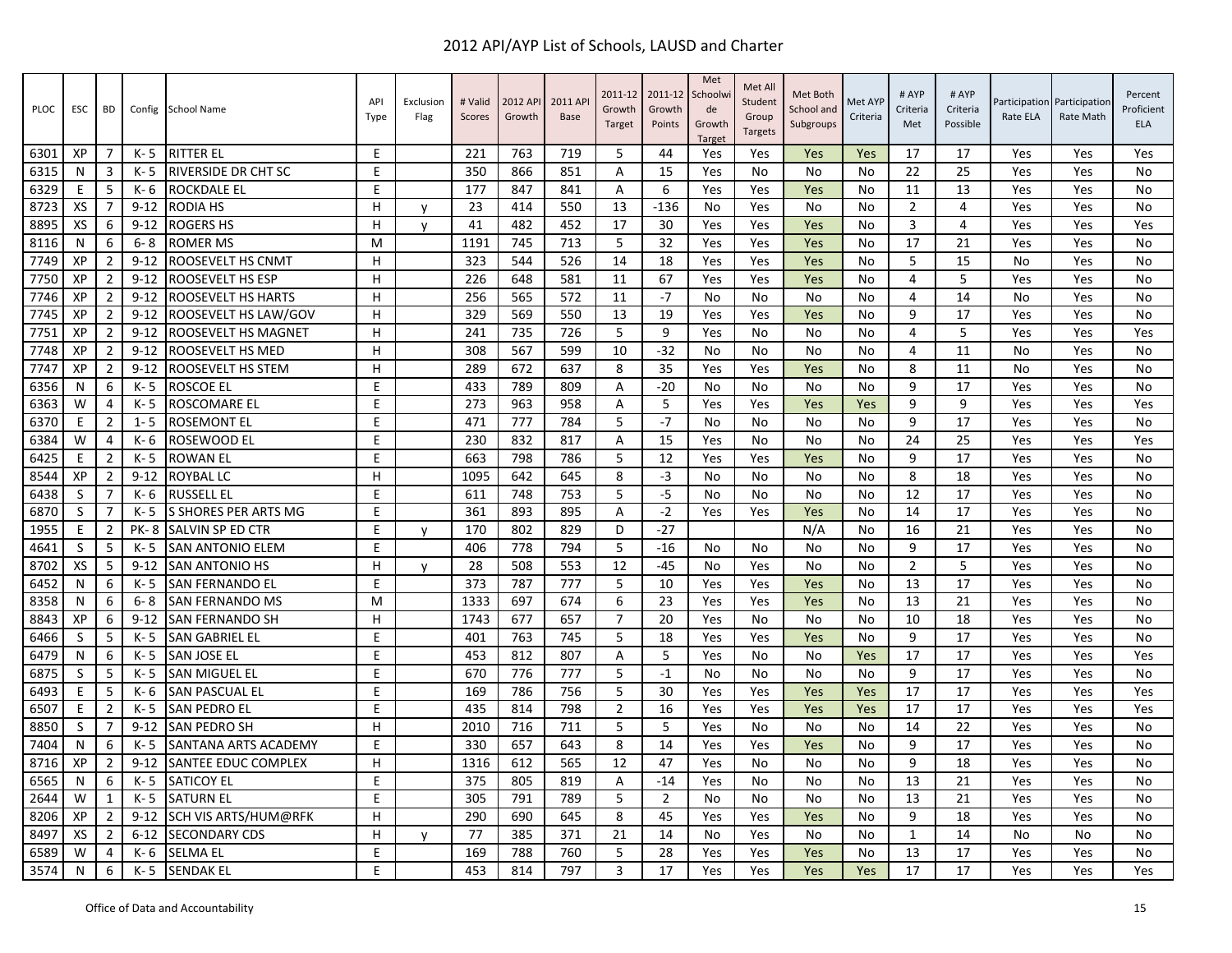| PLOC | ESC | BD             |          | Config School Name          | API<br>Type | Exclusion<br>Flag | # Valid<br>Scores | 2012 API<br>Growth | 2011 AP<br><b>Base</b> | 2011-12<br>Growth<br>Target | 2011-12<br>Growth<br>Points | Met<br>Schoolwi<br>de<br>Growth<br><b>Target</b> | Met All<br>Student<br>Group<br><b>Targets</b> | Met Both<br>School and<br>Subgroups | Met AYP<br>Criteria | # AYP<br>Criteria<br>Met | # AYP<br>Criteria<br>Possible | Rate ELA | Participation Participation<br>Rate Math | Percent<br>Proficient<br><b>ELA</b> |
|------|-----|----------------|----------|-----------------------------|-------------|-------------------|-------------------|--------------------|------------------------|-----------------------------|-----------------------------|--------------------------------------------------|-----------------------------------------------|-------------------------------------|---------------------|--------------------------|-------------------------------|----------|------------------------------------------|-------------------------------------|
| 8363 | N   | 6              | 6-8      | SEPULVEDA MS                | м           |                   | 1494              | 741                | 717                    | 5                           | 24                          | Yes                                              | Yes                                           | Yes                                 | No                  | 18                       | 21                            | Yes      | Yes                                      | No                                  |
| 6606 | N   | 4              | K-5      | <b>SERRANIA EL</b>          | E           |                   | 380               | 901                | 864                    | A                           | 37                          | Yes                                              | Yes                                           | Yes                                 | Yes                 | 17                       | 17                            | Yes      | Yes                                      | Yes                                 |
| 6665 | N   | 6              | K- 5     | <b>SHARP EL</b>             | E           |                   | 500               | 791                | 724                    | 5                           | 67                          | Yes                                              | Yes                                           | Yes                                 | Yes                 | 17                       | 17                            | Yes      | Yes                                      | Yes                                 |
| 6671 | W   | $\mathbf{1}$   | K-5      | SHENANDOAH EL               | E           |                   | 347               | 757                | 758                    | 5                           | $-1$                        | No                                               | No                                            | No                                  | No                  | 12                       | 21                            | Yes      | Yes                                      | No                                  |
| 6685 | E   | $\overline{2}$ | $K - 6$  | SHERIDAN ST EL              | E           |                   | 689               | 758                | 747                    | 5                           | 11                          | Yes                                              | Yes                                           | Yes                                 | No                  | 9                        | 17                            | Yes      | Yes                                      | No                                  |
| 6699 | N   | 3              | K- 5     | <b>SHERMAN OAKS EL CHTR</b> | E           |                   | 532               | 868                | 855                    | Α                           | 13                          | Yes                                              | Yes                                           | Yes                                 | No                  | 19                       | 21                            | Yes      | Yes                                      | Yes                                 |
| 6712 | N   | 3              | K-5      | <b>SHIRLEY EL</b>           | E           |                   | 367               | 844                | 832                    | A                           | 12                          | Yes                                              | Yes                                           | Yes                                 | No                  | 15                       | 19                            | Yes      | Yes                                      | No                                  |
| 6740 | W   | 4              | K-6      | <b>SHORT EL</b>             | E           |                   |                   |                    |                        |                             |                             |                                                  |                                               |                                     | No                  | 10                       | 17                            | Yes      | Yes                                      | No                                  |
| 6753 | Ε   | $\overline{2}$ | K- 6     | SIERRA PARK EL              | $\sf E$     |                   | 359               | 719                | 732                    | 5                           | $-13$                       | No                                               | No                                            | No                                  | No                  | 12                       | 19                            | Yes      | Yes                                      | No                                  |
| 6767 | E   | 5              | K- 6     | SIERRA VISTA EL             | E           |                   | 139               | 865                | 819                    | A                           | 46                          | Yes                                              | Yes                                           | Yes                                 | Yes                 | 17                       | 17                            | Yes      | Yes                                      | Yes                                 |
| 8842 | N   | 3              | $4 - 12$ | <b>SOCES MAG</b>            | H           |                   | 1817              | 892                | 879                    | Α                           | 13                          | Yes                                              | Yes                                           | Yes                                 | No                  | 20                       | 26                            | Yes      | Yes                                      | No                                  |
| 6836 | E   | $\overline{2}$ | K- 6     | <b>SOLANO EL</b>            | E           |                   | 160               | 922                | 922                    | A                           | $\Omega$                    | Yes                                              | Yes                                           | Yes                                 | <b>No</b>           | 20                       | 21                            | Yes      | Yes                                      | No                                  |
| 6849 | E   | $\overline{2}$ | K-6      | <b>SOTO EL</b>              | E           |                   | 190               | 778                | 740                    | 5                           | 38                          | Yes                                              | Yes                                           | Yes                                 | Yes                 | 17                       | 17                            | Yes      | Yes                                      | Yes                                 |
| 7708 | XP  | 5              | $9 - 12$ | SOTOMAYOR LA-ARTLAB         | H           |                   | 192               | 652                | B                      | $\overline{B}$              | B                           |                                                  |                                               | N/A                                 | No                  | $\overline{2}$           | 5                             | Yes      | Yes                                      | No                                  |
| 7707 | XP  | 5              | $9 - 12$ | SOTOMAYOR LA-HADA           | H           |                   | 210               | 718                | B                      | B                           | B                           |                                                  |                                               | N/A                                 | No                  | $\overline{2}$           | 5                             | Yes      | Yes                                      | No                                  |
| 8577 | XP  | 5              | $9 - 12$ | SOTOMAYOR LA-LARS           | H           |                   | 246               | 648                | B                      | B                           | B                           |                                                  |                                               | N/A                                 | No                  | 8                        | 11                            | Yes      | Yes                                      | No                                  |
| 8881 | S   | 5              | $9 - 12$ | <b>SOUTH EAST SH</b>        | H           |                   | 1995              | 679                | 642                    | 8                           | 37                          | Yes                                              | Yes                                           | Yes                                 | No                  | 9                        | 18                            | Yes      | Yes                                      | No                                  |
| 8377 | S   | 5              | $6 - 8$  | <b>SOUTH GATE MS</b>        | M           |                   | 2491              | 723                | 694                    | 5                           | 29                          | Yes                                              | No                                            | No                                  | <b>No</b>           | 14                       | 21                            | Yes      | Yes                                      | No                                  |
| 8871 | S   | 5              | $9 - 12$ | <b>SOUTH GATE SH</b>        | н           |                   | 2268              | 694                | 677                    | 6                           | 17                          | Yes                                              | No                                            | No                                  | No                  | 14                       | 18                            | Yes      | Yes                                      | No                                  |
| 6863 | S   | 7              | $K - 6$  | <b>SOUTH PARK EL</b>        | F           |                   | 613               | 759                | 747                    | 5                           | 12                          | Yes                                              | Yes                                           | Yes                                 | No                  | 15                       | 19                            | Yes      | Yes                                      | No                                  |
| 8153 | S   | 5              | $6 - 8$  | SOUTHEAST MS                | м           |                   | 1228              | 683                | 664                    | $\overline{7}$              | 19                          | Yes                                              | No                                            | No                                  | No                  | 11                       | 21                            | Yes      | Yes                                      | No                                  |
| 7718 | XP  | 7              | $9 - 12$ | SRHS #2 COMM & TECH         | H           |                   | 237               | 506                | B                      | B                           | B                           |                                                  |                                               | N/A                                 | No                  | 1                        | 5                             | No       | Yes                                      | No                                  |
| 7719 | XP  | 7              | $9 - 12$ | <b>SRHS #2 GREEN DESIGN</b> | H           |                   | 263               | 558                | B                      | B                           | B                           |                                                  |                                               | N/A                                 | No                  | $\overline{2}$           | 5                             | Yes      | Yes                                      | <b>No</b>                           |
| 7721 | XP  | 7              | $9 - 12$ | SRHS #2 PERF ARTS           | н           |                   | 255               | 527                | B                      | B                           | B                           |                                                  |                                               | N/A                                 | No                  | 1                        | 5                             | No       | Yes                                      | No                                  |
| 8867 | XP  | 7              | $9 - 12$ | SRHS #2 PUB SRV COMM        | H           |                   | 253               | 586                | B                      | B                           | B                           |                                                  |                                               | N/A                                 | No                  | 2                        | 5                             | Yes      | Yes                                      | No                                  |
| 6890 | N   | 6              | K-5      | <b>STAGG EL</b>             | E           |                   | 265               | 839                | 852                    | A                           | $-13$                       | Yes                                              | No                                            | No                                  | No                  | 9                        | 17                            | Yes      | Yes                                      | No                                  |
| 6904 | S   | 5              | $1 - 5$  | <b>STANFORD EL</b>          | F           |                   | 628               | 776                | 747                    | 5                           | 29                          | Yes                                              | Yes                                           | Yes                                 | No                  | 11                       | 17                            | Yes      | Yes                                      | No                                  |
| 6905 | S   | 5              | K- K     | <b>STANFORD PC</b>          | E           | y                 |                   |                    |                        |                             |                             |                                                  |                                               |                                     | <b>No</b>           | 1                        | 3                             | N/A      | N/A                                      | No                                  |
| 6918 | S   | 5              | K- 5     | <b>STATE EL</b>             | E           |                   | 430               | 732                | 741                    | 5                           | $-9$                        | No                                               | No                                            | No                                  | No                  | 8                        | 17                            | Yes      | Yes                                      | No                                  |
| 6932 | W   | 4              | K- 5     | <b>STERRY EL</b>            | E           |                   | 198               | 801                | 783                    | 5                           | 18                          | Yes                                              | Yes                                           | Yes                                 | No                  | 15                       | 17                            | Yes      | Yes                                      | No                                  |
| 8387 | XP  | $\overline{2}$ | $6 - 8$  | <b>STEVENSON MS</b>         | M           |                   | 1856              | 679                | 644                    | 8                           | 35                          | Yes                                              | Yes                                           | Yes                                 | No                  | 16                       | 21                            | Yes      | Yes                                      | No                                  |
| 6945 | N   | 6              | K- 5     | <b>STONEHURST EL</b>        | E           |                   | 221               | 828                | 821                    | Α                           | $\overline{7}$              | Yes                                              | Yes                                           | Yes                                 | No                  | 20                       | 23                            | Yes      | Yes                                      | Yes                                 |
| 6952 | W   | 4              | K- 5     | STONER EL                   | E           |                   | 208               | 787                | 765                    | 5                           | 22                          | Yes                                              | Yes                                           | Yes                                 | No                  | 16                       | 17                            | Yes      | Yes                                      | Yes                                 |
| 8585 | XS  | 3              | $9 - 12$ | <b>STONEY POINT HS</b>      | H           | V                 | 42                | 541                | 569                    | 12                          | $-28$                       | No                                               | Yes                                           | No                                  | Yes                 | 4                        | 4                             | Yes      | Yes                                      | Yes                                 |
| 6959 | N   | 6              | K-5      | <b>STRATHERN EL</b>         | E           |                   | 444               | 810                | 792                    | 5                           | 18                          | Yes                                              | Yes                                           | Yes                                 | No                  | 13                       | 17                            | Yes      | Yes                                      | Yes                                 |
| 8396 | XP  | 6              | $6 - 8$  | <b>SUN VALLEY MS</b>        | м           |                   | 1105              | 664                | 660                    | $\overline{7}$              | $\overline{4}$              | <b>No</b>                                        | No                                            | No                                  | No                  | 11                       | 21                            | Yes      | Yes                                      | No                                  |
| 8093 | XP  | 6              | $9 - 12$ | <b>SUN VALLEY SH</b>        | H           |                   | 614               | 591                | 632                    | 8                           | $-41$                       | No                                               | No                                            | No                                  | No                  | 8                        | 17                            | Yes      | Yes                                      | No                                  |
| 6973 | N   | 6              | K- 5     | <b>SUNLAND EL</b>           | E           |                   | 380               | 857                | 842                    | Α                           | 15                          | Yes                                              | Yes                                           | Yes                                 | No                  | 22                       | 25                            | Yes      | Yes                                      | Yes                                 |
| 6986 | N   | 3              | K-5      | <b>SUNNY BRAE EL</b>        | E           |                   | 412               | 806                | 803                    | A                           | 3                           | Yes                                              | No                                            | No                                  | No                  | 9                        | 17                            | Yes      | Yes                                      | No                                  |
| 6988 | XP  | 2              | K- 6     | <b>SUNRISE EL</b>           | E           |                   | 316               | 710                | 738                    | 5                           | $-28$                       | No                                               | No                                            | No                                  | No                  | 9                        | 20                            | Yes      | No                                       | No                                  |
| 7007 | N   | 3              | K- 5     | <b>SUPERIOR EL</b>          | E           |                   | 357               | 921                | 912                    | Α                           | 9                           | Yes                                              | Yes                                           | Yes                                 | No                  | 15                       | 17                            | Yes      | Yes                                      | No                                  |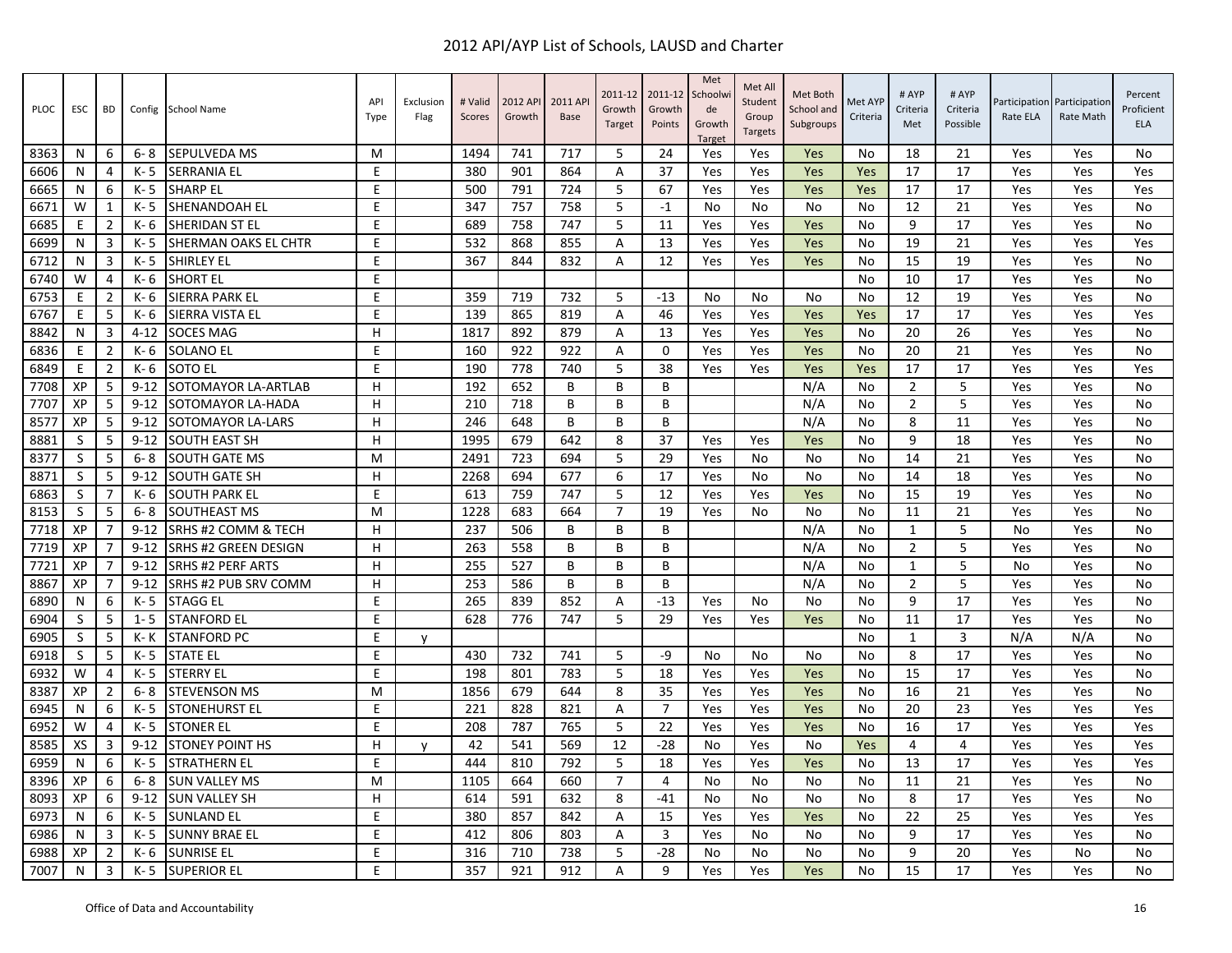| PLOC | <b>ESC</b> | <b>BD</b>      | Config   | <b>School Name</b>          | API<br>Type | Exclusion<br>Flag | # Valid<br>Scores | 2012 API<br>Growth | 2011 AP<br><b>Base</b> | 2011-12<br>Growth<br>Target | 2011-12<br>Growth<br>Points | Met<br>Schoolwi<br>de<br>Growth<br><b>Target</b> | Met All<br>Student<br>Group<br><b>Targets</b> | Met Both<br>School and<br>Subgroups | Met AYF<br>Criteria | # AYP<br>Criteria<br>Met | # AYP<br>Criteria<br>Possible | Rate ELA | Participation Participation<br>Rate Math | Percent<br>Proficient<br><b>ELA</b> |
|------|------------|----------------|----------|-----------------------------|-------------|-------------------|-------------------|--------------------|------------------------|-----------------------------|-----------------------------|--------------------------------------------------|-----------------------------------------------|-------------------------------------|---------------------|--------------------------|-------------------------------|----------|------------------------------------------|-------------------------------------|
| 8406 | N          | 4              | $6 - 8$  | <b>SUTTER MS</b>            | м           |                   | 1287              | 725                | 741                    | -5                          | $-16$                       | No                                               | No                                            | No                                  | No                  | 10                       | 21                            | Yes      | Yes                                      | No                                  |
| 7014 | N          | 6              | K-5      | <b>SYLMAR EL</b>            | E           |                   | 461               | 800                | 778                    | 5                           | 22                          | Yes                                              | Yes                                           | Yes                                 | No                  | 13                       | 17                            | Yes      | Yes                                      | No                                  |
| 8878 | XP         | 6              | $9 - 12$ | <b>SYLMAR SH</b>            | н           |                   | 1719              | 677                | 671                    | 6                           | 6                           | Yes                                              | No                                            | No                                  | No                  | 9                        | 18                            | Yes      | Yes                                      | No                                  |
| 7027 | N          | 6              | K- 5     | <b>SYLVAN PARK EL</b>       | E           |                   | 526               | 723                | 706                    | 5                           | 17                          | Yes                                              | Yes                                           | Yes                                 | No                  | 9                        | 17                            | Yes      | Yes                                      | No                                  |
| 8880 | N          | 4              | $9 - 12$ | <b>TAFT SH</b>              | H           |                   | 1763              | 790                | 747                    | 5                           | 43                          | Yes                                              | Yes                                           | Yes                                 | No                  | 13                       | 22                            | Yes      | Yes                                      | No                                  |
| 7035 | S          | 7              | K- 6     | <b>TAPER EL</b>             | E           |                   | 393               | 922                | 867                    | A                           | 55                          | Yes                                              | Yes                                           | Yes                                 | Yes                 | 17                       | 17                            | Yes      | Yes                                      | Yes                                 |
| 7041 | N          | 4              | K-5      | <b>TARZANA EL</b>           | E           |                   | 307               | 791                | 815                    | $\overline{A}$              | $-24$                       | No                                               | No                                            | No                                  | No                  | 13                       | 21                            | Yes      | Yes                                      | No                                  |
| 7068 | N          | 6              | K-5      | <b>TELFAIR EL</b>           | E           |                   | 622               | 730                | 721                    | 5                           | 9                           | Yes                                              | Yes                                           | Yes                                 | No                  | 13                       | 17                            | Yes      | Yes                                      | No                                  |
| 8883 | XS         | 4              | $9 - 12$ | <b>THOREAU HS</b>           | H           | $\mathsf{v}$      | 26                | 631                | 584                    | 11                          | 47                          | Yes                                              | Yes                                           | Yes                                 | No                  | 2                        | 4                             | Yes      | Yes                                      | No                                  |
| 7178 | E          | 5              | K- 6     | TOLAND WAY EL               | E           |                   | 244               | 803                | 787                    | 5                           | 16                          | Yes                                              | Yes                                           | Yes                                 | No                  | 15                       | 17                            | Yes      | Yes                                      | Yes                                 |
| 7192 | N          | 4              | K-5      | <b>TOLUCA LAKE EL</b>       | E           |                   | 263               | 840                | 846                    | A                           | $-6$                        | Yes                                              | No                                            | No                                  | No                  | 13                       | 17                            | Yes      | Yes                                      | Yes                                 |
| 7198 | W          | 4              | K-5      | TOPANGA EL                  | E           |                   | 198               | 939                | 937                    | Α                           | $\overline{2}$              | Yes                                              | Yes                                           | Yes                                 | Yes                 | 9                        | 9                             | Yes      | Yes                                      | Yes                                 |
| 7201 | N          | 3              | K-5      | <b>TOPEKA DR EL</b>         | E           |                   | 381               | 899                | 896                    | A                           | 3                           | Yes                                              | Yes                                           | Yes                                 | No                  | 23                       | 25                            | Yes      | Yes                                      | <b>No</b>                           |
| 8606 | XP         | 2              | $9 - 12$ | <b>TORRES ELA PERF ARTS</b> | H           |                   | 367               | 620                | 577                    | 11                          | 43                          | Yes                                              | Yes                                           | Yes                                 | No                  | 12                       | 17                            | Yes      | Yes                                      | No                                  |
| 7773 | XP         | $\overline{2}$ | $9 - 12$ | TORRES ENG & TECH           | H           |                   | 330               | 644                | 584                    | 11                          | 60                          | Yes                                              | Yes                                           | Yes                                 | No                  | 11                       | 17                            | Yes      | Yes                                      | No                                  |
| 7775 | XP         | $\overline{2}$ | $9 - 12$ | TORRES HUM/ART/TECH         | H           |                   | 341               | 594                | 549                    | 13                          | 45                          | Yes                                              | Yes                                           | Yes                                 | No                  | 13                       | 17                            | Yes      | Yes                                      | Yes                                 |
| 7772 | XP         | $\overline{2}$ | $9 - 12$ | <b>TORRES RENAISSANCE</b>   | H           |                   | 300               | 647                | 638                    | 8                           | 9                           | Yes                                              | No                                            | No                                  | No                  | 14                       | 17                            | Yes      | Yes                                      | No                                  |
| 7777 | XP         | $\overline{2}$ | $9 - 12$ | <b>TORRES SOC JST LDSHP</b> | H           |                   | 319               | 582                | 547                    | 13                          | 35                          | Yes                                              | Yes                                           | Yes                                 | No                  | 9                        | 17                            | Yes      | Yes                                      | No                                  |
| 7205 | S          | $\overline{7}$ | K- 5     | <b>TOWNE EL</b>             | E           |                   | 236               | 848                | 840                    | A                           | 8                           | Yes                                              | Yes                                           | Yes                                 | No                  | 16                       | 17                            | Yes      | Yes                                      | Yes                                 |
| 7219 | E          | $\overline{2}$ | $2 - 5$  | <b>TRINITY EL</b>           | E           |                   | 444               | 745                | 769                    | 5                           | $-24$                       | No                                               | No                                            | No                                  | No                  | 9                        | 17                            | Yes      | Yes                                      | No                                  |
| 7247 | N          | 3              | K-5      | <b>TULSA EL</b>             | E           |                   | 346               | 858                | 859                    | Α                           | $-1$                        | Yes                                              | Yes                                           | Yes                                 | <b>No</b>           | 18                       | 23                            | Yes      | Yes                                      | No                                  |
| 7260 | S          | 5              | K- 5     | <b>TWEEDY EL</b>            | E           |                   | 399               | 802                | 785                    | 5                           | 17                          | Yes                                              | Yes                                           | Yes                                 | Yes                 | 17                       | 17                            | Yes      | Yes                                      | Yes                                 |
| 7780 | XP         | $\overline{2}$ | $K-12$   | <b>UCLA COMMUNITY SCH</b>   | H           |                   | 694               | 697                | 659                    | $\overline{7}$              | 38                          | Yes                                              | No                                            | No                                  | No                  | 14                       | 17                            | Yes      | Yes                                      | No                                  |
| 8995 | ZA         | $\overline{2}$ |          | UNDIS-K-12/MG UNAL          | н           | V                 |                   |                    |                        |                             |                             |                                                  |                                               |                                     | No                  | $\Omega$                 | 18                            | No       | No                                       | No                                  |
| 7356 | Ε          | $\overline{2}$ | K- 5     | <b>UNION EL</b>             | E           |                   | 652               | 762                | 757                    | 5                           | 5                           | Yes                                              | Yes                                           | Yes                                 | No                  | 13                       | 17                            | Yes      | Yes                                      | Yes                                 |
| 8886 | W          | 4              | $9 - 12$ | <b>UNIVERSITY SH</b>        | H           |                   | 1342              | 750                | 718                    | 5                           | 32                          | Yes                                              | Yes                                           | Yes                                 | No                  | 19                       | 22                            | Yes      | Yes                                      | <b>No</b>                           |
| 7370 | E          | $\overline{2}$ | $K - 8$  | UTAH EL                     | E           |                   | 333               | 737                | 767                    | 5                           | $-30$                       | No                                               | No                                            | No                                  | No                  | 8                        | 17                            | Yes      | Yes                                      | No                                  |
| 7384 | N          | 6              | K-5      | <b>VALERIO EL</b>           | E           |                   | 609               | 773                | 765                    | 5                           | 8                           | Yes                                              | No                                            | No                                  | No                  | 9                        | 17                            | Yes      | Yes                                      | No                                  |
| 8898 | N          | 3              | $9 - 12$ | <b>VALLEY ACAD ARTS/SCI</b> | H           |                   | 818               | 685                | B                      | B                           | B                           |                                                  |                                               | N/A                                 | No                  | 6                        | 13                            | Yes      | Yes                                      | No                                  |
| 7390 | N          | 3              | $K-12$   | <b>VALLEY ALTERN MAG</b>    | E           |                   | 506               | 821                | 797                    | $\overline{3}$              | 24                          | Yes                                              | Yes                                           | Yes                                 | Yes                 | 21                       | 21                            | Yes      | Yes                                      | Yes                                 |
| 7397 | W          | 4              | K- 6     | <b>VALLEY VIEW EL</b>       | E           |                   | 139               | 833                | 846                    | Α                           | $-13$                       | Yes                                              | No                                            | No                                  | No                  | 10                       | 17                            | Yes      | Yes                                      | No                                  |
| 7419 | -S         | 7              | K- 6     | <b>VAN DEENE EL</b>         | E           |                   | 253               | 788                | 773                    | 5                           | 15                          | Yes                                              | Yes                                           | Yes                                 | No                  | 15                       | 17                            | Yes      | Yes                                      | Yes                                 |
| 7422 | N          | 3              | K- 5     | VAN GOGH EL                 | E           |                   | 310               | 931                | 926                    | Α                           | 5                           | Yes                                              | Yes                                           | Yes                                 | Yes                 | 17                       | 17                            | Yes      | Yes                                      | Yes                                 |
| 7425 | W          | 4              | K-5      | <b>VAN NESS EL</b>          | E           |                   | 155               | 850                | 855                    | A                           | $-5$                        | Yes                                              | Yes                                           | Yes                                 | No                  | 13                       | 17                            | Yes      | Yes                                      | No                                  |
| 7438 | N          | 6              | K-5      | <b>VAN NUYS EL</b>          | E           |                   | 315               | 737                | 750                    | 5                           | $-13$                       | No                                               | No                                            | No                                  | No                  | 10                       | 21                            | Yes      | Yes                                      | No                                  |
| 8434 | N          | 3              | $6 - 8$  | <b>VAN NUYS MS</b>          | м           |                   | 1233              | 740                | 721                    | 5                           | 19                          | Yes                                              | Yes                                           | Yes                                 | No                  | 15                       | 25                            | Yes      | Yes                                      | No                                  |
| 8893 | N          | 6              | $9 - 12$ | <b>VAN NUYS SH</b>          | H           |                   | 1924              | 761                | 747                    | 5                           | 14                          | Yes                                              | No                                            | No                                  | No                  | 17                       | 22                            | Yes      | Yes                                      | No                                  |
| 7411 | N          | 3              | K- 5     | <b>VANALDEN EL</b>          | E           |                   | 257               | 839                | 794                    | 5                           | 45                          | Yes                                              | Yes                                           | Yes                                 | Yes                 | 17                       | 17                            | Yes      | Yes                                      | Yes                                 |
| 7466 | N          | 6              | K-5      | <b>VENA EL</b>              | E           |                   | 386               | 878                | 858                    | A                           | 20                          | Yes                                              | Yes                                           | Yes                                 | No                  | 14                       | 17                            | Yes      | Yes                                      | Yes                                 |
| 8907 | W          | 4              | $9 - 12$ | <b>VENICE SH</b>            | H           |                   | 1496              | 725                | 708                    | 5                           | 17                          | Yes                                              | No                                            | No                                  | No                  | 13                       | 19                            | Yes      | Yes                                      | No                                  |
| 8914 | N          | 6              | $9 - 12$ | <b>VERDUGO HILLS SH</b>     | H           |                   | 1206              | 748                | 741                    | 5                           | $\overline{7}$              | Yes                                              | No                                            | No                                  | No                  | 16                       | 22                            | Yes      | Yes                                      | No                                  |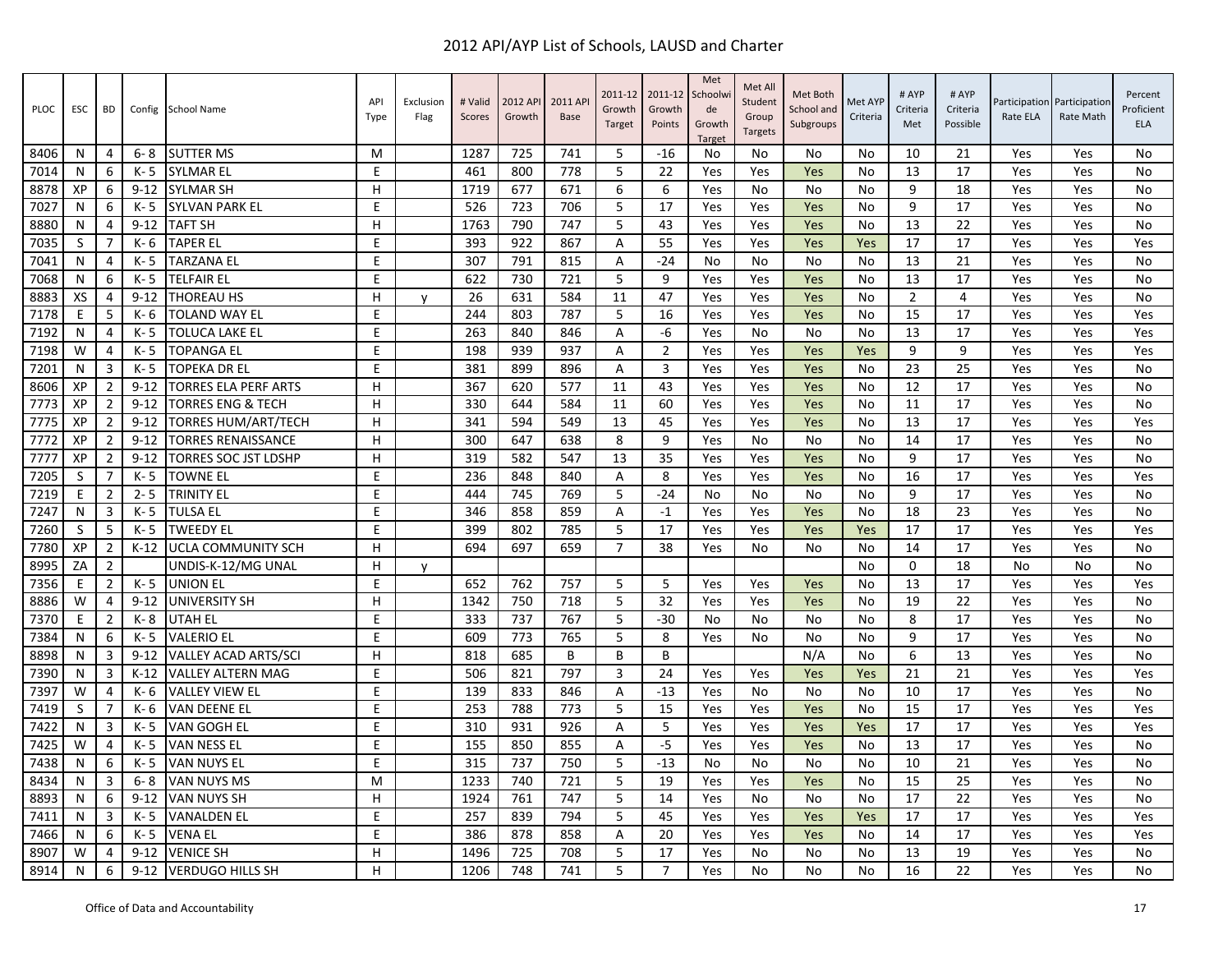| <b>PLOC</b> | <b>ESC</b>   | <b>BD</b>      | Config       | <b>School Name</b>          | API<br>Type | Exclusion<br>Flag | # Valid<br>Scores | 2012 API<br>Growth | 2011 AP<br><b>Base</b> | 2011-12<br>Growth<br>Target | 2011-12<br>Growth<br>Points | Met<br>Schoolw<br>de<br>Growth<br>Target | Met All<br>Student<br>Group<br><b>Targets</b> | Met Both<br>School and<br>Subgroups | Met AYF<br>Criteria | # AYP<br>Criteria<br>Met | # AYP<br>Criteria<br>Possible | Participation<br>Rate ELA | Participation<br>Rate Math | Percent<br>Proficient<br>ELA |
|-------------|--------------|----------------|--------------|-----------------------------|-------------|-------------------|-------------------|--------------------|------------------------|-----------------------------|-----------------------------|------------------------------------------|-----------------------------------------------|-------------------------------------|---------------------|--------------------------|-------------------------------|---------------------------|----------------------------|------------------------------|
| 7479        | E.           | 1              | K- 5         | <b>VERMONT EL</b>           | E           |                   | 429               | 807                | 795                    | -5                          | 12                          | Yes                                      | Yes                                           | Yes                                 | Yes                 | 17                       | 17                            | Yes                       | Yes                        | Yes                          |
| 7493        | S            | 5              | K- 6         | <b>VERNON CITY EL</b>       | E           |                   | 159               | 815                | 813                    | A                           | $\overline{2}$              | Yes                                      | No                                            | No                                  | No                  | 13                       | 17                            | Yes                       | Yes                        | Yes                          |
| 7507        | S            | 5              | $K - 5$      | <b>VICTORIA EL</b>          | E           |                   | 436               | 772                | 792                    | 5                           | $-20$                       | No                                       | No                                            | No                                  | No                  | 9                        | 17                            | Yes                       | Yes                        | <b>No</b>                    |
| 7521        | N            | 6              | K- 5         | <b>VICTORY EL</b>           | E           |                   | 573               | 791                | 798                    | $\mathbf 2$                 | $-7$                        | No                                       | No                                            | No                                  | No                  | 9                        | 17                            | Yes                       | Yes                        | No                           |
| 8602        | XS           | 1              | $9 - 12$     | <b>VIEW PARK CONTN HS</b>   | H           | v                 | 11                | 559                | 377                    | 21                          | 182                         | Yes                                      | Yes                                           | Yes                                 | No                  | 3                        | 4                             | Yes                       | Yes                        | <b>No</b>                    |
| 7534        | W            | 4              | K- 6         | <b>VINE EL</b>              | E           |                   | 410               | 758                | 740                    | 5                           | 18                          | Yes                                      | Yes                                           | Yes                                 | No                  | 9                        | 17                            | Yes                       | Yes                        | <b>No</b>                    |
| 7548        | N            | 6              | K-5          | <b>VINEDALE EL</b>          | E           |                   | 173               | 755                | 746                    | 5                           | 9                           | Yes                                      | Yes                                           | Yes                                 | No                  | 13                       | 17                            | Yes                       | Yes                        | Yes                          |
| 7562        | N            | 3              | $K - 5$      | VINTAGE MATH/SCI MAG        | E.          |                   | 610               | 931                | 914                    | A                           | 17                          | Yes                                      | Yes                                           | Yes                                 | Yes                 | 21                       | 21                            | Yes                       | Yes                        | Yes                          |
| 8462        | F            | $\overline{2}$ | 6-8          | <b>VIRGIL MS</b>            | M           |                   | 1112              | 730                | B                      | B                           | B                           |                                          |                                               | N/A                                 | No                  | 10                       | 21                            | Yes                       | Yes                        | No                           |
| 7575        | W            | $\mathbf{1}$   | K-5          | VIRGINIA EL                 | E           |                   | 253               | 734                | 733                    | 5                           | $\mathbf{1}$                | No.                                      | No                                            | No                                  | No                  | 15                       | 21                            | Yes                       | Yes                        | No                           |
| 7400        | N            | 6              | $K - 5$      | VISTA DEL VALLE ACAD        | E           |                   | 282               | 780                | 783                    | 5                           | $-3$                        | No                                       | No                                            | No                                  | No                  | 15                       | 17                            | Yes                       | Yes                        | Yes                          |
| 8117        | XP           | 6              | $6 - 8$      | <b>VISTA MS</b>             | M           |                   | 1387              | 683                | 648                    | 8                           | 35                          | Yes                                      | Yes                                           | Yes                                 | No                  | 11                       | 21                            | Yes                       | Yes                        | <b>No</b>                    |
| 7589        | E            | 5              | $K - 5$      | <b>WADSWORTH EL</b>         | E           |                   | 460               | 711                | 703                    | 5                           | 8                           | Yes                                      | Yes                                           | Yes                                 | <b>No</b>           | 13                       | 17                            | Yes                       | Yes                        | Yes                          |
| 7603        | W            | 4              | K- 5         | <b>WALGROVE EL</b>          | $\mathsf E$ |                   | 185               | 813                | 808                    | Α                           | 5                           | Yes                                      | No                                            | No                                  | No                  | 12                       | 17                            | Yes                       | Yes                        | No                           |
| 4640        | S            | 5              | $K - 5$      | <b>WALNUT PARK EL</b>       | E           |                   | 562               | 805                | 758                    | 5                           | 47                          | Yes                                      | Yes                                           | Yes                                 | Yes                 | 17                       | 17                            | Yes                       | Yes                        | Yes                          |
| 7616        | W            | $\overline{4}$ | $K - 5$      | <b>WARNER EL</b>            | E           |                   | 383               | 958                | 963                    | A                           | $-5$                        | Yes                                      | Yes                                           | Yes                                 | Yes                 | 9                        | 9                             | Yes                       | Yes                        | Yes                          |
| 7630        | S            | 1              | $K-1$        | <b>WASHINGTON PC</b>        | E           | ۷                 |                   |                    |                        |                             |                             |                                          |                                               |                                     | No                  | 1                        | 3                             | N/A                       | N/A                        | No                           |
| 8928        | XP           | 1              | $9 - 12$     | <b>WASHINGTON PREP SH</b>   | H           |                   | 975               | 578                | 551                    | 12                          | 27                          | Yes                                      | No                                            | No                                  | <b>No</b>           | 14                       | 26                            | Yes                       | Yes                        | <b>No</b>                    |
| 8481        | W            | 4              | 6-8          | <b>WEBSTER MS</b>           | M           |                   | 654               | 710                | 687                    | 6                           | 23                          | Yes                                      | No                                            | No                                  | No                  | 16                       | 25                            | Yes                       | Yes                        | No                           |
| 7151        | W            | 1              | $K - 5$      | <b>WEEMES EL</b>            | E           |                   | 586               | 740                | 766                    | 5                           | $-26$                       | No                                       | No                                            | No                                  | No                  | 11                       | 21                            | Yes                       | Yes                        | <b>No</b>                    |
| 7634        | XP           | 7              | $K - 5$      | <b>WEIGAND EL</b>           | E           |                   | 252               | 689                | 689                    | 6                           | $\Omega$                    | No                                       | No                                            | No                                  | No                  | 8                        | 17                            | Yes                       | Yes                        | <b>No</b>                    |
| 7637        | N            | 3              | K- 5         | WELBY WAY EL CHT SCH        | E           |                   | 606               | 964                | 954                    | Α                           | 10                          | Yes                                      | Yes                                           | Yes                                 | Yes                 | 19                       | 19                            | Yes                       | Yes                        | Yes                          |
| 8943        | W            | $\overline{4}$ | $9 - 12$     | WESM HLTH/SPORTS MED        | H           |                   | 928               | 702                | 660                    | $\overline{7}$              | 42                          | Yes                                      | Yes                                           | Yes                                 | No                  | 10                       | 14                            | Yes                       | Yes                        | No                           |
| 8748        | XP           | $\overline{2}$ | $9 - 12$     | <b>WEST ADAMS PREP SH</b>   | H           |                   | 1450              | 632                | 634                    | 8                           | $-2$                        | No                                       | No                                            | No                                  | No                  | 8                        | 18                            | Yes                       | Yes                        | <b>No</b>                    |
| 7644        | W            | 1              | K- 5         | <b>WEST ATHENS EL</b>       | E           |                   | 439               | 716                | 705                    | 5                           | 11                          | Yes                                      | No                                            | No                                  | No                  | 18                       | 21                            | Yes                       | Yes                        | <b>No</b>                    |
| 7649        | W            | 4              | K- 6         | <b>WEST HOLLYWOOD EL</b>    | E           |                   | 196               | 932                | 907                    | A                           | 25                          | Yes                                      | Yes                                           | Yes                                 | Yes                 | 15                       | 15                            | Yes                       | Yes                        | Yes                          |
| 7654        | F            | 7              | K- 5         | <b>WEST VERNON EL</b>       | E           |                   | 581               | 732                | 739                    | 5                           | $-7$                        | No                                       | No                                            | No                                  | No                  | 8                        | 17                            | Yes                       | Yes                        | No                           |
| 7671        | W            | $\mathbf{1}$   | K- 5         | <b>WESTERN EL</b>           | E           |                   | 362               | 758                | 739                    | 5                           | 19                          | Yes                                      | Yes                                           | Yes                                 | No                  | 16                       | 23                            | Yes                       | Yes                        | <b>No</b>                    |
| 7699        | W            | 4              | $K - 5$      | <b>WESTMINSTER EL</b>       | E           |                   | 231               | 821                | 805                    | A                           | 16                          | Yes                                      | Yes                                           | Yes                                 | No                  | 13                       | 17                            | Yes                       | Yes                        | <b>No</b>                    |
| 7712        | W            | $\overline{4}$ | $K - 5$      | <b>WESTPORT HTS EL</b>      | E           |                   | 246               | 843                | 785                    | 5                           | 58                          | Yes                                      | Yes                                           | Yes                                 | Yes                 | 17                       | 17                            | Yes                       | Yes                        | Yes                          |
| 3311        | W            | 4              | K-8          | <b>WESTSIDE GLBL AWR MG</b> | E           |                   | 321               | 765                | 737                    | 5                           | 28                          | Yes                                      | Yes                                           | Yes                                 | No                  | 19                       | 21                            | Yes                       | Yes                        | No                           |
| 7740        | W            | $\overline{4}$ | $K - 5$      | <b>WESTWOOD EL</b>          | E           |                   | 492               | 940                | 945                    | Α                           | $-5$                        | Yes                                      | Yes                                           | Yes                                 | Yes                 | 9                        | 9                             | Yes                       | Yes                        | Yes                          |
| 2542        | E            | $\overline{2}$ | $1 - 5$      | WHITE EL                    | E           |                   | 367               | 836                | 782                    | 5                           | 54                          | Yes                                      | Yes                                           | Yes                                 | Yes                 | 17                       | 17                            | Yes                       | Yes                        | Yes                          |
| 8487        | S            | $\overline{7}$ | $6 - 8$      | <b>WHITE MS</b>             | M           |                   | 1785              | 764                | 755                    | 5                           | 9                           | Yes                                      | No                                            | No                                  | No                  | 18                       | 29                            | Yes                       | Yes                        | <b>No</b>                    |
| 7767        | <sub>S</sub> | 7              | $K - 6$      | <b>WHITE POINT EL</b>       | E           |                   | 275               | 872                | 863                    | A                           | 9                           | Yes                                      | Yes                                           | Yes                                 | No                  | 10                       | 13                            | Yes                       | Yes                        | Yes                          |
| 8623        | XS           | $\overline{4}$ | $9 - 12$     | <b>WHITMAN HS</b>           | н           | v                 | 24                | 597                | 606                    | 10                          | -9                          | No                                       | Yes                                           | No                                  | No                  | $\overline{2}$           | 4                             | Yes                       | Yes                        | No                           |
| 1914        | E            | 1              | $7 - 12$     | <b>WIDNEY HS</b>            | H           | v                 | 75                | 718                | 754                    | D                           | $-36$                       |                                          |                                               | N/A                                 | No                  | $\overline{2}$           | 5                             | Yes                       | Yes                        | <b>No</b>                    |
| 7774        | N            | 4              | K-5          | <b>WILBUR EL</b>            | E           |                   | 437               | 929                | 917                    | A                           | 12                          | Yes                                      | Yes                                           | Yes                                 | Yes                 | 9                        | 9                             | Yes                       | Yes                        | Yes                          |
| 1957        | <sub>S</sub> |                | <b>PK-12</b> | <b>WILLENBERG SP ED CTR</b> | H.          | v                 | 123               | 772                | 739                    | D                           | 33                          |                                          |                                               | N/A                                 | Yes                 | 11                       | 11                            | Yes                       | Yes                        | Yes                          |
| 8490        | S            | 7              | $6 - 8$      | <b>WILMINGTON MS</b>        | M           |                   | 1822              | 759                | 729                    | 5                           | 30                          | Yes                                      | Yes                                           | Yes                                 | Yes                 | 21                       | 21                            | Yes                       | Yes                        | Yes                          |
| 7781        | S            | $\overline{7}$ | K- 5         | <b>WILMINGTON PARK EL</b>   | F           |                   | 592               | 816                | 817                    | Α                           | $-1$                        | Yes                                      | No                                            | No                                  | No                  | 12                       | 17                            | Yes                       | Yes                        | <b>No</b>                    |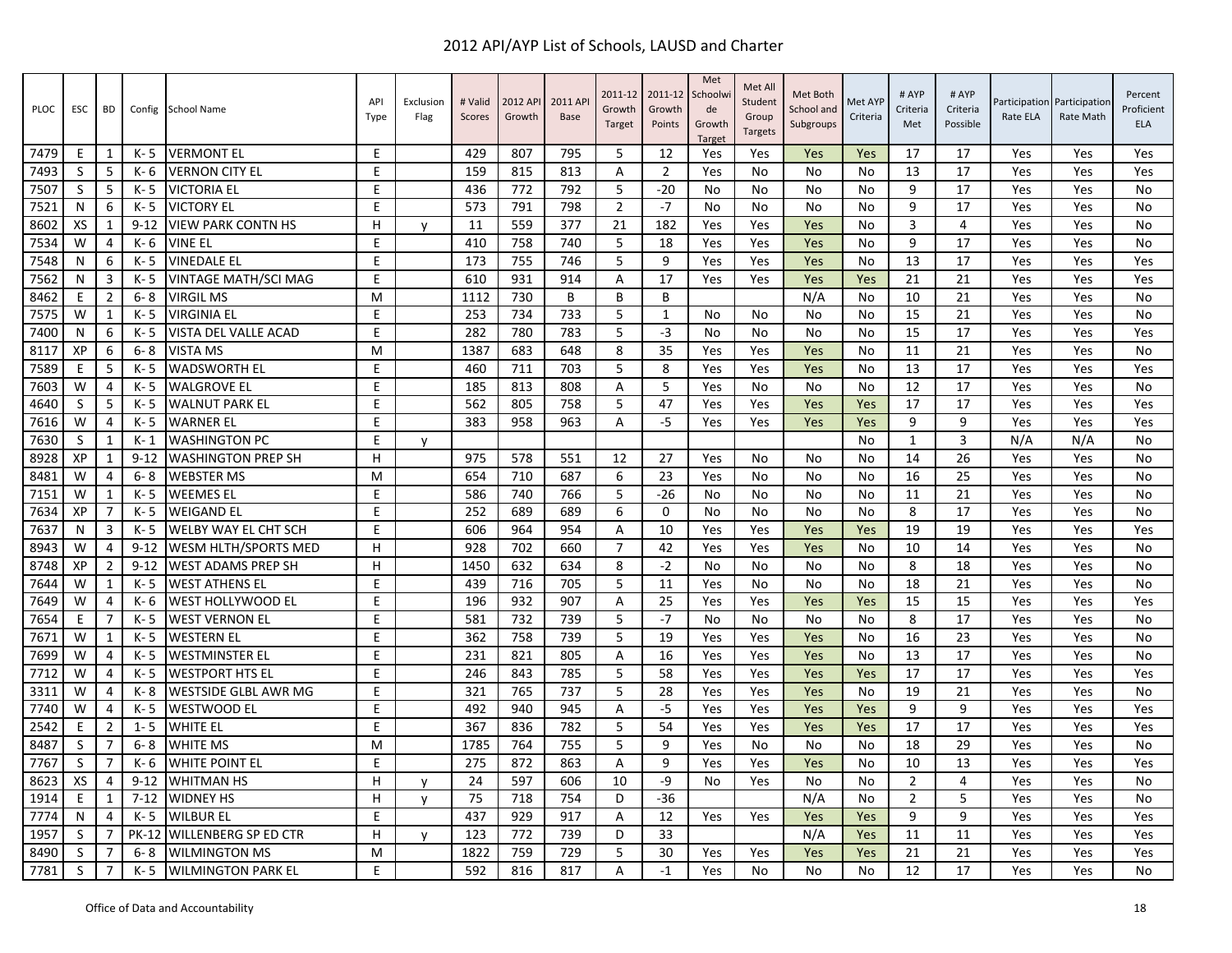| <b>PLOC</b> | <b>ESC</b> | <b>BD</b>      |          | Config School Name             | API<br>Type | Exclusion<br>Flag | # Valid<br>Scores | 2012 API<br>Growth | 2011 AP<br><b>Base</b> | 2011-12<br>Growth<br>Target | 2011-12<br>Growth<br>Points | Met<br>Schoolw<br>de<br>Growth<br>Target | Met All<br>Student<br>Group<br><b>Targets</b> | Met Both<br>School and<br>Subgroups | Met AYP<br>Criteria | # AYP<br>Criteria<br>Met | # AYP<br>Criteria<br>Possible | Participation<br>Rate ELA | Participation<br>Rate Math | Percent<br>Proficient<br><b>ELA</b> |
|-------------|------------|----------------|----------|--------------------------------|-------------|-------------------|-------------------|--------------------|------------------------|-----------------------------|-----------------------------|------------------------------------------|-----------------------------------------------|-------------------------------------|---------------------|--------------------------|-------------------------------|---------------------------|----------------------------|-------------------------------------|
| 7795        | W          | 1              | K-5      | <b>WILSHIRE CREST EL</b>       | E           |                   | 140               | 812                | 758                    | -5                          | 54                          | Yes                                      | Yes                                           | Yes                                 | Yes                 | 19                       | 19                            | Yes                       | Yes                        | Yes                                 |
| 2619        | W          | $\overline{2}$ | K-5      | <b>WILSHIRE PARK EL</b>        | E.          |                   | 303               | 833                | 820                    | Α                           | 13                          | Yes                                      | No                                            | No                                  | No.                 | 19                       | 21                            | Yes                       | Yes                        | Yes                                 |
| 8618        | E          | $\overline{2}$ | $9 - 12$ | <b>WILSON SH</b>               | H           |                   | 1398              | 648                | 636                    | 8                           | 12                          | Yes                                      | No                                            | No                                  | No                  | 10                       | 18                            | Yes                       | Yes                        | <b>No</b>                           |
| 7808        | W          | $\overline{2}$ | K- 5     | <b>WILTON PL EL</b>            | E           |                   | 588               | 820                | 807                    | Α                           | 13                          | Yes                                      | No                                            | No                                  | No                  | 14                       | 21                            | Yes                       | Yes                        | <b>No</b>                           |
| 7822        | W          | 1              | K-5      | WINDSOR M/S AERO MAG           | E           |                   | 431               | 782                | 798                    | $\overline{2}$              | $-16$                       | No                                       | No                                            | No                                  | No                  | 8                        | 13                            | Yes                       | Yes                        | <b>No</b>                           |
| 7836        | N          | 3              | K-5      | <b>WINNETKA EL</b>             | E           |                   | 274               | 805                | 782                    | 5                           | 23                          | Yes                                      | Yes                                           | Yes                                 | Yes                 | 21                       | 21                            | Yes                       | Yes                        | Yes                                 |
| 6872        | S          | 7              | $K - 6$  | <b>WISDOM EL</b>               | E           |                   | 555               | 746                | 730                    | 5                           | 16                          | Yes                                      | Yes                                           | Yes                                 | No                  | 13                       | 17                            | Yes                       | Yes                        | <b>No</b>                           |
| 7849        | W          | 4              | K-5      | <b>WONDERLAND EL</b>           | E.          |                   | 399               | 979                | 974                    | A                           | 5                           | Yes                                      | Yes                                           | Yes                                 | Yes                 | 17                       | 17                            | Yes                       | Yes                        | Yes                                 |
| 7863        | XP         | $\mathbf{1}$   | K-5      | <b>WOODCREST EL</b>            | E           |                   | 534               | 645                | 599                    | 10                          | 46                          | Yes                                      | Yes                                           | Yes                                 | No                  | 15                       | 21                            | Yes                       | Yes                        | <b>No</b>                           |
| 8591        | XS         | 3              | $9 - 12$ | <b>WOODEN HS</b>               | н           | y                 | 54                | 541                | 549                    | 13                          | -8                          | No                                       | Yes                                           | No                                  | No                  | $\overline{2}$           | 5                             | Yes                       | Yes                        | No                                  |
| 7877        | N          | 3              | K-5      | <b>WOODLAKE EL</b>             | E           |                   | 362               | 880                | 859                    | A                           | 21                          | Yes                                      | Yes                                           | Yes                                 | No                  | 19                       | 21                            | Yes                       | Yes                        | No                                  |
| 8344        | N          | 4              | 6-8      | WOODLAND HILLS ACAD            | M           |                   | 1220              | 784                | 776                    | 5                           | 8                           | Yes                                      | No                                            | No                                  | No                  | 20                       | 29                            | Yes                       | Yes                        | <b>No</b>                           |
| 7890        | N          | 4              | K-5      | <b>WOODLAND HILLS EL</b>       | E           |                   | 454               | 959                | 955                    | A                           | $\overline{4}$              | Yes                                      | Yes                                           | Yes                                 | Yes                 | 9                        | 9                             | Yes                       | Yes                        | Yes                                 |
| 7904        | S          | 5              | K-5      | WOODLAWN EL                    | E           |                   | 523               | 774                | 785                    | 5                           | $-11$                       | No                                       | No                                            | No                                  | No                  | 9                        | 17                            | Yes                       | Yes                        | No                                  |
| 8493        | W          | 4              | $6 - 8$  | <b>WRIGHT MS</b>               | M           |                   | 727               | 774                | 737                    | 5                           | 37                          | Yes                                      | Yes                                           | Yes                                 | No                  | 15                       | 17                            | Yes                       | Yes                        | No                                  |
| 4658        | XP         | $\mathbf{1}$   | $K - 5$  | YES ACADEMY                    | E           |                   | 368               | 702                | 659                    | $\overline{7}$              | 43                          | Yes                                      | Yes                                           | Yes                                 | No                  | 13                       | 21                            | Yes                       | Yes                        | <b>No</b>                           |
| 7959        | E          | 5              | $K - 6$  | YORKDALE EL                    | E           |                   | 270               | 813                | 798                    | $\overline{2}$              | 15                          | Yes                                      | Yes                                           | Yes                                 | No                  | 17                       | 21                            | Yes                       | Yes                        | <b>No</b>                           |
| 8598        | XS         | $\mathbf{1}$   | $9 - 12$ | YOUNG HS                       | H           | y                 | 17                | 567                | 480                    | 16                          | 87                          | Yes                                      | Yes                                           | Yes                                 | <b>No</b>           | $\overline{2}$           | 4                             | Yes                       | Yes                        | <b>No</b>                           |
| 8948        | XS         | 1              | $9 - 12$ | YTH OPP UNLTD ALT HS           | H           | v                 | 122               | 510                | 597                    | 10                          | -87                         | No                                       | No                                            | No                                  | No.                 | 0                        | 6                             | No                        | No                         | No                                  |
| 2156        | <b>XR</b>  | 5              | $K - 4$  | ACADEMIA MODERNA               | E           |                   | 143               | 803                | 717                    | 5                           | 86                          | Yes                                      | Yes                                           | Yes                                 | Yes                 | 17                       | 17                            | Yes                       | Yes                        | Yes                                 |
| 2015        | XR         | 7              | $K - 8$  | <b>ACCELERATED CHARTER</b>     | E           |                   | 560               | 763                | 746                    | 5                           | 17                          | Yes                                      | No                                            | No                                  | No                  | 17                       | 21                            | Yes                       | Yes                        | <b>No</b>                           |
| 2013        | <b>XR</b>  | $\overline{2}$ | K-5      | <b>ACCELERATED ELEM</b>        | E           | y                 | 92                | 760                | 782                    | 5                           | $-22$                       | No                                       | No                                            | No                                  | No                  | 4                        | 5                             | Yes                       | Yes                        | Yes                                 |
| 7685        | XR         | $\overline{2}$ | $9 - 9$  | <b>ALLIANCE COL RDY #16</b>    | H           | v                 | 87                | 748                | B                      | B                           | B                           |                                          |                                               | N/A                                 | No                  | 3                        | 5                             | Yes                       | Yes                        | <b>No</b>                           |
| 5160        | XR         | 7              | $6 - 8$  | <b>ALLIANCE COL RDY MA4</b>    | м           |                   | 473               | 777                | 786                    | 5                           | $-9$                        | No                                       | No.                                           | No                                  | No                  | 13                       | 17                            | Yes                       | Yes                        | Yes                                 |
| 7760        | XR         | 5              | $9 - 12$ | <b>ALLIANCE TECH&amp;MS HS</b> | H           |                   | 206               | 628                | B                      | B                           | B                           |                                          |                                               | N/A                                 | No                  | $\overline{2}$           | 5                             | Yes                       | Yes                        | <b>No</b>                           |
| 8148        | XR         | $\overline{2}$ | $9 - 12$ | ANAHUACALMECAC U PRP           | H           | v                 | 77                | 683                | 577                    | 11                          | 106                         | Yes                                      | Yes                                           | Yes                                 | Yes                 | 5                        | 5                             | Yes                       | Yes                        | Yes                                 |
| 5181        | <b>XR</b>  | 1              | $6 - 8$  | ANIMO CHARTER MS #3            | м           |                   | 486               | 656                | B                      | B                           | B                           |                                          |                                               | N/A                                 | No                  | 12                       | 25                            | Yes                       | Yes                        | <b>No</b>                           |
| 5180        | XR         | 1              | $6 - 8$  | ANIMO CHARTER MS #4            | M           |                   | 428               | 594                | B                      | B                           | B                           |                                          |                                               | N/A                                 | No                  | 12                       | 25                            | Yes                       | Yes                        | <b>No</b>                           |
| 7693        | XR         | 7              | $9 - 12$ | <b>ANIMO COLLEGE PREP</b>      | H           |                   |                   |                    |                        |                             |                             |                                          |                                               |                                     | <b>No</b>           | 5                        | 11                            | Yes                       | <b>No</b>                  | <b>No</b>                           |
| 8818        | <b>XR</b>  | $\overline{2}$ | $9 - 12$ | ANIMO J ROBINSON               | H           |                   | 439               | 775                | 761                    | 5                           | 14                          | Yes                                      | Yes                                           | Yes                                 | No.                 | 14                       | 18                            | Yes                       | Yes                        | No                                  |
| 5981        | XR         | 5              | $6 - 7$  | ANIMO JEFF CHT MS              | M           |                   | 360               | 717                | 633                    | 8                           | 84                          | Yes                                      | Yes                                           | Yes                                 | Yes                 | 17                       | 17                            | Yes                       | Yes                        | Yes                                 |
| 8087        | XR         | 7              | $9 - 12$ | ANIMO LOCKE 1 CPA              | H           |                   | 408               | 674                | 607                    | 10                          | 67                          | Yes                                      | Yes                                           | Yes                                 | No                  | 15                       | 17                            | Yes                       | Yes                        | <b>No</b>                           |
| 8088        | XR         |                | $9 - 12$ | ANIMO LOCKE 2 CPA              | H           |                   |                   |                    |                        |                             |                             |                                          |                                               |                                     | No                  | 10                       | 21                            | Yes                       | Yes                        | <b>No</b>                           |
| 8821        | <b>XR</b>  | $\overline{7}$ | $9 - 12$ | ANIMO LOCKE TECH HS            | H           |                   | 316               | 611                | 611                    | 9                           | $\mathbf 0$                 | No.                                      | No                                            | No                                  | No                  | 8                        | 11                            | Yes                       | Yes                        | No                                  |
| 8504        | XR         | 7              | $9 - 12$ | <b>ANIMO PAT BROWN</b>         | H           |                   | 423               | 795                | 794                    | 5                           | 1                           | No                                       | No                                            | No                                  | No                  | 12                       | 18                            | Yes                       | Yes                        | <b>No</b>                           |
| 8817        | XR         | 5              | $9 - 12$ | <b>ANIMO RALPH BUNCHE</b>      | H           |                   | 527               | 692                | 699                    | 5                           | $-7$                        | No                                       | No                                            | No                                  | No                  | 8                        | 18                            | Yes                       | Yes                        | No                                  |
| 8505        | <b>XR</b>  | 1              | $9 - 12$ | ANIMO SOUTH LA                 | H           |                   | 467               | 709                | 737                    | 5                           | $-28$                       | No                                       | No                                            | No                                  | No                  | 11                       | 22                            | Yes                       | Yes                        | No                                  |
| 8503        | XR         | 4              | $9 - 12$ | ANIMO VENICE CHT HS            | H           |                   | 420               | 784                | 776                    | 5                           | 8                           | Yes                                      | No                                            | No                                  | No                  | 15                       | 18                            | Yes                       | Yes                        | <b>No</b>                           |
| 8822        | <b>XR</b>  | 7              | $9 - 12$ | <b>ANIMO WATTS CPA</b>         | H           |                   | 365               | 616                | 608                    | 10                          | 8                           | No                                       | No                                            | No                                  | <b>No</b>           | 13                       | 17                            | Yes                       | Yes                        | <b>No</b>                           |
| 5980        | XR         | 4              | $6 - 6$  | ANIMO WESTSD CHT MS            | Ε           | $\mathsf{v}$      | 84                | 817                | B                      | B                           | B                           |                                          |                                               | N/A                                 | No                  | 3                        | 5                             | Yes                       | Yes                        | <b>No</b>                           |
| 8828        | <b>XR</b>  | 7              | $9 - 12$ | <b>ANNENBERG HS</b>            | H           |                   | 308               | 742                | 750                    | 5                           | -8                          | No                                       | No                                            | No                                  | No                  | 5                        | 6                             | Yes                       | Yes                        | Yes                                 |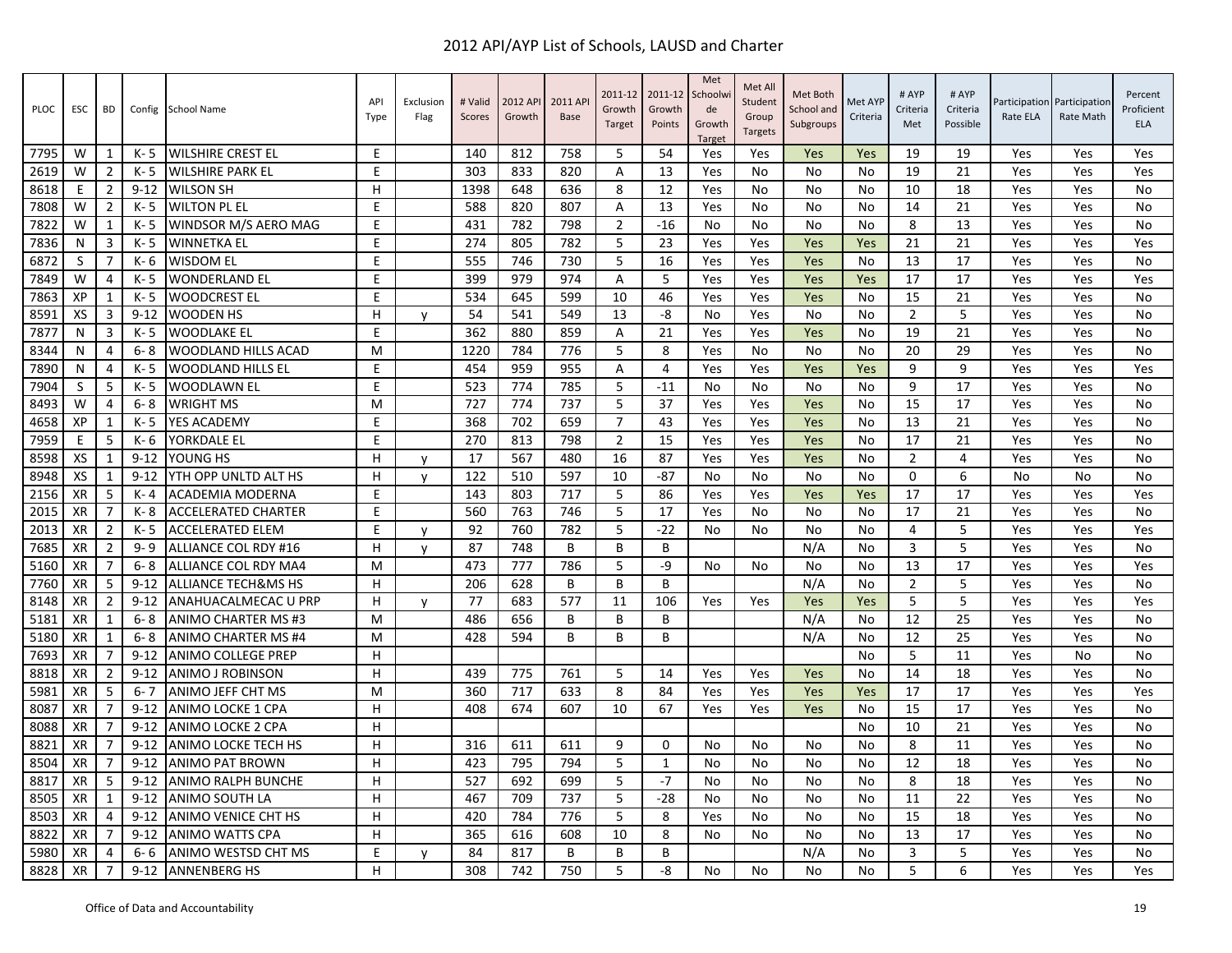| PLOC | ESC       | <b>BD</b>      | Config   | <b>School Name</b>          | API<br>Type | Exclusion<br>Flag | # Valid<br>Scores | 2012 API<br>Growth | 2011 AP<br><b>Base</b> | 2011-12<br>Growth<br>Target | 2011-12<br>Growth<br>Points | Met<br>Schoolwi<br>de<br>Growth<br><b>Target</b> | Met All<br>Student<br>Group<br><b>Targets</b> | Met Both<br>School and<br>Subgroups | Met AYP<br>Criteria | # AYP<br>Criteria<br>Met | # AYP<br>Criteria<br>Possible | Participation<br>Rate ELA | Participation<br>Rate Math | Percent<br>Proficient<br><b>ELA</b> |
|------|-----------|----------------|----------|-----------------------------|-------------|-------------------|-------------------|--------------------|------------------------|-----------------------------|-----------------------------|--------------------------------------------------|-----------------------------------------------|-------------------------------------|---------------------|--------------------------|-------------------------------|---------------------------|----------------------------|-------------------------------------|
| 5167 | XR        | 1              |          | ANTECELLO PREP ACAD         | м           | V                 | 25                | 672                | B                      | B                           | B                           |                                                  |                                               | N/A                                 | No                  | $\overline{2}$           | 4                             | Yes                       | Yes                        | No                                  |
| 7757 | XR        | 6              | K-4      | <b>ARARAT CHARTER SCH</b>   | E           |                   | 119               | 878                | 801                    | Α                           | 77                          | Yes                                              | Yes                                           | Yes                                 | Yes                 | 17                       | 17                            | Yes                       | Yes                        | Yes                                 |
| 2258 | XR        | $\overline{2}$ | K-4      | <b>ARTS IN ACTION</b>       | E           | $\mathsf{v}$      | 74                | 647                | B                      | B                           | B                           |                                                  |                                               | N/A                                 | No                  | $\overline{2}$           | 5                             | Yes                       | Yes                        | <b>No</b>                           |
| 8020 | XR        | 5              | 6-8      | <b>ASPIRE CENTENNIAL</b>    | M           |                   | 535               | 809                | 789                    | 5                           | 20                          | Yes                                              | No                                            | No                                  | No                  | 12                       | 17                            | Yes                       | Yes                        | No                                  |
| 2161 | XR        | -5             | $K - 5$  | ASPIRE FIRESTN ACAD         | E           |                   | 246               | 836                | 815                    | A                           | 21                          | Yes                                              | Yes                                           | Yes                                 | No                  | 16                       | 17                            | Yes                       | Yes                        | Yes                                 |
| 2162 | XR        | -5             | K- 5     | <b>ASPIRE GATEWY ACAD</b>   | E           |                   | 215               | 839                | 803                    | Α                           | 36                          | Yes                                              | Yes                                           | Yes                                 | Yes                 | 17                       | 17                            | Yes                       | Yes                        | Yes                                 |
| 2130 | <b>XR</b> | -5             | $K - 5$  | <b>ASPIRE HUNTNGTN PK</b>   | E           |                   | 155               | 853                | 830                    | A                           | 23                          | Yes                                              | Yes                                           | Yes                                 | Yes                 | 17                       | 17                            | Yes                       | Yes                        | Yes                                 |
| 2255 | XR        | 7              | K- 6     | ASPIRE INSKEEP ACAD         | E           |                   | 193               | 776                | B                      | B                           | B                           |                                                  |                                               | N/A                                 | No                  | 9                        | 17                            | Yes                       | Yes                        | <b>No</b>                           |
| 2120 | XR        | 5              | $K - 5$  | ASPIRE LUGO ACADEMY         | E           |                   | 159               | 825                | 847                    | A                           | $-22$                       | Yes                                              | Yes                                           | Yes                                 | No                  | 9                        | 17                            | Yes                       | Yes                        | No                                  |
| 7733 | <b>XR</b> | 5              | $9 - 11$ | <b>ASPIRE PACIFIC ACAD</b>  | H           |                   | 447               | 739                | 756                    | 5                           | $-17$                       | No                                               | No                                            | No                                  | No                  | 3                        | 13                            | No                        | Yes                        | <b>No</b>                           |
| 2253 | XR        | -7             | K- 6     | <b>ASPIRE SLAUSON ACAD</b>  | E           |                   | 176               | 770                | B                      | B                           | B                           |                                                  |                                               | N/A                                 | No                  | 9                        | 17                            | Yes                       | Yes                        | <b>No</b>                           |
| 2254 | <b>XR</b> | $\overline{7}$ | $K - 6$  | <b>ASPIRE TATE ACAD</b>     | E           |                   | 186               | 748                | B                      | B                           | B                           |                                                  |                                               | N/A                                 | No                  | 9                        | 17                            | Yes                       | Yes                        | No                                  |
| 8054 | <b>XR</b> | 6              | $6 - 8$  | <b>BERT CORONA CHARTER</b>  | M           |                   | 355               | 687                | 680                    | 6                           | 7                           | Yes                                              | Yes                                           | Yes                                 | No                  | 10                       | 17                            | Yes                       | Yes                        | No                                  |
| 8557 | <b>XR</b> | $\overline{3}$ | $9 - 12$ | <b>BIRMINGHAM SH</b>        | н           |                   | 1839              | 722                | 693                    | 5                           | 29                          | Yes                                              | No                                            | No                                  | No                  | 15                       | 18                            | Yes                       | Yes                        | <b>No</b>                           |
| 8947 | <b>XR</b> | $\mathbf{1}$   | $9 - 12$ | <b>BRIGHT STAR SEC ACAD</b> | H           |                   | 298               | 820                | 842                    | A                           | $-22$                       | Yes                                              | Yes                                           | Yes                                 | No                  | $\overline{4}$           | 5                             | Yes                       | Yes                        | Yes                                 |
| 8154 | XR        | -5             | $6 - 8$  | CA ACADEMY FOR LS           | M           |                   | 300               | 858                | 861                    | Α                           | -3                          | Yes                                              | Yes                                           | Yes                                 | No                  | 10                       | 17                            | Yes                       | Yes                        | No                                  |
| 8565 | XR        | $\overline{2}$ | $9 - 12$ | <b>CALS EARLY COLL HS</b>   | H           |                   | 194               | 787                | 808                    | A                           | $-21$                       | No                                               | <b>No</b>                                     | No                                  | No                  | $\overline{3}$           | 6                             | Yes                       | Yes                        | <b>No</b>                           |
| 2017 | <b>XR</b> | $\overline{2}$ | K-8      | CAMINO NUEVO ACAD           | E           |                   | 411               | 824                | 838                    | A                           | $-14$                       | Yes                                              | No                                            | No                                  | No                  | 9                        | 17                            | Yes                       | Yes                        | No                                  |
| 5987 | XR        | $\overline{2}$ | K-8      | CAMINO NUEVO ACAD #2        | E.          |                   | 415               | 855                | 868                    | Α                           | $-13$                       | Yes                                              | No                                            | No                                  | No                  | 14                       | 21                            | Yes                       | Yes                        | <b>No</b>                           |
| 2251 | XR        | -5             | $K - 7$  | CAMINO NUEVO ACAD #4        | E           |                   | 369               | 789                | B                      | B                           | B                           |                                                  |                                               | N/A                                 | No                  | 9                        | 17                            | Yes                       | Yes                        | <b>No</b>                           |
| 2157 | <b>XR</b> | $\overline{2}$ | K- 6     | <b>CAMINO NUEVO EL #3</b>   | F           |                   | 395               | 779                | 806                    | A                           | $-27$                       | No                                               | No                                            | No                                  | No                  | 9                        | 17                            | Yes                       | Yes                        | No                                  |
| 8570 | <b>XR</b> | $\overline{2}$ | $9 - 12$ | <b>CAMINO NUEVO HS</b>      | H           |                   | 343               | 802                | 782                    | 5                           | 20                          | Yes                                              | Yes                                           | Yes                                 | No                  | 15                       | 18                            | Yes                       | Yes                        | <b>No</b>                           |
| 2257 | XR        | 6              | K-4      | <b>CELERITY CARDINAL CS</b> | F           | v                 | 73                | 864                | B                      | B                           | B                           |                                                  |                                               | N/A                                 | No                  | 4                        | 5                             | Yes                       | Yes                        | <b>No</b>                           |
| 2116 | <b>XR</b> | 5              | K-8      | <b>CELERITY DYAD CHTR</b>   | F           |                   | 482               | 888                | 883                    | A                           | 5                           | Yes                                              | Yes                                           | Yes                                 | No                  | 13                       | 17                            | Yes                       | Yes                        | <b>No</b>                           |
| 2925 | XR        | 1              | K-8      | <b>CELERITY NASCENT CHT</b> | E           |                   | 371               | 892                | 866                    | Α                           | 26                          | Yes                                              | Yes                                           | Yes                                 | No                  | 20                       | 21                            | Yes                       | Yes                        | No                                  |
| 5985 | XR        | -5             | K- 6     | <b>CELERITY OCTAVIA CHT</b> | E           |                   | 179               | 895                | 935                    | Α                           | $-40$                       | Yes                                              | Yes                                           | Yes                                 | No                  | 13                       | 17                            | Yes                       | Yes                        | No                                  |
| 5184 | <b>XR</b> | 6              | $K - 5$  | <b>CELERITY PALMATI</b>     | E           |                   | 108               | 865                | B                      | B                           | B                           |                                                  |                                               | N/A                                 | No                  | 13                       | 17                            | Yes                       | Yes                        | <b>No</b>                           |
| 2118 | XR        | -5             | K-8      | <b>CELERITY TROIKA CHTR</b> | E           |                   | 230               | 966                | 970                    | Α                           | $-4$                        | Yes                                              | Yes                                           | Yes                                 | Yes                 | 17                       | 17                            | Yes                       | Yes                        | Yes                                 |
| 8719 | <b>XR</b> | $\overline{2}$ | $9 - 12$ | <b>CENTRAL CITY VALUE</b>   | H           |                   | 293               | 735                | 738                    | 5                           | $-3$                        | No                                               | No                                            | No                                  | <b>No</b>           | $\overline{7}$           | 10                            | Yes                       | Yes                        | <b>No</b>                           |
| 8586 | XR        | 6              | $9 - 12$ | <b>CHAMPS</b>               | H           |                   | 655               | 784                | 784                    | 5                           | 0                           | No                                               | Yes                                           | No                                  | No                  | 6                        | 10                            | Yes                       | Yes                        | No                                  |
| 8452 | <b>XR</b> | $\overline{4}$ | $7 - 8$  | <b>CHIME CHARTER MS</b>     | M           |                   | 121               | 781                | 788                    | 5                           | $-7$                        | No                                               | No                                            | No                                  | No                  | 5                        | 9                             | Yes                       | Yes                        | <b>No</b>                           |
| 2020 | XR        | $\overline{4}$ | K-6      | <b>CHIME SCHWARZENEGGER</b> | E           |                   | 308               | 856                | 839                    | A                           | 17                          | Yes                                              | Yes                                           | Yes                                 | No                  | 13                       | 16                            | No                        | Yes                        | Yes                                 |
| 2160 | <b>XR</b> | $\overline{4}$ | K- 2     | CITIZENS OF THE WLD         | E.          | v                 | 50                | 916                | B                      | B                           | B                           |                                                  |                                               | N/A                                 | No                  | 4                        | 5                             | No                        | Yes                        | Yes                                 |
| 7028 | <b>XR</b> | $\Omega$       | K-8      | <b>CLAS AFFIRMATION</b>     | E           |                   | 224               | 730                | 705                    | 5                           | 25                          | Yes                                              | No                                            | No                                  | <b>No</b>           | 9                        | 13                            | Yes                       | Yes                        | <b>No</b>                           |
| 7759 | <b>XR</b> | $\overline{7}$ | $9 - 10$ | <b>COLLEGE READY HS #11</b> | н           |                   | 271               | 639                | 626                    | 9                           | 13                          | Yes                                              | Yes                                           | Yes                                 | No                  | 9                        | 17                            | Yes                       | Yes                        | <b>No</b>                           |
| 5161 | <b>XR</b> | $\overline{2}$ | 6-8      | <b>COLLEGE READY MS #5</b>  | M           |                   | 249               | 768                | 714                    | 5                           | 54                          | Yes                                              | Yes                                           | Yes                                 | Yes                 | 17                       | 17                            | Yes                       | Yes                        | Yes                                 |
| 7758 | <b>XR</b> | $\mathbf{1}$   | $6 - 7$  | <b>COLLEGE READY MS #7</b>  | M           |                   | 266               | 686                | 628                    | 9                           | 58                          | Yes                                              | Yes                                           | Yes                                 | Yes                 | 21                       | 21                            | Yes                       | Yes                        | Yes                                 |
| 8824 | XR        | $\mathbf{1}$   | $9 - 12$ | <b>COLLEGE READY SH #5</b>  | н           |                   | 408               | 765                | 774                    | 5                           | -9                          | No                                               | No                                            | No                                  | No                  | 9                        | 17                            | Yes                       | Yes                        | No                                  |
| 8502 | <b>XR</b> | 1              |          | <b>COLLEGE READY SH #7</b>  | H           |                   | 290               | 677                | 586                    | 11                          | 91                          | Yes                                              | Yes                                           | Yes                                 | No                  | 10                       | 11                            | Yes                       | Yes                        | <b>No</b>                           |
| 8587 | <b>XR</b> | 6              | $9 - 12$ | <b>COMM CHTR EARLY COLL</b> | H           |                   | 321               | 838                | 803                    | A                           | 35                          | Yes                                              | Yes                                           | Yes                                 | No                  | 14                       | 18                            | Yes                       | Yes                        | <b>No</b>                           |
| 8453 | <b>XR</b> | 6              | $6 - 8$  | <b>COMMUNITY CHARTER MS</b> | м           |                   | 335               | 868                | 837                    | A                           | 31                          | Yes                                              | Yes                                           | Yes                                 | <b>Yes</b>          | 17                       | 17                            | Yes                       | Yes                        | Yes                                 |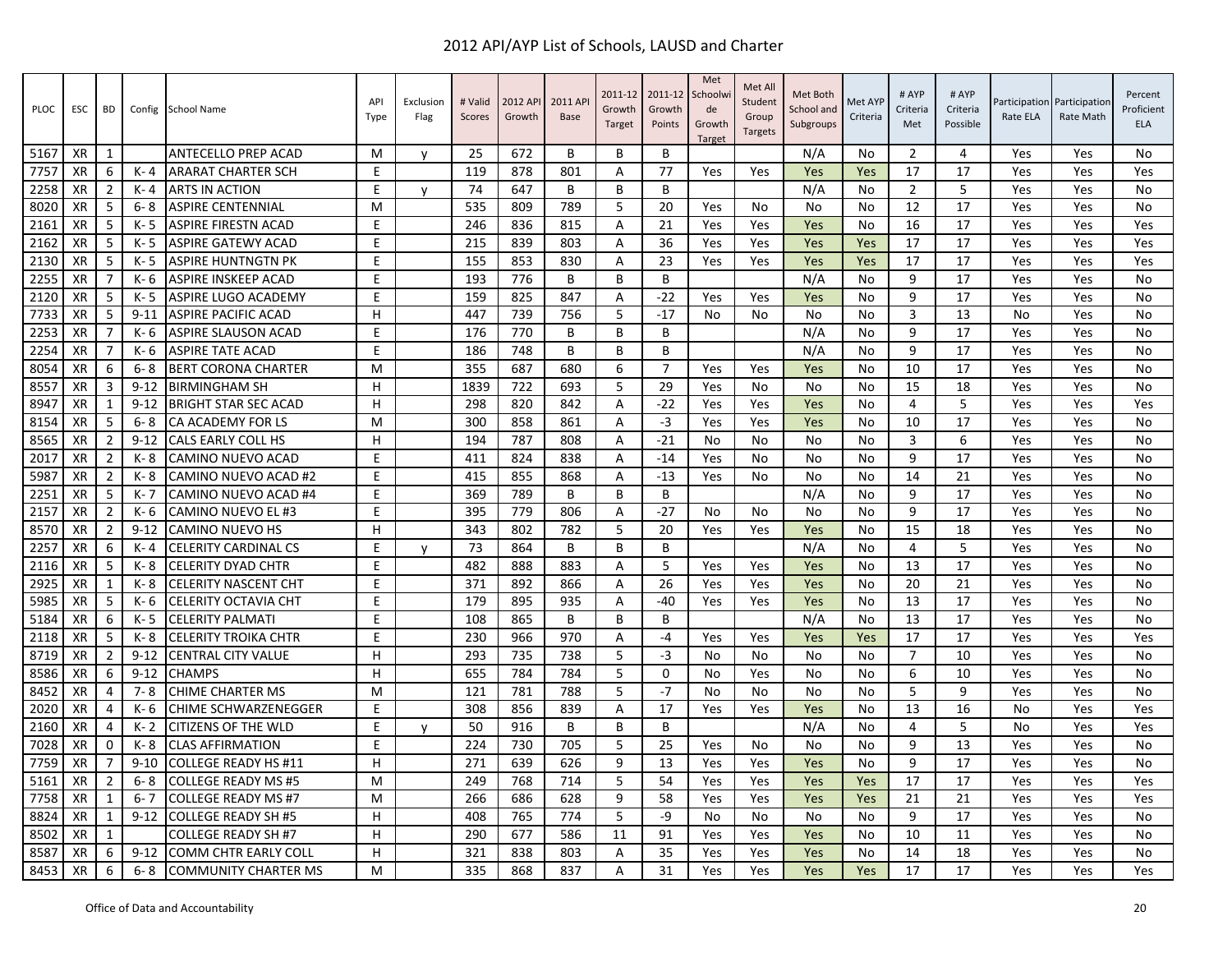| PLOC | ESC       | BD             | Config   | <b>School Name</b>              | API<br>Type | Exclusion<br>Flag | # Valid<br>Scores | 2012 API<br>Growth | 2011 AP<br><b>Base</b> | 2011-12<br>Growth<br>Target | 2011-12<br>Growth<br>Points | Met<br>Schoolwi<br>de<br>Growth<br><b>Target</b> | Met All<br>Student<br>Group<br><b>Targets</b> | Met Both<br>School and<br>Subgroups | Met AYP<br>Criteria | # AYP<br>Criteria<br>Met | # AYP<br>Criteria<br>Possible | Rate ELA | Participation Participation<br>Rate Math | Percent<br>Proficient<br><b>ELA</b> |
|------|-----------|----------------|----------|---------------------------------|-------------|-------------------|-------------------|--------------------|------------------------|-----------------------------|-----------------------------|--------------------------------------------------|-----------------------------------------------|-------------------------------------|---------------------|--------------------------|-------------------------------|----------|------------------------------------------|-------------------------------------|
| 8001 | XR        | 3              |          | <b>COMMUNITY HARVEST CH</b>     | н           |                   | 183               | 656                | 634                    | 8                           | 22                          | Yes                                              | Yes                                           | Yes                                 | No                  | 7                        | 13                            | Yes      | Yes                                      | No                                  |
| 8654 | <b>XR</b> | $\mathbf{1}$   | $9 - 12$ | <b>CRENSHAW ARTS-TECH</b>       | H           |                   | 187               | 701                | 679                    | 6                           | 22                          | Yes                                              | Yes                                           | Yes                                 | No                  | $\overline{4}$           | 6                             | Yes      | Yes                                      | No                                  |
| 5983 | XR        | 1              | $5 - 6$  | <b>CROWN PREP ACAD</b>          | E           |                   | 168               | 801                | C                      | C                           | C                           |                                                  |                                               | N/A                                 | No                  | 12                       | 17                            | Yes      | Yes                                      | No                                  |
| 3284 | <b>XR</b> | -5             | $K - 5$  | CTR ADV LEARNING                | E           |                   | 189               | 816                | 821                    | $\overline{A}$              | $-5$                        | Yes                                              | No                                            | No                                  | N <sub>0</sub>      | 9                        | 17                            | Yes      | Yes                                      | No                                  |
| 2126 | <b>XR</b> | 1              | $K - 4$  | DANTZLER CHARTER EL             | E           |                   | 155               | 793                | 791                    | 5                           | $\overline{2}$              | No                                               | No                                            | No                                  | No                  | 10                       | 13                            | Yes      | Yes                                      | No                                  |
| 8579 | XR        | $\overline{4}$ | $9 - 12$ | DANTZLER PREP CHT HS            | H           |                   | 214               | 612                | 597                    | 10                          | 15                          | Yes                                              | Yes                                           | Yes                                 | Yes                 | 5                        | 5                             | Yes      | Yes                                      | Yes                                 |
| 8451 | <b>XR</b> | $\mathbf{1}$   | $6 - 8$  | DANTZLER PREP CHT MS            | м           |                   | 233               | 643                | 723                    | 5                           | -80                         | No                                               | No                                            | No                                  | N <sub>0</sub>      | 6                        | 13                            | Yes      | Yes                                      | No                                  |
| 8827 | <b>XR</b> | 2              | $9 - 12$ | DE LA HOYA ANIMO SH             | H           |                   | 435               | 740                | 744                    | 5                           | $-4$                        | No                                               | No                                            | No                                  | No                  | 10                       | 18                            | Yes      | Yes                                      | No                                  |
| 8605 | XR        | 6              | $9 - 12$ | DISCOVERY CH PREP #2            | H           |                   | 240               | 762                | 725                    | 5                           | 37                          | Yes                                              | Yes                                           | Yes                                 | No                  | 3                        | 6                             | Yes      | Yes                                      | No                                  |
| 2125 | <b>XR</b> | 1              | $K - 5$  | DOUGLASS ACADEMY EL             | E           |                   | 184               | 733                | 785                    | 5                           | $-52$                       | No                                               | No                                            | No                                  | No                  | 6                        | 13                            | Yes      | Yes                                      | No                                  |
| 8624 | <b>XR</b> | $\mathbf{1}$   | $9 - 12$ | <b>DOUGLASS ACADEMY HS</b>      | H           |                   | 298               | 646                | 647                    | 8                           | $-1$                        | No                                               | Yes                                           | No                                  | No                  | $\overline{7}$           | 14                            | Yes      | Yes                                      | No                                  |
| 8450 | <b>XR</b> | $\mathbf{1}$   | $6 - 8$  | <b>DOUGLASS ACADEMY MS</b>      | м           |                   | 269               | 677                | 692                    | 5                           | $-15$                       | No                                               | No                                            | No                                  | No                  | 6                        | 13                            | Yes      | Yes                                      | No                                  |
| 4765 | XR        | $\overline{2}$ | K-8      | <b>DOWNTOWN VALUE SCH</b>       | E           |                   | 352               | 816                | 800                    | Α                           | 16                          | Yes                                              | Yes                                           | Yes                                 | No                  | 13                       | 17                            | Yes      | Yes                                      | Yes                                 |
| 7687 | <b>XR</b> | -5             | $9 - 12$ | <b>EARLY COLL ACAD</b>          | H           |                   | 202               | 678                | B                      | B                           | B                           |                                                  |                                               | N/A                                 | <b>No</b>           | $\overline{2}$           | 5                             | Yes      | Yes                                      | No                                  |
| 8617 | <b>XR</b> | 3              | $9 - 12$ | EL CAMINO REAL CH HS            | н           |                   | 2501              | 832                | 804                    | Α                           | 28                          | Yes                                              | No                                            | No                                  | No                  | 9                        | 14                            | Yes      | Yes                                      | No                                  |
| 5163 | XR        | $\overline{2}$ | $4 - 7$  | <b>ENDEAVOR COLL PREP</b>       | E           |                   | 247               | 876                | 848                    | Α                           | 28                          | Yes                                              | Yes                                           | Yes                                 | No                  | 16                       | 17                            | Yes      | Yes                                      | Yes                                 |
| 8215 | <b>XR</b> | -5             | $9 - 11$ | <b>ENVIRONMNTL SCI&amp;TECH</b> | H.          |                   | 412               | 871                | 886                    | $\overline{A}$              | $-15$                       | Yes                                              | Yes                                           | Yes                                 | <b>No</b>           | 13                       | 17                            | Yes      | Yes                                      | <b>No</b>                           |
| 2154 | XR        | $\overline{2}$ | $K - 3$  | EQUITAS ACAD CHT SCH            | E           |                   | 127               | 868                | 882                    | Α                           | $-14$                       | Yes                                              | Yes                                           | Yes                                 | No                  | 14                       | 17                            | Yes      | Yes                                      | Yes                                 |
| 2024 | <b>XR</b> | $\overline{2}$ | $6 - 8$  | <b>EXCEL ACADEMY</b>            | м           |                   | 323               | 776                | 783                    | 5                           | $-7$                        | No                                               | No                                            | No                                  | No                  | 9                        | 17                            | Yes      | Yes                                      | No                                  |
| 2256 | XR        | $\overline{2}$ | $K - 3$  | <b>EXTERA PUBLIC SCHOOL</b>     | E           | v                 | 53                | 734                | B                      | B                           | B                           |                                                  |                                               | N/A                                 | <b>No</b>           | 8                        | 11                            | Yes      | Yes                                      | No                                  |
| 3747 | XR        | 6              | $2 - 5$  | <b>FENTON AVE EL</b>            | E           |                   | 893               | 815                | 805                    | Α                           | 10                          | Yes                                              | Yes                                           | Yes                                 | No                  | 12                       | 21                            | Yes      | Yes                                      | No                                  |
| 3746 | XR        | 6              | $K-1$    | <b>FENTON PC</b>                | E           | $\mathsf{v}$      |                   |                    |                        |                             |                             |                                                  |                                               |                                     | <b>No</b>           | $\mathbf{1}$             | 3                             | N/A      | N/A                                      | No                                  |
| 4676 | XR        | $\mathbf{1}$   |          | FULL CIRCLE LRN ACAD            | E           |                   | 156               | 602                | 578                    | 11                          | 24                          | Yes                                              | No                                            | No                                  | No                  | $\overline{7}$           | 13                            | Yes      | Yes                                      | No                                  |
| 2155 | <b>XR</b> | -5             | $K - 2$  | <b>FUTURO COLLEGE PREP</b>      | E           | v                 | 53                | 908                | B                      | B                           | B                           |                                                  |                                               | N/A                                 | Yes                 | 5                        | 5                             | Yes      | Yes                                      | Yes                                 |
| 4034 | XR        | -5             | K-8      | <b>GABRIELLA CHARTER</b>        | E           |                   | 328               | 894                | 875                    | A                           | 19                          | Yes                                              | Yes                                           | Yes                                 | No                  | 16                       | 17                            | Yes      | Yes                                      | Yes                                 |
| 4069 | XR        | $\mathbf{1}$   | $K - 5$  | <b>GARR ACAD OF MATH/ES</b>     | E           |                   | 214               | 780                | 781                    | 5                           | $-1$                        | No                                               | No                                            | No                                  | <b>No</b>           | 9                        | 13                            | Yes      | Yes                                      | No                                  |
| 8626 | XR        | $\overline{2}$ | $9 - 12$ | <b>GERTZ-RESSLER ACAD</b>       | H.          |                   | 392               | 838                | 842                    | A                           | $-4$                        | Yes                                              | Yes                                           | Yes                                 | No                  | 14                       | 18                            | Yes      | Yes                                      | No                                  |
| 2025 | XR        | 1              | $K - 5$  | <b>GLOBAL EDUC ACAD</b>         | E           |                   | 158               | 843                | 804                    | Α                           | 39                          | Yes                                              | Yes                                           | Yes                                 | Yes                 | 17                       | 17                            | Yes      | Yes                                      | Yes                                 |
| 2129 | <b>XR</b> | 4              | $K - 5$  | <b>GOETHE INTNL CS</b>          | E           |                   | 153               | 892                | 934                    | $\overline{A}$              | $-42$                       | Yes                                              | Yes                                           | Yes                                 | Yes                 | 9                        | 9                             | Yes      | Yes                                      | Yes                                 |
| 8681 | XR        | $\overline{3}$ | $9 - 12$ | <b>GRANADA HILLS HS</b>         | H           |                   | 3011              | 878                | 877                    | Α                           | 1                           | Yes                                              | No                                            | No                                  | No                  | 24                       | 26                            | Yes      | Yes                                      | No                                  |
| 8213 | <b>XR</b> | 1              | $9 - 11$ | <b>HEALTH SERVICES ACAD</b>     | н           |                   | 373               | 713                | 685                    | 6                           | 28                          | Yes                                              | Yes                                           | Yes                                 | No                  | 11                       | 17                            | Yes      | Yes                                      | No                                  |
| 8646 | <b>XR</b> | $\overline{7}$ | $9 - 12$ | HERITAGE COL RDY HS             | H           |                   | 435               | 737                | 714                    | 5                           | 23                          | Yes                                              | Yes                                           | Yes                                 | <b>No</b>           | 10                       | 18                            | Yes      | Yes                                      | No                                  |
| 8885 | XR        | 3              | $9 - 12$ | <b>HIGHTECH LA</b>              | H           |                   | 265               | 853                | 839                    | Α                           | 14                          | Yes                                              | Yes                                           | Yes                                 | No                  | 5                        | 6                             | Yes      | Yes                                      | Yes                                 |
| 8647 | XR        | 5              | $9 - 12$ | HP COL-READY ACA HS             | н           |                   | 441               | 782                | 792                    | 5                           | $-10$                       | No                                               | N <sub>0</sub>                                | No                                  | <b>No</b>           | 14                       | 18                            | Yes      | Yes                                      | <b>No</b>                           |
| 2127 | <b>XR</b> | 4              | $K - 5$  | ICEF VISTA EL ACAD              | E           |                   | 194               | 817                | 762                    | 5                           | 55                          | Yes                                              | Yes                                           | Yes                                 | Yes                 | 17                       | 17                            | Yes      | Yes                                      | Yes                                 |
| 8004 | XR        | 0              | $6 - 8$  | <b>ICEF VISTA MS ACAD</b>       | M           |                   | 185               | 780                | 777                    | 5                           | 3                           | No                                               | No                                            | No                                  | No                  | 13                       | 17                            | Yes      | Yes                                      | No                                  |
| 4672 | <b>XR</b> | $\overline{3}$ | $K-12$   | <b>IVY ACADEMIA</b>             | E           |                   | 925               | 862                | 846                    | A                           | 16                          | Yes                                              | Yes                                           | Yes                                 | Yes                 | 17                       | 17                            | Yes      | Yes                                      | Yes                                 |
| 8121 | XR        | 3              | $5 - 8$  | IVY BOUND ACAD M/S/T            | м           |                   | 223               | 910                | 905                    | Α                           | 5                           | Yes                                              | Yes                                           | Yes                                 | No                  | 17                       | 19                            | Yes      | Yes                                      | No                                  |
| 8195 | <b>XR</b> | 3              | $6 - 8$  | JAMES JORDAN MS                 | м           |                   | 235               | 765                | 746                    | 5                           | 19                          | Yes                                              | No                                            | No                                  | No                  | 14                       | 17                            | Yes      | Yes                                      | No                                  |
| 4679 | <b>XR</b> | $\overline{2}$ |          | JARDIN D LA INFANCIA            | F           | $\mathsf{v}$      |                   |                    |                        |                             |                             |                                                  |                                               |                                     | N <sub>0</sub>      | $\mathbf{1}$             | 3                             | N/A      | N/A                                      | No                                  |
| 8458 | <b>XR</b> | $\mathbf{1}$   | $5 - 8$  | <b>KIPP ACADEMY OF OPP</b>      | м           |                   | 363               | 821                | 794                    | 5                           | 27                          | Yes                                              | Yes                                           | Yes                                 | Yes                 | 13                       | 13                            | Yes      | Yes                                      | Yes                                 |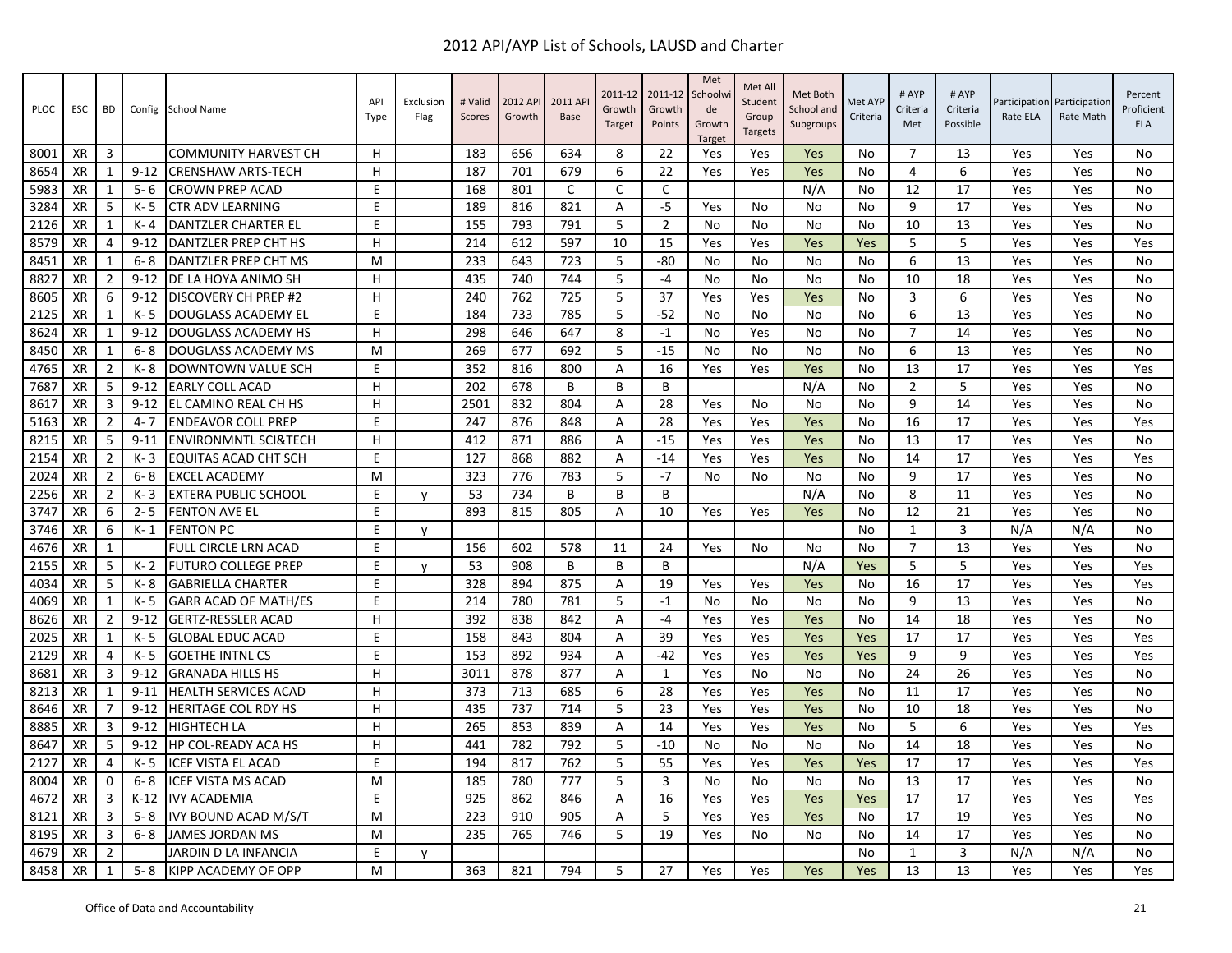| <b>PLOC</b> | <b>ESC</b> | BD             | Config   | <b>School Name</b>           | API<br>Type | Exclusion<br>Flag | # Valid<br>Scores | 2012 API<br>Growth | 2011 AP<br><b>Base</b> | 2011-12<br>Growth<br>Target | 2011-12<br>Growth<br>Points | Met<br>Schoolwi<br>de<br>Growth<br>Target | Met All<br>Student<br>Group<br><b>Targets</b> | Met Both<br>School and<br>Subgroups | Met AYP<br>Criteria | # AYP<br>Criteria<br>Met | # AYP<br>Criteria<br>Possible | Rate ELA | Participation Participation<br>Rate Math | Percent<br>Proficient<br><b>ELA</b> |
|-------------|------------|----------------|----------|------------------------------|-------------|-------------------|-------------------|--------------------|------------------------|-----------------------------|-----------------------------|-------------------------------------------|-----------------------------------------------|-------------------------------------|---------------------|--------------------------|-------------------------------|----------|------------------------------------------|-------------------------------------|
| 2159        | <b>XR</b>  | -5             | K- 1     | KIPP COMIENZA COM PR         | E           | y                 |                   |                    |                        |                             |                             |                                           |                                               |                                     | Yes                 | 3                        | 3                             | N/A      | N/A                                      | Yes                                 |
| 2158        | XR         | 1              | $K-1$    | KIPP EMPOWER ACADEMY         | E.          | $\mathsf{v}$      |                   |                    |                        |                             |                             |                                           |                                               |                                     | Yes                 | 3                        | 3                             | N/A      | N/A                                      | Yes                                 |
| 8457        | XR         | -5             | $5 - 8$  | KIPP LA COLLEGE PREP         | м           |                   | 426               | 924                | 918                    | A                           | 6                           | Yes                                       | Yes                                           | Yes                                 | No                  | 16                       | 17                            | Yes      | Yes                                      | No                                  |
| 2043        | <b>XR</b>  | $\overline{2}$ | $K - 3$  | <b>KIPP RAICES ACADEMY</b>   | E           |                   | 196               | 961                | 963                    | A                           | $-2$                        | Yes                                       | Yes                                           | Yes                                 | Yes                 | 17                       | 17                            | Yes      | Yes                                      | Yes                                 |
| 8216        | <b>XR</b>  | $\overline{2}$ | $6 - 12$ | LA ACAD - ARTS & ENT         | H.          |                   | 343               | 641                | 623                    | 9                           | 18                          | Yes                                       | Yes                                           | Yes                                 | Yes                 | 17                       | 17                            | Yes      | Yes                                      | Yes                                 |
| 7730        | <b>XR</b>  | 2              | $9 - 12$ | LA BIG PICTURE HS            | H           | y                 | 94                | 676                | 703                    | 5                           | $-27$                       | No                                        | No                                            | No                                  | No                  | $\overline{2}$           | 5                             | Yes      | Yes                                      | No                                  |
| 8756        | XR         | $\overline{2}$ | $6 - 12$ | LA LDRSHP ACA CHRTR          | H           |                   | 445               | 708                | 717                    | 5                           | -9                          | No                                        | No                                            | No                                  | No                  | 8                        | 17                            | Yes      | Yes                                      | No                                  |
| 2252        | XR         | $\overline{2}$ | $K-1$    | LA LEADERSHP PRIM AC         | E           | <b>V</b>          |                   |                    |                        |                             |                             |                                           |                                               |                                     | <b>No</b>           | 1                        | 3                             | N/A      | N/A                                      | No                                  |
| 8212        | <b>XR</b>  | 6              | $6 - 8$  | LAKEVIEW CHARTER SCH         | M           |                   | 337               | 856                | 867                    | A                           | $-11$                       | Yes                                       | No                                            | No                                  | No                  | 10                       | 17                            | Yes      | Yes                                      | No                                  |
| 7732        | XR         | 6              | $9 - 10$ | LAKEVIEW CHT HS              | H           |                   | 165               | 817                | 798                    | $\overline{2}$              | 19                          | Yes                                       | Yes                                           | Yes                                 | No                  | 7                        | 9                             | Yes      | Yes                                      | No                                  |
| 4783        | XR         | 4              | K-8      | <b>LARCHMONT CHARTER</b>     | F           |                   | 445               | 923                | 931                    | A                           | -8                          | Yes                                       | Yes                                           | Yes                                 | N <sub>0</sub>      | 15                       | 17                            | Yes      | Yes                                      | Yes                                 |
| 2128        | <b>XR</b>  | $\overline{4}$ | $K - 5$  | LARCHMONT CHT SC WH          | E           |                   | 193               | 925                | 942                    | Α                           | $-17$                       | Yes                                       | Yes                                           | Yes                                 | Yes                 | 5                        | 5                             | Yes      | Yes                                      | Yes                                 |
| 8733        | XR         | $\overline{7}$ | $9 - 12$ | LOCKE 3 CHT PREP AC          | H           |                   |                   |                    |                        |                             |                             |                                           |                                               |                                     | No                  | 5                        | 15                            | No       | Yes                                      | No                                  |
| 4985        | <b>XR</b>  | -5             | $K - 6$  | LOS FELIZ CS FOR ART         | E           |                   | 323               | 846                | 849                    | A                           | $-3$                        | Yes                                       | No                                            | No                                  | No                  | 11                       | 17                            | Yes      | Yes                                      | No                                  |
| 8454        | XR         | 6              | $6 - 12$ | MAGNOLIA SCI ACAD            | н           |                   | 460               | 805                | 807                    | Α                           | $-2$                        | Yes                                       | No                                            | No                                  | No                  | 9                        | 17                            | Yes      | Yes                                      | No                                  |
| 8461        | <b>XR</b>  | 3              | $6 - 11$ | MAGNOLIA SCI ACAD #2         | M           |                   | 274               | 746                | 761                    | 5                           | $-15$                       | No                                        | No                                            | No                                  | No                  | 9                        | 17                            | Yes      | Yes                                      | No                                  |
| 8464        | <b>XR</b>  | $\overline{7}$ | $6 - 10$ | MAGNOLIA SCI ACAD #3         | м           |                   | 265               | 785                | 754                    | 5                           | 31                          | Yes                                       | Yes                                           | Yes                                 | <b>No</b>           | 15                       | 17                            | Yes      | Yes                                      | Yes                                 |
| 8011        | XR         | 4              | $6 - 10$ | MAGNOLIA SCI ACAD #4         | M           |                   | 148               | 766                | 794                    | 5                           | $-28$                       | No                                        | No                                            | No                                  | No                  | 8                        | 11                            | Yes      | Yes                                      | No                                  |
| 8012        | <b>XR</b>  | -5             | $6 - 10$ | <b>MAGNOLIA SCI ACAD #5</b>  | M           |                   | 192               | 843                | 786                    | 5                           | 57                          | Yes                                       | Yes                                           | Yes                                 | No                  | 16                       | 17                            | Yes      | Yes                                      | No                                  |
| 8013        | XR         | 1              | $6 - 8$  | MAGNOLIA SCI ACAD #6         | M           |                   | 147               | 843                | 817                    | Α                           | 26                          | Yes                                       | Yes                                           | Yes                                 | No                  | 10                       | 11                            | Yes      | Yes                                      | Yes                                 |
| 8014        | XR         | 6              | K-5      | <b>MAGNOLIA SCI ACAD #7</b>  | E           | y                 | 61                | 906                | 856                    | A                           | 50                          | Yes                                       | Yes                                           | Yes                                 | Yes                 | 5                        | 5                             | Yes      | Yes                                      | Yes                                 |
| 5166        | <b>XR</b>  | -5             | $6 - 8$  | MAGNOLIA SCI-BELL@SR         | M           |                   | 467               | 713                | 652                    | $\overline{7}$              | 61                          | Yes                                       | Yes                                           | Yes                                 | No                  | 13                       | 17                            | Yes      | Yes                                      | Yes                                 |
| 8002        | XR         | 1              | $6 - 8$  | <b>MARSHALL CHTR MS</b>      | M           |                   | 150               | 682                | 688                    | 6                           | -6                          | No                                        | No                                            | No                                  | No                  | 8                        | 13                            | Yes      | Yes                                      | No                                  |
| 8214        | <b>XR</b>  | 5              | $9 - 11$ | MEDIA ARTS&ENTERTAIN         | н           |                   | 279               | 684                | 706                    | 5                           | $-22$                       | N <sub>0</sub>                            | No                                            | No                                  | N <sub>0</sub>      | $\overline{2}$           | 5                             | Yes      | Yes                                      | <b>No</b>                           |
| 8100        | <b>XR</b>  | 2              | $6 - 8$  | MERKIN MIDDLE ACAD           | м           |                   | 462               | 748                | 758                    | 5                           | $-10$                       | No                                        | No                                            | No                                  | No                  | 12                       | 17                            | Yes      | Yes                                      | No                                  |
| 5313        | <b>XR</b>  | $\overline{2}$ | $K - 5$  | <b>MILAGRO CHARTER ELEM</b>  | E           |                   | 186               | 894                | 912                    | A                           | $-18$                       | Yes                                       | Yes                                           | Yes                                 | No                  | 13                       | 17                            | Yes      | Yes                                      | No                                  |
| 8823        | <b>XR</b>  | $\overline{2}$ | $9 - 12$ | <b>MOHAN HS</b>              | H.          |                   | 326               | 883                | 894                    | $\overline{A}$              | $-11$                       | Yes                                       | Yes                                           | Yes                                 | No                  | 14                       | 18                            | Yes      | Yes                                      | No                                  |
| 5370        | <b>XR</b>  | 6              | $K - 5$  | <b>MONTAGUE ST EL</b>        | E           |                   | 693               | 800                | 794                    | 5                           | 6                           | Yes                                       | No                                            | No                                  | No                  | 9                        | 17                            | Yes      | Yes                                      | No                                  |
| 3550        | <b>XR</b>  | $\overline{3}$ | K-8      | <b>MULTICULT LRN CTR</b>     | E.          |                   | 248               | 781                | 787                    | 5                           | $-6$                        | No                                        | No                                            | No                                  | No                  | 11                       | 17                            | Yes      | Yes                                      | No                                  |
| 2023        | XR         | $\overline{2}$ | $K - 5$  | NEW ACADEMY-SCI&ARTS         | E           |                   | 151               | 836                | 802                    | A                           | 34                          | Yes                                       | Yes                                           | Yes                                 | Yes                 | 17                       | 17                            | Yes      | Yes                                      | Yes                                 |
| 5477        | <b>XR</b>  | 3              | $K - 5$  | NEW CANOGA PARK EL           | E           |                   | 303               | 829                | 807                    | Α                           | 22                          | Yes                                       | Yes                                           | Yes                                 | Yes                 | 17                       | 17                            | Yes      | Yes                                      | Yes                                 |
| 7770        | <b>XR</b>  | 7              | $6 - 11$ | <b>NEW DESGN CHT - WATTS</b> | н           |                   | 264               | 660                | 645                    | 8                           | 15                          | Yes                                       | No                                            | No                                  | No                  | 19                       | 21                            | Yes      | Yes                                      | No                                  |
| 8260        | XR         | $\overline{2}$ | $6 - 12$ | <b>NEW DESIGNS</b>           | M           |                   | 576               | 742                | 739                    | 5                           | 3                           | No                                        | No                                            | No                                  | No                  | 11                       | 21                            | Yes      | Yes                                      | No                                  |
| 5583        | <b>XR</b>  | 1              | K-8      | NEW HEIGHTS CH SCH           | F           |                   | 215               | 804                | 790                    | 5                           | 14                          | Yes                                       | Yes                                           | Yes                                 | <b>No</b>           | 17                       | 21                            | Yes      | Yes                                      | Yes                                 |
| 8015        | <b>XR</b>  | $\mathbf{1}$   | $6 - 8$  | NEW LA CHARTER SCH           | M           |                   | 271               | 740                | 813                    | Α                           | $-73$                       | No                                        | No                                            | No                                  | No                  | 9                        | 17                            | Yes      | Yes                                      | No                                  |
| 8165        | XR         | 7              | $9 - 12$ | NEW MILLENNIUM HS            | H           |                   | 362               | 673                | 664                    | $\overline{7}$              | 9                           | Yes                                       | No                                            | No                                  | No                  | 11                       | 13                            | Yes      | Yes                                      | Yes                                 |
| 8775        | <b>XR</b>  | $\overline{2}$ | $9 - 12$ | NEW VILLAGE CHT SH           | H           | $\mathsf{v}$      | 49                | 553                | 522                    | 14                          | 31                          | Yes                                       | Yes                                           | Yes                                 | <b>No</b>           | 3                        | 4                             | Yes      | Yes                                      | No                                  |
| 8106        | XR         | 3              | $6 - 12$ | NORTH VALLEY CH ACAD         | н           |                   | 166               | 731                | 684                    | 6                           | 47                          | Yes                                       | Yes                                           | Yes                                 | Yes                 | 13                       | 13                            | Yes      | Yes                                      | Yes                                 |
| 7779        | <b>XR</b>  | 6              | $6 - 8$  | NUEVA ESPERANZA ACAD         | м           |                   | 321               | 814                | 771                    | 5                           | 43                          | Yes                                       | Yes                                           | Yes                                 | Yes                 | 17                       | 17                            | Yes      | Yes                                      | Yes                                 |
| 5962        | <b>XR</b>  | 4              | K-8      | <b>OCEAN CHARTER</b>         | F           |                   | 284               | 872                | 862                    | A                           | 10                          | Yes                                       | Yes                                           | Yes                                 | No                  | 12                       | 17                            | Yes      | Yes                                      | No                                  |
| 8006        | <b>XR</b>  | $\mathbf{1}$   | $6 - 8$  | O'DONOVAN MID ACAD           | м           |                   | 434               | 720                | 704                    | 5                           | 16                          | Yes                                       | No                                            | No                                  | <b>No</b>           | 13                       | 17                            | Yes      | Yes                                      | Yes                                 |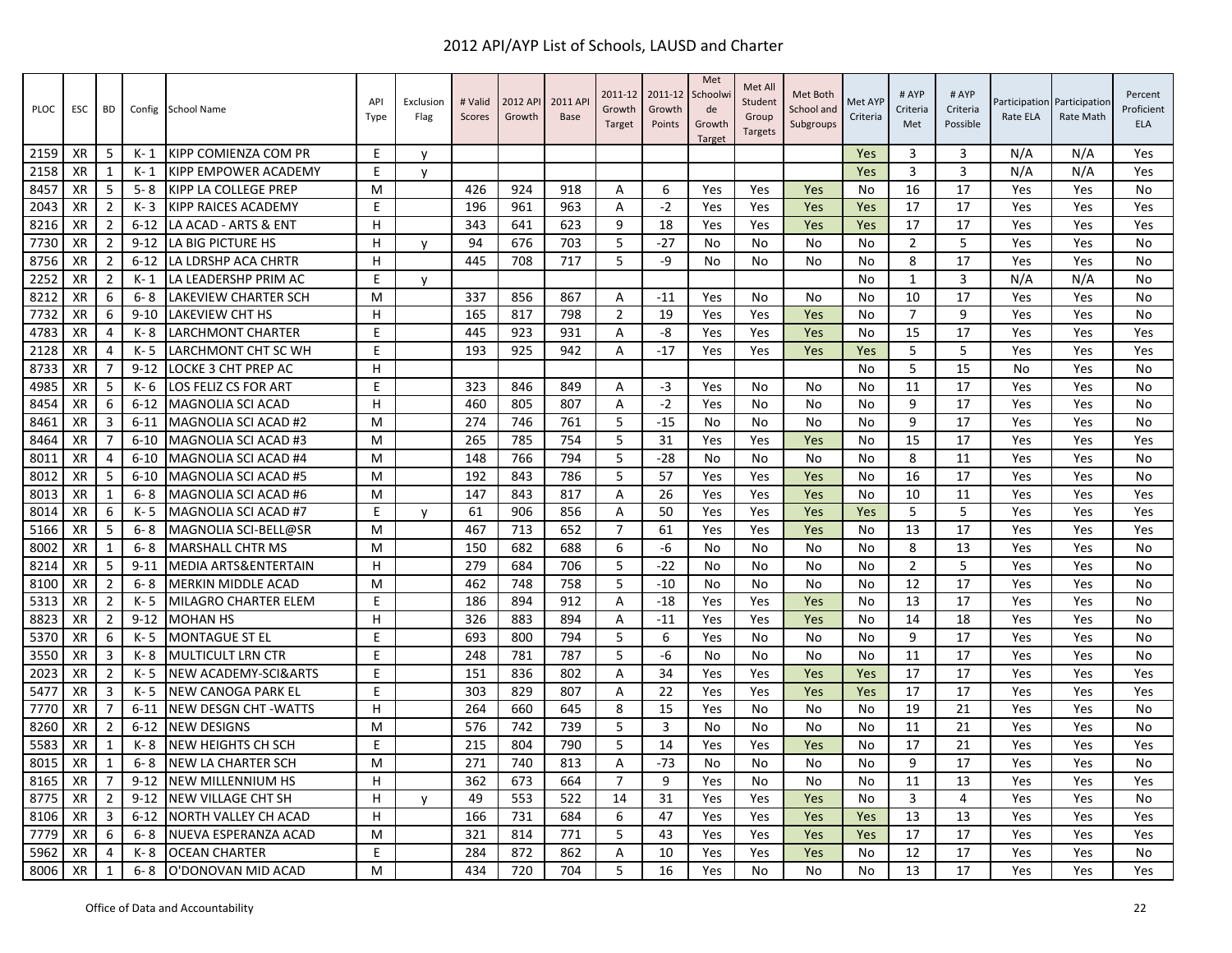| <b>PLOC</b> | ESC       | BD             |          | Config School Name              | API<br>Type | Exclusion<br>Flag | # Valid<br>Scores | 2012 API<br>Growth | 2011 AP<br><b>Base</b> | 2011-12<br>Growth<br>Target | 2011-12<br>Growth<br>Points | Met<br>Schoolwi<br>de<br>Growth<br><b>Target</b> | Met All<br>Student<br>Group<br><b>Targets</b> | Met Both<br>School and<br>Subgroups | Met AYP<br>Criteria | # AYP<br>Criteria<br>Met | # AYP<br>Criteria<br>Possible | Participation Participation<br>Rate ELA | Rate Math | Percent<br>Proficient<br><b>ELA</b> |
|-------------|-----------|----------------|----------|---------------------------------|-------------|-------------------|-------------------|--------------------|------------------------|-----------------------------|-----------------------------|--------------------------------------------------|-----------------------------------------------|-------------------------------------|---------------------|--------------------------|-------------------------------|-----------------------------------------|-----------|-------------------------------------|
| 8825        | XR        | 1              | $9 - 12$ | <b>OUCHI HS</b>                 | H           |                   | 390               | 773                | 763                    | 5                           | 10                          | Yes                                              | No                                            | No                                  | No.                 | 14                       | 18                            | Yes                                     | Yes       | No                                  |
| 5902        | XR        | 3              | K- 7     | <b>JOUR COMMUNITY CHT</b>       | E           |                   | 290               | 871                | 852                    | A                           | 19                          | Yes                                              | No                                            | No                                  | No                  | 11                       | 13                            | Yes                                     | Yes       | Yes                                 |
| 5973        | XR        | 6              | K- 5     | <b>PACOIMA EL</b>               | E           |                   | 788               | 787                | 783                    | 5                           | $\overline{4}$              | No.                                              | No                                            | No                                  | No.                 | 9                        | 17                            | Yes                                     | Yes       | No                                  |
| 8798        | XR        | 4              | $9 - 12$ | PALISADES CHTR SH               | H           |                   | 2062              | 847                | 828                    | Α                           | 19                          | Yes                                              | Yes                                           | Yes                                 | No                  | 12                       | 14                            | Yes                                     | Yes       | No                                  |
| 2615        | XR        | $\overline{2}$ | K-5      | <b>IPARA LOS NINOS CHTR</b>     | E           |                   | 199               | 773                | 737                    | 5                           | 36                          | Yes                                              | Yes                                           | Yes                                 | Yes                 | 17                       | 17                            | Yes                                     | Yes       | Yes                                 |
| 2163        | XR        | $\overline{2}$ | K- 1     | <b>PARA LOS NINOS GRATT</b>     | E           | v                 |                   |                    |                        |                             |                             |                                                  |                                               |                                     | No                  | 1                        | 3                             | N/A                                     | N/A       | No                                  |
| 8016        | XR        | $\overline{2}$ | $6 - 6$  | PARA LOS NINOS MS               | E           | $\mathsf{v}$      | 36                | 795                | 831                    | A                           | $-36$                       | No                                               | Yes                                           | No                                  | No                  | $\overline{2}$           | 4                             | Yes                                     | Yes       | No                                  |
| 8528        | XR        | 7              | $9 - 12$ | PORT OF LA HS                   | н           |                   | 675               | 840                | 791                    | 5                           | 49                          | Yes                                              | Yes                                           | Yes                                 | Yes                 | 10                       | 10                            | Yes                                     | Yes       | Yes                                 |
| 2621        | XR        | $\overline{2}$ | K- K     | <b>PUENTE CHARTER</b>           | E           | V                 |                   |                    |                        |                             |                             |                                                  |                                               |                                     | No                  | 1                        | 3                             | N/A                                     | N/A       | No                                  |
| 8456        | XR        | 5              | $6 - 12$ | <b>RENAISSANCE ARTS ACD</b>     | M           |                   | 304               | 906                | 877                    | A                           | 29                          | Yes                                              | Yes                                           | Yes                                 | Yes                 | 17                       | 17                            | Yes                                     | Yes       | Yes                                 |
| 8196        | XR        | $\overline{2}$ | $6 - 8$  | <b>ROMERO CHTR MS</b>           | M           |                   | 303               | 739                | 721                    | 5                           | 18                          | Yes                                              | Yes                                           | Yes                                 | No                  | 14                       | 17                            | Yes                                     | Yes       | No                                  |
| 6548        | XR        | $\overline{4}$ | K- 6     | SANTA MONICA COMM CH            | E           |                   | 631               | 743                | 733                    | 5                           | 10                          | Yes                                              | No                                            | No                                  | No                  | 10                       | 17                            | Yes                                     | Yes       | No                                  |
| 7778        | XR        | .5             | 6-8      | SANTA ROSA CHT ACAD             | M           |                   | 258               | 760                | 800                    | A                           | -40                         | No.                                              | No                                            | No                                  | No.                 | 9                        | 17                            | Yes                                     | Yes       | No.                                 |
| 8115        | XR        | 7              | $6 - 8$  | <b>SKIRBALL MS</b>              | M           |                   | 426               | 751                | 700                    | 5                           | 51                          | Yes                                              | Yes                                           | Yes                                 | Yes                 | 21                       | 21                            | Yes                                     | Yes       | Yes                                 |
| 2588        | XR        | 1              | $5 - 8$  | STELLA ACADEMY CHTR             | M           |                   | 575               | 807                | 825                    | $\overline{A}$              | $-18$                       | Yes                                              | No                                            | No                                  | No                  | 9                        | 17                            | Yes                                     | Yes       | No                                  |
| 8826        | XR        | 5              | $9 - 12$ | <b>STERN MATH &amp; SCIENCE</b> | H           |                   | 419               | 785                | 809                    | A                           | $-24$                       | No                                               | No                                            | No                                  | No                  | 10                       | 18                            | Yes                                     | Yes       | No                                  |
| 7029        | XR        | $\overline{2}$ | K-5      | <b>SYNERGY CHARTER ACAD</b>     | E           |                   | 203               | 934                | 887                    | A                           | 47                          | Yes                                              | Yes                                           | Yes                                 | Yes                 | 17                       | 17                            | Yes                                     | Yes       | Yes                                 |
| 8018        | XR        | 7              | 6-8      | <b>SYNERGY KINETIC ACAD</b>     | M           |                   | 471               | 805                | 837                    | A                           | $-32$                       | Yes                                              | No                                            | No                                  | No.                 | 9                        | 17                            | Yes                                     | Yes       | No                                  |
| 7692        | XR        | 7              | $9 - 11$ | SYNERGY QUANTUM ACAD            | н           |                   | 359               | 662                | B                      | B                           | B                           |                                                  |                                               | N/A                                 | No                  | $\overline{2}$           | 5                             | Yes                                     | Yes       | No                                  |
| 5982        | XR        | $\mathbf{1}$   | $5 - 7$  | TEACH ACAD TECH                 | M           |                   | 122               | 732                | 635                    | 8                           | 97                          | Yes                                              | Yes                                           | Yes                                 | Yes                 | 15                       | 15                            | Yes                                     | Yes       | Yes                                 |
| 8426        | XR        | 6              | $6 - 8$  | <b>TRIUMPH ACADEMY</b>          | M           |                   | 327               | 829                | 822                    | A                           | $\overline{7}$              | Yes                                              | Yes                                           | Yes                                 | No                  | 13                       | 17                            | Yes                                     | Yes       | Yes                                 |
| 7731        | XR        | 6              | $9 - 10$ | <b>TRIUMPH CHARTER HS</b>       | н           |                   | 159               | 767                | 752                    | 5                           | 15                          | Yes                                              | Yes                                           | Yes                                 | No                  | $\overline{3}$           | 5                             | Yes                                     | Yes       | No                                  |
| 2165        | XR        | 3              | K-3      | VALLEY CHARTER EL               | E.          | $\mathsf{v}$      | 85                | 872                | 923                    | A                           | $-51$                       | Yes                                              | Yes                                           | Yes                                 | No.                 | 4                        | 5                             | Yes                                     | Yes       | No                                  |
| 5185        | XR        | 3              | $6 - 6$  | VALLEY CHARTER MS               | E           | v                 | 56                | 780                | B                      | B                           | B                           |                                                  |                                               | N/A                                 | No                  | 3                        | 5                             | Yes                                     | Yes       | No                                  |
| 5162        | XR        | 6              | $5 - 7$  | <b>VALOR ACAD CHT SCH</b>       | M           |                   | 323               | 890                | 848                    | A                           | 42                          | Yes                                              | No                                            | No                                  | Yes                 | 14                       | 14                            | Yes                                     | Yes       | Yes                                 |
| 7452        | XR        | 6              | $K-12$   | <b>VAUGHN NEXT CENT LC</b>      | E           |                   | 1651              | 807                | 796                    | $\overline{4}$              | 11                          | Yes                                              | No                                            | No                                  | No.                 | 13                       | 18                            | Yes                                     | Yes       | No                                  |
| 8653        | XR        | -1             | $9 - 12$ | VIEW PK PREP ACC HS             | H           |                   | 272               | 700                | 701                    | 5                           | $-1$                        | No                                               | No                                            | No                                  | No                  | $\overline{3}$           | 6                             | Yes                                     | Yes       | No                                  |
| 8460        | XR        | -1             | $6 - 8$  | <b>VIEW PK PREP ACC MS</b>      | M           |                   | 370               | 774                | 789                    | 5                           | $-15$                       | No                                               | No                                            | No                                  | No.                 | 10                       | 13                            | Yes                                     | Yes       | No                                  |
| 2016        | <b>XR</b> | 1              | K- 5     | VIEW PK PREP ACC SCH            | E           |                   | 324               | 833                | 887                    | Α                           | $-54$                       | Yes                                              | Yes                                           | Yes                                 | <b>No</b>           | $\overline{7}$           | 13                            | Yes                                     | Yes       | No                                  |
| 5984        | XR        | $\overline{2}$ | $6 - 8$  | <b>VISTA CHARTER MS</b>         | M           |                   | 341               | 704                | 714                    | 5                           | $-10$                       | No                                               | No                                            | No                                  | No                  | 8                        | 17                            | Yes                                     | Yes       | No                                  |
| 5165        | XR        | 7              | $6 - 8$  | <b>WATTS LC</b>                 | M           |                   | 127               | 555                | 570                    | 12                          | $-15$                       | No                                               | No                                            | No                                  | No.                 | 8                        | 17                            | Yes                                     | Yes       | No                                  |
| 7620        | XR        | 7              | K-5      | <b>WATTS LC CHARTER SCH</b>     | E           |                   | 217               | 870                | 853                    | A                           | 17                          | Yes                                              | No                                            | No                                  | No                  | 12                       | 13                            | Yes                                     | Yes       | No                                  |
| 7756        | XR        | 4              | K- 4     | <b>WESTSIDE INNOV SCH</b>       | E.          | v                 | 63                | 838                | 844                    | A                           | -6                          | Yes                                              | Yes                                           | Yes                                 | Yes                 | .5                       | 5.                            | Yes                                     | Yes       | Yes                                 |
| 2202        | XR        | $\overline{2}$ | K-8      | XINAXCALMECAC ACAD              | F           |                   | 250               | 671                | 624                    | $\mathbf{q}$                | 47                          | Yes                                              | Yes                                           | Yes                                 | No.                 | 12                       | 17                            | Yes                                     | Yes       | No                                  |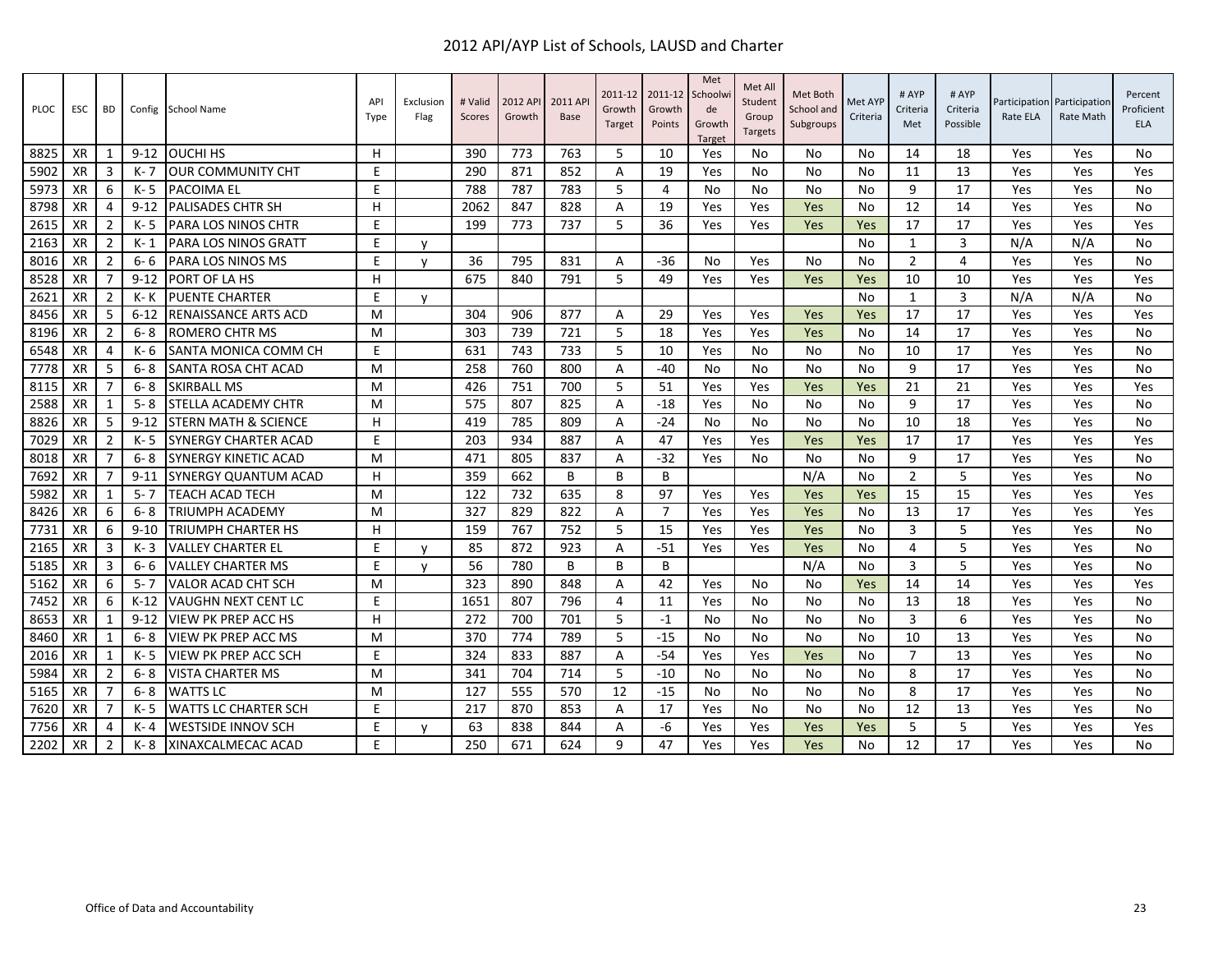| <b>School Name</b>        | Percent<br>Proficient<br>Math | API<br>Criteria | Graduatio<br>n Rate | ELA met<br>overall | Math<br>met<br>overall | PI Status | PI Year     | <b>PSC VERSION PILOT</b> |      | PARTNERSHIP<br><b>DESCRIPTION</b> | ESBMM | RESTRUCTURED QEIA |   | <b>SIG</b> | <b>Charter CMO</b> | Charter   |
|---------------------------|-------------------------------|-----------------|---------------------|--------------------|------------------------|-----------|-------------|--------------------------|------|-----------------------------------|-------|-------------------|---|------------|--------------------|-----------|
| 107TH ST EL               | No                            | Yes             | N/A                 | No                 | No                     | In PI     | Year 5      |                          |      |                                   |       |                   | x |            |                    | N         |
| 109TH ST EL               | Yes                           | Yes             | N/A                 | No                 | Yes                    | $In$ PI   | Year 4      |                          |      |                                   |       |                   |   |            |                    | N         |
| 10TH ST EL                | No                            | Yes             | N/A                 | No                 | No                     | In PI     | Year 5      |                          |      |                                   |       |                   | X |            |                    | N         |
| 112TH ST EL               | No                            | Yes             | N/A                 | No                 | No                     | In PI     | Year 5      |                          |      |                                   |       |                   |   |            |                    | N         |
| 116TH ST EL               | No                            | Yes             | N/A                 | No                 | No                     | In PI     | Year 5      |                          |      |                                   |       |                   |   |            |                    | N         |
| 118TH ST EL               | No                            | Yes             | N/A                 | No                 | No                     | In PI     | Year 5      |                          |      |                                   |       |                   |   |            |                    | N         |
| 122ND ST EL               | No                            | Yes             | N/A                 | No                 | No                     | In PI     | Year 1      |                          |      |                                   |       |                   |   |            |                    | N         |
| 135TH ST EL               | No                            | Yes             | N/A                 | No                 | No                     | ln Pl     | Year 3      |                          |      |                                   |       |                   |   |            |                    | N         |
| 153RD ST EL               | No                            | Yes             | N/A                 | No                 | No                     | In PI     | Year 5      |                          |      |                                   |       |                   | X |            |                    | N         |
| 156TH ST EL               | Yes                           | Yes             | N/A                 | Yes                | Yes                    | Not in PI | $\mathbf 0$ |                          |      |                                   |       |                   |   |            |                    | N         |
| 15TH ST EL                | Yes                           | Yes             | N/A                 | Yes                | Yes                    | In PI     | Year 3      |                          |      |                                   |       |                   |   |            |                    | ${\sf N}$ |
| 186TH ST EL               | No                            | Yes             | N/A                 | No                 | No                     | Not in PI | 0           |                          |      |                                   |       |                   |   |            |                    | N         |
| 1ST ST EL                 | No                            | Yes             | N/A                 | Yes                | No                     | In PI     | Year 5      |                          |      |                                   |       |                   |   |            |                    | N         |
| 20TH ST EL                | No                            | Yes             | N/A                 | No                 | No                     | In PI     | Year 5      |                          |      |                                   |       |                   |   |            |                    | N         |
| 232ND PL EL               | No                            | Yes             | N/A                 | Yes                | No                     | In PI     | Year 2      |                          |      |                                   |       |                   |   |            |                    | N         |
| 24TH ST EL                | No                            | Yes             | N/A                 | No                 | No                     | In PI     | Year 5      |                          |      |                                   |       |                   |   |            |                    | ${\sf N}$ |
| 28TH ST EL                | No                            | Yes             | N/A                 | Yes                | No                     | In PI     | Year 5      |                          |      |                                   |       |                   |   |            |                    | ${\sf N}$ |
| 2ND ST EL                 | No                            | Yes             | N/A                 | No                 | No                     | In PI     | Year 4      |                          |      |                                   |       |                   |   |            |                    | N         |
| 32ND/USC PER ART MAG      | Yes                           | Yes             | Yes                 | No                 | Yes                    | In PI     | Year 3      |                          |      |                                   |       |                   |   |            |                    | N         |
| 3RD ST EL                 | Yes                           | Yes             | N/A                 | Yes                | Yes                    |           |             |                          |      |                                   |       |                   |   |            |                    | N         |
| 42ND ST EL                | No                            | No              | N/A                 | No                 | No                     | ln Pl     | Year 5      |                          |      |                                   |       |                   |   |            |                    | N         |
| 49TH ST EL                | No                            | Yes             | N/A                 | No                 | No                     | In PI     | Year 5      |                          |      |                                   |       |                   |   |            |                    | N         |
| 4TH ST EL                 | No                            | Yes             | N/A                 | Yes                | No                     | In PI     | Year 1      |                          |      |                                   |       |                   |   |            |                    | ${\sf N}$ |
| 52ND ST EL                | No                            | Yes             | N/A                 | No                 | No                     | In PI     | Year 5      |                          |      |                                   |       |                   |   |            |                    | N         |
| 54TH ST EL                | No                            | Yes             | N/A                 | No                 | No                     | In PI     | Year 1      |                          |      |                                   |       |                   |   |            |                    | N         |
| 59TH ST EL                | <b>No</b>                     | No              | N/A                 | No                 | No                     | In PI     | Year 5      |                          |      |                                   |       |                   |   |            |                    | N         |
| 61ST ST EL                | No                            | Yes             | N/A                 | No                 | No                     | In PI     | Year 2      |                          |      |                                   |       |                   |   |            |                    | N         |
| 66TH ST EL                | No                            | Yes             | N/A                 | No                 | No                     | In PI     | Year 4      |                          |      |                                   |       |                   |   |            |                    | N         |
| 68TH ST EL                | No                            | No              | N/A                 | No                 | No                     | In PI     | Year 5      |                          |      |                                   |       |                   |   |            |                    | ${\sf N}$ |
| 6TH AVE EL                | No                            | Yes             | N/A                 | No                 | No                     | In PI     | Year 5      |                          |      |                                   |       |                   |   |            |                    | N         |
| 74TH ST EL                | Yes                           | Yes             | N/A                 | Yes                | Yes                    | Not in PI | 0           |                          |      |                                   |       |                   |   |            |                    | N         |
| 75TH ST EL                | Yes                           | Yes             | N/A                 | No                 | Yes                    | In PI     | Year 5      |                          |      |                                   |       |                   | x |            |                    | N         |
| 7TH ST EL                 | Yes                           | Yes             | N/A                 | Yes                | Yes                    | Not in PI | 0           |                          |      |                                   |       |                   |   |            |                    | ${\sf N}$ |
| 92ND ST EL                | Yes                           | Yes             | N/A                 | Yes                | Yes                    | In PI     | Year 2      |                          |      |                                   |       |                   |   |            |                    | N         |
| 93RD ST EL                | No                            | No              | N/A                 | No                 | No                     | In PI     | Year 5      |                          |      |                                   |       |                   |   |            |                    | N         |
| 95TH ST EL                | Yes                           | Yes             | N/A                 | Yes                | Yes                    | In PI     | Year 5      |                          |      |                                   |       |                   |   |            |                    | N         |
| 96TH ST EL                | Yes                           | Yes             | N/A                 | No                 | Yes                    | In PI     | Year 1      |                          |      |                                   |       |                   |   |            |                    | N         |
| 99TH ST EL                | Yes                           | Yes             | N/A                 | Yes                | Yes                    | Not in PI | 0           |                          |      | <b>PLAS</b>                       |       |                   |   |            |                    | N         |
| <b>ACAD FOR ENRCH SCI</b> | Yes                           | Yes             | N/A                 | Yes                | Yes                    |           |             |                          |      |                                   |       |                   |   |            |                    | N         |
| ACAD LDSHP COMMUN         | No                            | No              | No                  | No                 | No                     | In PI     | Year 3      |                          | 2008 |                                   |       |                   |   |            |                    | N         |
| <b>ADAMS MS</b>           | No                            | Yes             | N/A                 | No                 | No                     | $In$ PI   | Year 5      |                          |      |                                   |       |                   | Χ |            |                    | ${\sf N}$ |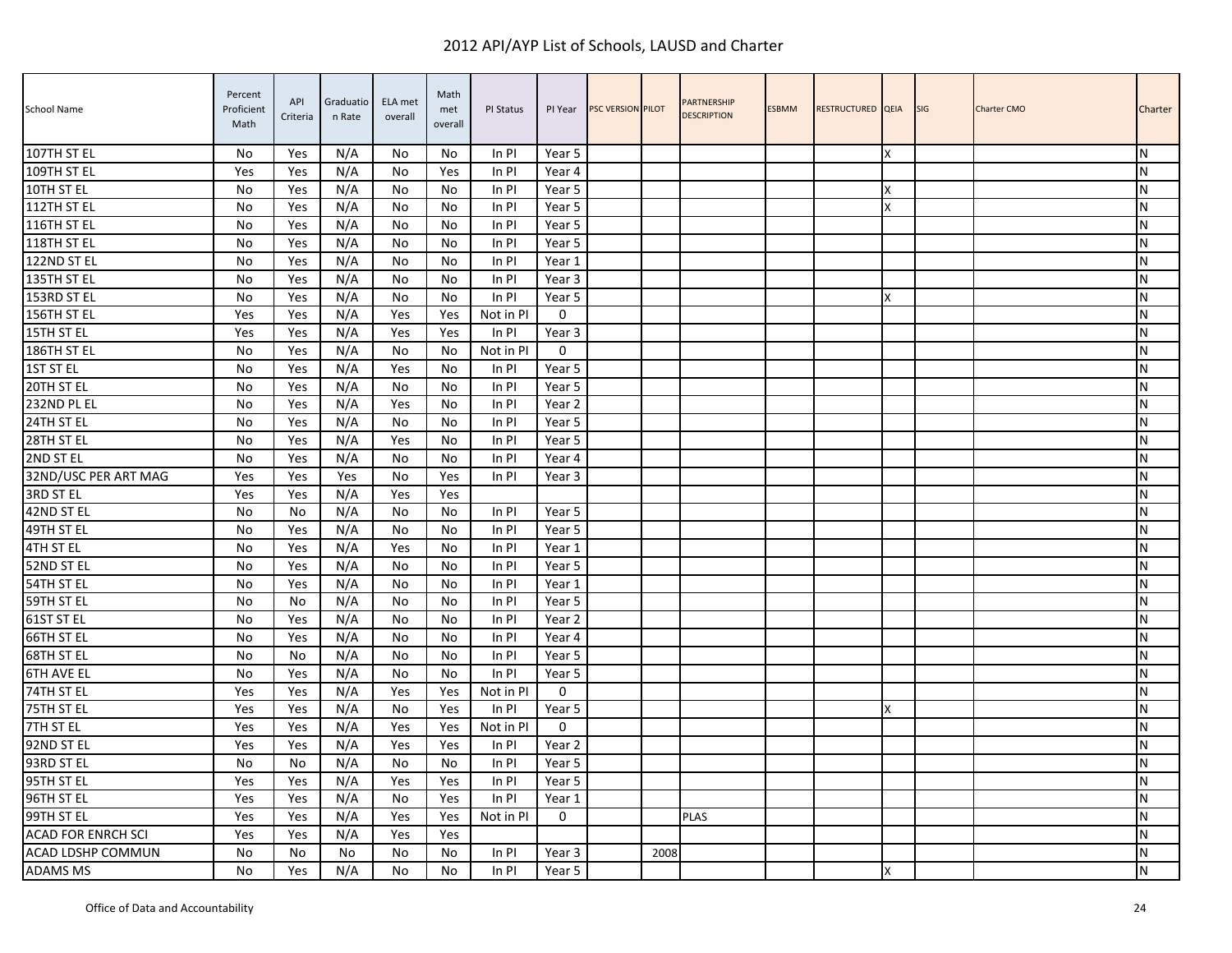| School Name              | Percent<br>Proficient<br>Math | API<br>Criteria | Graduatio<br>n Rate | ELA met<br>overall | Math<br>met<br>overall | PI Status | PI Year      | PSC VERSION PILOT |      | <b>PARTNERSHIP</b><br><b>DESCRIPTION</b> | <b>ESBMM</b> | RESTRUCTURED QEIA |   | <b>SIG</b> | <b>Charter CMO</b> | Charter   |
|--------------------------|-------------------------------|-----------------|---------------------|--------------------|------------------------|-----------|--------------|-------------------|------|------------------------------------------|--------------|-------------------|---|------------|--------------------|-----------|
| <b>ADDAMS HS</b>         | No                            | Yes             | N/A                 | Yes                | No.                    |           |              |                   |      |                                          |              |                   |   |            |                    | N         |
| <b>AGGELER HS</b>        | Yes                           | N/A             | N/A                 | No                 | Yes                    |           |              |                   |      |                                          |              |                   |   |            |                    | N         |
| <b>ALBION EL</b>         | Yes                           | Yes             | N/A                 | Yes                | Yes                    | In PI     | Year 2       |                   |      |                                          |              |                   |   |            |                    | N         |
| <b>ALDAMA EL</b>         | No                            | Yes             | N/A                 | No                 | No                     | In PI     | Year 2       |                   |      |                                          |              |                   |   |            |                    | N         |
| ALEXANDER SCI CTR SC     | No                            | Yes             | N/A                 | Yes                | No                     | In PI     | Year 4       |                   |      |                                          |              |                   |   |            | Non CMO            | N         |
| ALEXANDRIA EL            | No                            | No              | N/A                 | No                 | No                     | In PI     | Year 5       |                   |      |                                          |              |                   |   |            |                    | N         |
| <b>ALLESANDRO EL</b>     | No                            | Yes             | N/A                 | Yes                | No                     | In PI     | Year 2       |                   |      |                                          |              |                   |   |            |                    | N         |
| ALTA CALIFORNIA EL       | Yes                           | Yes             | N/A                 | No                 | Yes                    | In PI     | Year 1       |                   |      |                                          | 2010         |                   |   |            |                    | ${\sf N}$ |
| ALTA LOMA EL             | No                            | Yes             | N/A                 | No                 | No                     | In PI     | Year 3       |                   |      |                                          |              |                   |   |            |                    | N         |
| <b>AMANECER PC</b>       | No                            | Yes             | N/A                 | No                 | No                     | Not in PI | $\mathbf{0}$ |                   |      |                                          |              |                   |   |            |                    | ${\sf N}$ |
| AMBLER EL                | Yes                           | Yes             | N/A                 | Yes                | Yes                    | In PI     | Year 1       |                   |      |                                          |              |                   |   |            |                    | ${\sf N}$ |
| AMBSDR-GLOBAL EDUC       | Yes                           | Yes             | N/A                 | No                 | Yes                    | In PI     | Year 1       |                   | 2010 |                                          |              |                   |   |            |                    | N         |
| AMBSDR-GLOBAL LDSHP      | Yes                           | Yes             | N/A                 | No                 | Yes                    | In PI     | Year 1       |                   | 2010 |                                          |              |                   |   |            |                    | N         |
| <b>AMESTOY EL</b>        | No                            | Yes             | N/A                 | Yes                | No                     | In PI     | Year 3       |                   |      |                                          |              |                   |   |            |                    | N         |
| <b>ANATOLA EL</b>        | No                            | Yes             | N/A                 | No                 | No                     | In PI     | Year 3       |                   |      |                                          |              |                   |   |            |                    | N         |
| <b>ANDASOL EL</b>        | No                            | Yes             | N/A                 | No                 | No                     | In PI     | Year 1       |                   |      |                                          |              |                   |   |            |                    | ${\sf N}$ |
| ANGELES MESA EL          | No                            | No              | N/A                 | No                 | No                     | In PI     | Year 5       |                   |      |                                          |              |                   |   |            |                    | ${\sf N}$ |
| ANGELOU COMM FN ARTS     | No                            | No              | N/A                 | No                 | No                     | Not in PI | $\mathbf{0}$ | $\overline{2}$    |      |                                          |              |                   |   |            |                    | N         |
| ANGELOU COMM GLOB IS     | No                            | No              | N/A                 | No                 | No                     | Not in PI | $\Omega$     | $\overline{2}$    |      |                                          |              |                   |   |            |                    | N         |
| ANGEL'S GATE HS          | Yes                           | N/A             | N/A                 | No                 | Yes                    |           |              |                   |      |                                          |              |                   |   |            |                    | N         |
| <b>ANN EL</b>            | Yes                           | Yes             | N/A                 | No                 | Yes                    | In PI     | Year 2       |                   |      |                                          |              |                   |   |            |                    | N         |
| <b>ANNALEE EL</b>        | Yes                           | Yes             | N/A                 | Yes                | Yes                    | In PI     | Year 2       |                   |      |                                          |              |                   |   |            |                    | ${\sf N}$ |
| <b>ANNANDALE EL</b>      | Yes                           | Yes             | N/A                 | No                 | Yes                    | In PI     | Year 1       |                   |      |                                          |              |                   |   |            |                    | ${\sf N}$ |
| <b>ANTON EL</b>          | Yes                           | Yes             | N/A                 | No                 | Yes                    | In PI     | Year 5       |                   |      |                                          |              |                   |   |            |                    | N         |
| APEX ACADEMY             | No                            | Yes             | N/A                 | No                 | No                     | Not in PI | $\mathbf{0}$ |                   |      |                                          |              |                   | x |            | Non CMO            | N         |
| <b>APPERSON EL</b>       | Yes                           | Yes             | N/A                 | Yes                | Yes                    | Not in PI | $\Omega$     |                   |      |                                          |              |                   |   |            |                    | N         |
| <b>ARAGON EL</b>         | No                            | Yes             | N/A                 | No                 | No                     | In PI     | Year 5       |                   |      |                                          |              |                   |   |            |                    | N         |
| <b>ARLETA SH</b>         | No                            | Yes             | No                  | No                 | No                     | In PI     | Year 5       |                   |      |                                          |              |                   |   |            |                    | N         |
| <b>ARLINGTON HTS EL</b>  | No                            | Yes             | N/A                 | Yes                | No                     | In PI     | Year 5       |                   |      |                                          |              |                   |   |            |                    | ${\sf N}$ |
| <b>ARMINTA EL</b>        | No                            | Yes             | N/A                 | No                 | No                     | In PI     | Year 5       |                   |      |                                          |              |                   |   |            |                    | N         |
| ARROYO SECO MUSM SCI     | No                            | Yes             | N/A                 | No                 | No                     | Not in PI | $\Omega$     |                   |      |                                          |              |                   |   |            |                    | N         |
| <b>ASCOT EL</b>          | <b>No</b>                     | Yes             | N/A                 | No                 | No                     | In PI     | Year 5       |                   |      |                                          |              |                   |   |            |                    | ${\sf N}$ |
| <b>ATWATER EL</b>        | Yes                           | Yes             | N/A                 | Yes                | Yes                    | In PI     | Year 2       |                   |      |                                          |              |                   |   |            |                    | ${\sf N}$ |
| <b>AUDUBON MS</b>        | No                            | No              | N/A                 | No                 | No                     | In PI     | Year 5       |                   |      |                                          |              |                   | x |            |                    | N         |
| <b>AURORA EL</b>         | No                            | Yes             | N/A                 | No                 | No                     | In PI     | Year 2       |                   |      |                                          |              |                   |   |            |                    | ${\sf N}$ |
| <b>AVALON GARDENS EL</b> | Yes                           | Yes             | N/A                 | Yes                | Yes                    | In PI     | Year 1       |                   |      |                                          |              |                   |   |            |                    | N         |
| <b>AVALON HS</b>         | No                            | N/A             | N/A                 | Yes                | No                     |           |              |                   |      |                                          |              |                   |   |            |                    | N         |
| <b>BACA ARTS ACAD</b>    | <b>No</b>                     | Yes             | N/A                 | No                 | No                     | $In$ PI   | Year 1       | 1.5               |      |                                          |              |                   |   |            |                    | N         |
| <b>BAKEWELL PC</b>       | No                            | Yes             | N/A                 | No                 | No                     | Not in PI | $\Omega$     |                   |      |                                          |              |                   |   |            |                    | N         |
| <b>BALBOA G/HA MAG</b>   | Yes                           | Yes             | N/A                 | Yes                | Yes                    |           |              |                   |      |                                          |              |                   |   |            |                    | N         |
| <b>BALDWIN HILLS EL</b>  | Yes                           | Yes             | N/A                 | Yes                | Yes                    | In PI     | Year 1       |                   |      |                                          |              |                   |   |            |                    | ${\sf N}$ |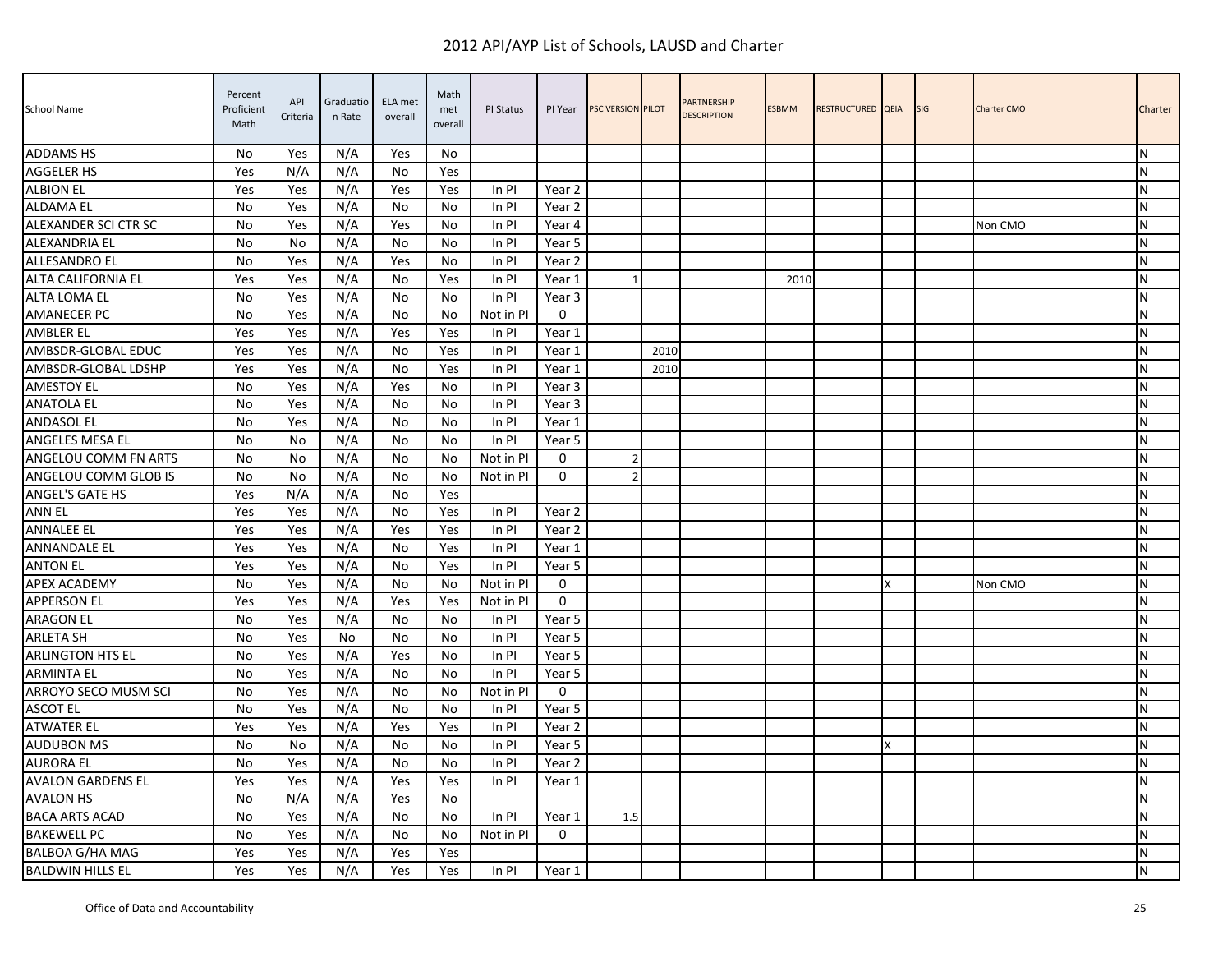| School Name                 | Percent<br>Proficient<br>Math | API<br>Criteria | Graduatio<br>n Rate | ELA met<br>overall | Math<br>met<br>overall | PI Status | PI Year           | <b>PSC VERSION PILOT</b> | <b>PARTNERSHIP</b><br><b>DESCRIPTION</b> | <b>ESBMM</b> | RESTRUCTURED QEIA |   | <b>SIG</b> | Charter CMO | Charter   |
|-----------------------------|-------------------------------|-----------------|---------------------|--------------------|------------------------|-----------|-------------------|--------------------------|------------------------------------------|--------------|-------------------|---|------------|-------------|-----------|
| <b>BANCROFT MS</b>          | No                            | Yes             | N/A                 | No                 | No.                    | In PI     | Year 5            |                          |                                          |              |                   |   |            |             | N         |
| <b>BANDINI EL</b>           | Yes                           | Yes             | N/A                 | No                 | Yes                    | $In$ PI   | Year 4            |                          |                                          |              |                   |   |            |             | N         |
| <b>BANNEKER SP ED CTR</b>   | No                            | Yes             | N/A                 | Yes                | No                     |           |                   |                          |                                          |              |                   |   |            |             | N         |
| <b>BANNING SH</b>           | No                            | Yes             | No                  | No                 | No                     | In PI     | Year 4            |                          |                                          |              |                   |   |            |             | ${\sf N}$ |
| <b>BARRETT EL</b>           | No                            | No              | N/A                 | No                 | No                     | In PI     | Year 4            |                          |                                          |              |                   |   |            |             | N         |
| <b>BARTON HILL EL</b>       | No                            | Yes             | N/A                 | No                 | No                     | In PI     | Year 5            |                          |                                          |              |                   |   |            |             | N         |
| <b>BASSETT EL</b>           | No                            | Yes             | N/A                 | Yes                | No                     | In PI     | Year 5            |                          |                                          |              |                   |   |            |             | N         |
| <b>BEACHY EL</b>            | No                            | Yes             | N/A                 | Yes                | No                     | In PI     | Year 5            |                          |                                          |              |                   |   |            |             | ${\sf N}$ |
| <b>BECKFORD CHTR ENR ST</b> | Yes                           | Yes             | N/A                 | Yes                | Yes                    |           |                   |                          |                                          |              |                   |   |            | Non CMO     | N         |
| <b>BEETHOVEN EL</b>         | No                            | Yes             | N/A                 | No                 | No                     | Not in PI | $\mathbf 0$       |                          |                                          |              |                   |   |            |             | ${\sf N}$ |
| <b>BELL SH</b>              | No                            | Yes             | Yes                 | No                 | No                     | In PI     | Year 5            |                          |                                          |              |                   |   |            |             | ${\sf N}$ |
| <b>BELLINGHAM EL</b>        | No                            | No              | N/A                 | No                 | No                     | In PI     | Year 4            |                          |                                          |              |                   |   |            |             | N         |
| <b>BELMONT SH</b>           | No                            | Yes             | Yes                 | No                 | No                     | In PI     | Year 5            |                          |                                          |              |                   | x | Cohort 2   |             | N         |
| <b>BELVEDERE EL</b>         | No                            | Yes             | N/A                 | Yes                | No                     | In PI     | Year 5            |                          |                                          |              |                   |   |            |             | N         |
| <b>BELVEDERE MS</b>         | No                            | Yes             | N/A                 | No                 | No                     | In PI     | Year 5            |                          |                                          |              |                   | X |            |             | N         |
| <b>BERENDO MS</b>           | No                            | Yes             | N/A                 | No                 | No                     | In PI     | Year 5            |                          |                                          |              |                   | X |            |             | ${\sf N}$ |
| <b>BERNSTEIN SH</b>         | No                            | No              | Yes                 | No                 | No                     | In PI     | Year 3            |                          |                                          |              |                   | X |            |             | ${\sf N}$ |
| <b>BERTRAND EL</b>          | Yes                           | Yes             | N/A                 | Yes                | Yes                    | Not in PI | $\mathbf{0}$      |                          |                                          |              |                   |   |            |             | N         |
| <b>BETHUNE MS</b>           | No                            | Yes             | N/A                 | No                 | No                     | In PI     | Year 5            |                          |                                          |              |                   | X |            |             | N         |
| <b>BLEND EL</b>             | Yes                           | N/A             | N/A                 | Yes                | Yes                    |           |                   |                          |                                          |              |                   |   |            |             | N         |
| <b>BLYTHE EL</b>            | No                            | Yes             | N/A                 | No                 | No                     | In PI     | Year 5            |                          |                                          |              |                   |   |            |             | N         |
| <b>BONITA EL</b>            | Yes                           | Yes             | N/A                 | Yes                | Yes                    | In PI     | Year 3            |                          |                                          |              |                   |   |            |             | ${\sf N}$ |
| <b>BOYLE HEIGHTS HS</b>     | <b>No</b>                     | N/A             | N/A                 | No                 | No                     |           |                   |                          |                                          |              |                   |   |            |             | ${\sf N}$ |
| <b>BRADDOCK DRIVE EL</b>    | No                            | Yes             | N/A                 | No                 | No                     | Not in PI | $\mathbf{0}$      |                          |                                          |              |                   |   |            |             | N         |
| <b>BRADLEY GLBL AWR MAG</b> | No                            | No              | N/A                 | No                 | No                     | In PI     | Year 3            |                          |                                          |              |                   |   |            |             | N         |
| <b>BRAINARD EL</b>          | <b>No</b>                     | Yes             | N/A                 | No                 | No                     | In PI     | Year <sub>2</sub> |                          |                                          |              |                   |   |            |             | N         |
| <b>BRAVO MEDICAL MAG</b>    | Yes                           | Yes             | Yes                 | No                 | Yes                    | Not in PI | $\Omega$          |                          |                                          |              |                   |   |            |             | N         |
| <b>BREED EL</b>             | No                            | Yes             | N/A                 | No                 | No                     | In PI     | Year 5            |                          |                                          |              |                   |   |            |             | N         |
| BRENTWOOD SCI MAG           | No                            | Yes             | N/A                 | No                 | No                     | In PI     | Year <sub>2</sub> |                          |                                          |              |                   |   |            |             | ${\sf N}$ |
| <b>BRIDGE EL</b>            | Yes                           | Yes             | N/A                 | No                 | Yes                    | In PI     | Year 5            |                          |                                          |              |                   | X |            |             | N         |
| <b>BRIGHT EL</b>            | No                            | Yes             | N/A                 | No                 | No                     | In PI     | Year 4            |                          |                                          |              |                   |   |            |             | N         |
| <b>BROAD AVE EL</b>         | Yes                           | Yes             | N/A                 | Yes                | Yes                    | In PI     | Year 5            |                          |                                          |              |                   |   |            |             | ${\sf N}$ |
| <b>BROADACRES EL</b>        | No                            | Yes             | N/A                 | No                 | No                     | In PI     | Year 3            |                          |                                          |              |                   |   |            |             | ${\sf N}$ |
| <b>BROADOUS EL</b>          | No                            | No              | N/A                 | No                 | No                     | In PI     | Year 5            |                          |                                          |              |                   |   |            |             | N         |
| <b>BROADWAY EL</b>          | Yes                           | Yes             | N/A                 | Yes                | Yes                    | Not in PI | $\mathbf{0}$      |                          |                                          |              |                   |   |            |             | ${\sf N}$ |
| <b>BROCKTON EL</b>          | Yes                           | Yes             | N/A                 | Yes                | Yes                    | In PI     | Year 1            |                          |                                          |              |                   |   |            |             | N         |
| <b>BROOKLYN AVE EL</b>      | No                            | Yes             | N/A                 | No                 | No                     | In PI     | Year 5            |                          |                                          |              |                   |   |            |             | N         |
| <b>BRYSON EL</b>            | No                            | Yes             | N/A                 | Yes                | No                     | In PI     | Year <sub>2</sub> |                          |                                          |              |                   |   |            |             | N         |
| <b>BUCHANAN EL</b>          | No                            | Yes             | N/A                 | No                 | No.                    | In PI     | Year <sub>2</sub> |                          |                                          |              |                   |   |            |             | N         |
| <b>BUDLONG EL</b>           | No                            | Yes             | N/A                 | No                 | No                     | Not in PI | $\mathbf 0$       |                          |                                          |              |                   |   |            |             | N         |
| <b>BURBANK EL</b>           | No                            | Yes             | N/A                 | No                 | No                     | In PI     | Year 1            |                          |                                          |              |                   |   |            |             | ${\sf N}$ |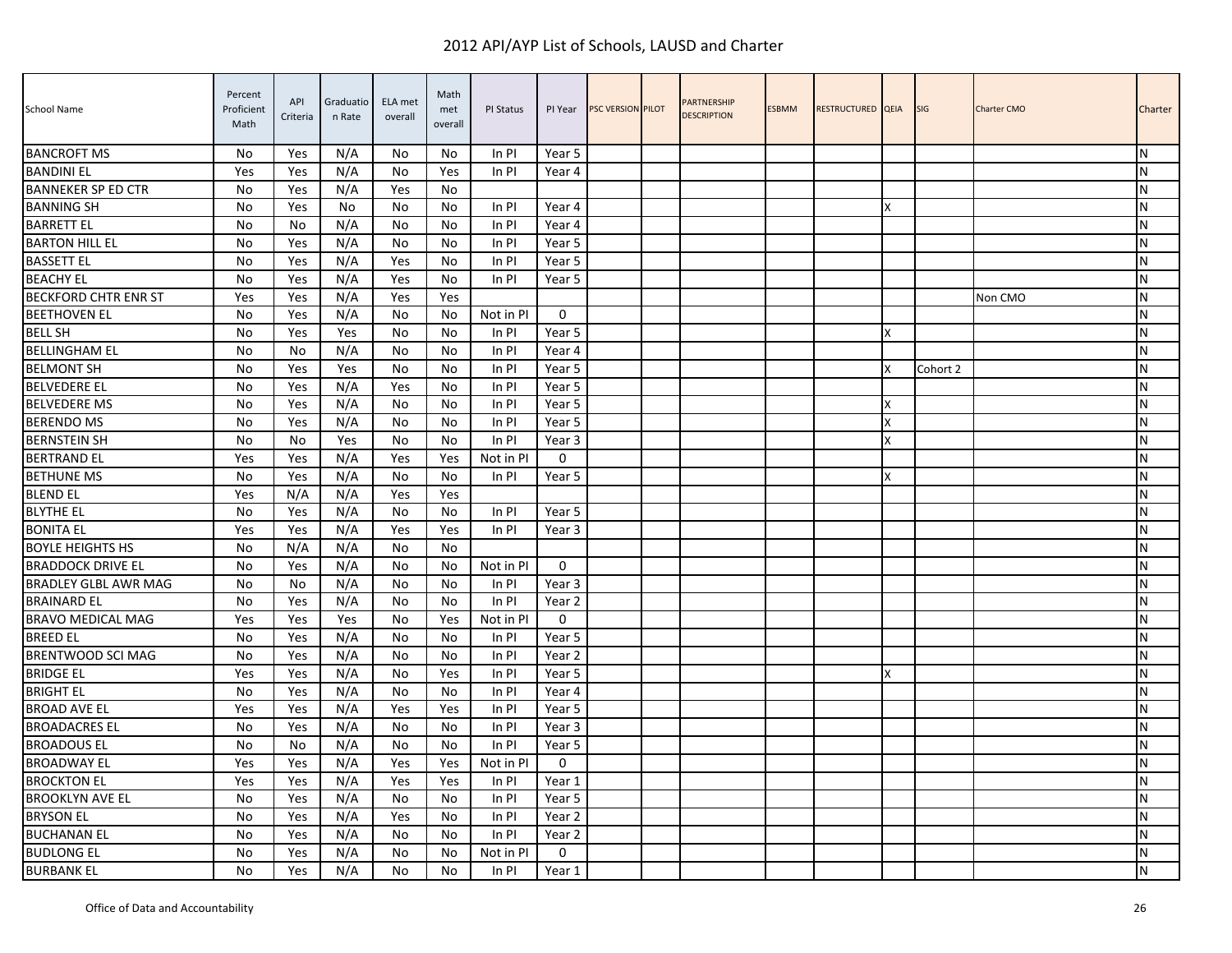| School Name                | Percent<br>Proficient<br>Math | API<br>Criteria | Graduatio<br>n Rate | ELA met<br>overall | Math<br>met<br>overall | PI Status | PI Year           | PSC VERSION PILOT | <b>PARTNERSHIP</b><br><b>DESCRIPTION</b> | <b>ESBMM</b> | RESTRUCTURED QEIA   |   | <b>SIG</b> | <b>Charter CMO</b> | Charter   |
|----------------------------|-------------------------------|-----------------|---------------------|--------------------|------------------------|-----------|-------------------|-------------------|------------------------------------------|--------------|---------------------|---|------------|--------------------|-----------|
| <b>BURBANK MS</b>          | Yes                           | Yes             | N/A                 | Yes                | Yes                    | In PI     | Year 5            | 1                 |                                          |              | <b>RESTRUCTURED</b> |   |            |                    | N         |
| <b>BURKE HS</b>            | No                            | Yes             | No                  | No                 | No                     |           |                   |                   |                                          |              |                     |   |            |                    | N         |
| <b>BURROUGHS MS</b>        | No                            | Yes             | N/A                 | Yes                | No                     | In PI     | Year 5            |                   |                                          |              |                     |   |            |                    | N         |
| <b>BURTON EL</b>           | No                            | Yes             | N/A                 | No                 | No                     | Not in PI | $\mathbf 0$       |                   |                                          |              |                     |   |            |                    | ${\sf N}$ |
| <b>BUSHNELL WAY EL</b>     | No                            | Yes             | N/A                 | Yes                | No                     | In PI     | Year 4            |                   |                                          |              |                     |   |            |                    | N         |
| <b>BYRD MS</b>             | Yes                           | Yes             | N/A                 | No                 | Yes                    | In PI     | Year 5            |                   |                                          |              |                     |   |            |                    | N         |
| <b>CABRILLO EL</b>         | No                            | Yes             | N/A                 | No                 | No                     | In PI     | Year 5            |                   |                                          |              |                     |   |            |                    | N         |
| <b>CAHUENGA EL</b>         | No                            | Yes             | N/A                 | No                 | No                     | In PI     | Year <sub>2</sub> |                   |                                          |              |                     |   |            |                    | N         |
| <b>CALABASH EL</b>         | No                            | Yes             | N/A                 | Yes                | No                     |           |                   |                   |                                          |              |                     |   |            | Non CMO            | N         |
| <b>CALAHAN EL</b>          | No                            | Yes             | N/A                 | Yes                | No                     | In PI     | Year 2            |                   |                                          |              |                     |   |            |                    | ${\sf N}$ |
| <b>CALVERT EL</b>          | Yes                           | Yes             | N/A                 | Yes                | Yes                    | In PI     | Year 4            |                   |                                          |              |                     |   |            |                    | N         |
| <b>CAMELLIA EL</b>         | No                            | No              | N/A                 | No                 | No                     | In PI     | Year 5            |                   |                                          |              |                     |   |            |                    | N         |
| <b>CANFIELD EL</b>         | Yes                           | Yes             | N/A                 | Yes                | Yes                    |           |                   |                   |                                          |              |                     |   |            |                    | N         |
| <b>CANOGA PARK EL</b>      | No                            | Yes             | N/A                 | No                 | No                     | In PI     | Year 5            |                   |                                          |              |                     |   |            |                    | N         |
| <b>CANOGA PARK SH</b>      | No                            | Yes             | Yes                 | No                 | No                     | In PI     | Year 5            |                   |                                          |              |                     |   |            |                    | N         |
| <b>CANTARA EL</b>          | No                            | Yes             | N/A                 | No                 | No                     | In PI     | Year 2            |                   |                                          |              |                     |   |            |                    | ${\sf N}$ |
| <b>CANTERBURY EL</b>       | No                            | Yes             | N/A                 | No                 | No                     | In PI     | Year 3            |                   |                                          |              |                     |   |            |                    | ${\sf N}$ |
| <b>CANYON EL</b>           | Yes                           | Yes             | N/A                 | Yes                | Yes                    |           |                   |                   |                                          |              |                     |   |            | Non CMO            | N         |
| <b>CAPISTRANO EL</b>       | No                            | No              | N/A                 | No                 | No                     | Not in PI | $\mathbf{0}$      |                   |                                          |              |                     |   |            |                    | N         |
| <b>CARDENAS EL</b>         | <b>No</b>                     | No              | N/A                 | No                 | No                     | In PI     | Year 1            |                   |                                          |              |                     |   |            |                    | N         |
| CARLSON HOSP (K-12)        | <b>No</b>                     | No              | <b>No</b>           | No                 | No                     |           |                   |                   |                                          |              |                     |   |            |                    | N         |
| <b>CARNEGIE MS</b>         | No                            | Yes             | N/A                 | Yes                | No                     | In PI     | Year 5            |                   |                                          |              |                     | x |            |                    | ${\sf N}$ |
| CAROLDALE LRNG COMM        | Yes                           | Yes             | N/A                 | Yes                | Yes                    | In PI     | Year 2            |                   |                                          |              |                     |   |            |                    | ${\sf N}$ |
| <b>CARPENTER COMM CHTR</b> | Yes                           | Yes             | N/A                 | Yes                | Yes                    |           |                   |                   |                                          |              |                     |   |            | Non CMO            | N         |
| <b>CARSON EL</b>           | No                            | Yes             | N/A                 | No                 | No                     | In PI     | Year 1            |                   |                                          |              |                     |   |            |                    | N         |
| <b>CARSON SH</b>           | <b>No</b>                     | Yes             | <b>No</b>           | No                 | No                     | In Pl     | Year 5            |                   |                                          |              |                     |   |            |                    | N         |
| CARSON-GORE ACADEMY        | <b>No</b>                     | Yes             | N/A                 | No                 | No                     | In PI     | Year 1            | -1                |                                          |              |                     |   |            |                    | N         |
| <b>CARTHAY CENTER EL</b>   | Yes                           | Yes             | N/A                 | Yes                | Yes                    | In PI     | Year 3            |                   |                                          |              |                     |   |            |                    | N         |
| <b>CARVER MS</b>           | No                            | Yes             | N/A                 | No                 | No                     | In PI     | Year 1            | $\mathbf{1}$      | <b>PLAS</b>                              |              |                     | x | Cohort 1   |                    | ${\sf N}$ |
| <b>CASTELAR EL</b>         | No                            | Yes             | N/A                 | No                 | No                     | In PI     | Year 2            |                   |                                          |              |                     |   |            |                    | N         |
| <b>CASTLE HTS EL</b>       | <b>No</b>                     | Yes             | N/A                 | No                 | No                     |           |                   |                   |                                          |              |                     |   |            |                    | N         |
| <b>CASTLEBAY LN EL</b>     | Yes                           | Yes             | N/A                 | Yes                | Yes                    |           |                   |                   |                                          |              |                     |   |            | Non CMO            | ${\sf N}$ |
| <b>CASTRO MS</b>           | No                            | No              | N/A                 | No                 | No                     | In PI     | Year 2            |                   |                                          |              |                     |   |            |                    | ${\sf N}$ |
| <b>CATSKILL EL</b>         | No                            | Yes             | N/A                 | No                 | No.                    | Not in PI | $\Omega$          |                   |                                          |              |                     |   |            |                    | N         |
| <b>CDS AGGELER</b>         | No                            | N/A             | N/A                 | Yes                | No                     |           |                   |                   |                                          |              |                     |   |            |                    | ${\sf N}$ |
| CDS ALONZO                 | No                            | N/A             | No                  | No                 | No                     |           |                   |                   |                                          |              |                     |   |            |                    | ${\sf N}$ |
| <b>CDS JOHNSON</b>         | No                            | N/A             | N/A                 | No                 | No                     |           |                   |                   |                                          |              |                     |   |            |                    | N         |
| <b>CDS JOHNSTON</b>        | Yes                           | Yes             | N/A                 | No                 | Yes                    |           |                   |                   |                                          |              |                     |   |            |                    | N         |
| <b>CDS LONDON</b>          | No                            | N/A             | N/A                 | No                 | No                     |           |                   |                   |                                          |              |                     |   |            |                    | N         |
| <b>CDS TRI-C</b>           | No                            | No              | No                  | No                 | No                     |           |                   |                   |                                          |              |                     |   |            |                    | N         |
| CDS WEST HOLLYWOOD         | No                            | N/A             | N/A                 | No                 | No                     |           |                   |                   |                                          |              |                     |   |            |                    | N         |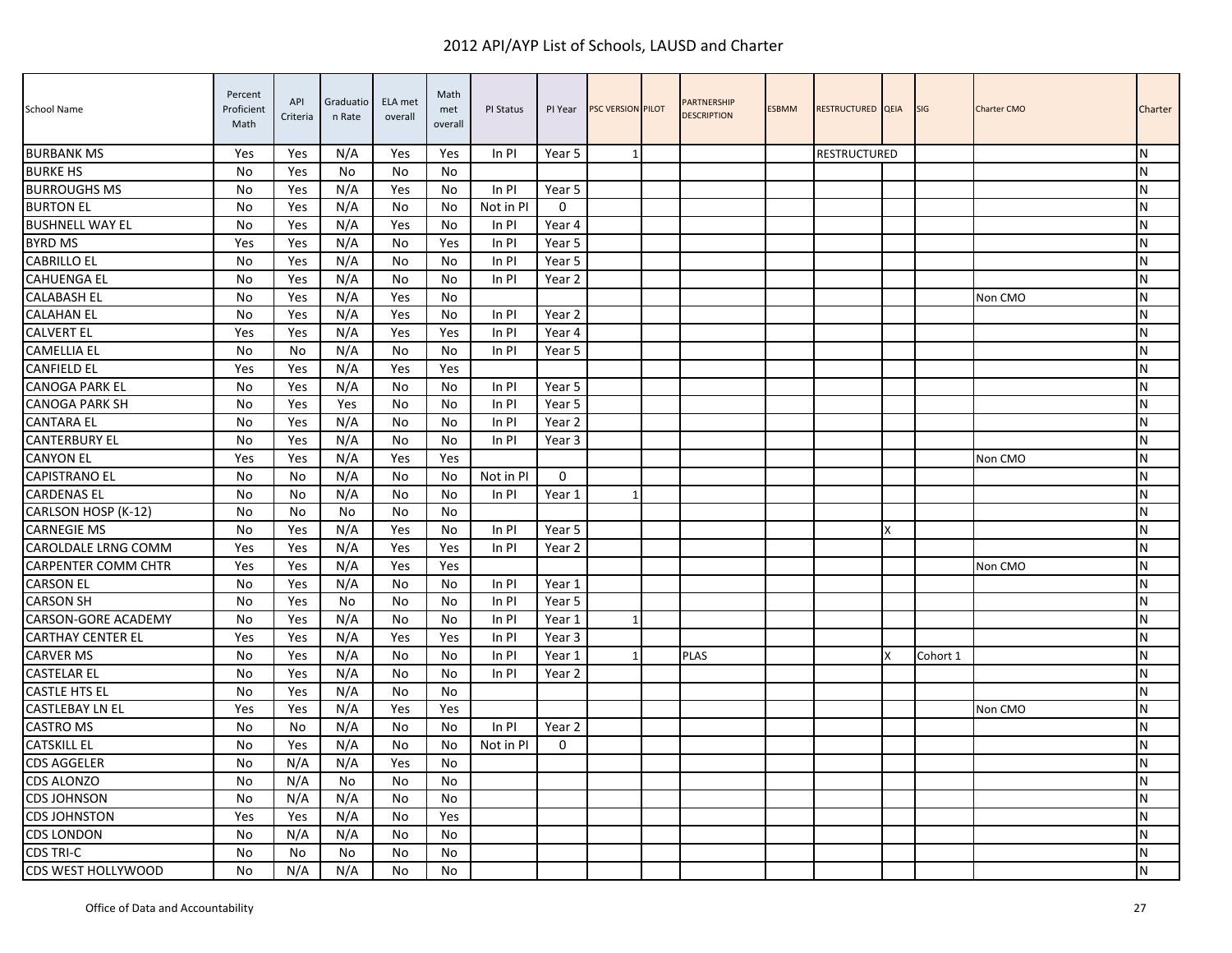| School Name                 | Percent<br>Proficient<br>Math | API<br>Criteria | Graduatio<br>n Rate | ELA met<br>overall | Math<br>met<br>overall | PI Status | PI Year     | PSC VERSION PILOT |      | <b>PARTNERSHIP</b><br><b>DESCRIPTION</b> | <b>ESBMM</b> | RESTRUCTURED QEIA |   | <b>SIG</b> | Charter CMO | Charter   |
|-----------------------------|-------------------------------|-----------------|---------------------|--------------------|------------------------|-----------|-------------|-------------------|------|------------------------------------------|--------------|-------------------|---|------------|-------------|-----------|
| <b>CENTRAL HS</b>           | No                            | No              | No                  | No                 | No.                    |           |             |                   |      |                                          |              |                   |   |            |             | N         |
| <b>CENTURY PARK EL</b>      | Yes                           | Yes             | N/A                 | Yes                | Yes                    | In PI     | Year 5      |                   |      |                                          |              |                   |   |            |             | N         |
| <b>CHANDLER EL</b>          | <b>No</b>                     | Yes             | N/A                 | No                 | No                     | In PI     | Year 1      |                   |      |                                          |              |                   |   |            |             | N         |
| <b>CHAPMAN EL</b>           | Yes                           | Yes             | N/A                 | Yes                | Yes                    | Not in PI | $\Omega$    |                   |      |                                          |              |                   |   |            |             | N         |
| <b>CHARNOCK ROAD EL</b>     | No                            | Yes             | N/A                 | Yes                | No                     | Not in PI | $\Omega$    |                   |      |                                          |              |                   |   |            |             | N         |
| <b>CHASE EL</b>             | No                            | Yes             | N/A                 | No                 | No                     | In PI     | Year 2      |                   |      |                                          |              |                   |   |            |             | N         |
| <b>CHATSWORTH PARK EL</b>   | No                            | Yes             | N/A                 | No                 | No                     | Not in PI | 0           |                   |      |                                          |              |                   |   |            |             | ${\sf N}$ |
| <b>CHATSWORTH SH</b>        | No                            | No              | No                  | No                 | No                     | In PI     | Year 4      |                   |      |                                          |              |                   |   |            |             | N         |
| <b>CHAVEZ EL</b>            | No                            | Yes             | N/A                 | No                 | No                     | In PI     | Year 5      |                   |      |                                          |              |                   |   |            |             | N         |
| <b>CHAVEZ LA-ARTES</b>      | <b>No</b>                     | No              | N/A                 | No                 | No                     | Not in PI | $\Omega$    | $\mathcal{P}$     | 2011 |                                          |              |                   |   |            |             | N         |
| CHAVEZ LA-ASE               | <b>No</b>                     | No              | N/A                 | No                 | No                     | Not in PI | $\mathbf 0$ |                   | 2011 |                                          |              |                   |   |            |             | N         |
| CHAVEZ LA-SJ HUM AC         | <b>No</b>                     | No              | N/A                 | No                 | No                     | Not in PI | $\Omega$    |                   | 2011 |                                          |              |                   |   |            |             | N         |
| <b>CHAVEZ LA-TCHR PREP</b>  | No                            | No              | N/A                 | No                 | No                     | Not in PI | $\Omega$    | $\mathfrak{p}$    |      |                                          |              |                   |   |            |             | N         |
| <b>CHEREMOYA EL</b>         | No                            | Yes             | N/A                 | Yes                | No                     | In PI     | Year 1      |                   |      |                                          |              |                   |   |            |             | ${\sf N}$ |
| <b>CHEVIOT HILLS HS</b>     | Yes                           | N/A             | N/A                 | Yes                | Yes                    |           |             |                   |      |                                          |              |                   |   |            |             | N         |
| <b>CIENEGA EL</b>           | No                            | Yes             | N/A                 | Yes                | No                     | In PI     | Year 5      |                   |      |                                          |              |                   |   |            |             | ${\sf N}$ |
| <b>CIMARRON EL</b>          | Yes                           | Yes             | N/A                 | Yes                | Yes                    | In PI     | Year 1      |                   |      |                                          |              |                   |   |            |             | N         |
| <b>CITY OF ANGELS</b>       | No                            | Yes             | No                  | No                 | No                     |           |             |                   |      |                                          |              |                   |   |            |             | N         |
| <b>CITY TERRACE EL</b>      | <b>No</b>                     | Yes             | N/A                 | Yes                | No                     | In PI     | Year 3      |                   |      |                                          |              |                   |   |            |             | N         |
| <b>CIVITAS LEADERSHIP</b>   | Yes                           | Yes             | N/A                 | No                 | Yes                    | In PI     | Year 3      |                   | 2007 |                                          |              |                   | X |            |             | ${\sf N}$ |
| <b>CLEVELAND SH</b>         | <b>No</b>                     | Yes             | <b>No</b>           | No                 | No                     | In Pl     | Year 4      |                   |      |                                          | 2011         |                   |   |            |             | N         |
| <b>CLIFFORD EL</b>          | No                            | Yes             | N/A                 | Yes                | No                     | Not in PI | 0           |                   |      |                                          |              |                   |   |            |             | ${\sf N}$ |
| <b>CLINTON MS</b>           | No                            | Yes             | N/A                 | No                 | No                     | Not in PI | $\mathbf 0$ |                   |      |                                          |              | TURNAROUND        |   | Cohort 2   |             | N         |
| <b>CLOVER EL</b>            | Yes                           | Yes             | N/A                 | Yes                | Yes                    |           |             |                   |      |                                          |              |                   |   |            |             | N         |
| <b>COCHRAN MS</b>           | No                            | No              | N/A                 | No                 | No                     | In PI     | Year 5      |                   |      |                                          |              |                   | X |            |             | N         |
| <b>COEUR D ALENE EL</b>     | Yes                           | Yes             | N/A                 | Yes                | Yes                    |           |             |                   |      |                                          |              |                   |   |            |             | N         |
| <b>COHASSET EL</b>          | <b>No</b>                     | Yes             | N/A                 | Yes                | No                     | In PI     | Year 5      |                   |      |                                          |              |                   |   |            |             | N         |
| <b>COLDWATER CYN EL</b>     | <b>No</b>                     | Yes             | N/A                 | Yes                | No                     | In PI     | Year 3      |                   |      |                                          |              |                   |   |            |             | N         |
| <b>COLFAX EL</b>            | Yes                           | Yes             | N/A                 | Yes                | Yes                    |           |             |                   |      |                                          |              |                   |   |            | Non CMO     | N         |
| <b>COLISEUM EL</b>          | No                            | Yes             | N/A                 | Yes                | No                     | In PI     | Year 5      |                   |      |                                          |              |                   |   |            |             | N         |
| <b>COLUMBUS AVE EL</b>      | No                            | Yes             | N/A                 | No                 | No                     | In PI     | Year 1      |                   |      |                                          |              |                   |   |            |             | ${\sf N}$ |
| <b>COLUMBUS MS</b>          | No                            | Yes             | N/A                 | No                 | No                     | In PI     | Year 5      |                   |      |                                          |              |                   |   |            |             | N         |
| <b>COMMONWEALTH EL</b>      | No                            | Yes             | N/A                 | No                 | No                     | Not in PI | $\mathbf 0$ |                   |      |                                          |              |                   |   |            |             | N         |
| <b>COMMUNITY MAG CHT SC</b> | Yes                           | Yes             | N/A                 | Yes                | Yes                    |           |             |                   |      |                                          |              |                   |   |            | Non CMO     | N         |
| <b>COMPTON EL</b>           | <b>No</b>                     | Yes             | N/A                 | No                 | No                     | In PI     | Year 5      |                   |      |                                          |              |                   |   |            |             | N         |
| <b>CONTRERAS LC</b>         | No                            | No              | No                  | No                 | No                     | In PI     | Year 5      |                   |      |                                          |              |                   |   |            |             | N         |
| <b>CORONA EL</b>            | No                            | Yes             | N/A                 | No                 | No                     | In PI     | Year 5      |                   |      |                                          |              |                   |   |            |             | N         |
| CORTINES SCH OF VPA         | <b>No</b>                     | Yes             | N/A                 | No                 | No                     | In PI     | Year 2      |                   | 2009 |                                          |              |                   |   |            |             | N         |
| <b>COUGHLIN EL</b>          | No                            | Yes             | N/A                 | No                 | No                     | In PI     | Year 1      |                   |      |                                          |              |                   |   |            |             | N         |
| <b>COWAN EL</b>             | No                            | Yes             | N/A                 | Yes                | No                     |           |             |                   |      |                                          |              |                   |   |            |             | N         |
| <b>CRENSHAW SH</b>          | No                            | Yes             | No                  | No                 | No                     | In PI     | Year 5      |                   |      | <b>GCEP</b>                              |              |                   | X | Cohort 2   |             | Σ         |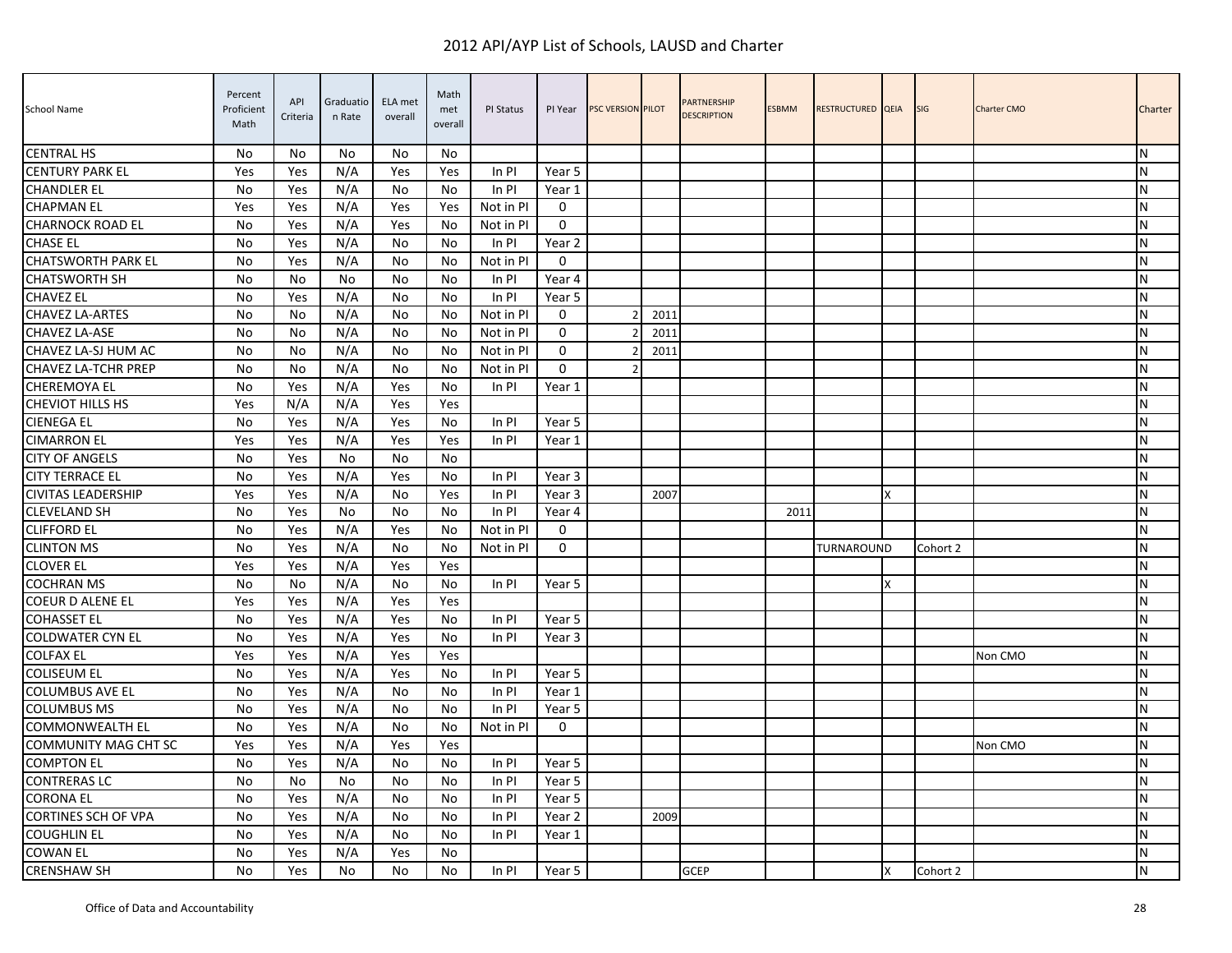| School Name                | Percent<br>Proficient<br>Math | API<br>Criteria | Graduatio<br>n Rate | ELA met<br>overall | Math<br>met<br>overall | PI Status | PI Year     | <b>PSC VERSION PILOT</b> | PARTNERSHIP<br><b>DESCRIPTION</b> | <b>ESBMM</b> | RESTRUCTURED QEIA |   | <b>SIG</b> | <b>Charter CMO</b> | Charter   |
|----------------------------|-------------------------------|-----------------|---------------------|--------------------|------------------------|-----------|-------------|--------------------------|-----------------------------------|--------------|-------------------|---|------------|--------------------|-----------|
| CRESCENT HTS L/A/S/J       | Yes                           | Yes             | N/A                 | Yes                | Yes                    | $In$ PI   | Year 1      |                          |                                   |              |                   |   |            |                    | N         |
| <b>CRESTWOOD ST EL</b>     | Yes                           | Yes             | N/A                 | Yes                | Yes                    |           |             |                          |                                   |              |                   |   |            |                    | N         |
| <b>CURTISS MS</b>          | No                            | No              | N/A                 | No                 | No                     | In PI     | Year 5      |                          |                                   |              |                   | x |            |                    | N         |
| <b>DAHLIA HTS EL</b>       | No                            | Yes             | N/A                 | No                 | No                     | Not in PI | $\mathbf 0$ |                          |                                   |              |                   |   |            |                    | ${\sf N}$ |
| DANA MS                    | No                            | Yes             | N/A                 | No                 | No                     | In PI     | Year 5      |                          |                                   |              |                   |   |            |                    | N         |
| <b>DANUBE EL</b>           | Yes                           | Yes             | N/A                 | Yes                | Yes                    | Not in PI | $\Omega$    |                          |                                   |              |                   |   |            |                    | N         |
| <b>DARBY EL</b>            | No                            | Yes             | N/A                 | Yes                | No                     |           |             |                          |                                   |              |                   |   |            |                    | N         |
| DAYTON HEIGHTS EL          | <b>No</b>                     | Yes             | N/A                 | No                 | No                     | In PI     | Year 1      |                          |                                   |              |                   |   |            |                    | N         |
| DE LA TORRE JR EL          | No                            | Yes             | N/A                 | Yes                | No                     | In PI     | Year 5      |                          |                                   |              |                   |   |            |                    | N         |
| <b>DEARBORN EL</b>         | No                            | Yes             | N/A                 | No                 | No.                    | Not in PI | $\mathbf 0$ |                          |                                   |              |                   |   |            | Non CMO            | N         |
| DEL AMO EL                 | No                            | Yes             | N/A                 | No                 | No.                    | In PI     | Year 2      |                          |                                   |              |                   |   |            |                    | ${\sf N}$ |
| DEL OLMO EL                | Yes                           | Yes             | N/A                 | Yes                | Yes                    | Not in PI | 0           |                          |                                   |              |                   |   |            |                    | N         |
| DELEVAN DRIVE EL           | <b>No</b>                     | Yes             | N/A                 | Yes                | No                     | Not in PI | $\mathbf 0$ |                          |                                   |              |                   |   |            |                    | N         |
| <b>DENA EL</b>             | <b>No</b>                     | Yes             | N/A                 | No                 | No                     | $In$ PI   | Year 5      |                          |                                   |              |                   |   |            |                    | N         |
| <b>DENKER EL</b>           | No                            | Yes             | N/A                 | No                 | No                     | Not in PI | $\mathbf 0$ |                          |                                   |              |                   |   |            |                    | N         |
| DIXIE CANYON EL            | No                            | Yes             | N/A                 | No                 | No                     |           |             |                          |                                   |              |                   |   |            | Non CMO            | ${\sf N}$ |
| <b>DODSON MS</b>           | <b>No</b>                     | Yes             | N/A                 | No                 | No.                    | In PI     | Year 5      |                          |                                   |              |                   |   |            |                    | N         |
| <b>DOLORES EL</b>          | No                            | Yes             | N/A                 | No                 | No                     | In PI     | Year 2      |                          |                                   |              |                   |   |            |                    | N         |
| <b>DOMINGUEZ EL</b>        | Yes                           | Yes             | N/A                 | Yes                | Yes                    | In PI     | Year 3      |                          |                                   |              |                   |   |            |                    | N         |
| <b>DORRIS PLACE EL</b>     | Yes                           | Yes             | N/A                 | No                 | Yes                    | In PI     | Year 1      |                          |                                   |              |                   |   |            |                    | N         |
| <b>DORSEY SH</b>           | <b>No</b>                     | Yes             | No                  | No                 | No                     | In PI     | Year 5      |                          |                                   |              |                   | x |            |                    | N         |
| DOWNTWN BUSINESS MAG       | No                            | Yes             | Yes                 | No                 | No                     | In PI     | Year 2      |                          |                                   |              |                   |   |            |                    | ${\sf N}$ |
| <b>DREW MS</b>             | <b>No</b>                     | Yes             | N/A                 | No                 | No                     | In PI     | Year 5      |                          |                                   |              |                   |   | Cohort 2   |                    | N         |
| <b>DYER EL</b>             | No                            | Yes             | N/A                 | No                 | No                     | Not in PI | $\mathbf 0$ |                          |                                   |              |                   |   |            |                    | N         |
| <b>EAGLE ROCK EL</b>       | No                            | Yes             | N/A                 | Yes                | No                     | In PI     | Year 2      |                          |                                   |              |                   |   |            |                    | N         |
| <b>EAGLE ROCK HS</b>       | <b>No</b>                     | Yes             | No                  | No                 | No                     | In PI     | Year 5      |                          |                                   |              |                   |   |            |                    | N         |
| <b>EAGLE TREE CONTN HS</b> | <b>No</b>                     | N/A             | No                  | No                 | No                     |           |             |                          |                                   |              |                   |   |            |                    | N         |
| <b>EARHART HS</b>          | Yes                           | N/A             | N/A                 | Yes                | Yes                    |           |             |                          |                                   |              |                   |   |            |                    | N         |
| <b>EAST VALLEY SH</b>      | No                            | No              | No                  | No                 | No                     | In PI     | Year 5      |                          |                                   |              |                   |   | Cohort 2   |                    | ${\sf N}$ |
| <b>EASTMAN EL</b>          | Yes                           | Yes             | N/A                 | Yes                | Yes                    | In PI     | Year 5      |                          |                                   |              |                   |   |            |                    | N         |
| <b>EDISON MS</b>           | <b>No</b>                     | Yes             | N/A                 | No                 | No                     | In PI     | Year 5      |                          |                                   |              |                   | x |            |                    | N         |
| <b>EINSTEIN HS</b>         | Yes                           | N/A             | N/A                 | No                 | Yes                    |           |             |                          |                                   |              |                   |   |            |                    | ${\sf N}$ |
| EL DORADO EL               | Yes                           | Yes             | N/A                 | Yes                | Yes                    | In PI     | Year 4      |                          |                                   |              |                   |   |            |                    | N         |
| EL ORO EL                  | <b>No</b>                     | Yes             | N/A                 | No                 | No.                    |           |             |                          |                                   |              |                   |   |            | Non CMO            | N         |
| EL SERENO EL               | No                            | Yes             | N/A                 | Yes                | No                     | In PI     | Year 3      |                          |                                   |              |                   |   |            |                    | ${\sf N}$ |
| EL SERENO MS               | No                            | Yes             | N/A                 | No                 | No.                    | In PI     | Year 5      |                          |                                   |              |                   |   |            |                    | ${\sf N}$ |
| <b>ELEMENTARY CDS</b>      | Yes                           | N/A             | N/A                 | Yes                | Yes                    |           |             |                          |                                   |              |                   |   |            |                    | N         |
| <b>ELIZABETH LC</b>        | No                            | Yes             | No                  | No                 | No                     | In PI     | Year 5      |                          |                                   |              |                   |   |            |                    | N         |
| <b>ELLINGTON HS</b>        | No                            | N/A             | No                  | No                 | No                     |           |             |                          |                                   |              |                   |   |            |                    | N         |
| ELYSIAN HEIGHTS EL         | No                            | Yes             | N/A                 | No                 | No                     | In PI     | Year 3      |                          |                                   |              |                   |   |            |                    | N         |
| <b>EMELITA EL</b>          | No                            | Yes             | N/A                 | No                 | No                     | In PI     | Year 1      |                          |                                   |              |                   |   |            |                    | ${\sf N}$ |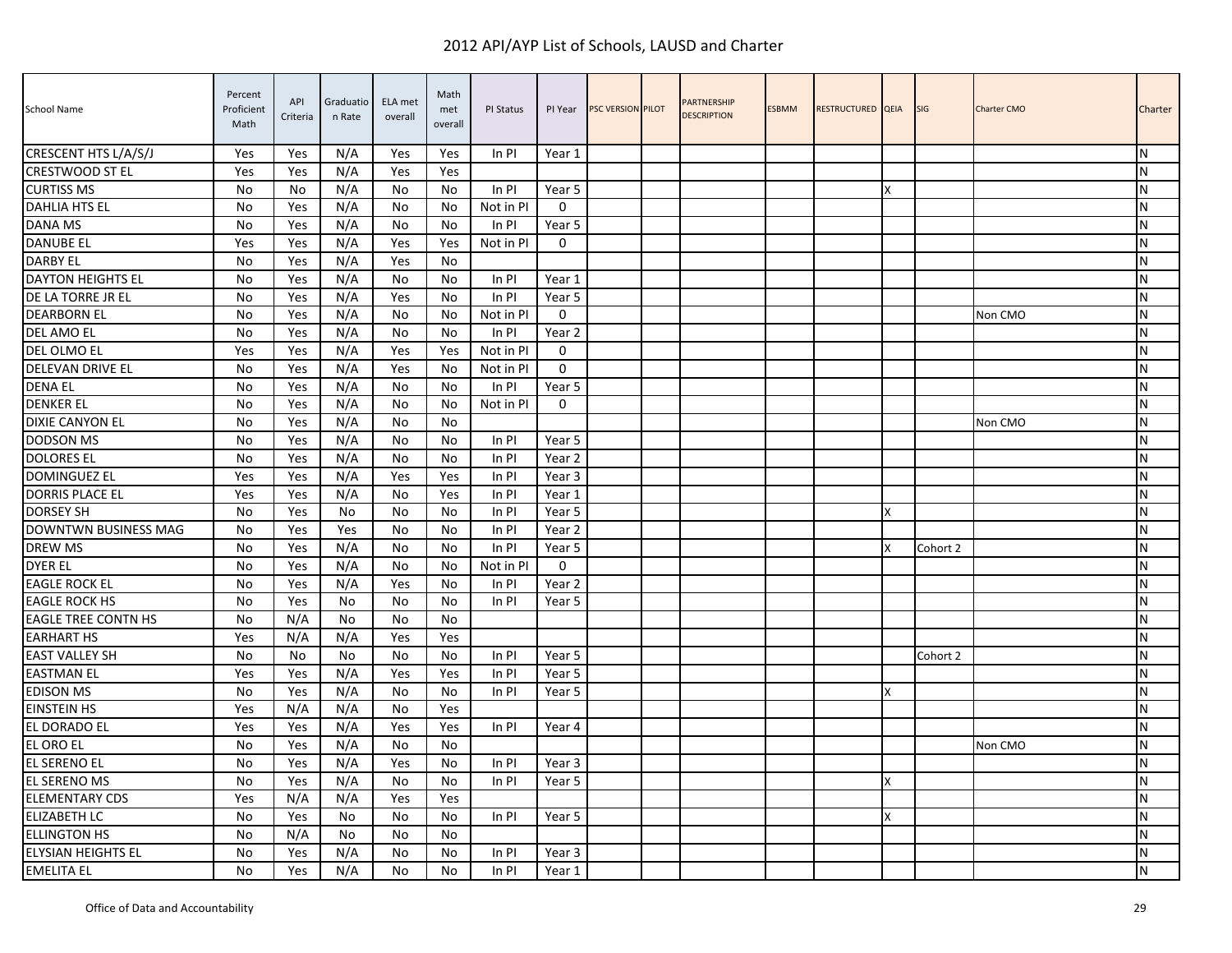| <b>School Name</b>         | Percent<br>Proficient<br>Math | API<br>Criteria | Graduatio<br>n Rate | ELA met<br>overall | Math<br>met<br>overall | PI Status | PI Year     | <b>PSC VERSION PILOT</b> | PARTNERSHIP<br><b>DESCRIPTION</b> | <b>ESBMM</b> | RESTRUCTURED QEIA  |   | <b>SIG</b> | <b>Charter CMO</b> | Charter        |
|----------------------------|-------------------------------|-----------------|---------------------|--------------------|------------------------|-----------|-------------|--------------------------|-----------------------------------|--------------|--------------------|---|------------|--------------------|----------------|
| <b>EMERSON MS</b>          | No                            | Yes             | N/A                 | No                 | No                     | $In$ PI   | Year 5      |                          |                                   |              |                    |   |            |                    | IN.            |
| <b>ENADIA EL</b>           | No                            | Yes             | N/A                 | Yes                | No                     | Not in Pl | $\Omega$    |                          |                                   |              |                    |   |            | Non CMO            | N              |
| <b>ENCINO EL</b>           | Yes                           | Yes             | N/A                 | No                 | Yes                    |           |             |                          |                                   |              |                    |   |            | Non CMO            | IN.            |
| <b>ERWIN EL</b>            | No                            | Yes             | N/A                 | No                 | No                     | Not in PI | $\mathbf 0$ |                          |                                   |              |                    |   |            |                    | ${\sf N}$      |
| <b>ESCALANTE EL</b>        | No                            | Yes             | N/A                 | No                 | No                     | In PI     | Year 1      |                          |                                   | 2010         |                    |   |            |                    | ${\sf N}$      |
| <b>ESCUTIA PC</b>          | No                            | Yes             | N/A                 | No                 | No                     | Not in PI | $\Omega$    |                          |                                   |              |                    |   |            |                    | IN.            |
| <b>ESHELMAN EL</b>         | Yes                           | Yes             | N/A                 | Yes                | Yes                    | In PI     | Year 1      |                          |                                   |              |                    |   |            |                    | N              |
| ESPERANZA EL               | No                            | Yes             | N/A                 | No                 | No                     | $In$ PI   | Year 5      |                          |                                   |              |                    |   |            |                    | ${\sf N}$      |
| <b>ESTRELLA EL</b>         | Yes                           | Yes             | N/A                 | No                 | Yes                    | In PI     | Year 1      |                          |                                   |              |                    |   |            |                    | <b>N</b>       |
| <b>EUCLID EL</b>           | No                            | No              | N/A                 | No                 | No                     | In PI     | Year 5      |                          |                                   |              |                    |   |            |                    | ${\sf N}$      |
| <b>EVERGREEN EL</b>        | Yes                           | Yes             | N/A                 | No                 | Yes                    | In PI     | Year 5      |                          |                                   |              |                    | Χ |            |                    | ${\sf N}$      |
| <b>EVERGREEN HS</b>        | No                            | N/A             | N/A                 | No                 | No                     |           |             |                          |                                   |              |                    |   |            |                    | N              |
| <b>FAIR EL</b>             | No                            | Yes             | N/A                 | No                 | No                     | In PI     | Year 3      |                          |                                   |              |                    |   |            |                    | IN.            |
| <b>FAIRBURN EL</b>         | Yes                           | Yes             | N/A                 | Yes                | Yes                    |           |             |                          |                                   |              |                    |   |            |                    | N              |
| <b>FAIRFAX SH</b>          | No                            | Yes             | No                  | No                 | No                     | In PI     | Year 5      |                          |                                   |              |                    |   |            |                    | <b>N</b>       |
| <b>FARMDALE EL</b>         | No                            | Yes             | N/A                 | No                 | No                     | In PI     | Year 5      |                          |                                   |              |                    | X |            |                    | N              |
| <b>FERNANGELES EL</b>      | No                            | Yes             | N/A                 | No                 | No                     | In PI     | Year 5      |                          |                                   |              |                    | X |            |                    | ${\sf N}$      |
| <b>FIGUEROA EL</b>         | Yes                           | Yes             | N/A                 | No                 | Yes                    | In PI     | Year 5      |                          | <b>PLAS</b>                       |              |                    |   |            |                    | N              |
| <b>FISHBURN EL</b>         | No                            | Yes             | N/A                 | Yes                | No                     | In PI     | Year 5      |                          |                                   |              |                    |   |            |                    | IN.            |
| <b>FLEMING MS</b>          | <b>No</b>                     | Yes             | N/A                 | No                 | N <sub>0</sub>         | In PI     | Year 5      |                          |                                   |              |                    |   |            |                    | <b>N</b>       |
| FLETCHER DR EL             | No                            | Yes             | N/A                 | No                 | No                     | $In$ PI   | Year 5      |                          |                                   |              |                    |   |            |                    | <b>N</b>       |
| <b>FLORENCE EL</b>         | Yes                           | Yes             | N/A                 | Yes                | Yes                    | In PI     | Year 1      |                          |                                   |              |                    |   |            |                    | lN.            |
| <b>FLOURNOY EL</b>         | No                            | No              | N/A                 | No                 | No                     | In PI     | Year 5      |                          |                                   |              |                    |   |            |                    | N              |
| <b>FORD BLVD EL</b>        | No                            | Yes             | N/A                 | Yes                | No                     | In PI     | Year 5      |                          |                                   |              |                    |   |            |                    | IN.            |
| <b>FOSHAY LC</b>           | No                            | Yes             | Yes                 | No                 | No                     | In PI     | Year 5      |                          |                                   |              |                    |   |            |                    | N              |
| <b>FRANKLIN EL</b>         | Yes                           | Yes             | N/A                 | Yes                | Yes                    | Not in PI | $\mathbf 0$ |                          |                                   |              |                    |   |            |                    | $\overline{N}$ |
| <b>FRANKLIN SH</b>         | No                            | Yes             | No                  | No                 | No                     | $In$ PI   | Year 5      |                          |                                   |              |                    |   |            |                    | <b>N</b>       |
| <b>FREMONT SH</b>          | No                            | Yes             | No                  | No                 | No                     | In PI     | Year 5      |                          |                                   |              | <b>RESTRUCTURX</b> |   |            |                    | <b>N</b>       |
| <b>FRIES EL</b>            | Yes                           | Yes             | N/A                 | Yes                | Yes                    | In PI     | Year 5      |                          |                                   |              |                    |   |            |                    | N              |
| <b>FROST MS</b>            | No                            | Yes             | N/A                 | Yes                | No                     | ln Pl     | Year 5      |                          |                                   |              |                    |   |            |                    | <b>N</b>       |
| <b>FULLBRIGHT EL</b>       | Yes                           | Yes             | N/A                 | Yes                | Yes                    | Not in PI | $\Omega$    |                          |                                   |              |                    |   |            |                    | N              |
| <b>FULTON COLLEGE PREP</b> | <b>No</b>                     | Yes             | Yes                 | No                 | No                     | In PI     | Year 5      |                          |                                   |              |                    |   |            |                    | <b>N</b>       |
| <b>GAGE MS</b>             | No                            | Yes             | N/A                 | No                 | No                     | ln Pl     | Year 5      |                          |                                   |              |                    |   | Cohort 2   |                    | N              |
| <b>GARDEN GROVE EL</b>     | N <sub>0</sub>                | Yes             | N/A                 | Yes                | No                     | In PI     | Year 3      |                          |                                   |              |                    |   |            |                    | <b>N</b>       |
| <b>GARDENA EL</b>          | No                            | Yes             | N/A                 | No                 | No                     | In PI     | Year 3      |                          |                                   |              |                    |   |            |                    | <b>N</b>       |
| <b>GARDENA SH</b>          | No                            | Yes             | Yes                 | No                 | No                     | In PI     | Year 5      |                          |                                   |              |                    |   | Cohort 1   |                    | ${\sf N}$      |
| <b>GARDNER EL</b>          | No                            | Yes             | N/A                 | No                 | No                     | In PI     | Year 1      |                          |                                   |              |                    |   |            |                    | N              |
| <b>GARFIELD SH</b>         | No                            | Yes             | No                  | No                 | No                     | In PI     | Year 5      |                          |                                   |              |                    | x |            |                    | <b>N</b>       |
| <b>GARVANZA EL</b>         | No                            | Yes             | N/A                 | No                 | No                     | $In$ PI   | Year 1      |                          |                                   |              |                    |   |            |                    | N              |
| <b>GARZA PC</b>            | No                            | N/A             | N/A                 | Yes                | No                     | Not in PI | $\mathbf 0$ |                          |                                   |              |                    |   |            |                    | N              |
| <b>GATES EL</b>            | Yes                           | Yes             | N/A                 | No                 | Yes                    | In PI     | Year 4      |                          |                                   |              |                    |   |            |                    | N              |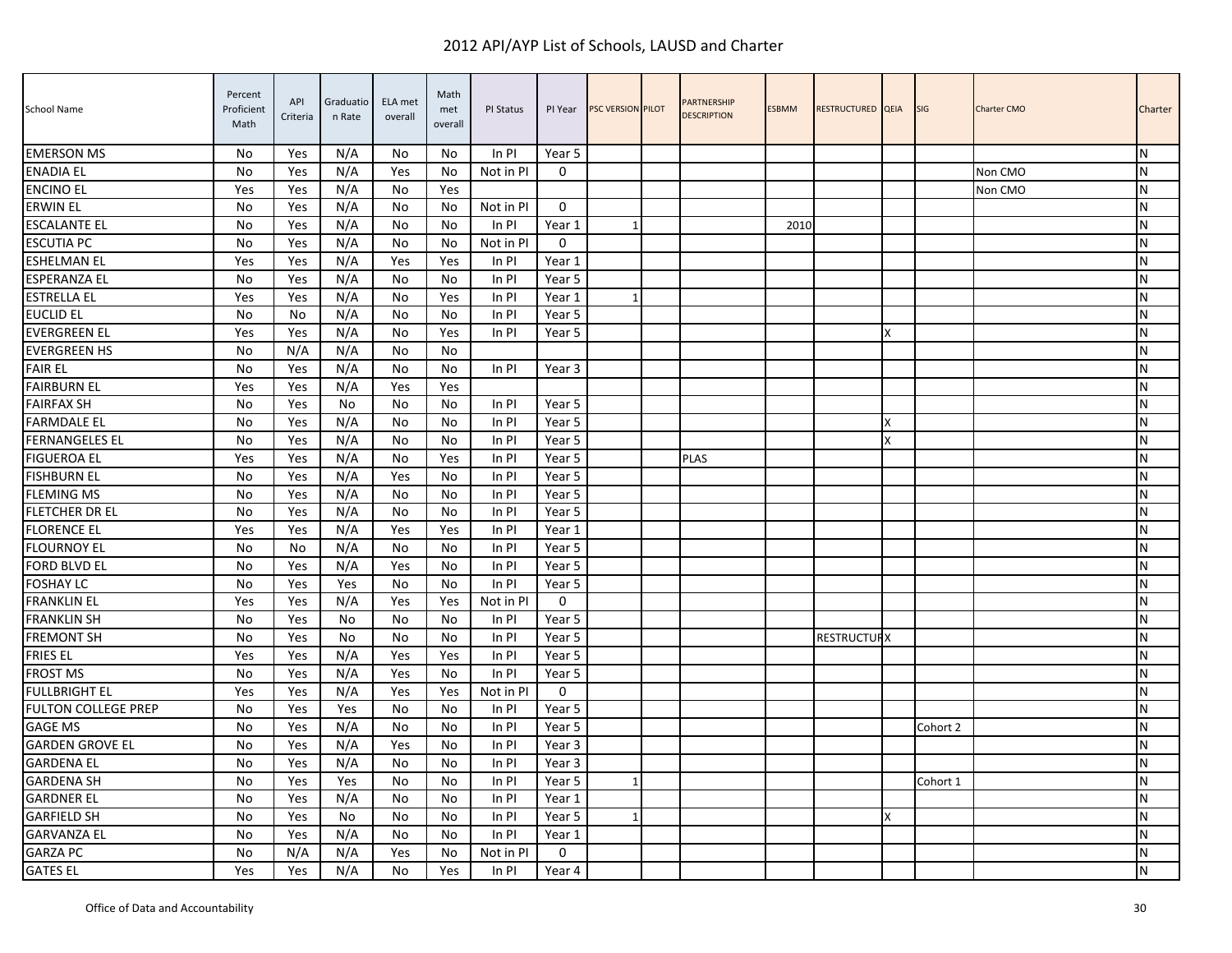| <b>School Name</b>          | Percent<br>Proficient<br>Math | API<br>Criteria | Graduatio<br>n Rate | ELA met<br>overall | Math<br>met<br>overall | PI Status | PI Year     | <b>PSC VERSION PILOT</b> |      | <b>PARTNERSHIP</b><br><b>DESCRIPTION</b> | <b>ESBMM</b> | RESTRUCTURED QEIA |    | <b>SIG</b> | <b>Charter CMO</b> | Charter   |
|-----------------------------|-------------------------------|-----------------|---------------------|--------------------|------------------------|-----------|-------------|--------------------------|------|------------------------------------------|--------------|-------------------|----|------------|--------------------|-----------|
| <b>GAULT EL</b>             | No                            | Yes             | N/A                 | No                 | No.                    | $In$ PI   | Year 4      |                          |      |                                          |              |                   |    |            |                    | N         |
| <b>GERMAIN EL</b>           | Yes                           | Yes             | N/A                 | Yes                | Yes                    | Not in PI | $\Omega$    |                          |      |                                          |              |                   |    |            | Non CMO            | IΝ        |
| <b>GLASSELL PARK EL</b>     | No                            | Yes             | N/A                 | No                 | No                     | In PI     | Year 4      |                          |      |                                          |              |                   |    |            |                    | ΙN        |
| <b>GLEDHILL EL</b>          | No                            | Yes             | N/A                 | Yes                | No                     | In PI     | Year 3      |                          |      |                                          |              |                   |    |            |                    | N         |
| <b>GLEN ALTA EL</b>         | No                            | No              | N/A                 | No                 | No                     | In PI     | Year 3      |                          |      |                                          |              |                   |    |            |                    | N         |
| <b>GLENFELIZ BLVD EL</b>    | No                            | Yes             | N/A                 | Yes                | No                     | Not in PI | $\Omega$    |                          |      |                                          |              |                   |    |            |                    | <b>N</b>  |
| <b>GLENWOOD EL</b>          | Yes                           | Yes             | N/A                 | Yes                | Yes                    | Not in PI | $\mathbf 0$ |                          |      |                                          |              |                   |    |            |                    | <b>N</b>  |
| <b>GOMPERS MS</b>           | No                            | No              | N/A                 | No                 | No                     | In PI     | Year 1      |                          |      | <b>PLAS</b>                              |              |                   | X. | Cohort 1   |                    | ${\sf N}$ |
| <b>GRAHAM EL</b>            | No                            | Yes             | N/A                 | No                 | N <sub>0</sub>         | In PI     | Year 5      |                          |      |                                          |              |                   |    |            |                    | N         |
| <b>GRANADA EL</b>           | No                            | Yes             | N/A                 | Yes                | No                     | In PI     | Year 4      |                          |      |                                          |              |                   |    |            |                    | N         |
| <b>GRAND VIEW EL</b>        | No                            | Yes             | N/A                 | Yes                | No                     | In PI     | Year 5      |                          |      |                                          |              |                   |    |            |                    | ${\sf N}$ |
| <b>GRANT EL</b>             | No                            | Yes             | N/A                 | No                 | No.                    | In PI     | Year 4      |                          |      |                                          |              |                   |    |            |                    | <b>N</b>  |
| <b>GRANT SH</b>             | No                            | Yes             | No                  | No                 | No.                    | In PI     | Year 5      |                          |      |                                          |              |                   |    |            |                    | ΙN        |
| <b>GRAPE EL</b>             | No                            | Yes             | N/A                 | No                 | No                     | In PI     | Year 1      |                          |      |                                          |              |                   |    |            |                    | N         |
| <b>GRATTS LA FOR YS</b>     | Yes                           | Yes             | N/A                 | Yes                | Yes                    | In PI     | Year 5      |                          | 2007 |                                          |              |                   | X  |            |                    | N         |
| <b>GREY HS</b>              | No                            | N/A             | No                  | No                 | No                     |           |             |                          |      |                                          |              |                   |    |            |                    | N         |
| <b>GRIDLEY EL</b>           | No                            | Yes             | N/A                 | No                 | No.                    | In PI     | Year 5      |                          |      |                                          |              |                   |    |            |                    | ${\sf N}$ |
| <b>GRIFFIN EL</b>           | No                            | Yes             | N/A                 | Yes                | No                     | In PI     | Year 2      |                          |      |                                          |              |                   |    |            |                    | ΙN        |
| <b>GRIFFITH JOYNER EL</b>   | No                            | Yes             | N/A                 | Yes                | No                     | In PI     | Year 1      | $\mathbf{1}$             |      | <b>PLAS</b>                              |              |                   |    | Cohort 1   |                    | <b>N</b>  |
| <b>GRIFFITH MS</b>          | <b>No</b>                     | Yes             | N/A                 | No                 | No.                    | In PI     | Year 5      |                          |      |                                          |              |                   | x  |            |                    | ${\sf N}$ |
| <b>GULF EL</b>              | Yes                           | Yes             | N/A                 | Yes                | Yes                    | Not in Pl | $\Omega$    |                          |      |                                          |              |                   | X  |            |                    | <b>N</b>  |
| <b>HADDON EL</b>            | Yes                           | Yes             | N/A                 | No                 | Yes                    | In PI     | Year 5      |                          |      |                                          |              |                   |    |            |                    | N         |
| <b>HALE CHARTER ACADEMY</b> | No                            | Yes             | N/A                 | No                 | No                     |           |             |                          |      |                                          |              |                   |    |            | Non CMO            | N         |
| <b>HALLDALE EL</b>          | No                            | Yes             | N/A                 | No                 | No.                    | In PI     | Year 1      |                          |      |                                          |              |                   |    |            |                    | ΙN        |
| <b>HAMASAKI EL</b>          | Yes                           | Yes             | N/A                 | Yes                | Yes                    | In PI     | Year 5      |                          |      |                                          |              |                   |    |            |                    | N         |
| <b>HAMILTON SH-COMPLEX</b>  | <b>No</b>                     | Yes             | No                  | No                 | No                     | Not in PI | $\mathbf 0$ |                          |      |                                          |              |                   |    |            |                    | ${\sf N}$ |
| <b>HAMLIN EL</b>            | No                            | Yes             | N/A                 | No                 | No                     | Not in Pl | $\mathbf 0$ |                          |      |                                          |              |                   |    |            | Non CMO            | ΙN        |
| <b>HANCOCK PARK EL</b>      | Yes                           | Yes             | N/A                 | No                 | Yes                    |           |             |                          |      |                                          |              |                   |    |            |                    | N         |
| <b>HARBOR CITY EL</b>       | Yes                           | Yes             | N/A                 | Yes                | Yes                    | In PI     | Year 4      |                          |      |                                          |              |                   |    |            |                    | ${\sf N}$ |
| <b>HARBOR TCHR PREP ACD</b> | Yes                           | Yes             | N/A                 | Yes                | Yes                    | Not in PI | $\Omega$    |                          |      |                                          |              |                   |    |            |                    | N         |
| <b>HARDING EL</b>           | No                            | Yes             | N/A                 | Yes                | No                     | In PI     | Year 4      |                          |      |                                          |              |                   |    |            |                    | N         |
| <b>HARMONY EL</b>           | <b>No</b>                     | No              | N/A                 | No                 | No                     | In PI     | Year 5      |                          |      |                                          |              |                   |    |            |                    | <b>N</b>  |
| <b>HARRISON EL</b>          | No                            | No              | N/A                 | No                 | No                     | In PI     | Year 5      |                          |      |                                          |              |                   |    |            |                    | ${\sf N}$ |
| <b>HART ST EL</b>           | N <sub>0</sub>                | No              | N/A                 | No                 | No                     | In PI     | Year 1      |                          |      |                                          |              |                   |    |            |                    | ΙN        |
| <b>HARTE PREP MS</b>        | No                            | Yes             | N/A                 | No                 | No                     | In PI     | Year 5      |                          |      |                                          |              |                   | x  |            |                    | N         |
| <b>HARVARD EL</b>           | No                            | Yes             | N/A                 | No                 | No.                    | In PI     | Year 1      |                          |      |                                          |              |                   |    |            |                    | N         |
| <b>HASKELL EL</b>           | No                            | Yes             | N/A                 | Yes                | No.                    | In PI     | Year 2      |                          |      |                                          |              |                   |    |            |                    | ΙN        |
| <b>HAWAIIAN EL</b>          | No                            | Yes             | N/A                 | No                 | No                     | In PI     | Year 5      |                          |      |                                          |              |                   |    |            |                    | <b>N</b>  |
| <b>HAYNES EL</b>            | Yes                           | Yes             | N/A                 | No                 | Yes                    |           |             |                          |      |                                          |              |                   |    |            | Non CMO            | N         |
| <b>HAZELTINE EL</b>         | No                            | Yes             | N/A                 | Yes                | No                     | In PI     | Year 5      |                          |      |                                          |              |                   |    |            |                    | N         |
| <b>HELIOTROPE EL</b>        | No                            | Yes             | N/A                 | No                 | No                     | ln Pl     | Year 3      |                          |      |                                          |              |                   |    |            |                    | ${\sf N}$ |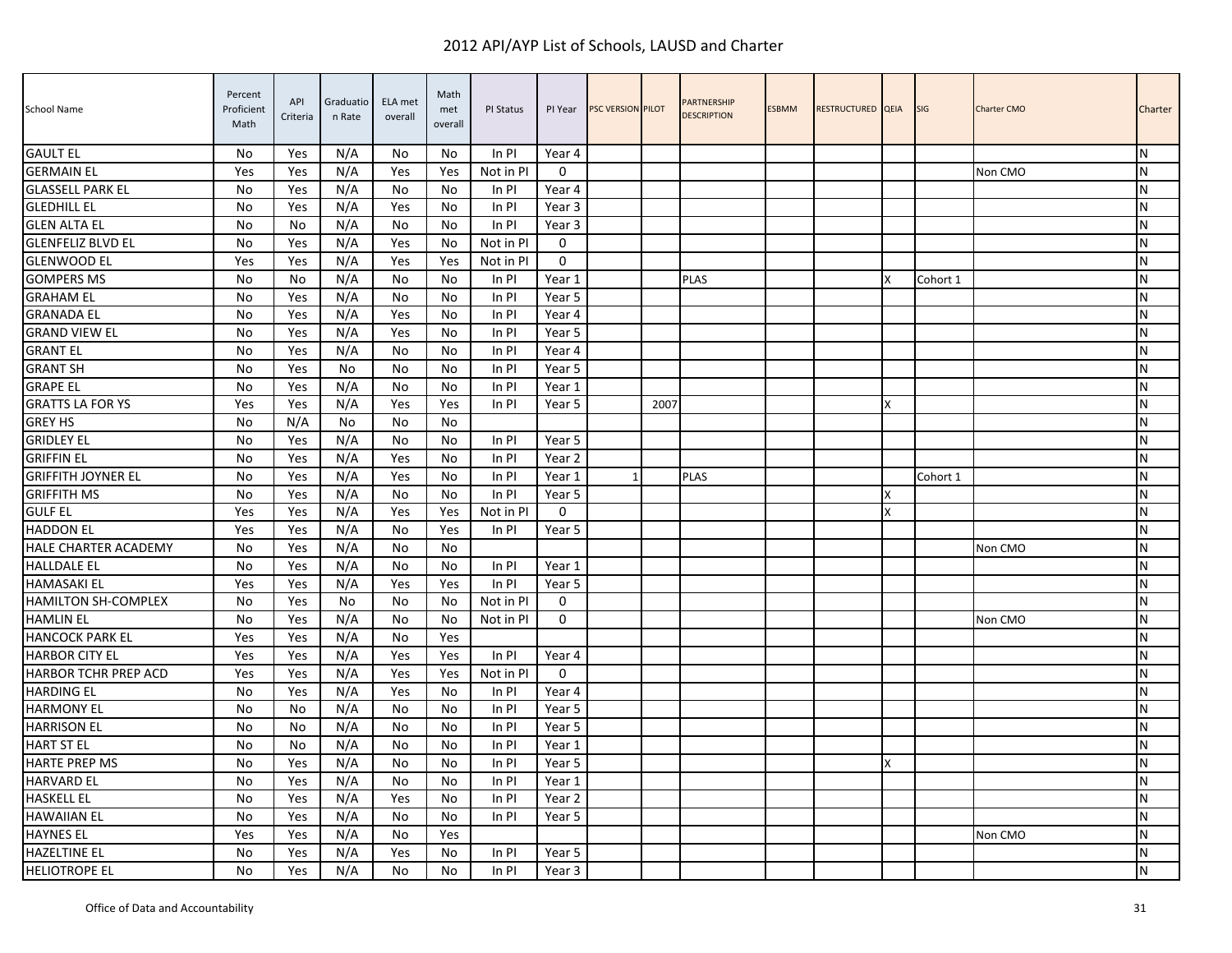| School Name                | Percent<br>Proficient<br>Math | API<br>Criteria | Graduatio<br>n Rate | ELA met<br>overall | Math<br>met<br>overall | PI Status | PI Year      | PSC VERSION PILOT | <b>PARTNERSHIP</b><br><b>DESCRIPTION</b> | <b>ESBMM</b> | RESTRUCTURED QEIA  |   | <b>SIG</b> | <b>Charter CMO</b> | Charter   |
|----------------------------|-------------------------------|-----------------|---------------------|--------------------|------------------------|-----------|--------------|-------------------|------------------------------------------|--------------|--------------------|---|------------|--------------------|-----------|
| <b>HENRY MS</b>            | No                            | Yes             | N/A                 | No                 | No.                    | In PI     | Year 5       |                   |                                          |              |                    |   |            |                    | N         |
| <b>HERRICK EL</b>          | <b>No</b>                     | Yes             | N/A                 | No                 | No                     | Not in Pl | $\Omega$     |                   |                                          |              |                    |   |            |                    | N         |
| <b>HESBY OAKS SCHOOL</b>   | No                            | Yes             | N/A                 | Yes                | No                     |           |              |                   |                                          |              |                    |   |            | Non CMO            | N         |
| <b>HIGHLAND PARK HS</b>    | Yes                           | N/A             | N/A                 | No                 | Yes                    |           |              |                   |                                          |              |                    |   |            |                    | ${\sf N}$ |
| HILLCREST DR EL            | No                            | Yes             | N/A                 | No                 | No                     | In PI     | Year 5       |                   |                                          |              |                    | x | Cohort 1   |                    | N         |
| <b>HILLSIDE EL</b>         | No                            | Yes             | N/A                 | No                 | No                     | In PI     | Year 5       |                   |                                          |              |                    |   |            |                    | N         |
| <b>HOBART BLVD EL</b>      | No                            | Yes             | N/A                 | No                 | No                     | In PI     | Year 1       |                   |                                          |              |                    |   |            |                    | N         |
| <b>HOLLENBECK MS</b>       | No                            | Yes             | N/A                 | No                 | No                     | In PI     | Year 5       |                   | <b>PLAS</b>                              |              |                    | Χ |            |                    | N         |
| HOLLYWOOD PC               | No                            | Yes             | N/A                 | No                 | No                     | Not in PI | $\Omega$     |                   |                                          |              |                    |   |            |                    | N         |
| HOLLYWOOD SH               | No                            | Yes             | No                  | No                 | No                     | In PI     | Year 5       |                   |                                          |              |                    | x |            |                    | ${\sf N}$ |
| <b>HOLMES EL</b>           | No                            | No              | N/A                 | No                 | No                     | In PI     | Year 5       |                   |                                          |              |                    |   |            |                    | N         |
| <b>HOLMES MS</b>           | Yes                           | Yes             | N/A                 | Yes                | Yes                    | In PI     | Year 4       |                   |                                          |              |                    |   |            |                    | N         |
| <b>HOOPER EL</b>           | No                            | Yes             | N/A                 | No                 | No                     | In PI     | Year 5       |                   |                                          |              |                    |   |            |                    | N         |
| <b>HOOPER PC</b>           | No                            | No              | N/A                 | No                 | No                     | Not in PI | $\Omega$     |                   |                                          |              |                    |   |            |                    | N         |
| <b>HOOVER EL</b>           | No                            | Yes             | N/A                 | No                 | No                     | In PI     | Year 5       |                   |                                          |              |                    |   |            |                    | ${\sf N}$ |
| <b>HOPE EL</b>             | No                            | Yes             | N/A                 | No                 | No                     | In PI     | Year 3       |                   |                                          |              |                    |   |            |                    | ${\sf N}$ |
| HOPE HS                    | No                            | N/A             | N/A                 | No                 | No                     |           |              |                   |                                          |              |                    |   |            |                    | ${\sf N}$ |
| <b>HUBBARD EL</b>          | No                            | Yes             | N/A                 | Yes                | No                     | In PI     | Year 3       |                   |                                          |              |                    |   |            |                    | N         |
| <b>HUERTA EL</b>           | Yes                           | Yes             | N/A                 | Yes                | Yes                    | Not in PI | $\mathbf{0}$ | $\mathbf{1}$      | <b>PLAS</b>                              |              |                    |   |            |                    | N         |
| <b>HUGHES EL</b>           | <b>No</b>                     | Yes             | N/A                 | No                 | No                     | In PI     | Year 5       |                   |                                          |              |                    |   |            |                    | N         |
| <b>HUMPHREYS EL</b>        | <b>No</b>                     | Yes             | N/A                 | No                 | No                     | In PI     | Year 5       |                   |                                          |              |                    |   |            |                    | N         |
| <b>HUNTINGTON DR EL</b>    | No                            | Yes             | N/A                 | No                 | No                     | In PI     | Year 5       |                   |                                          |              |                    |   |            |                    | ${\sf N}$ |
| <b>HUNTINGTON PARK EL</b>  | Yes                           | Yes             | N/A                 | No                 | Yes                    | Not in PI | $\mathbf{0}$ |                   |                                          |              |                    |   |            |                    | N         |
| <b>HUNTINGTON PARK SH</b>  | No                            | Yes             | No                  | No                 | No                     | In PI     | Year 5       | 2.5               |                                          |              | <b>RESTRUCTURX</b> |   |            |                    | N         |
| <b>INDEPENDENCE EL</b>     | No                            | Yes             | N/A                 | No                 | No                     | In PI     | Year 5       |                   |                                          |              |                    |   |            |                    | N         |
| <b>INDEPENDENCE HS</b>     | Yes                           | N/A             | N/A                 | Yes                | Yes                    |           |              |                   |                                          |              |                    |   |            |                    | N         |
| <b>INTERNATIONAL ST LC</b> | <b>No</b>                     | Yes             | N/A                 | No                 | No                     | In PI     | Year 5       |                   |                                          |              |                    |   |            |                    | N         |
| <b>IRVING MS</b>           | No                            | No              | N/A                 | No                 | No                     | In PI     | Year 5       |                   |                                          |              |                    |   |            |                    | N         |
| <b>IVANHOE EL</b>          | Yes                           | Yes             | N/A                 | Yes                | Yes                    |           |              |                   |                                          |              |                    |   |            |                    | ${\sf N}$ |
| <b>JEFFERSON SH</b>        | No                            | Yes             | No                  | No                 | No                     | In PI     | Year 5       | 1                 |                                          |              |                    | X | Cohort 1   |                    | ${\sf N}$ |
| <b>JONES EL</b>            | No                            | Yes             | N/A                 | No                 | No                     | In PI     | Year 1       | 1                 |                                          |              |                    |   |            |                    | N         |
| <b>JONES PC</b>            | Yes                           | N/A             | N/A                 | Yes                | Yes                    | Not in PI | 0            |                   |                                          |              |                    |   |            |                    | ${\sf N}$ |
| <b>JORDAN SH</b>           | No                            | Yes             | No                  | No                 | No                     | ln Pl     | Year 5       |                   | <b>PLAS</b>                              |              | <b>RESTRUCTUFX</b> |   |            |                    | ${\sf N}$ |
| <b>JUSTICE EL</b>          | No                            | Yes             | N/A                 | Yes                | No                     |           |              |                   |                                          |              |                    |   |            | Non CMO            | N         |
| KAHLO HS                   | No                            | No              | N/A                 | No                 | No                     |           |              |                   |                                          |              |                    |   |            |                    | ${\sf N}$ |
| <b>KENNEDY EL</b>          | No                            | Yes             | N/A                 | Yes                | No                     | In PI     | Year 3       |                   |                                          |              |                    |   |            |                    | ${\sf N}$ |
| <b>KENNEDY SH</b>          | No                            | Yes             | No.                 | No                 | No                     | In PI     | Year 5       |                   |                                          |              |                    |   |            |                    | N         |
| <b>KENTER CANYON EL</b>    | Yes                           | Yes             | N/A                 | Yes                | Yes                    |           |              |                   |                                          |              |                    |   |            | Non CMO            | N         |
| <b>KENTWOOD EL</b>         | Yes                           | Yes             | N/A                 | No                 | Yes                    |           |              |                   |                                          |              |                    |   |            |                    | N         |
| <b>KESTER EL</b>           | Yes                           | Yes             | N/A                 | Yes                | Yes                    | Not in PI | $\mathbf 0$  |                   |                                          |              |                    |   |            |                    | N         |
| <b>KIM ACADEMY</b>         | No                            | Yes             | N/A                 | No                 | No                     | $In$ PI   | Year 2       |                   |                                          |              |                    |   |            |                    | ${\sf N}$ |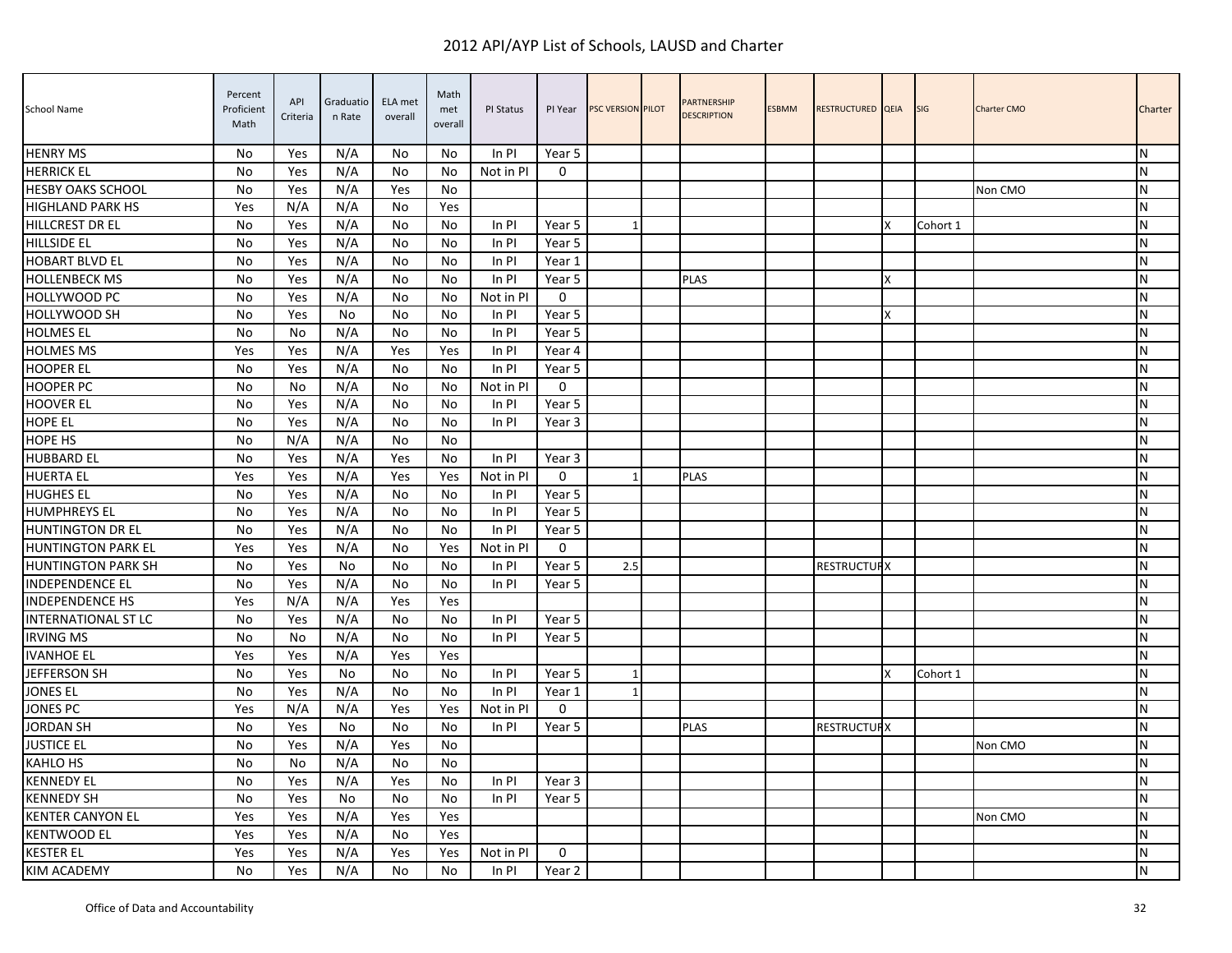| School Name             | Percent<br>Proficient<br>Math | API<br>Criteria | Graduatio<br>n Rate | ELA met<br>overall | Math<br>met<br>overall | PI Status | PI Year     | <b>PSC VERSION PILOT</b> |      | <b>PARTNERSHIP</b><br><b>DESCRIPTION</b> | <b>ESBMM</b> | RESTRUCTURED QEIA |   | <b>SIG</b> | <b>Charter CMO</b> | Charter   |
|-------------------------|-------------------------------|-----------------|---------------------|--------------------|------------------------|-----------|-------------|--------------------------|------|------------------------------------------|--------------|-------------------|---|------------|--------------------|-----------|
| KIM EL                  | <b>No</b>                     | Yes             | N/A                 | No                 | No.                    | In PI     | Year 1      |                          |      |                                          |              |                   |   |            |                    | N         |
| <b>KING JR EL</b>       | Yes                           | Yes             | N/A                 | Yes                | Yes                    | In PI     | Year 2      |                          |      |                                          |              |                   |   |            |                    | N         |
| <b>KING MS</b>          | No                            | Yes             | N/A                 | No                 | No                     | In PI     | Year 5      |                          |      |                                          |              |                   |   |            |                    | N         |
| KING-DREW MED MAG       | No                            | Yes             | Yes                 | No                 | No                     | In PI     | Year 3      |                          |      |                                          |              |                   |   |            |                    | N         |
| KINGSLEY EL             | No                            | Yes             | N/A                 | Yes                | No                     | In PI     | Year 1      |                          |      |                                          |              |                   |   |            |                    | ${\sf N}$ |
| <b>KITTRIDGE EL</b>     | <b>No</b>                     | Yes             | N/A                 | Yes                | No                     | Not in PI | $\Omega$    |                          |      |                                          |              |                   |   |            |                    | N         |
| KNOLLWOOD EL            | No                            | Yes             | N/A                 | No                 | No                     | Not in PI | $\mathbf 0$ |                          |      |                                          |              |                   |   |            | Non CMO            | N         |
| <b>KNOX EL</b>          | No                            | Yes             | N/A                 | No                 | No                     | $In$ PI   | Year 1      | 1                        |      |                                          |              |                   |   |            |                    | N         |
| <b>KORENSTEIN EL</b>    | Yes                           | Yes             | N/A                 | Yes                | Yes                    | Not in PI | $\Omega$    | $\mathbf{1}$             |      |                                          |              |                   |   |            |                    | N         |
| LA GLOBAL STUDIES       | No                            | Yes             | No                  | No                 | No.                    | Not in PI | $\mathbf 0$ |                          |      |                                          |              |                   |   |            |                    | N         |
| LA HS ARTS @RFK         | No                            | Yes             | No                  | No                 | No.                    | In PI     | Year 1      |                          | 2007 |                                          |              |                   |   |            |                    | ${\sf N}$ |
| LA SALLE EL             | Yes                           | Yes             | N/A                 | No                 | Yes                    | In PI     | Year 5      |                          |      |                                          |              |                   |   |            |                    | N         |
| LA TEACHER PREP ACAD    | <b>No</b>                     | No              | N/A                 | No                 | No.                    | In PI     | Year 3      |                          | 2008 |                                          |              |                   |   |            |                    | N         |
| <b>LACES MAG</b>        | <b>No</b>                     | Yes             | Yes                 | No                 | No                     | Not in PI | $\Omega$    |                          |      |                                          |              |                   |   |            |                    | N         |
| LAFAYETTE PARK PC       | No                            | Yes             | N/A                 | No                 | No                     | Not in PI | $\mathbf 0$ |                          |      |                                          |              |                   |   |            |                    | N         |
| <b>LAKE ST PRIMARY</b>  | No                            | Yes             | N/A                 | No                 | No                     | Not in PI | $\mathbf 0$ |                          |      |                                          |              |                   |   |            |                    | ${\sf N}$ |
| <b>LANAI EL</b>         | Yes                           | Yes             | N/A                 | Yes                | Yes                    |           |             |                          |      |                                          |              |                   |   |            |                    | ${\sf N}$ |
| <b>LANE EL</b>          | Yes                           | Yes             | N/A                 | Yes                | Yes                    | In PI     | Year 1      |                          |      |                                          |              |                   |   |            |                    | N         |
| LANGDON EL              | No                            | Yes             | N/A                 | Yes                | No.                    | In PI     | Year 5      |                          |      |                                          |              |                   | X |            |                    | N         |
| <b>LANKERSHIM EL</b>    | <b>No</b>                     | Yes             | N/A                 | Yes                | No.                    | In PI     | Year 5      |                          |      |                                          |              |                   |   |            |                    | N         |
| <b>LANTERMAN HS</b>     | Yes                           | Yes             | N/A                 | Yes                | Yes                    |           |             |                          |      |                                          |              |                   |   |            |                    | N         |
| <b>LASSEN EL</b>        | No                            | Yes             | N/A                 | No                 | No                     | In PI     | Year 5      |                          |      |                                          |              |                   |   |            |                    | ${\sf N}$ |
| <b>LATONA EL</b>        | <b>No</b>                     | Yes             | N/A                 | No                 | No                     | In PI     | Year 2      |                          |      |                                          |              |                   |   |            |                    | N         |
| <b>LAUREL EL</b>        | No                            | Yes             | N/A                 | No                 | No                     | In PI     | Year 1      |                          |      |                                          |              |                   |   |            |                    | N         |
| <b>LAWRENCE MS</b>      | No                            | Yes             | N/A                 | No                 | No                     | In PI     | Year 5      |                          |      |                                          |              |                   |   |            |                    | N         |
| LE CONTE MS             | <b>No</b>                     | No              | N/A                 | No                 | No                     | In PI     | Year 5      |                          |      |                                          |              |                   |   |            |                    | N         |
| <b>LEAPWOOD EL</b>      | <b>No</b>                     | Yes             | N/A                 | No                 | No                     | In PI     | Year 1      |                          |      |                                          |              |                   |   |            |                    | N         |
| LEICHMAN SP ED CTR      | Yes                           | Yes             | N/A                 | Yes                | Yes                    |           |             |                          |      |                                          |              |                   |   |            |                    | N         |
| <b>LELAND EL</b>        | No                            | Yes             | N/A                 | No                 | No                     | Not in PI | $\mathbf 0$ |                          |      |                                          |              |                   |   |            |                    | ${\sf N}$ |
| <b>LEMAY EL</b>         | Yes                           | Yes             | N/A                 | Yes                | Yes                    | Not in PI | 0           |                          |      |                                          |              |                   |   |            |                    | N         |
| <b>LEONIS HS</b>        | Yes                           | N/A             | N/A                 | Yes                | Yes                    |           |             |                          |      |                                          |              |                   |   |            |                    | N         |
| <b>LEWIS HS</b>         | <b>No</b>                     | N/A             | N/A                 | No                 | No                     |           |             |                          |      |                                          |              |                   |   |            |                    | N         |
| <b>LEXINGTON AVE PC</b> | Yes                           | Yes             | N/A                 | Yes                | Yes                    | Not in Pl | $\Omega$    |                          |      |                                          |              |                   |   |            |                    | ${\sf N}$ |
| <b>LIBERTY EL</b>       | <b>No</b>                     | Yes             | N/A                 | No                 | No                     | In PI     | Year 3      |                          |      |                                          |              |                   |   |            |                    | N         |
| LIECHTY MS              | No                            | Yes             | N/A                 | No                 | No                     | In PI     | Year 4      |                          |      |                                          |              |                   |   |            |                    | N         |
| <b>LIGGETT EL</b>       | No                            | Yes             | N/A                 | No                 | No                     | In PI     | Year 3      |                          |      |                                          |              |                   |   |            |                    | N         |
| LILLIAN EL              | No                            | Yes             | N/A                 | Yes                | No                     | In PI     | Year 1      |                          |      |                                          |              |                   |   |            |                    | N         |
| LIMERICK EL             | No                            | Yes             | N/A                 | Yes                | No.                    | In PI     | Year 5      |                          |      |                                          |              |                   |   |            |                    | N         |
| <b>LINCOLN SH</b>       | Yes                           | Yes             | Yes                 | No                 | Yes                    | In PI     | Year 5      | $\mathbf{1}$             |      |                                          |              |                   |   |            |                    | N         |
| LIZARRAGA EL            | No                            | Yes             | N/A                 | No                 | No                     | Not in PI | $\mathbf 0$ |                          |      |                                          |              |                   |   |            |                    | N         |
| <b>LOCKHURST EL</b>     | Yes                           | Yes             | N/A                 | Yes                | Yes                    |           |             |                          |      |                                          |              |                   |   |            | Non CMO            | ${\sf N}$ |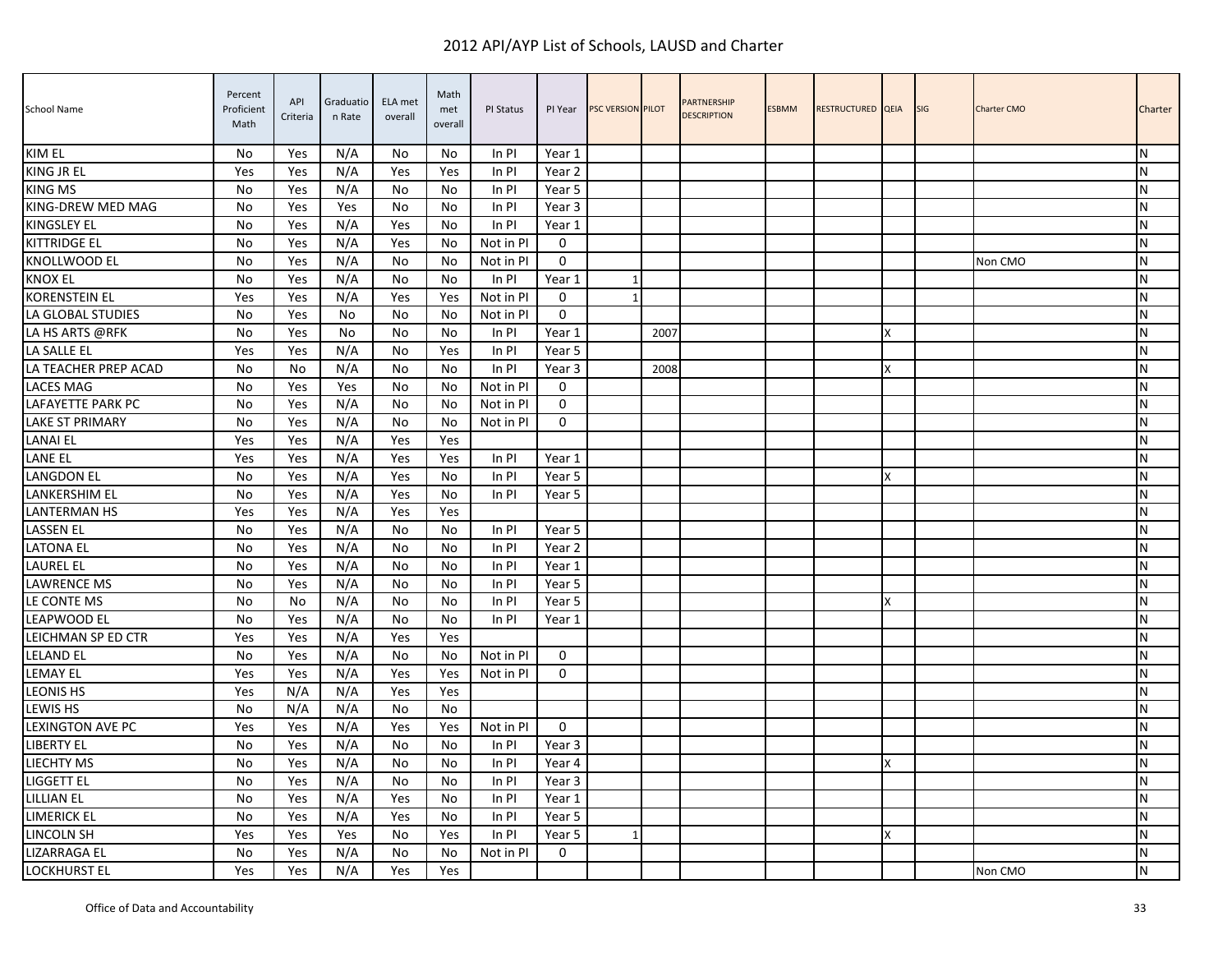| School Name               | Percent<br>Proficient<br>Math | API<br>Criteria | Graduatio<br>n Rate | ELA met<br>overall | Math<br>met<br>overall | PI Status | PI Year           | PSC VERSION PILOT | <b>PARTNERSHIP</b><br><b>DESCRIPTION</b> | <b>ESBMM</b> | RESTRUCTURED QEIA  |   | <b>SIG</b> | <b>Charter CMO</b> | Charter   |
|---------------------------|-------------------------------|-----------------|---------------------|--------------------|------------------------|-----------|-------------------|-------------------|------------------------------------------|--------------|--------------------|---|------------|--------------------|-----------|
| LOCKWOOD EL               | No                            | Yes             | N/A                 | No                 | No.                    | In PI     | Year 5            |                   |                                          |              |                    |   |            |                    | N         |
| <b>LOGAN EL</b>           | No                            | Yes             | N/A                 | No                 | No                     | In PI     | Year 5            |                   |                                          |              |                    |   |            |                    | N         |
| <b>LOKRANTZ SP ED CTR</b> | No                            | Yes             | N/A                 | No                 | No                     |           |                   |                   |                                          |              |                    |   |            |                    | N         |
| <b>LOMA VISTA EL</b>      | <b>No</b>                     | Yes             | N/A                 | No                 | No                     | In PI     | Year 5            |                   |                                          |              |                    |   |            |                    | N         |
| LOMITA MATH/SCI MAG       | No                            | Yes             | N/A                 | Yes                | No                     | Not in PI | $\Omega$          |                   |                                          |              |                    |   |            |                    | ${\sf N}$ |
| LONDON HS                 | <b>No</b>                     | N/A             | N/A                 | No                 | No                     |           |                   |                   |                                          |              |                    |   |            |                    | N         |
| LORENA EL                 | Yes                           | Yes             | N/A                 | No                 | Yes                    | In PI     | Year 5            |                   |                                          |              |                    |   |            |                    | N         |
| <b>LORETO EL</b>          | No                            | Yes             | N/A                 | No                 | No                     | In PI     | Year 5            |                   |                                          |              |                    |   |            |                    | ${\sf N}$ |
| <b>LORNE EL</b>           | No                            | Yes             | N/A                 | No                 | No                     | In PI     | Year <sub>2</sub> |                   |                                          |              |                    |   |            |                    | N         |
| LOS ANGELES ACAD MS       | No                            | Yes             | N/A                 | No                 | No                     | In PI     | Year 5            |                   |                                          |              |                    | X |            |                    | N         |
| <b>LOS ANGELES EL</b>     | <b>No</b>                     | Yes             | N/A                 | No                 | No.                    | Not in PI | $\Omega$          |                   |                                          |              |                    |   |            |                    | N         |
| LOS ANGELES SH            | No                            | Yes             | No                  | No                 | No                     | In PI     | Year 5            |                   |                                          |              |                    | X |            |                    | N         |
| LOS FELIZ EL              | No                            | Yes             | N/A                 | No                 | No                     | In PI     | Year 4            |                   |                                          |              |                    |   |            |                    | ${\sf N}$ |
| LOWMAN SP ED CTR          | No                            | No              | N/A                 | No                 | No                     |           |                   |                   |                                          |              |                    |   |            |                    | ${\sf N}$ |
| LOYOLA VILLAGE EL         | No                            | Yes             | N/A                 | No                 | No                     | Not in PI | $\mathbf{0}$      |                   |                                          |              |                    |   |            |                    | N         |
| LULL SP ED CTR            | No                            | Yes             | N/A                 | Yes                | No                     |           |                   |                   |                                          |              |                    |   |            |                    | N         |
| <b>MACARTHUR PARK VPA</b> | <b>No</b>                     | Yes             | N/A                 | No                 | No                     | In PI     | Year 1            |                   |                                          |              |                    |   |            |                    | N         |
| <b>MACK EL</b>            | No                            | Yes             | N/A                 | No                 | No                     | In PI     | Year 5            |                   |                                          |              |                    |   |            |                    | N         |
| <b>MACLAY MS</b>          | No                            | Yes             | N/A                 | No                 | No                     | In PI     | Year 5            |                   |                                          |              |                    | X |            |                    | N         |
| <b>MADISON EL</b>         | Yes                           | Yes             | N/A                 | Yes                | Yes                    | In Pl     | Year 1            |                   |                                          |              |                    |   |            |                    | N         |
| <b>MADISON MS</b>         | No                            | Yes             | N/A                 | No                 | No                     | In PI     | Year 5            |                   |                                          |              |                    |   |            |                    | N         |
| <b>MAGNOLIA EL</b>        | No                            | Yes             | N/A                 | No                 | No                     | In PI     | Year 5            |                   |                                          |              |                    | X |            |                    | N         |
| <b>MAIN ST EL</b>         | <b>No</b>                     | Yes             | N/A                 | No                 | No                     | In Pl     | Year 5            |                   |                                          |              |                    | X |            |                    | N         |
| <b>MALABAR EL</b>         | No                            | Yes             | N/A                 | Yes                | No                     | In PI     | Year 5            |                   |                                          |              |                    | X |            |                    | N         |
| <b>MANCHESTER EL</b>      | <b>No</b>                     | Yes             | N/A                 | Yes                | No                     | In PI     | Year 5            |                   |                                          |              |                    | X |            |                    | N         |
| <b>MANHATTAN PLACE EL</b> | No                            | Yes             | N/A                 | No                 | No                     | In PI     | Year 5            |                   |                                          |              |                    |   |            |                    | N         |
| <b>MANN MS</b>            | No                            | Yes             | N/A                 | No                 | No                     | In PI     | Year 5            | 2                 |                                          |              | <b>RESTRUCTURX</b> |   |            |                    | ${\sf N}$ |
| <b>MANUAL ARTS SH</b>     | No                            | Yes             | No                  | No                 | No                     | Not in PI | $\mathbf{0}$      |                   | LA'S PROMISE                             |              |                    | x | Cohort 2   |                    | N         |
| <b>MAPLE PC</b>           | No                            | Yes             | N/A                 | No                 | No                     | Not in PI | $\mathbf 0$       |                   |                                          |              |                    |   |            |                    | N         |
| <b>MAR VISTA EL</b>       | Yes                           | Yes             | N/A                 | Yes                | Yes                    |           |                   |                   |                                          |              |                    |   |            |                    | N         |
| <b>MARIANNA EL</b>        | <b>No</b>                     | Yes             | N/A                 | Yes                | No                     | In PI     | Year 5            |                   |                                          |              |                    |   |            |                    | N         |
| <b>MARINA DEL REY MS</b>  | <b>No</b>                     | No              | N/A                 | No                 | No                     | In PI     | Year 5            |                   |                                          |              |                    |   |            |                    | N         |
| MARIPOSA-NABI PC          | No                            | Yes             | N/A                 | No                 | No                     | Not in PI | $\Omega$          |                   |                                          |              |                    |   |            |                    | ${\sf N}$ |
| <b>MARK TWAIN MS</b>      | No                            | Yes             | N/A                 | Yes                | No                     | In PI     | Year 5            |                   |                                          |              |                    | X |            |                    | N         |
| <b>MARKHAM MS</b>         | No                            | Yes             | N/A                 | No                 | No                     | ln Pl     | Year 1            |                   | <b>PLAS</b>                              |              |                    | X | Cohort 1   |                    | ${\sf N}$ |
| <b>MARLTON</b>            | No                            | Yes             | N/A                 | No                 | No                     |           |                   |                   |                                          |              |                    |   |            |                    | ${\sf N}$ |
| <b>MARQUEZ EL</b>         | Yes                           | Yes             | N/A                 | Yes                | Yes                    |           |                   |                   |                                          |              |                    |   |            | Non CMO            | N         |
| <b>MARSHALL SH</b>        | <b>No</b>                     | Yes             | No                  | No                 | No                     | $In$ PI   | Year 5            |                   |                                          |              |                    |   |            |                    | N         |
| <b>MARVIN EL</b>          | No                            | Yes             | N/A                 | Yes                | No                     | In PI     | Year 1            |                   |                                          |              |                    |   |            |                    | N         |
| <b>MAYALL EL</b>          | No                            | Yes             | N/A                 | No                 | No                     | In PI     | Year 5            |                   |                                          |              |                    |   |            |                    | N         |
| <b>MAYBERRY EL</b>        | No                            | Yes             | N/A                 | No                 | No                     | In PI     | Year 3            |                   |                                          |              |                    |   |            |                    | N         |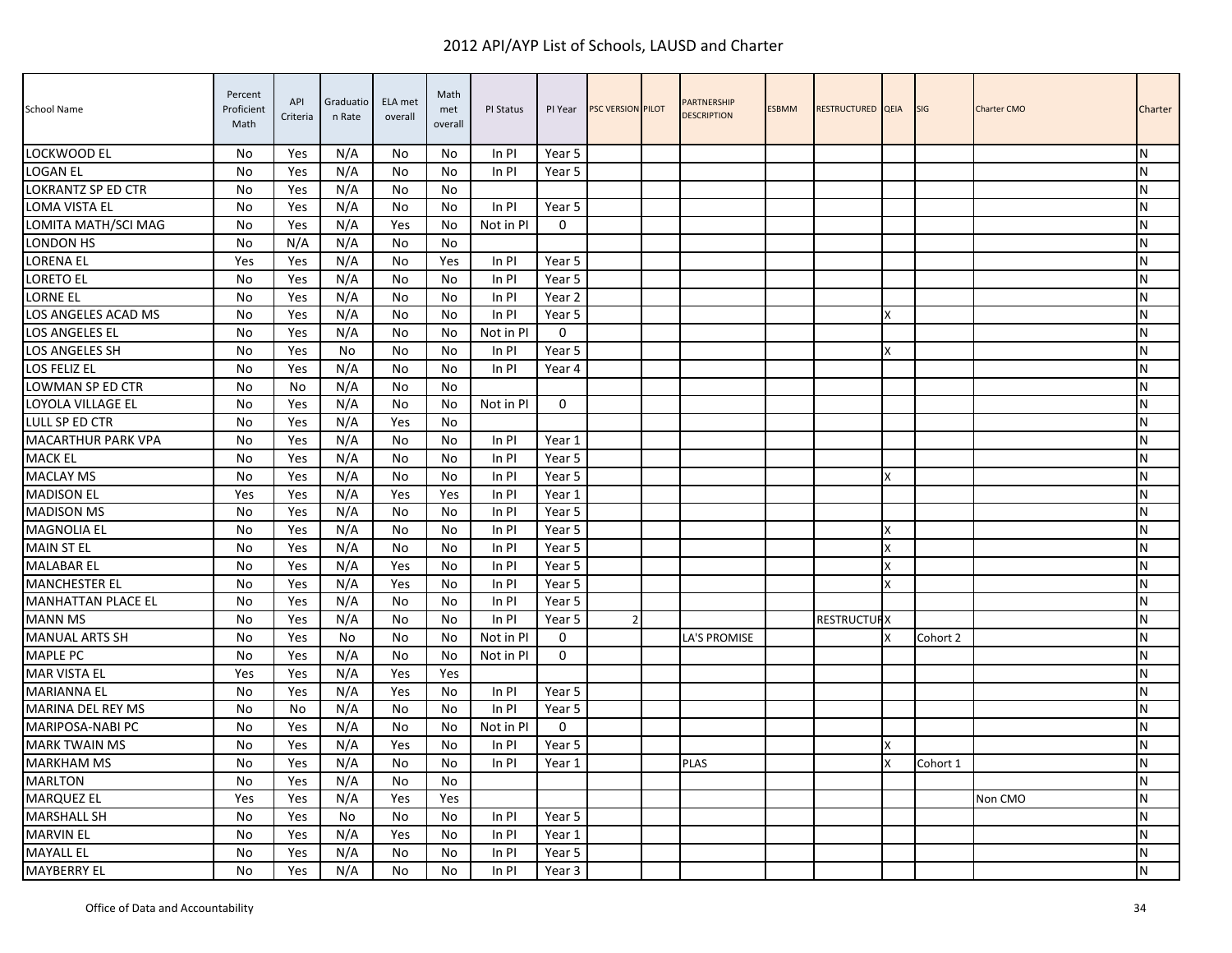| <b>School Name</b>          | Percent<br>Proficient<br>Math | API<br>Criteria | Graduatio<br>n Rate | ELA met<br>overall | Math<br>met<br>overall | PI Status | PI Year           | <b>PSC VERSION PILOT</b> | PARTNERSHIP<br><b>DESCRIPTION</b> | <b>ESBMM</b> | RESTRUCTURED QEIA  |   | <b>SIG</b> | <b>Charter CMO</b> | Charter        |
|-----------------------------|-------------------------------|-----------------|---------------------|--------------------|------------------------|-----------|-------------------|--------------------------|-----------------------------------|--------------|--------------------|---|------------|--------------------|----------------|
| MAYWOOD ACADEMY SH          | No                            | No              | No                  | No                 | No.                    | In PI     | Year 5            | 1                        |                                   | 2010         |                    |   | Cohort 1   |                    | IN.            |
| <b>MAYWOOD EL</b>           | No                            | Yes             | N/A                 | Yes                | No.                    | Not in PI | $\Omega$          |                          |                                   |              |                    |   |            |                    | N              |
| <b>MC ALISTER HS-CYESIS</b> | <b>No</b>                     | Yes             | <b>No</b>           | No                 | No                     |           |                   |                          |                                   |              |                    |   |            |                    | IN.            |
| <b>MC KINLEY EL</b>         | No                            | Yes             | N/A                 | No                 | No                     | In PI     | Year 5            |                          |                                   |              |                    |   |            |                    | <b>N</b>       |
| <b>MCBRIDE SP ED CTR</b>    | Yes                           | Yes             | N/A                 | Yes                | Yes                    |           |                   |                          |                                   |              |                    |   |            |                    | ${\sf N}$      |
| MELROSE M/S/T MAG           | No                            | Yes             | N/A                 | No                 | No                     | Not in PI | $\mathbf 0$       |                          |                                   |              |                    |   |            |                    | <b>N</b>       |
| <b>MELVIN EL</b>            | No                            | Yes             | N/A                 | No                 | No                     | In PI     | Year 3            |                          |                                   |              |                    |   |            |                    | ${\sf N}$      |
| MENDEZ LC ENG/TECH          | No                            | No              | N/A                 | No                 | No                     | In PI     | Year 2            |                          | PLAS                              |              |                    | X |            |                    | ${\sf N}$      |
| MENDEZ LC MATH/SCI          | No                            | Yes             | N/A                 | No                 | No                     | Not in PI | $\mathbf 0$       |                          | <b>PLAS</b>                       |              |                    | x |            |                    | N              |
| <b>MENLO EL</b>             | Yes                           | Yes             | N/A                 | Yes                | Yes                    | Not in PI | $\mathbf{0}$      |                          |                                   |              |                    |   |            |                    | $\overline{N}$ |
| <b>METROPOLITAN HS</b>      | No                            | N/A             | No                  | No                 | No                     |           |                   |                          |                                   |              |                    |   |            |                    | N              |
| <b>MEYLER EL</b>            | <b>No</b>                     | Yes             | N/A                 | No                 | No                     | In PI     | Year 2            |                          |                                   |              |                    |   |            |                    | <b>N</b>       |
| <b>MICHELTORENA EL</b>      | No                            | No              | N/A                 | No                 | No                     | In PI     | Year 4            |                          |                                   |              |                    |   |            |                    | ${\sf N}$      |
| MIDCITY PRESCOTT MAG        | Yes                           | Yes             | N/A                 | No                 | Yes                    | In PI     | Year 5            |                          |                                   |              |                    |   |            |                    | ${\sf N}$      |
| <b>MIDDLE COLLEGE HS</b>    | Yes                           | Yes             | N/A                 | Yes                | Yes                    | Not in PI | $\mathbf{0}$      |                          |                                   |              |                    |   |            |                    | <b>N</b>       |
| <b>MIDDLETON EL</b>         | No                            | Yes             | N/A                 | No                 | No                     | In PI     | Year 5            |                          |                                   |              |                    |   |            |                    | ${\sf N}$      |
| <b>MIDDLETON PC</b>         | No                            | Yes             | N/A                 | No                 | No                     | Not in PI | $\mathbf 0$       |                          |                                   |              |                    |   |            |                    | $\mathsf{N}$   |
| <b>MILES EL</b>             | No                            | Yes             | N/A                 | No                 | No                     | In PI     | Year 2            |                          |                                   |              |                    |   |            |                    | N              |
| <b>MILLER CTC</b>           | Yes                           | N/A             | N/A                 | Yes                | Yes                    |           |                   |                          |                                   |              |                    |   |            |                    | <b>N</b>       |
| <b>MILLER EL</b>            | No                            | No              | N/A                 | No                 | No                     | In PI     | Year 5            |                          |                                   |              |                    |   |            |                    | ${\sf N}$      |
| <b>MILLIKAN MS</b>          | No                            | Yes             | N/A                 | No                 | No                     | Not in PI | $\mathbf{0}$      |                          |                                   |              |                    |   |            | Non CMO            | <b>N</b>       |
| <b>MIRAMONTE EL</b>         | No                            | No              | N/A                 | No                 | No                     | In PI     | Year 5            |                          |                                   |              |                    | X |            |                    | ${\sf N}$      |
| <b>MISSION HS</b>           | No                            | N/A             | N/A                 | No                 | No                     |           |                   |                          |                                   |              |                    |   |            |                    | ${\sf N}$      |
| <b>MONETA HS</b>            | Yes                           | N/A             | N/A                 | No                 | Yes                    |           |                   |                          |                                   |              |                    |   |            |                    | N              |
| <b>MONLUX EL</b>            | No                            | Yes             | N/A                 | No                 | No                     | In PI     | Year 2            |                          |                                   |              |                    |   |            |                    | ${\sf N}$      |
| <b>MONROE SH</b>            | Yes                           | Yes             | Yes                 | No                 | Yes                    | In PI     | Year 5            |                          |                                   |              |                    |   |            |                    | N              |
| <b>MONTARA AVE EL</b>       | No                            | Yes             | N/A                 | No                 | No                     | In PI     | Year <sub>2</sub> |                          |                                   |              |                    |   |            |                    | N              |
| <b>MONTE VISTA EL</b>       | No                            | Yes             | N/A                 | No                 | No                     | In PI     | Year 2            |                          |                                   |              |                    |   |            |                    | <b>N</b>       |
| <b>MONTEREY HS</b>          | <b>No</b>                     | N/A             | N/A                 | <b>No</b>          | No.                    |           |                   |                          |                                   |              |                    |   |            |                    | ${\sf N}$      |
| <b>MORNINGSIDE EL</b>       | Yes                           | Yes             | N/A                 | No                 | Yes                    | In PI     | Year 4            |                          |                                   |              |                    |   |            |                    | <b>N</b>       |
| <b>MOSK EL</b>              | No                            | Yes             | N/A                 | Yes                | No                     | In PI     | Year 1            | $\mathbf{1}$             |                                   | 2010         |                    |   |            |                    | $\mathsf{N}$   |
| <b>MOUNT GLEASON MS</b>     | <b>No</b>                     | Yes             | N/A                 | No                 | No                     | In PI     | Year 5            |                          |                                   |              |                    |   |            |                    | ${\sf N}$      |
| <b>MOUNTAIN VIEW EL</b>     | No                            | Yes             | N/A                 | Yes                | No                     | Not in PI | $\mathbf 0$       |                          |                                   |              |                    |   |            |                    | N              |
| <b>MT LUKENS HS</b>         | Yes                           | N/A             | N/A                 | Yes                | Yes                    |           |                   |                          |                                   |              |                    |   |            |                    | N              |
| <b>MT WASHINGTON EL</b>     | <b>No</b>                     | Yes             | N/A                 | Yes                | <b>No</b>              |           |                   |                          |                                   |              |                    |   |            |                    | <b>N</b>       |
| <b>MUIR MS</b>              | No                            | Yes             | N/A                 | No                 | No                     | In PI     | Year 5            | $\overline{2}$           | LA'S PROMISE                      |              | <b>RESTRUCTURX</b> |   | Cohort 2   |                    | <b>N</b>       |
| <b>MULHOLLAND MS</b>        | No                            | No              | N/A                 | No                 | No                     | In PI     | Year 5            |                          |                                   |              |                    |   |            |                    | ${\sf N}$      |
| <b>MULTNOMAH EL</b>         | No                            | Yes             | N/A                 | <b>No</b>          | No.                    | In PI     | Year 2            |                          |                                   |              |                    |   |            |                    | N              |
| <b>MURCHISON EL</b>         | No                            | Yes             | N/A                 | No                 | No                     | In PI     | Year 5            |                          |                                   |              |                    |   |            |                    | N              |
| <b>NAPA EL</b>              | Yes                           | Yes             | N/A                 | No                 | Yes                    | In PI     | Year 5            |                          |                                   |              |                    | x |            |                    | <b>N</b>       |
| <b>NARBONNE SH</b>          | No                            | No              | <b>No</b>           | <b>No</b>          | No                     | In PI     | Year 5            |                          |                                   |              |                    |   |            |                    | $\overline{N}$ |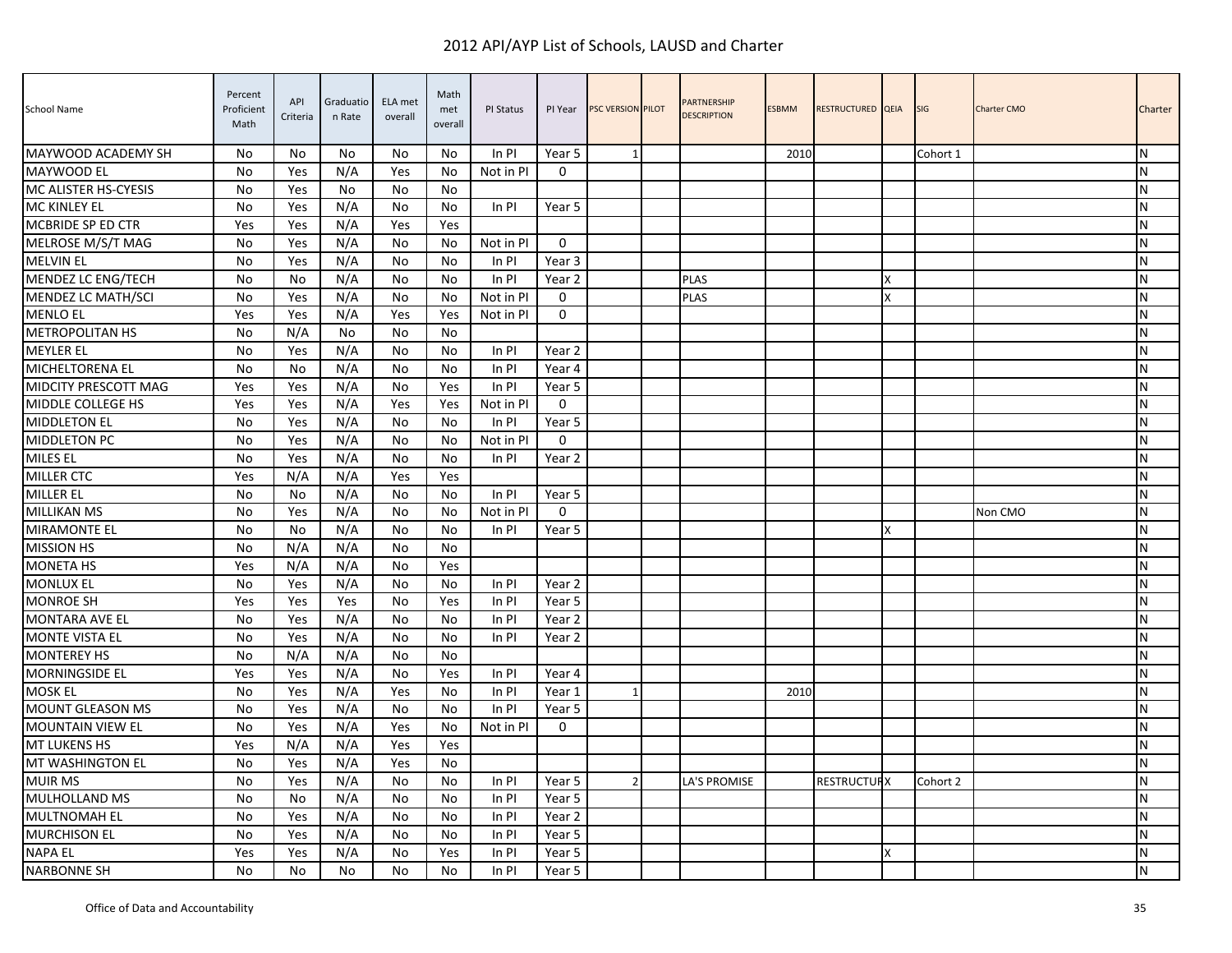| School Name                | Percent<br>Proficient<br>Math | API<br>Criteria | Graduatio<br>n Rate | ELA met<br>overall | Math<br>met<br>overall | PI Status | PI Year      | PSC VERSION PILOT |      | <b>PARTNERSHIP</b><br><b>DESCRIPTION</b> | <b>ESBMM</b> | RESTRUCTURED QEIA |   | <b>SIG</b> | Charter CMO | Charter   |
|----------------------------|-------------------------------|-----------------|---------------------|--------------------|------------------------|-----------|--------------|-------------------|------|------------------------------------------|--------------|-------------------|---|------------|-------------|-----------|
| NAVA LA-BUS&TECH SCH       | No                            | No              | N/A                 | No                 | No                     | Not in PI | $\Omega$     | $\mathfrak z$     | 2011 |                                          |              |                   |   |            |             | N         |
| NAVA LA-SCH ART&CULT       | No                            | No              | N/A                 | No                 | No                     | Not in PI | $\mathbf 0$  |                   | 2011 |                                          |              |                   |   |            |             | N         |
| <b>NESTLE EL</b>           | <b>No</b>                     | Yes             | N/A                 | No                 | No                     | Not in PI | $\Omega$     |                   |      |                                          |              |                   |   |            | Non CMO     | N         |
| <b>NEVADA EL</b>           | Yes                           | Yes             | N/A                 | No                 | Yes                    | Not in PI | $\Omega$     |                   |      |                                          |              |                   |   |            |             | N         |
| <b>NEVIN EL</b>            | Yes                           | Yes             | N/A                 | Yes                | Yes                    | In PI     | Year 5       |                   |      |                                          |              |                   | x |            |             | N         |
| NEW OPEN WLD ACAD          | Yes                           | Yes             | N/A                 | No                 | Yes                    | In PI     | Year 2       |                   | 2009 |                                          |              |                   |   |            |             | N         |
| NEW TECH SH @JEFF SH       | No                            | Yes             | No                  | No                 | No.                    | In PI     | Year 2       |                   |      |                                          |              |                   |   |            |             | ${\sf N}$ |
| <b>NEWCASTLE EL</b>        | No                            | Yes             | N/A                 | Yes                | No                     | Not in PI | $\mathbf{0}$ |                   |      |                                          |              |                   |   |            |             | N         |
| <b>NEWMARK HS</b>          | Yes                           | N/A             | N/A                 | No                 | Yes                    |           |              |                   |      |                                          |              |                   |   |            |             | N         |
| <b>NIGHTINGALE MS</b>      | No                            | Yes             | N/A                 | No                 | No                     | In Pl     | Year 5       |                   |      |                                          |              |                   | x |            |             | N         |
| NIMITZ MS                  | <b>No</b>                     | Yes             | N/A                 | No                 | No                     | In PI     | Year 5       |                   |      |                                          |              |                   | Χ |            |             | N         |
| NO HOLLYWOOD SH            | <b>No</b>                     | Yes             | Yes                 | No                 | No                     | In PI     | Year 4       |                   |      |                                          |              |                   |   |            |             | N         |
| <b>NOBEL MS</b>            | Yes                           | Yes             | N/A                 | Yes                | Yes                    | Not in PI | $\Omega$     |                   |      |                                          |              |                   |   |            | Non CMO     | N         |
| <b>NOBLE EL</b>            | No                            | Yes             | N/A                 | No                 | No                     | In PI     | Year 5       |                   |      |                                          |              |                   |   |            |             | ${\sf N}$ |
| <b>NORMANDIE EL</b>        | No                            | No              | N/A                 | No                 | No                     | In PI     | Year 5       |                   |      |                                          |              |                   |   |            |             | N         |
| <b>NORMONT EL</b>          | No                            | Yes             | N/A                 | Yes                | No                     | In PI     | Year 5       |                   |      |                                          |              |                   |   |            |             | ${\sf N}$ |
| NORTHRIDGE ACAD SH         | No                            | Yes             | No                  | No                 | No                     | In PI     | Year 4       |                   |      |                                          |              |                   |   |            |             | N         |
| <b>NORTHRIDGE MS</b>       | Yes                           | Yes             | N/A                 | Yes                | Yes                    | In PI     | Year 5       |                   |      |                                          |              |                   | X |            |             | N         |
| NORWOOD EL                 | <b>No</b>                     | No              | N/A                 | No                 | No                     | In PI     | Year 5       |                   |      |                                          |              |                   |   |            |             | N         |
| <b>NUEVA VISTA EL</b>      | <b>No</b>                     | Yes             | N/A                 | No                 | No                     | In PI     | Year 2       |                   |      |                                          |              |                   |   |            |             | ${\sf N}$ |
| O MELVENY EL               | No                            | Yes             | N/A                 | No                 | No                     | In Pl     | Year 3       |                   |      |                                          |              |                   |   |            |             | N         |
| OBAMA GLBL PREP ACAD       | No                            | Yes             | N/A                 | No                 | No                     | In PI     | Year 1       | 1                 |      |                                          |              |                   |   |            |             | ${\sf N}$ |
| OCHOA LC                   | No                            | No              | N/A                 | No                 | No                     | In PI     | Year 5       |                   |      |                                          |              |                   |   |            |             | N         |
| <b>ODYSSEY HS</b>          | Yes                           | N/A             | N/A                 | No                 | Yes                    |           |              |                   |      |                                          |              |                   |   |            |             | N         |
| <b>OLIVE VISTA MS</b>      | Yes                           | Yes             | N/A                 | No                 | Yes                    | In PI     | Year 5       |                   |      |                                          |              |                   | X |            |             | ${\sf N}$ |
| <b>OLYMPIC PC</b>          | <b>No</b>                     | Yes             | N/A                 | No                 | No                     | Not in PI | $\Omega$     |                   |      |                                          |              |                   |   |            |             | N         |
| <b>OPEN CHARTER MAGNET</b> | No                            | No              | N/A                 | No                 | No                     |           |              |                   |      |                                          |              |                   |   |            | Non CMO     | N         |
| ORCHARD ACADEMIES 2B       | <b>No</b>                     | No              | N/A                 | No                 | No                     | In PI     | Year 1       | 1                 |      |                                          | 2010         |                   |   |            |             | N         |
| ORCHARD ACADEMIES 2C       | <b>No</b>                     | Yes             | N/A                 | No                 | No                     | In PI     | Year 1       |                   |      |                                          | 2010         |                   |   |            |             | ${\sf N}$ |
| ORTHOPAEDIC HOSP MAG       | No                            | Yes             | No                  | No                 | No                     | Not in PI | $\mathbf 0$  |                   |      |                                          |              |                   |   |            |             | N         |
| <b>OSCEOLA EL</b>          | Yes                           | Yes             | N/A                 | Yes                | Yes                    | In PI     | Year 3       |                   |      |                                          |              |                   |   |            |             | ${\sf N}$ |
| <b>OVERLAND EL</b>         | Yes                           | Yes             | N/A                 | Yes                | Yes                    |           |              |                   |      |                                          |              |                   |   |            |             | N         |
| <b>OWENSMOUTH HS</b>       | Yes                           | N/A             | N/A                 | Yes                | Yes                    |           |              |                   |      |                                          |              |                   |   |            |             | N         |
| <b>OXNARD EL</b>           | Yes                           | Yes             | N/A                 | Yes                | Yes                    | In PI     | Year 3       |                   |      |                                          |              |                   |   |            |             | N         |
| PACIFIC BLVD SCHOOL        | <b>No</b>                     | Yes             | N/A                 | <b>No</b>          | No.                    | In PI     | Year 1       |                   |      |                                          |              |                   |   |            |             | N         |
| PACIFIC PALISADES EL       | Yes                           | Yes             | N/A                 | Yes                | Yes                    |           |              |                   |      |                                          |              |                   |   |            | Non CMO     | N         |
| PACOIMA MS                 | No                            | Yes             | N/A                 | No                 | No                     | In PI     | Year 5       |                   |      |                                          |              |                   | x |            |             | N         |
| <b>PALMSEL</b>             | Yes                           | Yes             | N/A                 | Yes                | Yes                    | In PI     | Year 2       |                   |      |                                          |              |                   |   |            |             | N         |
| <b>PALMS MS</b>            | No                            | Yes             | N/A                 | No                 | No                     | Not in PI | $\mathbf 0$  |                   |      |                                          |              |                   |   |            |             | N         |
| PANORAMA CITY EL           | No                            | No              | N/A                 | No                 | No                     | In PI     | Year 5       |                   |      |                                          |              |                   |   |            |             | N         |
| PANORAMA SH                | No                            | Yes             | <b>No</b>           | No                 | No                     | In PI     | Year 5       |                   |      |                                          |              |                   |   |            |             | Σ         |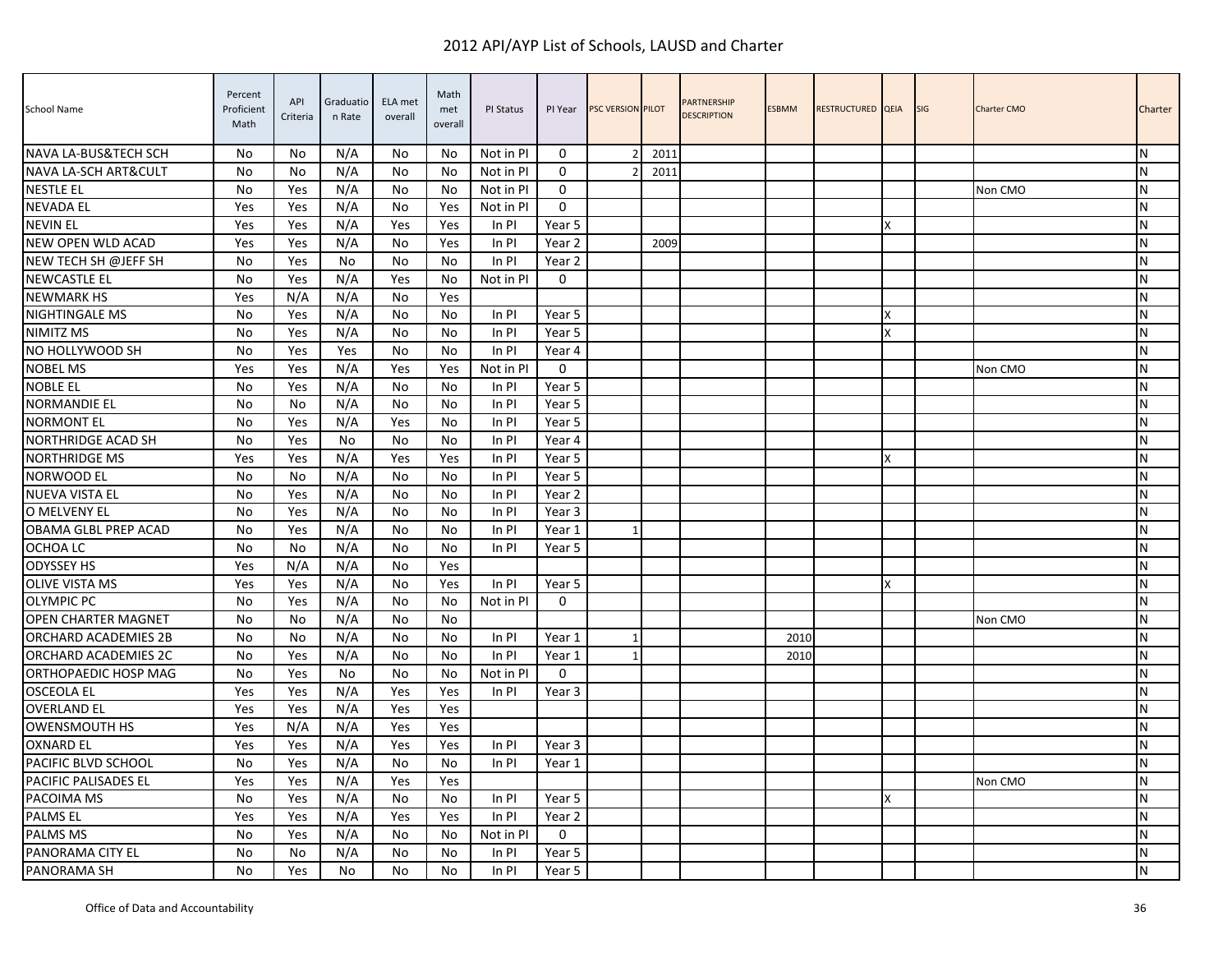| School Name            | Percent<br>Proficient<br>Math | API<br>Criteria | Graduatio<br>n Rate | ELA met<br>overall | Math<br>met<br>overall | PI Status | PI Year     | PSC VERSION PILOT | <b>PARTNERSHIP</b><br><b>DESCRIPTION</b> | <b>ESBMM</b> | RESTRUCTURED QEIA |   | <b>SIG</b> | <b>Charter CMO</b> | Charter   |
|------------------------|-------------------------------|-----------------|---------------------|--------------------|------------------------|-----------|-------------|-------------------|------------------------------------------|--------------|-------------------|---|------------|--------------------|-----------|
| <b>PARK AVE EL</b>     | Yes                           | Yes             | N/A                 | Yes                | Yes                    | Not in PI | $\Omega$    |                   |                                          |              |                   | X |            |                    | N         |
| PARK WESTERN EL        | Yes                           | Yes             | N/A                 | No                 | Yes                    | Not in PI | $\Omega$    |                   |                                          |              |                   |   |            |                    | N         |
| <b>PARKS LRN CTR</b>   | No                            | Yes             | N/A                 | No                 | No                     | In PI     | Year 5      |                   |                                          |              |                   |   |            |                    | N         |
| <b>PARMELEE EL</b>     | No                            | Yes             | N/A                 | No                 | No                     | In PI     | Year 5      |                   |                                          |              |                   |   |            |                    | ${\sf N}$ |
| <b>PARTHENIA EL</b>    | No                            | Yes             | N/A                 | No                 | No                     | In PI     | Year 4      |                   |                                          |              |                   |   |            |                    | N         |
| PASEO DEL REY NAT SC   | <b>No</b>                     | Yes             | N/A                 | No                 | No                     | Not in PI | $\Omega$    |                   |                                          |              |                   |   |            |                    | N         |
| PATTON HS              | No                            | N/A             | No                  | Yes                | No                     |           |             |                   |                                          |              |                   |   |            |                    | N         |
| PEARL JOURN/COMM MAG   | Yes                           | Yes             | Yes                 | Yes                | Yes                    | Not in PI | $\mathbf 0$ |                   |                                          |              |                   |   |            |                    | N         |
| PEARY MS               | No                            | Yes             | N/A                 | No                 | No                     | In PI     | Year 5      |                   |                                          |              |                   | X |            |                    | N         |
| PEREZ SP ED CTR        | Yes                           | Yes             | N/A                 | Yes                | Yes                    |           |             |                   |                                          |              |                   |   |            |                    | ${\sf N}$ |
| PHOENIX HS             | Yes                           | N/A             | N/A                 | Yes                | Yes                    |           |             |                   |                                          |              |                   |   |            |                    | ${\sf N}$ |
| PINEWOOD EL            | Yes                           | Yes             | N/A                 | Yes                | Yes                    | In PI     | Year 3      |                   |                                          |              |                   |   |            |                    | N         |
| PIO PICO MS            | No                            | Yes             | N/A                 | No                 | No                     | In PI     | Year 5      |                   |                                          |              |                   |   |            |                    | N         |
| PLAINVIEW CHTR ACAD    | <b>No</b>                     | Yes             | N/A                 | No                 | No                     | In PI     | Year 2      |                   |                                          |              |                   |   |            | Non CMO            | N         |
| PLASENCIA EL           | No                            | Yes             | N/A                 | Yes                | No                     | In PI     | Year 5      |                   |                                          |              |                   |   |            |                    | N         |
| PLAYA DEL REY EL       | Yes                           | Yes             | N/A                 | Yes                | Yes                    | Not in PI | $\mathbf 0$ |                   |                                          |              |                   |   |            |                    | ${\sf N}$ |
| <b>PLUMMER EL</b>      | No                            | Yes             | N/A                 | No                 | No                     | Not in PI | $\mathbf 0$ |                   |                                          |              |                   |   |            |                    | ${\sf N}$ |
| POLITI EL              | No                            | Yes             | N/A                 | No                 | No                     | In PI     | Year 5      |                   |                                          |              |                   |   |            |                    | N         |
| POLYTECHNIC SH         | No                            | Yes             | No                  | No                 | No                     | In PI     | Year 3      |                   |                                          |              |                   |   |            |                    | N         |
| POMELO COMM CHTR SCH   | Yes                           | Yes             | N/A                 | No                 | Yes                    |           |             |                   |                                          |              |                   |   |            | Non CMO            | N         |
| <b>PORTER MS</b>       | No                            | Yes             | N/A                 | No                 | No                     | In PI     | Year 5      |                   |                                          |              |                   |   |            |                    | N         |
| PORTOLA MS             | No                            | Yes             | N/A                 | No                 | No                     | In PI     | Year 5      |                   |                                          |              |                   |   |            |                    | ${\sf N}$ |
| PRESIDENT EL           | Yes                           | Yes             | N/A                 | Yes                | Yes                    | In PI     | Year 3      |                   |                                          |              |                   |   |            |                    | N         |
| PRIMARY ACADEMY        | No                            | Yes             | N/A                 | No                 | No                     | Not in PI | $\mathbf 0$ |                   |                                          |              |                   |   |            |                    | N         |
| PT FERMIN MAR SCI MG   | Yes                           | Yes             | N/A                 | Yes                | Yes                    | Not in PI | $\Omega$    |                   |                                          |              |                   |   |            |                    | N         |
| PUEBLO DE LA HS        | <b>No</b>                     | N/A             | N/A                 | No                 | No                     |           |             |                   |                                          |              |                   |   |            |                    | N         |
| <b>PURCHE EL</b>       | No                            | Yes             | N/A                 | Yes                | No                     | In PI     | Year 1      |                   |                                          |              |                   |   |            |                    | N         |
| <b>QUEEN ANNE EL</b>   | Yes                           | Yes             | N/A                 | Yes                | Yes                    | In PI     | Year 5      |                   |                                          |              |                   |   |            |                    | N         |
| <b>RAMONA EL</b>       | No                            | Yes             | N/A                 | Yes                | No                     | In PI     | Year 3      |                   |                                          |              |                   |   |            |                    | ${\sf N}$ |
| <b>RAMONA HS</b>       | No                            | Yes             | N/A                 | Yes                | No                     |           |             |                   |                                          |              |                   |   |            |                    | ${\sf N}$ |
| <b>RANCHITO EL</b>     | No                            | Yes             | N/A                 | Yes                | No.                    | In PI     | Year 5      |                   |                                          |              |                   |   |            |                    | N         |
| RANCHO DOMINGZ PREP    | <b>No</b>                     | No              | N/A                 | No                 | No                     | Not in PI | $\Omega$    | $\mathfrak{p}$    |                                          | 2011         |                   |   |            |                    | ${\sf N}$ |
| RAYMOND AVE EL         | No                            | Yes             | N/A                 | Yes                | No                     | In PI     | Year 5      |                   |                                          |              |                   |   |            |                    | ${\sf N}$ |
| <b>REED MS</b>         | No                            | Yes             | N/A                 | Yes                | No                     | In PI     | Year 5      |                   |                                          |              |                   |   |            |                    | N         |
| <b>RESEDA EL</b>       | No                            | Yes             | N/A                 | Yes                | No                     | In PI     | Year 2      |                   |                                          |              |                   |   |            |                    | ${\sf N}$ |
| <b>RESEDA SH</b>       | No                            | Yes             | No                  | No                 | No                     | In PI     | Year 5      |                   |                                          |              |                   |   |            |                    | N         |
| <b>REVERE MS</b>       | Yes                           | Yes             | N/A                 | No                 | Yes                    |           |             |                   |                                          |              |                   |   |            | Non CMO            | N         |
| <b>RICHLAND EL</b>     | No                            | Yes             | N/A                 | No                 | No                     | In PI     | Year 1      |                   |                                          |              |                   |   |            |                    | N         |
| <b>RILEY HS-CYESIS</b> | No                            | Yes             | No                  | No                 | No                     |           |             |                   |                                          |              |                   |   |            |                    | N         |
| RIO VISTA EL           | No                            | Yes             | N/A                 | Yes                | No                     | In PI     | Year 1      |                   |                                          |              |                   |   |            |                    | N         |
| <b>RIORDAN PC</b>      | No                            | Yes             | N/A                 | No                 | No                     | Not in PI | $\mathbf 0$ |                   |                                          |              |                   |   |            |                    | ${\sf N}$ |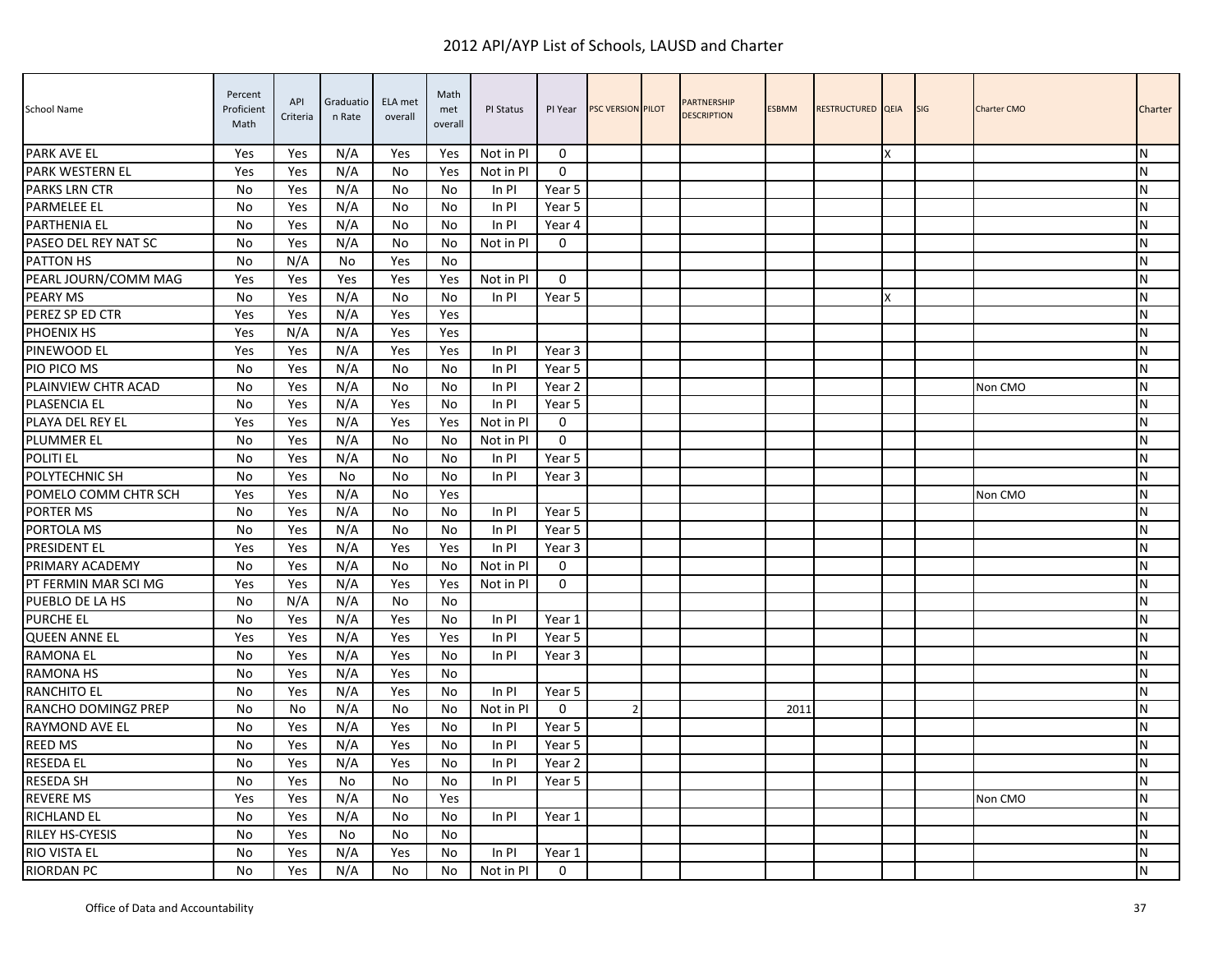| School Name                | Percent<br>Proficient<br>Math | API<br>Criteria | Graduatio<br>n Rate | ELA met<br>overall | Math<br>met<br>overall | PI Status | PI Year      | <b>PSC VERSION PILOT</b> |      | <b>PARTNERSHIP</b><br><b>DESCRIPTION</b> | <b>ESBMM</b> | RESTRUCTURED QEIA |   | <b>SIG</b> | <b>Charter CMO</b> | Charter        |
|----------------------------|-------------------------------|-----------------|---------------------|--------------------|------------------------|-----------|--------------|--------------------------|------|------------------------------------------|--------------|-------------------|---|------------|--------------------|----------------|
| <b>RITTER EL</b>           | Yes                           | Yes             | N/A                 | Yes                | Yes                    | Not in PI | $\Omega$     |                          |      | <b>PLAS</b>                              |              |                   | x |            |                    | IN.            |
| <b>RIVERSIDE DR CHT SC</b> | No                            | Yes             | N/A                 | No                 | No                     |           |              |                          |      |                                          |              |                   |   |            | Non CMO            | N              |
| <b>ROCKDALE EL</b>         | No                            | Yes             | N/A                 | No                 | No                     | In PI     | Year 2       |                          |      |                                          |              |                   |   |            |                    | IN.            |
| <b>RODIA HS</b>            | No                            | N/A             | N/A                 | No                 | No                     |           |              |                          |      |                                          |              |                   |   |            |                    | ${\sf N}$      |
| <b>ROGERS HS</b>           | No                            | N/A             | N/A                 | Yes                | No                     |           |              |                          |      |                                          |              |                   |   |            |                    | ${\sf N}$      |
| <b>ROMER MS</b>            | No                            | Yes             | N/A                 | No                 | No                     | In PI     | Year 3       |                          |      |                                          |              |                   |   |            |                    | IN.            |
| ROOSEVELT HS CNMT          | No                            | Yes             | No                  | No                 | No                     | $In$ PI   | Year 5       |                          |      | <b>PLAS</b>                              |              |                   | x |            |                    | N              |
| ROOSEVELT HS ESP           | Yes                           | Yes             | N/A                 | No                 | Yes                    | In PI     | Year 1       |                          |      | PLAS                                     |              |                   | X |            |                    | ${\sf N}$      |
| ROOSEVELT HS HARTS         | N <sub>0</sub>                | N <sub>0</sub>  | N/A                 | No                 | No                     | In PI     | Year 1       |                          |      | <b>PLAS</b>                              |              |                   | X |            |                    | <b>N</b>       |
| ROOSEVELT HS LAW/GOV       | No                            | Yes             | N/A                 | No                 | No                     | In PI     | Year 1       |                          |      | <b>PLAS</b>                              |              |                   | X |            |                    | ${\sf N}$      |
| ROOSEVELT HS MAGNET        | No                            | Yes             | N/A                 | Yes                | No                     | Not in PI | $\mathbf 0$  |                          |      | PLAS                                     |              |                   | X |            |                    | ${\sf N}$      |
| ROOSEVELT HS MED           | No                            | No              | N/A                 | No                 | No                     | In PI     | Year 1       |                          |      | <b>PLAS</b>                              |              |                   | X |            |                    | N              |
| ROOSEVELT HS STEM          | No                            | Yes             | N/A                 | No                 | No                     | $In$ PI   | Year 1       |                          |      | <b>PLAS</b>                              |              |                   | x |            |                    | IN.            |
| <b>ROSCOE EL</b>           | No                            | Yes             | N/A                 | No                 | No                     | Not in PI | $\Omega$     |                          |      |                                          |              |                   |   |            |                    | N              |
| ROSCOMARE EL               | Yes                           | Yes             | N/A                 | Yes                | Yes                    |           |              |                          |      |                                          |              |                   |   |            |                    | <b>N</b>       |
| <b>ROSEMONT EL</b>         | No                            | Yes             | N/A                 | No                 | No                     | In PI     | Year 3       |                          |      |                                          |              |                   |   |            |                    | ${\sf N}$      |
| ROSEWOOD EL                | No                            | Yes             | N/A                 | Yes                | No                     | Not in PI | $\Omega$     |                          |      |                                          |              |                   |   |            |                    | ${\sf N}$      |
| <b>ROWAN EL</b>            | No                            | Yes             | N/A                 | No                 | No                     | Not in PI | $\mathbf{0}$ |                          |      |                                          |              |                   |   |            |                    | <b>N</b>       |
| ROYBAL LC                  | No                            | No              | No                  | No                 | No                     | In PI     | Year 3       |                          |      |                                          |              |                   | X |            |                    | IN.            |
| <b>RUSSELL EL</b>          | No                            | Yes             | N/A                 | No                 | No.                    | In PI     | Year 5       |                          |      |                                          |              |                   |   |            |                    | <b>N</b>       |
| S SHORES PER ARTS MG       | No                            | Yes             | N/A                 | No                 | No                     | Not in Pl | $\mathbf{0}$ |                          |      |                                          |              |                   |   |            |                    | N              |
| SALVIN SP ED CTR           | No                            | Yes             | N/A                 | No                 | No                     |           |              |                          |      |                                          |              |                   |   |            |                    | ${\sf N}$      |
| <b>SAN ANTONIO ELEM</b>    | <b>No</b>                     | Yes             | N/A                 | No                 | No                     | $In$ PI   | Year 5       |                          |      |                                          |              |                   |   |            |                    | N              |
| SAN ANTONIO HS             | No                            | N/A             | No                  | No                 | No                     |           |              |                          |      |                                          |              |                   |   |            |                    | <b>N</b>       |
| SAN FERNANDO EL            | Yes                           | Yes             | N/A                 | No                 | Yes                    | In PI     | Year 5       |                          |      |                                          |              |                   |   |            |                    | IN.            |
| <b>SAN FERNANDO MS</b>     | <b>No</b>                     | Yes             | N/A                 | No                 | No                     | $In$ PI   | Year 5       | $\mathbf{1}$             |      |                                          |              |                   | x |            |                    | $\overline{N}$ |
| <b>SAN FERNANDO SH</b>     | No                            | Yes             | Yes                 | No                 | No                     | $In$ PI   | Year 5       |                          |      |                                          |              |                   |   |            |                    | N              |
| <b>SAN GABRIEL EL</b>      | No                            | Yes             | N/A                 | No                 | No.                    | In PI     | Year 5       |                          |      |                                          |              |                   |   |            |                    | IN.            |
| SAN JOSE EL                | Yes                           | Yes             | N/A                 | Yes                | Yes                    | In PI     | Year 2       |                          |      |                                          |              |                   |   |            |                    | N              |
| SAN MIGUEL EL              | No                            | Yes             | N/A                 | No                 | No                     | In PI     | Year 5       |                          |      |                                          |              |                   |   |            |                    | ${\sf N}$      |
| SAN PASCUAL EL             | Yes                           | Yes             | N/A                 | Yes                | Yes                    | In PI     | Year 2       |                          |      |                                          |              |                   |   |            |                    | <b>N</b>       |
| <b>SAN PEDRO EL</b>        | Yes                           | Yes             | N/A                 | Yes                | Yes                    | Not in PI | $\mathbf 0$  |                          |      |                                          |              |                   |   |            |                    | N              |
| SAN PEDRO SH               | No                            | Yes             | No                  | No                 | No                     | $In$ PI   | Year 5       | -1                       |      |                                          |              |                   |   |            |                    | N              |
| SANTANA ARTS ACADEMY       | N <sub>0</sub>                | Yes             | N/A                 | No                 | No.                    | In PI     | Year 1       | 1.5                      |      |                                          | 2010         |                   |   |            |                    | <b>N</b>       |
| SANTEE EDUC COMPLEX        | No                            | Yes             | No                  | No                 | No                     | In PI     | Year 5       |                          |      | <b>PLAS</b>                              |              |                   |   |            |                    | N              |
| SATICOY EL                 | No                            | Yes             | N/A                 | No                 | No                     | In PI     | Year 3       |                          |      |                                          |              |                   |   |            |                    | ${\sf N}$      |
| <b>SATURN EL</b>           | No                            | Yes             | N/A                 | No                 | No                     | In PI     | Year 2       |                          |      |                                          |              |                   |   |            |                    | N              |
| SCH VIS ARTS/HUM@RFK       | No                            | Yes             | No                  | No                 | No                     | $In$ PI   | Year 2       |                          | 2008 |                                          |              |                   | X |            |                    | <b>N</b>       |
| <b>SECONDARY CDS</b>       | No                            | Yes             | No                  | No                 | No                     |           |              |                          |      |                                          |              |                   |   |            |                    | N              |
| <b>SELMA EL</b>            | Yes                           | Yes             | N/A                 | No                 | Yes                    | In PI     | Year 5       |                          |      |                                          |              |                   |   |            |                    | N              |
| <b>SENDAK EL</b>           | Yes                           | Yes             | N/A                 | Yes                | Yes                    | In PI     | Year 2       |                          |      |                                          |              |                   |   |            |                    | N              |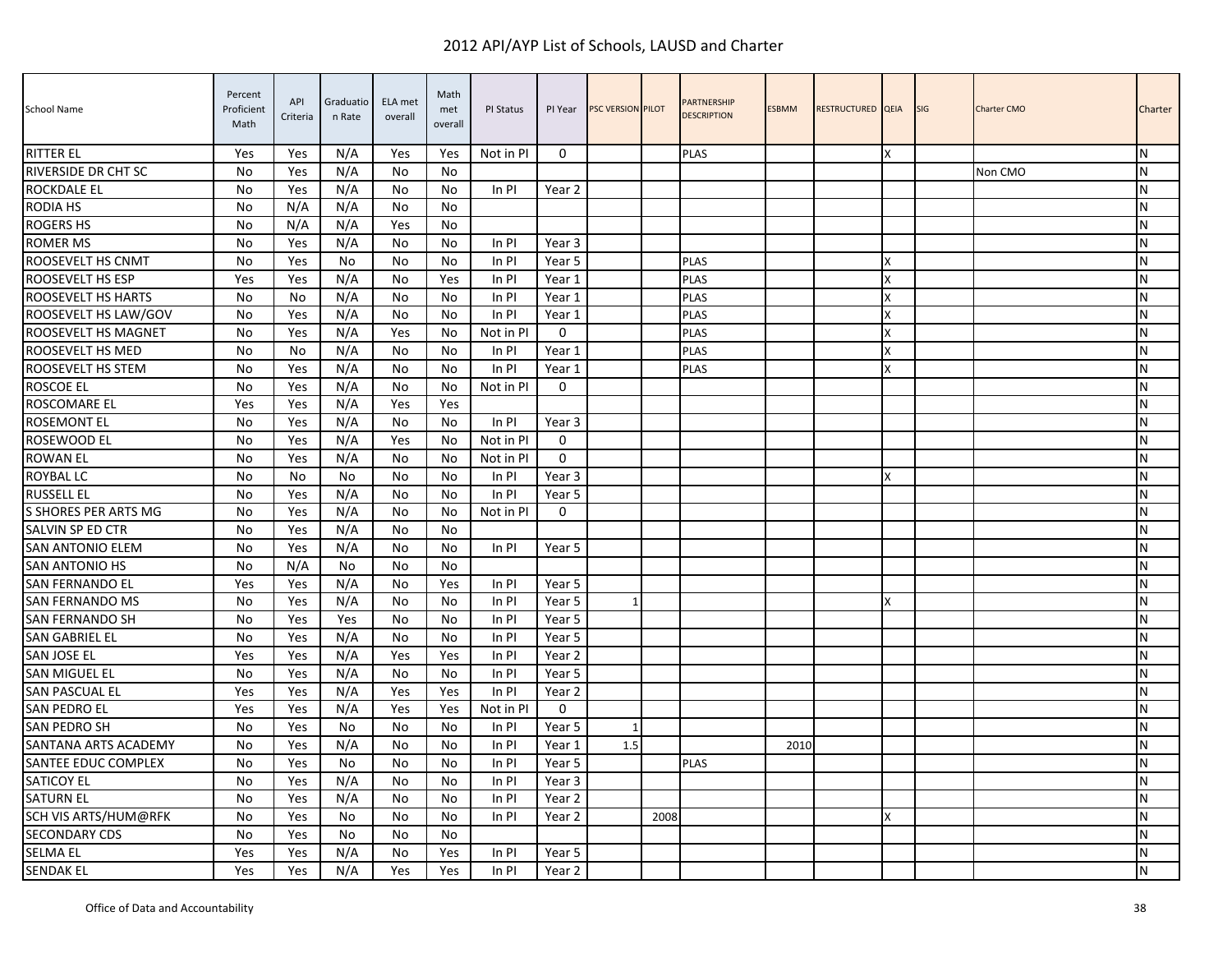| School Name            | Percent<br>Proficient<br>Math | API<br>Criteria | Graduatio<br>n Rate | ELA met<br>overall | Math<br>met<br>overall | PI Status | PI Year      | <b>PSC VERSION PILOT</b> |      | <b>PARTNERSHIP</b><br><b>DESCRIPTION</b> | <b>ESBMM</b> | RESTRUCTURED QEIA |   | <b>SIG</b> | <b>Charter CMO</b> | Charter        |
|------------------------|-------------------------------|-----------------|---------------------|--------------------|------------------------|-----------|--------------|--------------------------|------|------------------------------------------|--------------|-------------------|---|------------|--------------------|----------------|
| SEPULVEDA MS           | Yes                           | Yes             | N/A                 | No                 | Yes                    | $In$ PI   | Year 5       |                          |      |                                          |              |                   | x |            |                    | IN.            |
| <b>SERRANIA EL</b>     | Yes                           | Yes             | N/A                 | Yes                | Yes                    |           |              |                          |      |                                          |              |                   |   |            | Non CMO            | N              |
| <b>SHARP EL</b>        | Yes                           | Yes             | N/A                 | Yes                | Yes                    | In PI     | Year 5       |                          |      |                                          |              |                   |   |            |                    | IN.            |
| SHENANDOAH EL          | No                            | Yes             | N/A                 | No                 | No                     | In PI     | Year 2       |                          |      |                                          |              |                   |   |            |                    | <b>N</b>       |
| SHERIDAN ST EL         | No                            | Yes             | N/A                 | No                 | No                     | In PI     | Year 4       |                          |      |                                          |              |                   |   |            |                    | ${\sf N}$      |
| SHERMAN OAKS EL CHTR   | No                            | Yes             | N/A                 | Yes                | No                     |           |              |                          |      |                                          |              |                   |   |            | Non CMO            | IN.            |
| <b>SHIRLEY EL</b>      | Yes                           | Yes             | N/A                 | No                 | Yes                    | Not in PI | $\mathbf{0}$ |                          |      |                                          |              |                   |   |            |                    | N              |
| <b>SHORT EL</b>        | <b>No</b>                     | No              | N/A                 | No                 | No                     | In PI     | Year 1       |                          |      |                                          |              |                   |   |            |                    | ${\sf N}$      |
| SIERRA PARK EL         | No                            | N <sub>0</sub>  | N/A                 | No                 | N <sub>0</sub>         | In PI     | Year 3       |                          |      |                                          |              |                   |   |            |                    | <b>N</b>       |
| SIERRA VISTA EL        | Yes                           | Yes             | N/A                 | Yes                | Yes                    | Not in PI | $\mathbf 0$  |                          |      |                                          |              |                   |   |            |                    | ${\sf N}$      |
| <b>SOCES MAG</b>       | No                            | Yes             | Yes                 | No                 | No                     | Not in PI | $\mathbf 0$  |                          |      |                                          |              |                   |   |            |                    | ${\sf N}$      |
| <b>SOLANO EL</b>       | Yes                           | Yes             | N/A                 | No                 | Yes                    | Not in PI | $\mathbf{0}$ |                          |      |                                          |              |                   |   |            |                    | N              |
| <b>SOTO EL</b>         | Yes                           | Yes             | N/A                 | Yes                | Yes                    | In PI     | Year 4       |                          |      |                                          |              |                   |   |            |                    | IN.            |
| SOTOMAYOR LA-ARTLAB    | No                            | No              | N/A                 | No                 | No                     | Not in PI | $\Omega$     | 2                        | 201. |                                          |              |                   |   |            |                    | N              |
| SOTOMAYOR LA-HADA      | No                            | No              | N/A                 | No                 | No                     | Not in PI | $\Omega$     | $\overline{2}$           | 2011 |                                          |              |                   |   |            |                    | <b>N</b>       |
| SOTOMAYOR LA-LARS      | No                            | No              | N/A                 | No                 | No                     | Not in PI | $\mathbf 0$  | 2                        | 2011 |                                          |              |                   |   |            |                    | ${\sf N}$      |
| SOUTH EAST SH          | No                            | Yes             | No                  | No                 | No                     | In PI     | Year 5       |                          |      |                                          |              |                   |   | Cohort 2   |                    | ${\sf N}$      |
| <b>SOUTH GATE MS</b>   | No                            | Yes             | N/A                 | No                 | No                     | In PI     | Year 5       |                          |      |                                          |              |                   |   |            |                    | <b>N</b>       |
| <b>SOUTH GATE SH</b>   | Yes                           | Yes             | Yes                 | No                 | Yes                    | In PI     | Year 5       |                          |      |                                          |              |                   |   |            |                    | IN.            |
| <b>SOUTH PARK EL</b>   | Yes                           | Yes             | N/A                 | No                 | Yes                    | In PI     | Year 5       |                          |      |                                          |              |                   |   |            |                    | <b>N</b>       |
| SOUTHEAST MS           | No                            | Yes             | N/A                 | No                 | No                     | In PI     | Year 5       |                          |      |                                          |              |                   |   |            |                    | <b>N</b>       |
| SRHS #2 COMM & TECH    | No                            | No              | N/A                 | No                 | No.                    | Not in Pl | $\mathbf{0}$ | 2                        | 2011 |                                          |              |                   |   |            |                    | N              |
| SRHS #2 GREEN DESIGN   | <b>No</b>                     | No              | N/A                 | No                 | No                     | Not in PI | $\mathbf 0$  |                          | 2011 |                                          |              |                   |   |            |                    | N              |
| SRHS #2 PERF ARTS      | No                            | No              | N/A                 | No                 | No                     | Not in PI | 0            | $\overline{2}$           | 2011 |                                          |              |                   |   |            |                    | <b>N</b>       |
| SRHS #2 PUB SRV COMM   | No                            | No              | N/A                 | No                 | No                     | Not in PI | $\mathbf{0}$ |                          | 2011 |                                          |              |                   |   |            |                    | IN.            |
| <b>STAGG EL</b>        | <b>No</b>                     | Yes             | N/A                 | No                 | No                     | Not in PI | $\Omega$     |                          |      |                                          |              |                   |   |            |                    | $\overline{N}$ |
| <b>STANFORD EL</b>     | No                            | Yes             | N/A                 | No                 | No                     | In PI     | Year 4       |                          |      |                                          |              |                   |   |            |                    | N              |
| <b>STANFORD PC</b>     | No                            | Yes             | N/A                 | No                 | No                     | Not in PI | $\Omega$     |                          |      |                                          |              |                   |   |            |                    | <b>N</b>       |
| <b>STATE EL</b>        | No                            | No              | N/A                 | No                 | No                     | In PI     | Year 5       |                          |      |                                          |              |                   |   |            |                    | N              |
| <b>STERRY EL</b>       | No                            | Yes             | N/A                 | No                 | No                     | In PI     | Year 1       |                          |      |                                          |              |                   |   |            |                    | ${\sf N}$      |
| <b>STEVENSON MS</b>    | No                            | Yes             | N/A                 | No                 | No                     | In PI     | Year 1       |                          |      | <b>PLAS</b>                              |              |                   | x | Cohort 1   |                    | <b>N</b>       |
| <b>STONEHURST EL</b>   | <b>No</b>                     | Yes             | N/A                 | Yes                | No                     | $In$ PI   | Year 3       |                          |      |                                          |              |                   |   |            |                    | <b>N</b>       |
| <b>STONER EL</b>       | No                            | Yes             | N/A                 | Yes                | No                     | In PI     | Year 5       |                          |      |                                          |              |                   |   |            |                    | N              |
| <b>STONEY POINT HS</b> | Yes                           | N/A             | N/A                 | Yes                | Yes                    |           |              |                          |      |                                          |              |                   |   |            |                    | <b>N</b>       |
| <b>STRATHERN EL</b>    | No                            | Yes             | N/A                 | Yes                | No                     | In PI     | Year 5       |                          |      |                                          |              |                   |   |            |                    | N              |
| <b>SUN VALLEY MS</b>   | No                            | Yes             | N/A                 | No                 | No                     | In PI     | Year 5       |                          |      |                                          |              |                   | X |            |                    | ${\sf N}$      |
| <b>SUN VALLEY SH</b>   | No                            | No              | N/A                 | No                 | No                     | In PI     | Year 2       |                          |      |                                          |              |                   |   |            |                    | N              |
| <b>SUNLAND EL</b>      | No                            | Yes             | N/A                 | Yes                | No                     | Not in Pl | $\mathbf 0$  |                          |      |                                          |              |                   |   |            |                    | <b>N</b>       |
| <b>SUNNY BRAE EL</b>   | No                            | Yes             | N/A                 | No                 | No                     | In PI     | Year 5       |                          |      |                                          |              |                   |   |            |                    | N              |
| <b>SUNRISE EL</b>      | No                            | No              | N/A                 | No                 | No.                    | In PI     | Year 5       |                          |      | PLAS                                     |              |                   |   |            |                    | N              |
| <b>SUPERIOR EL</b>     | No                            | Yes             | N/A                 | No                 | No                     | Not in PI | $\mathbf 0$  |                          |      |                                          |              |                   |   |            | Non CMO            | N              |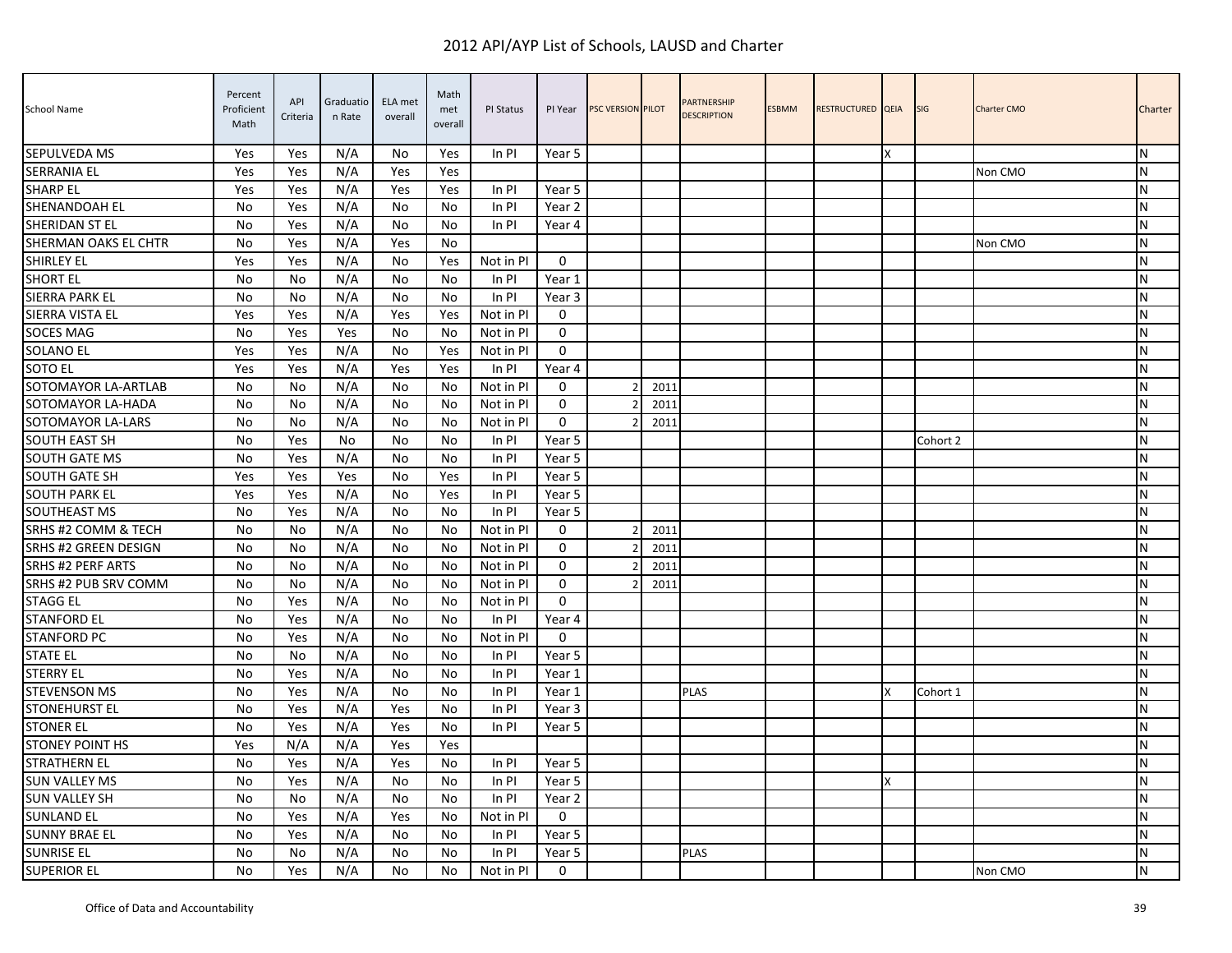| School Name                  | Percent<br>Proficient<br>Math | API<br>Criteria | Graduatio<br>n Rate | ELA met<br>overall | Math<br>met<br>overall | PI Status | PI Year     | <b>PSC VERSION PILOT</b> |      | <b>PARTNERSHIP</b><br><b>DESCRIPTION</b> | <b>ESBMM</b> | RESTRUCTURED QEIA |   | <b>SIG</b> | <b>Charter CMO</b> | Charter   |
|------------------------------|-------------------------------|-----------------|---------------------|--------------------|------------------------|-----------|-------------|--------------------------|------|------------------------------------------|--------------|-------------------|---|------------|--------------------|-----------|
| <b>SUTTER MS</b>             | <b>No</b>                     | No              | N/A                 | No                 | No.                    | In PI     | Year 5      |                          |      |                                          |              |                   |   |            |                    | N         |
| <b>SYLMAR EL</b>             | Yes                           | Yes             | N/A                 | No                 | Yes                    | In PI     | Year 5      |                          |      |                                          |              |                   |   |            |                    | N         |
| <b>SYLMAR SH</b>             | <b>No</b>                     | Yes             | No                  | No                 | No                     | In PI     | Year 5      |                          |      |                                          |              |                   | x |            |                    | N         |
| SYLVAN PARK EL               | <b>No</b>                     | Yes             | N/A                 | No                 | No                     | In PI     | Year 5      |                          |      |                                          |              |                   |   |            |                    | N         |
| <b>TAFT SH</b>               | No                            | Yes             | No                  | No                 | No                     | In PI     | Year 4      |                          |      |                                          | 2011         |                   |   |            |                    | N         |
| <b>TAPER EL</b>              | Yes                           | Yes             | N/A                 | Yes                | Yes                    | Not in PI | $\mathbf 0$ |                          |      |                                          |              |                   |   |            |                    | N         |
| <b>TARZANA EL</b>            | No                            | Yes             | N/A                 | No                 | No.                    | In PI     | Year 2      |                          |      |                                          |              |                   |   |            |                    | ${\sf N}$ |
| <b>TELFAIR EL</b>            | Yes                           | Yes             | N/A                 | No                 | Yes                    | In PI     | Year 4      |                          |      |                                          |              |                   |   |            |                    | N         |
| THOREAU HS                   | No                            | N/A             | N/A                 | No                 | No                     |           |             |                          |      |                                          |              |                   |   |            |                    | N         |
| <b>TOLAND WAY EL</b>         | <b>No</b>                     | Yes             | N/A                 | Yes                | No                     | In PI     | Year 3      |                          |      |                                          |              |                   |   |            |                    | N         |
| TOLUCA LAKE EL               | No                            | Yes             | N/A                 | Yes                | No                     | Not in PI | $\Omega$    |                          |      |                                          |              |                   |   |            |                    | N         |
| <b>TOPANGA EL</b>            | Yes                           | Yes             | N/A                 | Yes                | Yes                    |           |             |                          |      |                                          |              |                   |   |            | Non CMO            | N         |
| <b>TOPEKA DR EL</b>          | No                            | Yes             | N/A                 | No                 | No                     |           |             |                          |      |                                          |              |                   |   |            | Non CMO            | N         |
| <b>TORRES ELA PERF ARTS</b>  | No                            | Yes             | N/A                 | No                 | No                     | In PI     | Year 1      |                          | 2010 |                                          |              |                   |   |            |                    | N         |
| <b>TORRES ENG &amp; TECH</b> | No                            | Yes             | N/A                 | No                 | No                     | In PI     | Year 1      |                          | 2010 |                                          |              |                   |   |            |                    | N         |
| TORRES HUM/ART/TECH          | No                            | Yes             | N/A                 | Yes                | No                     | In PI     | Year 1      |                          | 2010 |                                          |              |                   |   |            |                    | ${\sf N}$ |
| <b>TORRES RENAISSANCE</b>    | No                            | Yes             | N/A                 | No                 | No                     | In PI     | Year 1      |                          | 2010 |                                          |              |                   |   |            |                    | N         |
| <b>TORRES SOC JST LDSHP</b>  | <b>No</b>                     | Yes             | N/A                 | No                 | No                     | In PI     | Year 1      |                          | 2010 |                                          |              |                   |   |            |                    | N         |
| <b>TOWNE EL</b>              | <b>No</b>                     | Yes             | N/A                 | Yes                | No                     | Not in PI | $\mathbf 0$ |                          |      |                                          |              |                   |   |            |                    | N         |
| TRINITY EL                   | No                            | Yes             | N/A                 | No                 | No                     | Not in Pl | $\Omega$    |                          |      |                                          |              |                   | X |            |                    | ${\sf N}$ |
| <b>TULSA EL</b>              | <b>No</b>                     | Yes             | N/A                 | No                 | No                     | In PI     | Year 2      |                          |      |                                          |              |                   |   |            |                    | N         |
| <b>TWEEDY EL</b>             | Yes                           | Yes             | N/A                 | Yes                | Yes                    | In PI     | Year 3      |                          |      |                                          |              |                   |   |            |                    | ${\sf N}$ |
| UCLA COMMUNITY SCH           | No                            | Yes             | N/A                 | No                 | No                     | In PI     | Year 2      |                          | 2009 |                                          |              |                   |   |            |                    | N         |
| UNDIS-K-12/MG UNAL           | <b>No</b>                     | No              | No                  | No                 | No                     |           |             |                          |      |                                          |              |                   |   |            |                    | N         |
| <b>UNION EL</b>              | No                            | Yes             | N/A                 | Yes                | No                     | In PI     | Year 4      |                          |      |                                          |              |                   |   |            |                    | ${\sf N}$ |
| <b>UNIVERSITY SH</b>         | Yes                           | Yes             | Yes                 | No                 | Yes                    | In PI     | Year 5      |                          |      |                                          |              |                   |   |            |                    | N         |
| <b>UTAH EL</b>               | <b>No</b>                     | No              | N/A                 | No                 | No                     | In PI     | Year 4      |                          |      |                                          |              |                   |   |            |                    | N         |
| <b>VALERIO EL</b>            | <b>No</b>                     | Yes             | N/A                 | No                 | No.                    | In PI     | Year 5      |                          |      |                                          |              |                   |   |            |                    | N         |
| VALLEY ACAD ARTS/SCI         | <b>No</b>                     | No              | N/A                 | No                 | No.                    | Not in PI | $\Omega$    | $\mathcal{P}$            |      |                                          | 2011         |                   |   |            |                    | N         |
| <b>VALLEY ALTERN MAG</b>     | Yes                           | Yes             | N/A                 | Yes                | Yes                    | In PI     | Year 1      |                          |      |                                          |              |                   |   |            |                    | N         |
| <b>VALLEY VIEW EL</b>        | No                            | Yes             | N/A                 | No                 | No                     | Not in PI | 0           |                          |      |                                          |              |                   |   |            |                    | ${\sf N}$ |
| VAN DEENE EL                 | <b>No</b>                     | Yes             | N/A                 | Yes                | No                     | In PI     | Year 3      |                          |      |                                          |              |                   |   |            |                    | N         |
| VAN GOGH EL                  | Yes                           | Yes             | N/A                 | Yes                | Yes                    |           |             |                          |      |                                          |              |                   |   |            | Non CMO            | N         |
| VAN NESS EL                  | No                            | Yes             | N/A                 | No                 | No                     | Not in PI | $\mathbf 0$ |                          |      |                                          |              |                   |   |            |                    | N         |
| <b>VAN NUYS EL</b>           | <b>No</b>                     | No              | N/A                 | No                 | No.                    | In PI     | Year 4      |                          |      |                                          |              |                   |   |            |                    | N         |
| VAN NUYS MS                  | No                            | Yes             | N/A                 | No                 | No                     | In PI     | Year 5      |                          |      |                                          |              |                   | X |            |                    | N         |
| VAN NUYS SH                  | No                            | Yes             | Yes                 | No                 | No                     | In PI     | Year 5      |                          |      |                                          |              |                   |   |            |                    | N         |
| <b>VANALDEN EL</b>           | Yes                           | Yes             | N/A                 | Yes                | Yes                    | In PI     | Year 3      |                          |      |                                          |              |                   |   |            |                    | N         |
| <b>VENA EL</b>               | No                            | Yes             | N/A                 | Yes                | No                     | In PI     | Year 2      |                          |      |                                          |              |                   |   |            |                    | N         |
| <b>VENICE SH</b>             | Yes                           | Yes             | No                  | No                 | Yes                    | In PI     | Year 5      |                          |      |                                          |              |                   |   |            |                    | N         |
| <b>VERDUGO HILLS SH</b>      | <b>No</b>                     | Yes             | Yes                 | No                 | No                     | In PI     | Year 4      |                          |      |                                          |              |                   |   |            |                    | Σ         |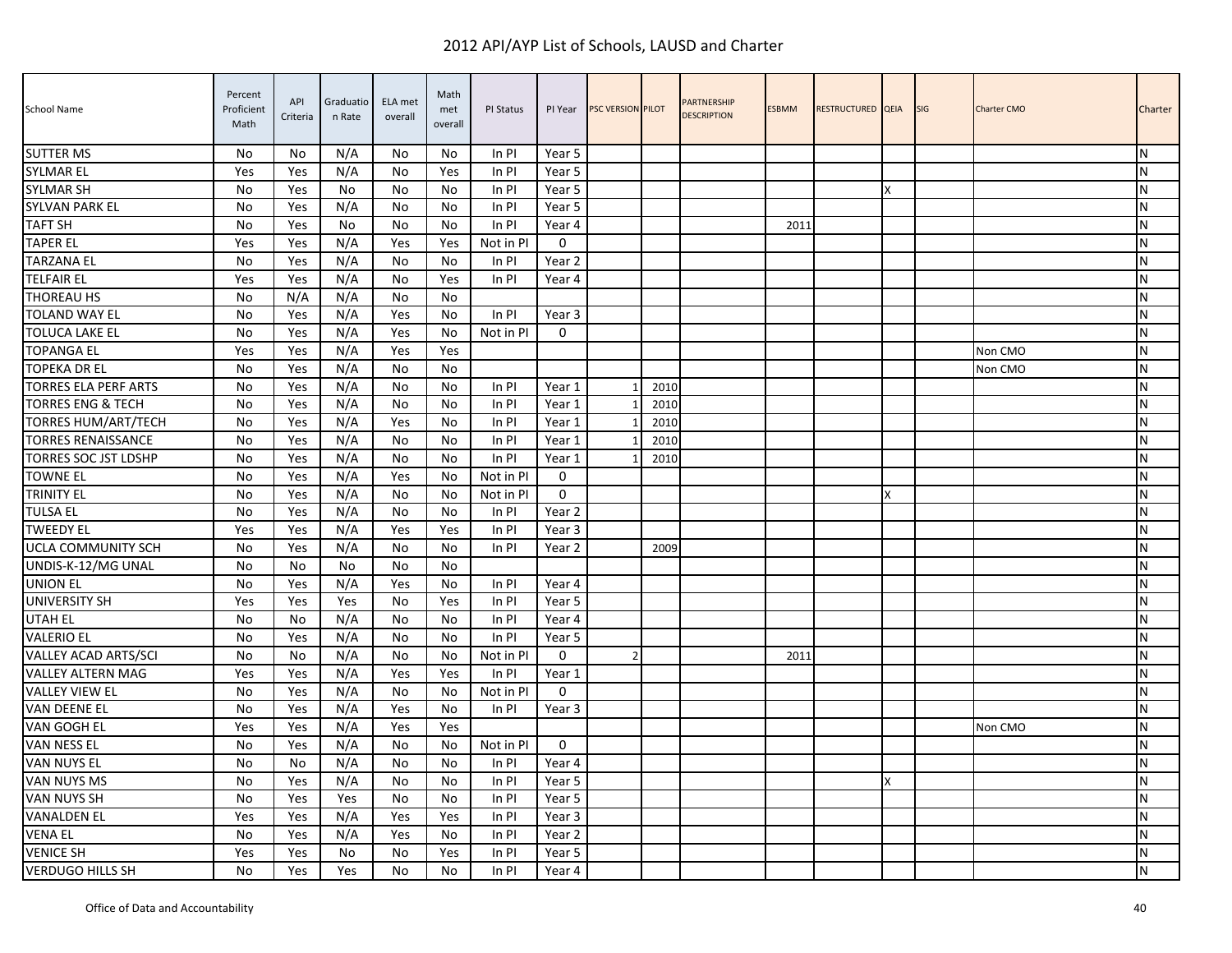| School Name                 | Percent<br>Proficient<br>Math | API<br>Criteria | Graduatio<br>n Rate | ELA met<br>overall | Math<br>met<br>overall | PI Status | PI Year     | PSC VERSION PILOT | <b>PARTNERSHIP</b><br><b>DESCRIPTION</b> | <b>ESBMM</b> | RESTRUCTURED QEIA   |   | <b>SIG</b> | <b>Charter CMO</b> | Charter   |
|-----------------------------|-------------------------------|-----------------|---------------------|--------------------|------------------------|-----------|-------------|-------------------|------------------------------------------|--------------|---------------------|---|------------|--------------------|-----------|
| <b>VERMONT EL</b>           | Yes                           | Yes             | N/A                 | Yes                | Yes                    | Not in PI | $\Omega$    |                   |                                          |              |                     | X |            |                    | N         |
| <b>VERNON CITY EL</b>       | <b>No</b>                     | Yes             | N/A                 | Yes                | No                     | In PI     | Year 2      |                   |                                          |              |                     |   |            |                    | N         |
| <b>VICTORIA EL</b>          | No                            | Yes             | N/A                 | No                 | No                     | In PI     | Year 1      |                   |                                          |              |                     |   |            |                    | N         |
| <b>VICTORY EL</b>           | No                            | Yes             | N/A                 | No                 | No                     | Not in PI | $\mathbf 0$ |                   |                                          |              |                     |   |            |                    | ${\sf N}$ |
| <b>VIEW PARK CONTN HS</b>   | Yes                           | N/A             | N/A                 | No                 | Yes                    |           |             |                   |                                          |              |                     |   |            |                    | N         |
| <b>VINE EL</b>              | <b>No</b>                     | Yes             | N/A                 | No                 | No                     | In PI     | Year 5      |                   |                                          |              |                     |   |            |                    | N         |
| <b>VINEDALE EL</b>          | No                            | Yes             | N/A                 | Yes                | No                     | Not in PI | 0           |                   |                                          |              |                     |   |            |                    | N         |
| VINTAGE MATH/SCI MAG        | Yes                           | Yes             | N/A                 | Yes                | Yes                    | Not in PI | $\Omega$    |                   |                                          |              |                     |   |            |                    | N         |
| <b>VIRGIL MS</b>            | No                            | No              | N/A                 | No                 | No                     | In PI     | Year 5      |                   |                                          |              |                     | X |            |                    | N         |
| <b>VIRGINIA EL</b>          | No                            | Yes             | N/A                 | No                 | No                     | In PI     | Year 2      |                   |                                          |              |                     |   |            |                    | ${\sf N}$ |
| VISTA DEL VALLE ACAD        | No                            | Yes             | N/A                 | Yes                | No                     | In PI     | Year 1      |                   |                                          |              |                     |   |            |                    | N         |
| <b>VISTA MS</b>             | <b>No</b>                     | Yes             | N/A                 | No                 | No                     | In PI     | Year 5      |                   |                                          |              |                     | X |            |                    | N         |
| <b>WADSWORTH EL</b>         | No                            | Yes             | N/A                 | Yes                | No                     | In PI     | Year 5      |                   |                                          |              |                     |   |            |                    | N         |
| <b>WALGROVE EL</b>          | <b>No</b>                     | Yes             | N/A                 | No                 | No                     | Not in PI | $\Omega$    |                   |                                          |              |                     |   |            |                    | N         |
| <b>WALNUT PARK EL</b>       | Yes                           | Yes             | N/A                 | Yes                | Yes                    | In PI     | Year 5      |                   |                                          |              |                     |   |            |                    | ${\sf N}$ |
| <b>WARNER EL</b>            | Yes                           | Yes             | N/A                 | Yes                | Yes                    |           |             |                   |                                          |              |                     |   |            |                    | ${\sf N}$ |
| <b>WASHINGTON PC</b>        | No                            | Yes             | N/A                 | No                 | No                     | Not in PI | $\mathbf 0$ |                   |                                          |              |                     |   |            |                    | ${\sf N}$ |
| <b>WASHINGTON PREP SH</b>   | No                            | Yes             | No                  | No                 | No                     | In PI     | Year 5      |                   |                                          |              |                     | x | Cohort 2   |                    | N         |
| <b>WEBSTER MS</b>           | No                            | Yes             | N/A                 | No                 | No                     | In PI     | Year 5      |                   |                                          |              |                     | X |            |                    | N         |
| <b>WEEMES EL</b>            | <b>No</b>                     | Yes             | N/A                 | No                 | No                     | In PI     | Year 4      |                   |                                          |              |                     |   |            |                    | N         |
| <b>WEIGAND EL</b>           | <b>No</b>                     | No              | N/A                 | No                 | No                     | In PI     | Year 5      |                   |                                          |              |                     | X |            |                    | N         |
| WELBY WAY EL CHT SCH        | Yes                           | Yes             | N/A                 | Yes                | Yes                    |           |             |                   |                                          |              |                     |   |            | Non CMO            | ${\sf N}$ |
| WESM HLTH/SPORTS MED        | Yes                           | Yes             | <b>No</b>           | No                 | Yes                    | Not in PI | $\mathbf 0$ |                   |                                          |              | <b>RESTRUCTURED</b> |   |            |                    | N         |
| WEST ADAMS PREP SH          | No                            | No              | No                  | No                 | No                     | In PI     | Year 4      |                   | LA'S PROMISE                             |              |                     | x |            |                    | N         |
| <b>WEST ATHENS EL</b>       | Yes                           | Yes             | N/A                 | No                 | Yes                    | In PI     | Year 5      |                   |                                          |              |                     |   |            |                    | N         |
| <b>WEST HOLLYWOOD EL</b>    | Yes                           | Yes             | N/A                 | Yes                | Yes                    |           |             |                   |                                          |              |                     |   |            |                    | N         |
| <b>WEST VERNON EL</b>       | <b>No</b>                     | No              | N/A                 | No                 | No                     | In PI     | Year 5      |                   |                                          |              |                     | X |            |                    | N         |
| <b>WESTERN EL</b>           | No                            | Yes             | N/A                 | No                 | No                     | In PI     | Year 5      |                   |                                          |              |                     | X |            |                    | N         |
| <b>WESTMINSTER EL</b>       | Yes                           | Yes             | N/A                 | No                 | Yes                    | Not in PI | $\mathbf 0$ |                   |                                          |              |                     |   |            |                    | ${\sf N}$ |
| <b>WESTPORT HTS EL</b>      | Yes                           | Yes             | N/A                 | Yes                | Yes                    | In PI     | Year 1      |                   |                                          |              |                     |   |            |                    | ${\sf N}$ |
| WESTSIDE GLBL AWR MG        | No                            | Yes             | N/A                 | No                 | No                     | In PI     | Year 4      |                   |                                          |              |                     |   |            |                    | N         |
| <b>WESTWOOD EL</b>          | Yes                           | Yes             | N/A                 | Yes                | Yes                    |           |             |                   |                                          |              |                     |   |            | Non CMO            | ${\sf N}$ |
| WHITE EL                    | Yes                           | Yes             | N/A                 | Yes                | Yes                    | Not in PI | $\Omega$    |                   |                                          |              |                     |   |            |                    | ${\sf N}$ |
| <b>WHITE MS</b>             | <b>No</b>                     | Yes             | N/A                 | No                 | No.                    | In PI     | Year 5      |                   |                                          |              |                     |   |            |                    | N         |
| <b>WHITE POINT EL</b>       | No                            | Yes             | N/A                 | Yes                | No                     |           |             |                   |                                          |              |                     |   |            |                    | ${\sf N}$ |
| <b>WHITMAN HS</b>           | No                            | N/A             | N/A                 | No                 | No                     |           |             |                   |                                          |              |                     |   |            |                    | ${\sf N}$ |
| <b>WIDNEY HS</b>            | No                            | No              | N/A                 | No                 | No                     |           |             |                   |                                          |              |                     |   |            |                    | N         |
| <b>WILBUR EL</b>            | Yes                           | Yes             | N/A                 | Yes                | Yes                    |           |             |                   |                                          |              |                     |   |            | Non CMO            | N         |
| <b>WILLENBERG SP ED CTR</b> | Yes                           | Yes             | N/A                 | Yes                | Yes                    |           |             |                   |                                          |              |                     |   |            |                    | N         |
| <b>WILMINGTON MS</b>        | Yes                           | Yes             | N/A                 | Yes                | Yes                    | In PI     | Year 5      |                   |                                          |              |                     | x |            |                    | N         |
| <b>WILMINGTON PARK EL</b>   | No                            | Yes             | N/A                 | No                 | No                     | Not in PI | $\mathbf 0$ |                   |                                          |              |                     |   |            |                    | ${\sf N}$ |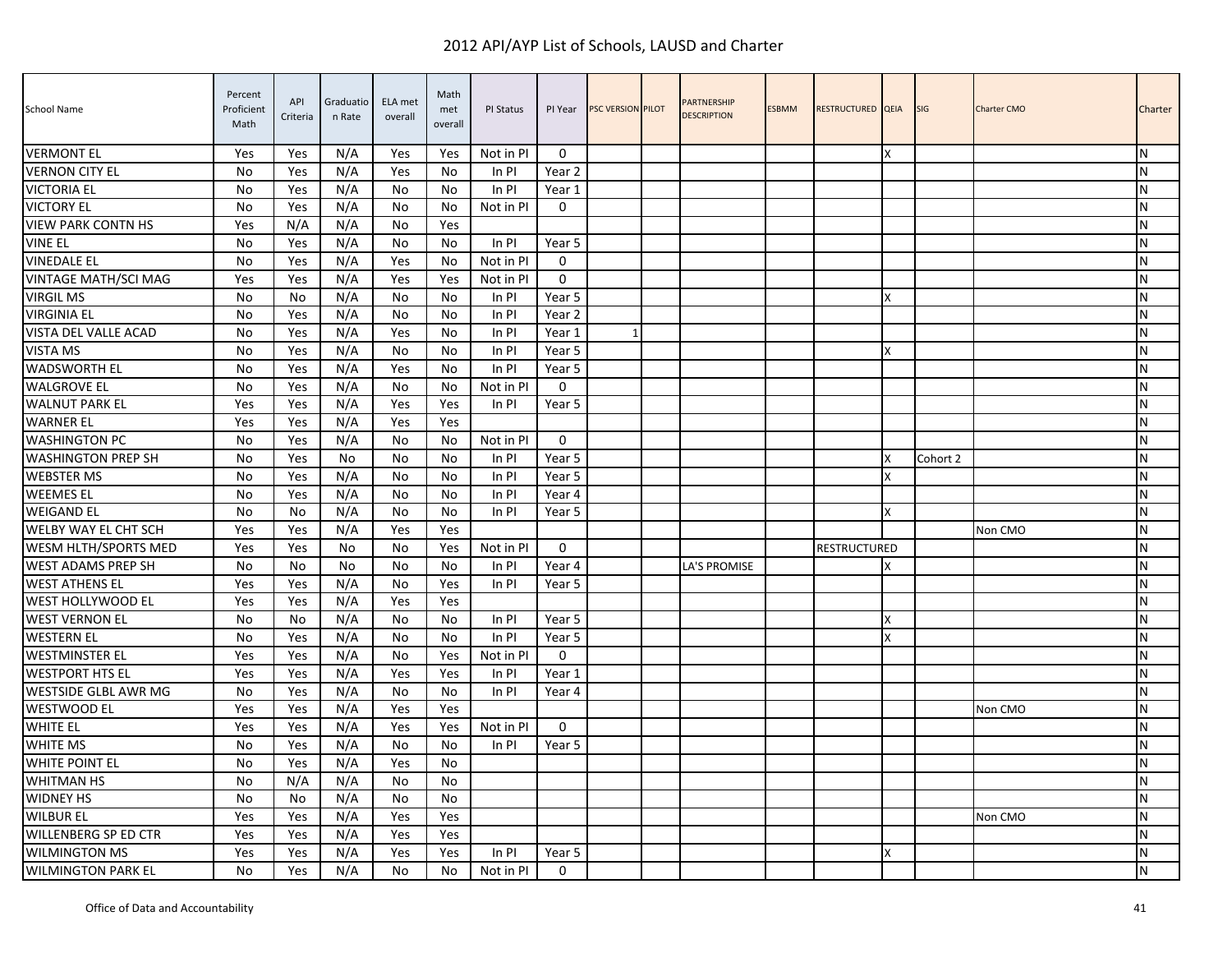| <b>School Name</b>             | Percent<br>Proficient<br>Math | API<br>Criteria | Graduatio<br>n Rate | ELA met<br>overall | Math<br>met<br>overall | PI Status | PI Year     | <b>PSC VERSION PILOT</b> | <b>PARTNERSHIP</b><br><b>DESCRIPTION</b> | <b>ESBMM</b> | RESTRUCTURED QEIA |   | <b>SIG</b> | <b>Charter CMO</b>              | Charter   |
|--------------------------------|-------------------------------|-----------------|---------------------|--------------------|------------------------|-----------|-------------|--------------------------|------------------------------------------|--------------|-------------------|---|------------|---------------------------------|-----------|
| <b>WILSHIRE CREST EL</b>       | Yes                           | Yes             | N/A                 | Yes                | Yes                    | In PI     | Year 5      |                          |                                          |              |                   |   |            |                                 | N         |
| <b>WILSHIRE PARK EL</b>        | No                            | Yes             | N/A                 | Yes                | No                     | In PI     | Year 4      |                          |                                          |              |                   |   |            |                                 | N         |
| <b>WILSON SH</b>               | <b>No</b>                     | Yes             | Yes                 | No                 | No                     | In PI     | Year 5      |                          |                                          |              |                   | x |            |                                 | N         |
| <b>WILTON PL EL</b>            | No                            | Yes             | N/A                 | No                 | No                     | In PI     | Year 3      |                          |                                          |              |                   |   |            |                                 | N         |
| WINDSOR M/S AERO MAG           | No                            | Yes             | N/A                 | No                 | No                     | In PI     | Year 2      |                          |                                          |              |                   |   |            |                                 | N         |
| <b>WINNETKA EL</b>             | Yes                           | Yes             | N/A                 | Yes                | Yes                    | In PI     | Year 5      |                          |                                          |              |                   |   |            |                                 | N         |
| <b>WISDOM EL</b>               | Yes                           | Yes             | N/A                 | No                 | Yes                    | In PI     | Year 1      | 1                        |                                          |              |                   |   |            |                                 | N         |
| <b>WONDERLAND EL</b>           | Yes                           | Yes             | N/A                 | Yes                | Yes                    |           |             |                          |                                          |              |                   |   |            |                                 | N         |
| <b>WOODCREST EL</b>            | No                            | Yes             | N/A                 | No                 | No                     | In PI     | Year 5      |                          |                                          |              |                   | x |            |                                 | N         |
| <b>WOODEN HS</b>               | No                            | No              | N/A                 | No                 | No                     |           |             |                          |                                          |              |                   |   |            |                                 | N         |
| <b>WOODLAKE EL</b>             | No                            | Yes             | N/A                 | No                 | No                     |           |             |                          |                                          |              |                   |   |            | Non CMO                         | N         |
| <b>WOODLAND HILLS ACAD</b>     | <b>No</b>                     | Yes             | N/A                 | No                 | No                     | In PI     | Year 5      |                          |                                          | 2008         |                   |   |            |                                 | N         |
| <b>WOODLAND HILLS EL</b>       | Yes                           | Yes             | N/A                 | Yes                | Yes                    |           |             |                          |                                          |              |                   |   |            | Non CMO                         | ${\sf N}$ |
| <b>WOODLAWN EL</b>             | No                            | Yes             | N/A                 | No                 | No                     | In PI     | Year 1      |                          |                                          |              |                   |   |            |                                 | ${\sf N}$ |
| <b>WRIGHT MS</b>               | Yes                           | Yes             | N/A                 | No                 | Yes                    | In PI     | Year 5      |                          |                                          |              |                   |   |            |                                 | N         |
| YES ACADEMY                    | No                            | Yes             | N/A                 | No                 | No                     | In PI     | Year 5      | 1                        |                                          |              |                   | x |            |                                 | ${\sf N}$ |
| YORKDALE EL                    | No                            | Yes             | N/A                 | No                 | No                     | In PI     | Year 1      |                          |                                          |              |                   |   |            |                                 | N         |
| YOUNG HS                       | No                            | N/A             | N/A                 | No                 | No                     |           |             |                          |                                          |              |                   |   |            |                                 | N         |
| YTH OPP UNLTD ALT HS           | No                            | No              | No                  | No                 | No                     |           |             |                          |                                          |              |                   |   |            |                                 | N         |
| <b>ACADEMIA MODERNA</b>        | Yes                           | Yes             | N/A                 | Yes                | Yes                    | Not in PI | $\Omega$    |                          |                                          |              |                   |   |            | Non CMO                         | Υ         |
| <b>ACCELERATED CHARTER</b>     | No                            | Yes             | N/A                 | <b>No</b>          | No                     | In PI     | Year 5      |                          |                                          |              |                   |   |            | The Accelerated School          | Y         |
| <b>ACCELERATED ELEM</b>        | No                            | Yes             | N/A                 | Yes                | No.                    | Not in PI | $\mathbf 0$ |                          |                                          |              |                   |   |            | The Accelerated School          | Υ         |
| ALLIANCE COL RDY #16           | No                            | Yes             | N/A                 | No                 | No                     |           |             |                          |                                          |              |                   |   |            | LA Alliance                     | V         |
| ALLIANCE COL RDY MA4           | No                            | Yes             | N/A                 | Yes                | No                     | In PI     | Year 1      |                          |                                          |              |                   |   |            | LA Alliance                     |           |
| <b>ALLIANCE TECH&amp;MS HS</b> | No                            | No              | N/A                 | No                 | No                     |           |             |                          |                                          |              |                   |   |            | LA Alliance                     | ۷         |
| ANAHUACALMECAC U PRP           | Yes                           | Yes             | N/A                 | Yes                | Yes                    | Not in PI | $\Omega$    |                          |                                          |              |                   |   |            | Non CMO                         |           |
| ANIMO CHARTER MS #3            | No                            | No              | N/A                 | No                 | No                     | Not in PI | $\mathbf 0$ |                          |                                          |              |                   |   |            | Green Dot Public Schools        |           |
| ANIMO CHARTER MS #4            | No                            | No              | N/A                 | No                 | No                     | Not in PI | $\Omega$    |                          |                                          |              |                   |   |            | Green Dot Public Schools        | Y         |
| <b>ANIMO COLLEGE PREP</b>      | <b>No</b>                     | No              | N/A                 | N <sub>0</sub>     | N <sub>0</sub>         | Not in PI | $\Omega$    |                          |                                          |              |                   |   |            | <b>Green Dot Public Schools</b> |           |
| <b>ANIMO J ROBINSON</b>        | Yes                           | Yes             | Yes                 | No                 | Yes                    | Not in PI | $\mathbf 0$ |                          |                                          |              |                   |   |            | Green Dot Public Schools        | γ         |
| ANIMO JEFF CHT MS              | Yes                           | Yes             | N/A                 | Yes                | Yes                    | Not in PI | $\mathbf 0$ |                          |                                          |              |                   |   |            | Green Dot Public Schools        | Υ         |
| ANIMO LOCKE 1 CPA              | Yes                           | Yes             | N/A                 | No                 | Yes                    | In PI     | Year 5      |                          |                                          |              |                   |   |            | Green Dot Public Schools        | V         |
| ANIMO LOCKE 2 CPA              | No                            | No              | N/A                 | No                 | No                     | In PI     | Year 5      |                          |                                          |              |                   |   |            | Green Dot Public Schools        | Υ         |
| ANIMO LOCKE TECH HS            | No                            | No              | N/A                 | No                 | No                     | In PI     | Year 2      |                          |                                          |              |                   |   |            | Green Dot Public Schools        | Υ         |
| <b>ANIMO PAT BROWN</b>         | <b>No</b>                     | Yes             | Yes                 | N <sub>0</sub>     | No                     | In PI     | Year 1      |                          |                                          |              |                   |   |            | <b>Green Dot Public Schools</b> |           |
| <b>ANIMO RALPH BUNCHE</b>      | No                            | No              | No                  | No                 | No                     | In PI     | Year 1      |                          |                                          |              |                   |   |            | Green Dot Public Schools        |           |
| <b>ANIMO SOUTH LA</b>          | No                            | No              | Yes                 | No                 | No                     | In PI     | Year 2      |                          |                                          |              |                   |   |            | Green Dot Public Schools        | Υ         |
| <b>ANIMO VENICE CHT HS</b>     | Yes                           | Yes             | Yes                 | No                 | Yes                    | Not in PI | $\mathbf 0$ |                          |                                          |              |                   |   |            | Green Dot Public Schools        |           |
| ANIMO WATTS CPA                | Yes                           | Yes             | N/A                 | No                 | Yes                    | In PI     | Year 2      |                          |                                          |              |                   |   |            | Green Dot Public Schools        | γ         |
| ANIMO WESTSD CHT MS            | No                            | Yes             | N/A                 | No                 | No                     | Not in PI | $\mathbf 0$ |                          |                                          |              |                   |   |            | Green Dot Public Schools        | Y         |
| <b>ANNENBERG HS</b>            | No                            | Yes             | Yes                 | Yes                | No                     | $In$ PI   | Year 2      |                          |                                          |              |                   |   |            | The Accelerated School          | Ÿ         |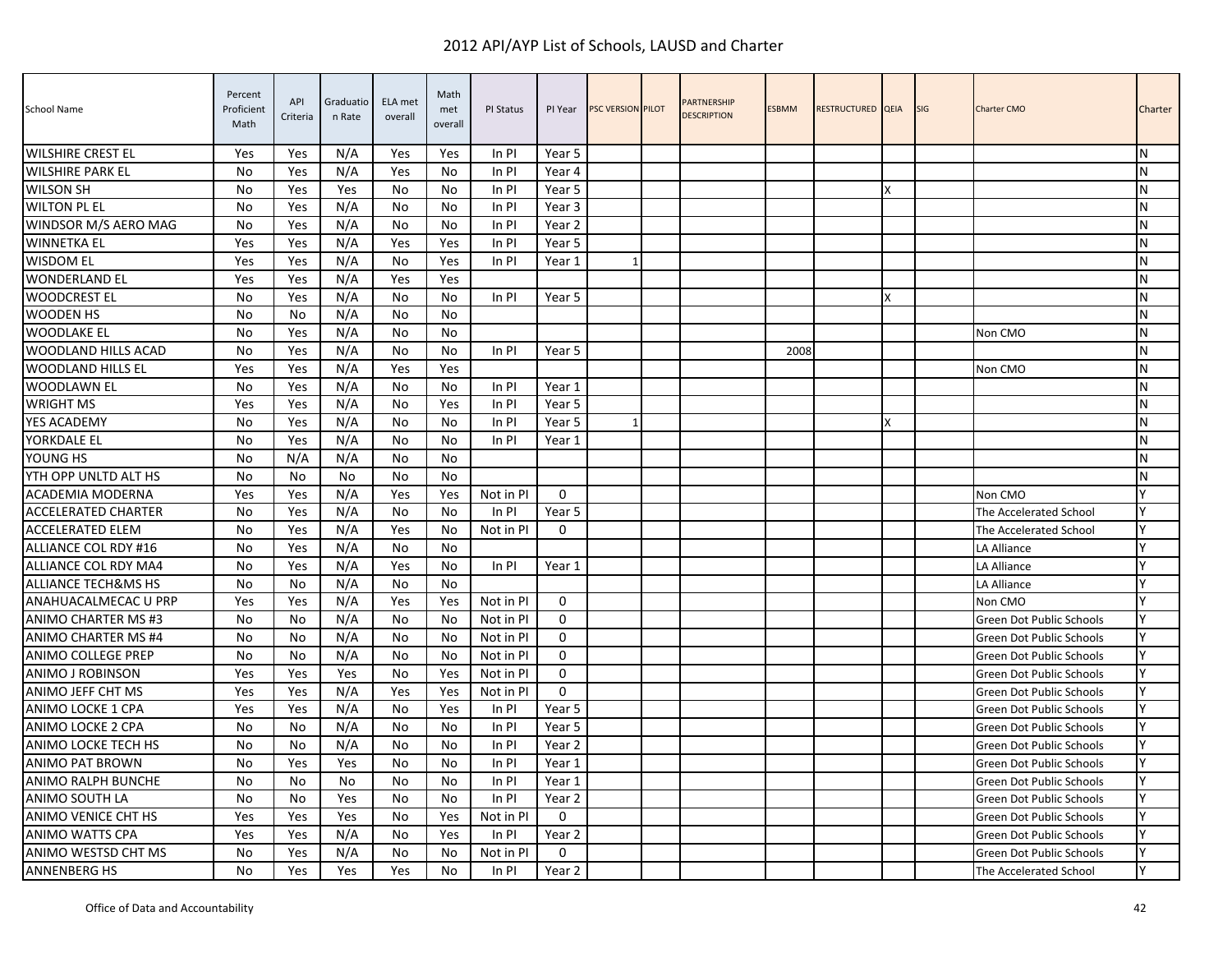| School Name                 | Percent<br>Proficient<br>Math | API<br>Criteria | Graduatio<br>n Rate | ELA met<br>overall | Math<br>met<br>overall | PI Status | PI Year      | <b>PSC VERSION PILOT</b> | PARTNERSHIP<br><b>DESCRIPTION</b> | <b>ESBMM</b> | RESTRUCTURED QEIA | <b>SIG</b> | <b>Charter CMO</b>         | Charter |
|-----------------------------|-------------------------------|-----------------|---------------------|--------------------|------------------------|-----------|--------------|--------------------------|-----------------------------------|--------------|-------------------|------------|----------------------------|---------|
| ANTECELLO PREP ACAD         | No                            | N/A             | N/A                 | No                 | No                     |           |              |                          |                                   |              |                   |            |                            |         |
| ARARAT CHARTER SCH          | Yes                           | Yes             | N/A                 | Yes                | Yes                    | Not in PI | $\mathbf 0$  |                          |                                   |              |                   |            | Non CMO                    | Y       |
| <b>ARTS IN ACTION</b>       | No                            | No              | N/A                 | No                 | No                     | Not in PI | $\Omega$     |                          |                                   |              |                   |            | Non CMO                    | Y       |
| <b>ASPIRE CENTENNIAL</b>    | No                            | Yes             | N/A                 | No                 | No                     | In PI     | Year 1       |                          |                                   |              |                   |            | Aspire Public Schools      | Y       |
| <b>ASPIRE FIRESTN ACAD</b>  | No                            | Yes             | N/A                 | Yes                | No                     | Not in PI | $\mathbf 0$  |                          |                                   |              |                   |            | Aspire Public Schools      | Y       |
| <b>ASPIRE GATEWY ACAD</b>   | Yes                           | Yes             | N/A                 | Yes                | Yes                    | Not in PI | $\mathbf 0$  |                          |                                   |              |                   |            | Aspire Public Schools      | Y       |
| ASPIRE HUNTNGTN PK          | Yes                           | Yes             | N/A                 | Yes                | Yes                    | Not in PI | 0            |                          |                                   |              |                   |            | Aspire Public Schools      | Y       |
| ASPIRE INSKEEP ACAD         | No                            | Yes             | N/A                 | No                 | No                     | Not in PI | $\mathbf{0}$ |                          |                                   |              |                   |            | Aspire Public Schools      | Υ       |
| <b>ASPIRE LUGO ACADEMY</b>  | No                            | Yes             | N/A                 | No                 | No                     | Not in PI | $\mathbf 0$  |                          |                                   |              |                   |            | Aspire Public Schools      | Y       |
| <b>ASPIRE PACIFIC ACAD</b>  | No                            | No              | N/A                 | No                 | No                     | In PI     | Year 1       |                          |                                   |              |                   |            | Aspire Public Schools      | Y       |
| <b>ASPIRE SLAUSON ACAD</b>  | <b>No</b>                     | Yes             | N/A                 | No                 | N <sub>0</sub>         | Not in PI | $\Omega$     |                          |                                   |              |                   |            | Aspire Public Schools      | Υ       |
| <b>ASPIRE TATE ACAD</b>     | No                            | Yes             | N/A                 | No                 | No                     | Not in PI | $\mathbf 0$  |                          |                                   |              |                   |            | Aspire Public Schools      | Y       |
| <b>BERT CORONA CHARTER</b>  | No                            | Yes             | N/A                 | No                 | No                     | In PI     | Year 5       |                          |                                   |              |                   |            | Youth Policy Institute     | Y       |
| <b>BIRMINGHAM SH</b>        | No                            | Yes             | <b>No</b>           | No                 | No                     | In PI     | Year 4       |                          |                                   |              |                   |            | Non CMO                    | Y       |
| <b>BRIGHT STAR SEC ACAD</b> | No                            | Yes             | N/A                 | Yes                | No                     | Not in PI | $\mathbf 0$  |                          |                                   |              |                   |            | <b>Bright Star Schools</b> | Y       |
| CA ACADEMY FOR LS           | No                            | Yes             | N/A                 | No                 | No                     | Not in PI | $\mathbf 0$  |                          |                                   |              |                   |            | PUC                        | Y       |
| <b>CALS EARLY COLL HS</b>   | <b>No</b>                     | Yes             | <b>No</b>           | No                 | N <sub>0</sub>         | Not in PI | $\Omega$     |                          |                                   |              |                   |            | <b>PUC</b>                 |         |
| CAMINO NUEVO ACAD           | No                            | Yes             | N/A                 | No                 | No                     | In PI     | Year 1       |                          |                                   |              |                   |            | Non CMO                    |         |
| CAMINO NUEVO ACAD #2        | No                            | Yes             | N/A                 | No                 | No                     | In PI     | Year 1       |                          |                                   |              |                   |            | Non CMO                    | Y       |
| CAMINO NUEVO ACAD #4        | <b>No</b>                     | Yes             | N/A                 | <b>No</b>          | No                     | Not in PI | $\mathbf 0$  |                          |                                   |              |                   |            | Non CMO                    | Ý       |
| CAMINO NUEVO EL #3          | No                            | Yes             | N/A                 | No                 | No                     | In PI     | Year 1       |                          |                                   |              |                   |            | Non CMO                    |         |
| <b>CAMINO NUEVO HS</b>      | Yes                           | Yes             | Yes                 | No                 | Yes                    | Not in PI | $\mathbf{0}$ |                          |                                   |              |                   |            | Non CMO                    | Y       |
| <b>CELERITY CARDINAL CS</b> | Yes                           | Yes             | N/A                 | No                 | Yes                    | Not in PI | $\mathbf 0$  |                          |                                   |              |                   |            | Celerity Ed Group          | Y       |
| <b>CELERITY DYAD CHTR</b>   | Yes                           | Yes             | N/A                 | No                 | Yes                    | Not in PI | $\Omega$     |                          |                                   |              |                   |            | Celerity Educational Group | Y       |
| <b>CELERITY NASCENT CHT</b> | Yes                           | Yes             | N/A                 | No                 | Yes                    | In PI     | Year 4       |                          |                                   |              |                   |            | Celerity Educational Group | Y       |
| CELERITY OCTAVIA CHT        | Yes                           | Yes             | N/A                 | No                 | Yes                    | Not in PI | 0            |                          |                                   |              |                   |            | Celerity Educational Group | Y       |
| <b>CELERITY PALMATI</b>     | Yes                           | Yes             | N/A                 | No                 | Yes                    | Not in PI | $\mathbf{0}$ |                          |                                   |              |                   |            | Celerity Educational Group | Y       |
| <b>CELERITY TROIKA CHTR</b> | Yes                           | Yes             | N/A                 | Yes                | Yes                    | Not in PI | $\mathbf 0$  |                          |                                   |              |                   |            | Celerity Educational Group | lΥ      |
| <b>CENTRAL CITY VALUE</b>   | No                            | No              | Yes                 | No                 | No                     | In PI     | Year 2       |                          |                                   |              |                   |            | Value Schools              | Y       |
| <b>CHAMPS</b>               | No                            | Yes             | No                  | No                 | No                     | ln Pl     | Year 1       |                          |                                   |              |                   |            | Non CMO                    | Y       |
| <b>CHIME CHARTER MS</b>     | No                            | Yes             | N/A                 | No                 | No                     |           |              |                          |                                   |              |                   |            | Non CMO                    | Y       |
| <b>CHIME SCHWARZENEGGER</b> | Yes                           | Yes             | N/A                 | No                 | Yes                    |           |              |                          |                                   |              |                   |            | Non CMO                    | γ       |
| <b>CITIZENS OF THE WLD</b>  | Yes                           | Yes             | N/A                 | No                 | Yes                    | In PI     | Year 1       |                          |                                   |              |                   |            | Non CMO                    |         |
| <b>CLAS AFFIRMATION</b>     | No                            | Yes             | N/A                 | No                 | No                     | In PI     | Year 1       |                          |                                   |              |                   |            | Non CMO                    | Y       |
| <b>COLLEGE READY HS #11</b> | No                            | Yes             | N/A                 | No                 | No                     | In PI     | Year 1       |                          |                                   |              |                   |            | LA Alliance                |         |
| <b>COLLEGE READY MS #5</b>  | Yes                           | Yes             | N/A                 | Yes                | Yes                    | Not in PI | $\mathbf 0$  |                          |                                   |              |                   |            | LA Alliance                |         |
| <b>COLLEGE READY MS #7</b>  | Yes                           | Yes             | N/A                 | Yes                | Yes                    | Not in PI | $\mathbf{0}$ |                          |                                   |              |                   |            | LA Alliance                | Y       |
| <b>COLLEGE READY SH #5</b>  | No                            | Yes             | N/A                 | No                 | No                     | In PI     | Year 3       |                          |                                   |              |                   |            | LA Alliance                |         |
| <b>COLLEGE READY SH #7</b>  | Yes                           | Yes             | N/A                 | No                 | Yes                    | In PI     | Year 4       |                          |                                   |              |                   |            |                            | Y       |
| COMM CHTR EARLY COLL        | Yes                           | Yes             | Yes                 | No                 | Yes                    | Not in PI | 0            |                          |                                   |              |                   |            | PUC                        | Y       |
| <b>COMMUNITY CHARTER MS</b> | Yes                           | Yes             | N/A                 | Yes                | Yes                    | Not in PI | $\mathbf{0}$ |                          |                                   |              |                   |            | PUC                        |         |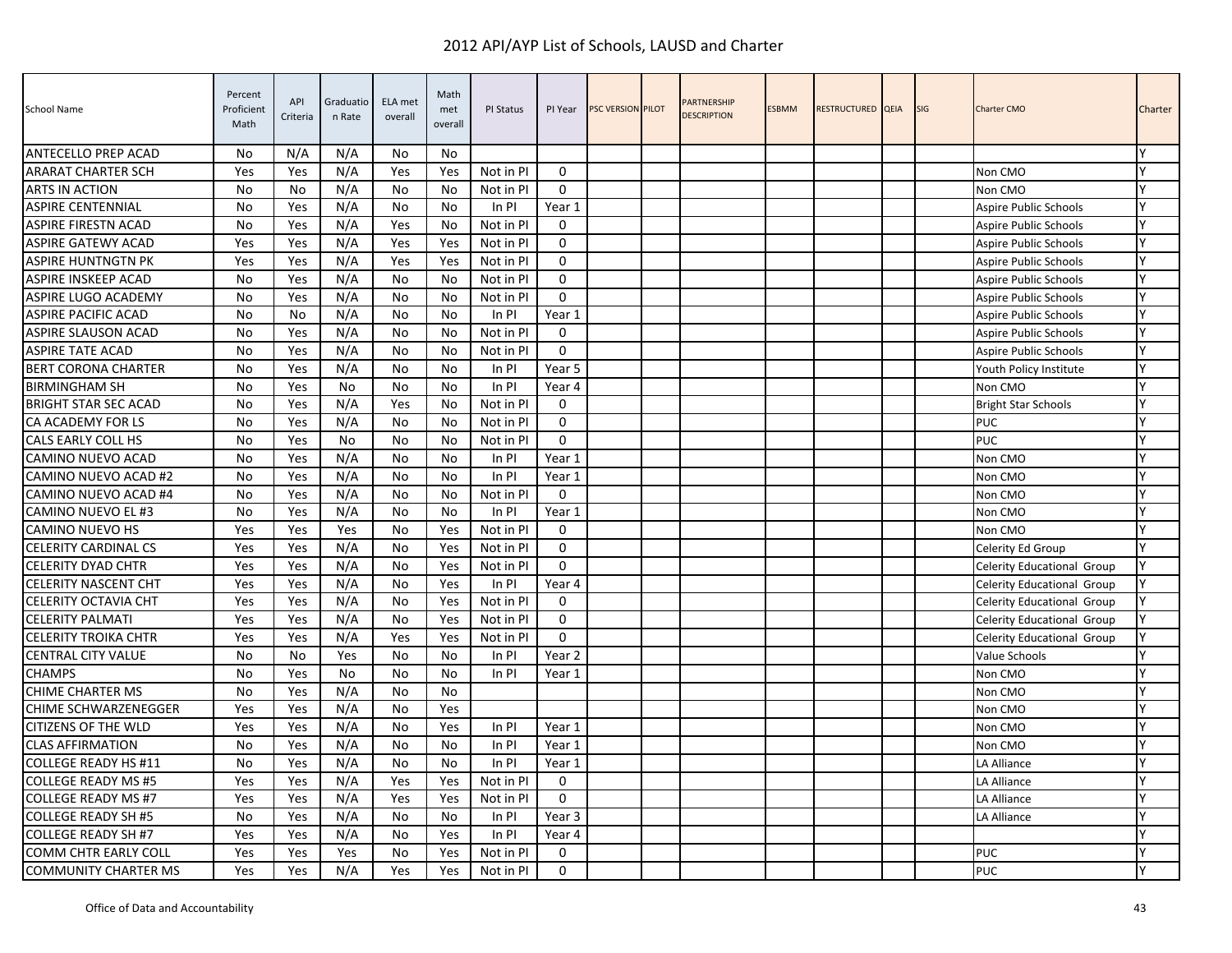| School Name                     | Percent<br>Proficient<br>Math | API<br>Criteria | Graduatio<br>n Rate | ELA met<br>overall | Math<br>met<br>overall | PI Status | PI Year           | <b>PSC VERSION PILOT</b> | <b>PARTNERSHIP</b><br><b>DESCRIPTION</b> | <b>ESBMM</b> | RESTRUCTURED QEIA | <b>SIG</b> | <b>Charter CMO</b>          | Charter |
|---------------------------------|-------------------------------|-----------------|---------------------|--------------------|------------------------|-----------|-------------------|--------------------------|------------------------------------------|--------------|-------------------|------------|-----------------------------|---------|
| <b>COMMUNITY HARVEST CH</b>     | No.                           | Yes             | N/A                 | No                 | No.                    | In PI     | Year 4            |                          |                                          |              |                   |            |                             |         |
| <b>CRENSHAW ARTS-TECH</b>       | No                            | Yes             | Yes                 | No                 | No                     | Not in PI | $\mathbf{0}$      |                          |                                          |              |                   |            | Non CMO                     | Y       |
| <b>CROWN PREP ACAD</b>          | No                            | Yes             | N/A                 | No                 | No                     | In PI     | Year 1            |                          |                                          |              |                   |            | Non CMO                     | Y       |
| <b>CTR ADV LEARNING</b>         | No                            | Yes             | N/A                 | No                 | No                     | Not in PI | $\mathbf{0}$      |                          |                                          |              |                   |            | Non CMO                     | Y       |
| DANTZLER CHARTER EL             | Yes                           | Yes             | N/A                 | No                 | Yes                    | In PI     | Year 1            |                          |                                          |              |                   |            | ICEF                        | Y       |
| DANTZLER PREP CHT HS            | Yes                           | Yes             | N/A                 | Yes                | Yes                    | Not in Pl | 0                 |                          |                                          |              |                   |            | ICEF                        | Y       |
| DANTZLER PREP CHT MS            | No                            | No              | N/A                 | No                 | No                     | In PI     | Year 1            |                          |                                          |              |                   |            | ICEF                        |         |
| DE LA HOYA ANIMO SH             | No                            | Yes             | No                  | No                 | No                     | Not in PI | $\mathbf 0$       |                          |                                          |              |                   |            | Green Dot Public Schools    | Y       |
| DISCOVERY CH PREP #2            | No                            | Yes             | No                  | No                 | No                     | Not in PI | $\mathbf 0$       |                          |                                          |              |                   |            | Non CMO                     | Y       |
| DOUGLASS ACADEMY EL             | No                            | No              | N/A                 | No                 | No                     | In PI     | Year 1            |                          |                                          |              |                   |            | ICEF                        | Y       |
| <b>DOUGLASS ACADEMY HS</b>      | <b>No</b>                     | No              | Yes                 | No                 | No                     | In PI     | Year 1            |                          |                                          |              |                   |            | ICEF                        | Y       |
| DOUGLASS ACADEMY MS             | No                            | No              | N/A                 | No                 | No                     | In PI     | Year 1            |                          |                                          |              |                   |            | ICEF                        | Y       |
| DOWNTOWN VALUE SCH              | No                            | Yes             | N/A                 | Yes                | No                     | In PI     | Year 4            |                          |                                          |              |                   |            | Value Schools               | Y       |
| <b>EARLY COLL ACAD</b>          | No                            | No              | N/A                 | No                 | No                     |           |                   |                          |                                          |              |                   |            | PUC                         | Y       |
| EL CAMINO REAL CH HS            | No                            | Yes             | No                  | No                 | No                     | Not in PI | $\mathbf 0$       |                          |                                          |              |                   |            | Non CMO                     | Y       |
| <b>ENDEAVOR COLL PREP</b>       | No                            | Yes             | N/A                 | Yes                | No                     | Not in Pl | $\mathbf 0$       |                          |                                          |              |                   |            | Non CMO                     | Y       |
| <b>ENVIRONMNTL SCI&amp;TECH</b> | Yes                           | Yes             | N/A                 | No                 | Yes                    | Not in PI | $\Omega$          |                          |                                          |              |                   |            | LA Alliance                 | Y       |
| <b>EQUITAS ACAD CHT SCH</b>     | No                            | Yes             | N/A                 | Yes                | No                     | Not in Pl | $\mathbf 0$       |                          |                                          |              |                   |            | Non CMO                     |         |
| <b>EXCEL ACADEMY</b>            | No                            | Yes             | N/A                 | No                 | No                     | Not in Pl | $\mathbf 0$       |                          |                                          |              |                   |            | PUC                         | Y       |
| <b>EXTERA PUBLIC SCHOOL</b>     | <b>No</b>                     | No              | N/A                 | No                 | No                     | Not in PI | $\mathbf{0}$      |                          |                                          |              |                   |            | Non CMO                     | Y       |
| <b>FENTON AVE EL</b>            | No                            | Yes             | N/A                 | No                 | No                     | In PI     | Year 2            |                          |                                          |              |                   |            | Non CMO                     | Y       |
| <b>FENTON PC</b>                | No                            | Yes             | N/A                 | No                 | No                     | In PI     | Year 3            |                          |                                          |              |                   |            | Non CMO                     | Y       |
| <b>FULL CIRCLE LRN ACAD</b>     | No                            | Yes             | N/A                 | No                 | No                     | In PI     | Year <sub>2</sub> |                          |                                          |              |                   |            |                             | γ       |
| <b>FUTURO COLLEGE PREP</b>      | Yes                           | Yes             | N/A                 | Yes                | Yes                    | Not in PI | 0                 |                          |                                          |              |                   |            | Non CMO                     |         |
| <b>GABRIELLA CHARTER</b>        | No                            | Yes             | N/A                 | Yes                | No                     | Not in Pl | $\Omega$          |                          |                                          |              |                   |            | Gabriella Axelrad Education | Y       |
| <b>GARR ACAD OF MATH/ES</b>     | No                            | Yes             | N/A                 | No                 | No                     | In PI     | Year 1            |                          |                                          |              |                   |            | Non CMO                     | γ       |
| <b>GERTZ-RESSLER ACAD</b>       | Yes                           | Yes             | Yes                 | No                 | Yes                    | Not in PI | $\mathbf 0$       |                          |                                          |              |                   |            | LA Alliance                 | Y       |
| <b>GLOBAL EDUC ACAD</b>         | Yes                           | Yes             | N/A                 | Yes                | Yes                    | In PI     | Year 1            |                          |                                          |              |                   |            | Non CMO                     | Y       |
| <b>GOETHE INTNL CS</b>          | Yes                           | Yes             | N/A                 | Yes                | Yes                    |           |                   |                          |                                          |              |                   |            | Non CMO                     | Y       |
| <b>GRANADA HILLS HS</b>         | No                            | Yes             | Yes                 | No                 | No                     | Not in PI | $\mathbf 0$       |                          |                                          |              |                   |            | Non CMO                     | Y       |
| <b>HEALTH SERVICES ACAD</b>     | No                            | Yes             | N/A                 | No                 | No                     | In PI     | Year 1            |                          |                                          |              |                   |            | LA Alliance                 | Y       |
| <b>HERITAGE COL RDY HS</b>      | No                            | Yes             | Yes                 | No                 | No                     | Not in Pl | $\mathbf 0$       |                          |                                          |              |                   |            | LA Alliance                 | γ       |
| <b>HIGHTECH LA</b>              | Yes                           | Yes             | No                  | Yes                | Yes                    | Not in Pl | 0                 |                          |                                          |              |                   |            | High Tech High LA           | Y       |
| HP COL-READY ACA HS             | Yes                           | Yes             | Yes                 | No                 | Yes                    | In PI     | Year 2            |                          |                                          |              |                   |            | LA Alliance                 | Y       |
| <b>ICEF VISTA EL ACAD</b>       | Yes                           | Yes             | N/A                 | Yes                | Yes                    | Not in Pl | 0                 |                          |                                          |              |                   |            | ICEF                        | Y       |
| <b>ICEF VISTA MS ACAD</b>       | Yes                           | Yes             | N/A                 | No                 | Yes                    | In PI     | Year 1            |                          |                                          |              |                   |            | ICEF                        |         |
| <b>IVY ACADEMIA</b>             | Yes                           | Yes             | N/A                 | Yes                | Yes                    | $In$ PI   | Year 1            |                          |                                          |              |                   |            | Alternative Schools, Inc.   | lΥ      |
| <b>IVY BOUND ACAD M/S/T</b>     | No                            | Yes             | N/A                 | No                 | No                     |           |                   |                          |                                          |              |                   |            | Non CMO                     | Y       |
| <b>JAMES JORDAN MS</b>          | No                            | Yes             | N/A                 | No                 | No                     | $In$ PI   | Year 5            |                          |                                          |              |                   |            | Non CMO                     | Y       |
| JARDIN D LA INFANCIA            | No                            | Yes             | N/A                 | No                 | No                     | In PI     | Year 2            |                          |                                          |              |                   |            |                             | Y       |
| KIPP ACADEMY OF OPP             | Yes                           | Yes             | N/A                 | Yes                | Yes                    | Not in PI | $\mathbf 0$       |                          |                                          |              |                   |            | <b>KIPP LA Schools</b>      |         |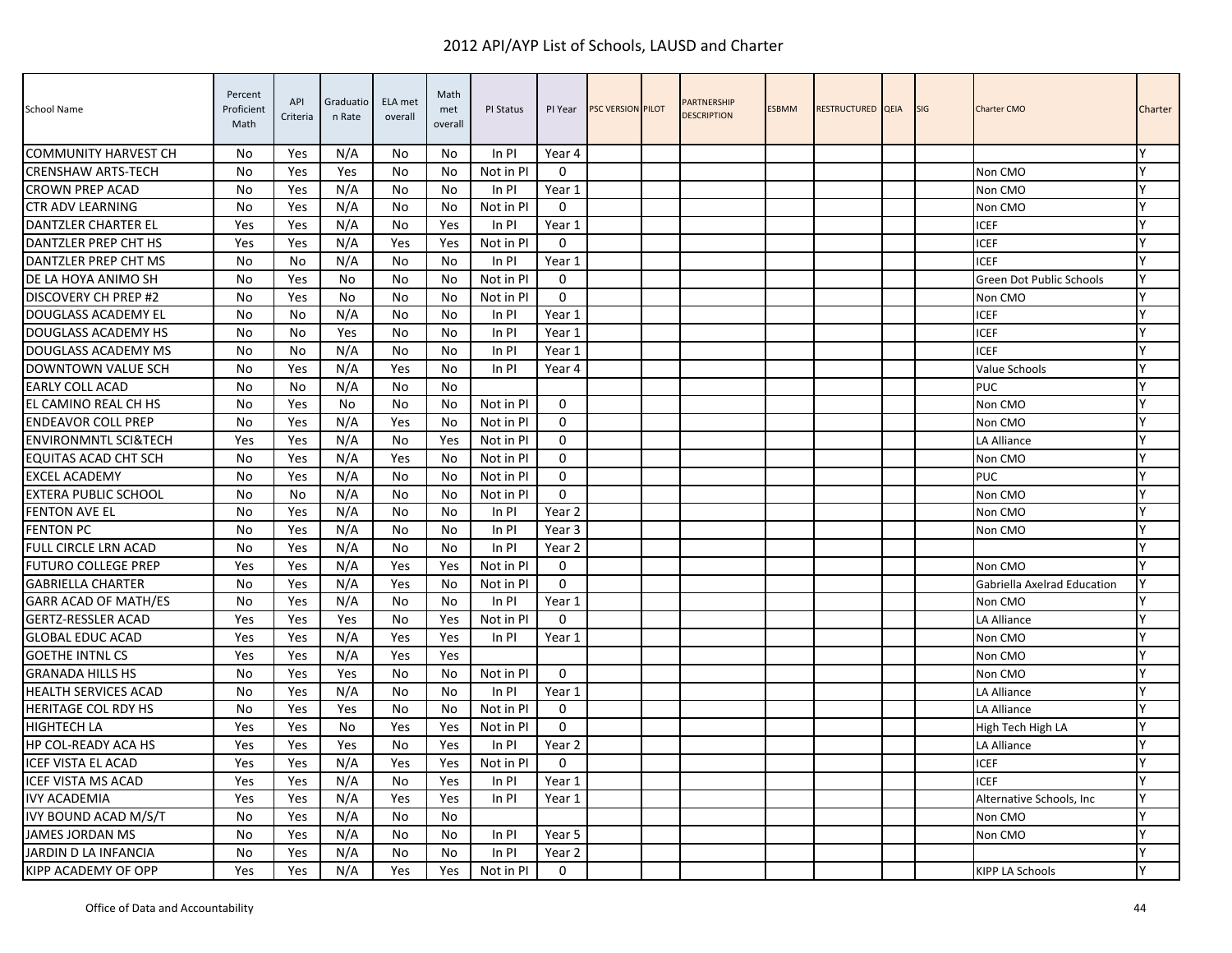| School Name                 | Percent<br>Proficient<br>Math | API<br>Criteria | Graduatio<br>n Rate | ELA met<br>overall | Math<br>met<br>overall | PI Status | PI Year     | <b>PSC VERSION PILOT</b> | <b>PARTNERSHIP</b><br><b>DESCRIPTION</b> | <b>ESBMM</b> | RESTRUCTURED QEIA | SIG | <b>Charter CMO</b>              | Charter |
|-----------------------------|-------------------------------|-----------------|---------------------|--------------------|------------------------|-----------|-------------|--------------------------|------------------------------------------|--------------|-------------------|-----|---------------------------------|---------|
| KIPP COMIENZA COM PR        | Yes                           | Yes             | N/A                 | Yes                | Yes                    | Not in PI | $\Omega$    |                          |                                          |              |                   |     | <b>KIPP LA Schools</b>          |         |
| KIPP EMPOWER ACADEMY        | Yes                           | Yes             | N/A                 | Yes                | Yes                    | Not in PI | $\mathbf 0$ |                          |                                          |              |                   |     | KIPP LA Schools                 |         |
| KIPP LA COLLEGE PREP        | Yes                           | Yes             | N/A                 | No                 | Yes                    | Not in PI | $\Omega$    |                          |                                          |              |                   |     | <b>KIPP LA Schools</b>          | ٧       |
| KIPP RAICES ACADEMY         | Yes                           | Yes             | N/A                 | Yes                | Yes                    | Not in PI | $\mathbf 0$ |                          |                                          |              |                   |     | <b>KIPP LA Schools</b>          | v       |
| LA ACAD - ARTS & ENT        | Yes                           | Yes             | N/A                 | Yes                | Yes                    | In PI     | Year 3      |                          |                                          |              |                   |     | NLAE & M Institute              | Y       |
| LA BIG PICTURE HS           | No                            | No              | N/A                 | <b>No</b>          | No                     | In PI     | Year 1      |                          |                                          |              |                   |     | Non CMO                         | v       |
| LA LDRSHP ACA CHRTR         | No                            | No              | N/A                 | No                 | No                     | In PI     | Year 4      |                          |                                          |              |                   |     | Non CMO                         | v       |
| LA LEADERSHP PRIM AC        | No                            | Yes             | N/A                 | No                 | No                     | Not in PI | $\mathbf 0$ |                          |                                          |              |                   |     | Non CMO                         | γ       |
| LAKEVIEW CHARTER SCH        | No                            | Yes             | N/A                 | No                 | No                     | Not in PI | $\Omega$    |                          |                                          |              |                   |     | <b>PUC</b>                      |         |
| LAKEVIEW CHT HS             | No                            | Yes             | N/A                 | No                 | No                     | In PI     | Year 1      |                          |                                          |              |                   |     | <b>PUC</b>                      |         |
| LARCHMONT CHARTER           | No                            | Yes             | N/A                 | Yes                | No                     | Not in PI | $\mathbf 0$ |                          |                                          |              |                   |     | Non CMO                         | v       |
| LARCHMONT CHT SC WH         | Yes                           | Yes             | N/A                 | Yes                | Yes                    | Not in PI | $\mathbf 0$ |                          |                                          |              |                   |     | Non CMO                         |         |
| LOCKE 3 CHT PREP AC         | No                            | No              | Yes                 | No                 | No                     | In PI     | Year 5      |                          |                                          |              |                   |     | <b>Green Dot Public Schools</b> | Υ       |
| LOS FELIZ CS FOR ART        | No                            | Yes             | N/A                 | No                 | No                     | Not in PI | $\Omega$    |                          |                                          |              |                   |     | Non CMO                         | Υ       |
| MAGNOLIA SCI ACAD           | No                            | Yes             | N/A                 | No                 | No                     | In PI     | Year 2      |                          |                                          |              |                   |     | Magnolia                        | ٧       |
| MAGNOLIA SCI ACAD #2        | No                            | Yes             | N/A                 | No                 | No                     | In PI     | Year 2      |                          |                                          |              |                   |     | Magnolia                        | ٧       |
| MAGNOLIA SCI ACAD #3        | No                            | Yes             | N/A                 | Yes                | No                     | In PI     | Year 2      |                          |                                          |              |                   |     | Magnolia                        | v       |
| MAGNOLIA SCI ACAD #4        | No                            | Yes             | N/A                 | No                 | No                     | Not in PI | $\mathbf 0$ |                          |                                          |              |                   |     | Magnolia                        |         |
| MAGNOLIA SCI ACAD #5        | Yes                           | Yes             | N/A                 | No                 | Yes                    | In PI     | Year 2      |                          |                                          |              |                   |     | Magnolia                        | Υ       |
| MAGNOLIA SCI ACAD #6        | <b>No</b>                     | Yes             | N/A                 | Yes                | N <sub>0</sub>         | In PI     | Year 1      |                          |                                          |              |                   |     | Magnolia                        | γ       |
| <b>MAGNOLIA SCI ACAD #7</b> | Yes                           | Yes             | N/A                 | Yes                | Yes                    | Not in PI | $\Omega$    |                          |                                          |              |                   |     | Magnolia                        | ٧       |
| MAGNOLIA SCI-BELL@SR        | No                            | Yes             | N/A                 | Yes                | No                     | In PI     | Year 1      |                          |                                          |              |                   |     | Magnolia                        | Y       |
| <b>MARSHALL CHTR MS</b>     | <b>No</b>                     | No              | N/A                 | <b>No</b>          | No                     | In PI     | Year 1      |                          |                                          |              |                   |     | <b>ICEF</b>                     | v       |
| MEDIA ARTS&ENTERTAIN        | No                            | No              | N/A                 | No                 | No                     | In PI     | Year 1      |                          |                                          |              |                   |     | LA Alliance                     |         |
| <b>MERKIN MIDDLE ACAD</b>   | No                            | Yes             | N/A                 | No                 | No                     | $In$ PI   | Year 5      |                          |                                          |              |                   |     | LA Alliance                     | Υ       |
| <b>MILAGRO CHARTER ELEM</b> | Yes                           | Yes             | N/A                 | <b>No</b>          | Yes                    | Not in PI | $\Omega$    |                          |                                          |              |                   |     | <b>PUC</b>                      |         |
| <b>MOHAN HS</b>             | Yes                           | Yes             | Yes                 | <b>No</b>          | Yes                    | Not in PI | $\Omega$    |                          |                                          |              |                   |     | LA Alliance                     |         |
| <b>MONTAGUE ST EL</b>       | No                            | Yes             | N/A                 | No                 | No                     | In PI     | Year 1      |                          |                                          |              |                   |     | Non CMO                         | Υ       |
| <b>MULTICULT LRN CTR</b>    | No                            | Yes             | N/A                 | No                 | No                     | In PI     | Year 5      |                          |                                          |              |                   |     | Non CMO                         | v       |
| NEW ACADEMY-SCI&ARTS        | Yes                           | Yes             | N/A                 | Yes                | Yes                    | Not in PI | $\Omega$    |                          |                                          |              |                   |     | Non CMO                         | v       |
| NEW CANOGA PARK EL          | Yes                           | Yes             | N/A                 | Yes                | Yes                    | Not in PI | $\Omega$    |                          |                                          |              |                   |     | Non CMO                         | Υ       |
| <b>NEW DESGN CHT-WATTS</b>  | Yes                           | Yes             | N/A                 | <b>No</b>          | Yes                    | In PI     | Year 2      |                          |                                          |              |                   |     | <b>HTH Learning</b>             | v       |
| <b>NEW DESIGNS</b>          | No                            | Yes             | N/A                 | No                 | No                     | In PI     | Year 4      |                          |                                          |              |                   |     | <b>HTH Learning</b>             |         |
| NEW HEIGHTS CH SCH          | <b>No</b>                     | Yes             | N/A                 | Yes                | No                     | In PI     | Year 1      |                          |                                          |              |                   |     | Non CMO                         | ٧       |
| NEW LA CHARTER SCH          | No                            | Yes             | N/A                 | No                 | No                     | In PI     | Year 2      |                          |                                          |              |                   |     | Non CMO                         | v       |
| NEW MILLENNIUM HS           | No                            | Yes             | N/A                 | Yes                | No                     | In PI     | Year 2      |                          |                                          |              |                   |     | Non CMO                         | v       |
| NEW VILLAGE CHT SH          | Yes                           | N/A             | N/A                 | No                 | Yes                    | $In$ PI   | Year 3      |                          |                                          |              |                   |     | Non CMO                         | Y       |
| NORTH VALLEY CH ACAD        | Yes                           | Yes             | N/A                 | Yes                | Yes                    | $In$ PI   | Year 2      |                          |                                          |              |                   |     | Non CMO                         | ٧       |
| NUEVA ESPERANZA ACAD        | Yes                           | Yes             | N/A                 | Yes                | Yes                    | $In$ PI   | Year 1      |                          |                                          |              |                   |     | PUC                             | v       |
| <b>OCEAN CHARTER</b>        | No                            | Yes             | N/A                 | No                 | No                     |           |             |                          |                                          |              |                   |     | Non CMO                         | γ       |
| O'DONOVAN MID ACAD          | No                            | Yes             | N/A                 | Yes                | No                     | In PI     | Year 1      |                          |                                          |              |                   |     | LA Alliance                     |         |